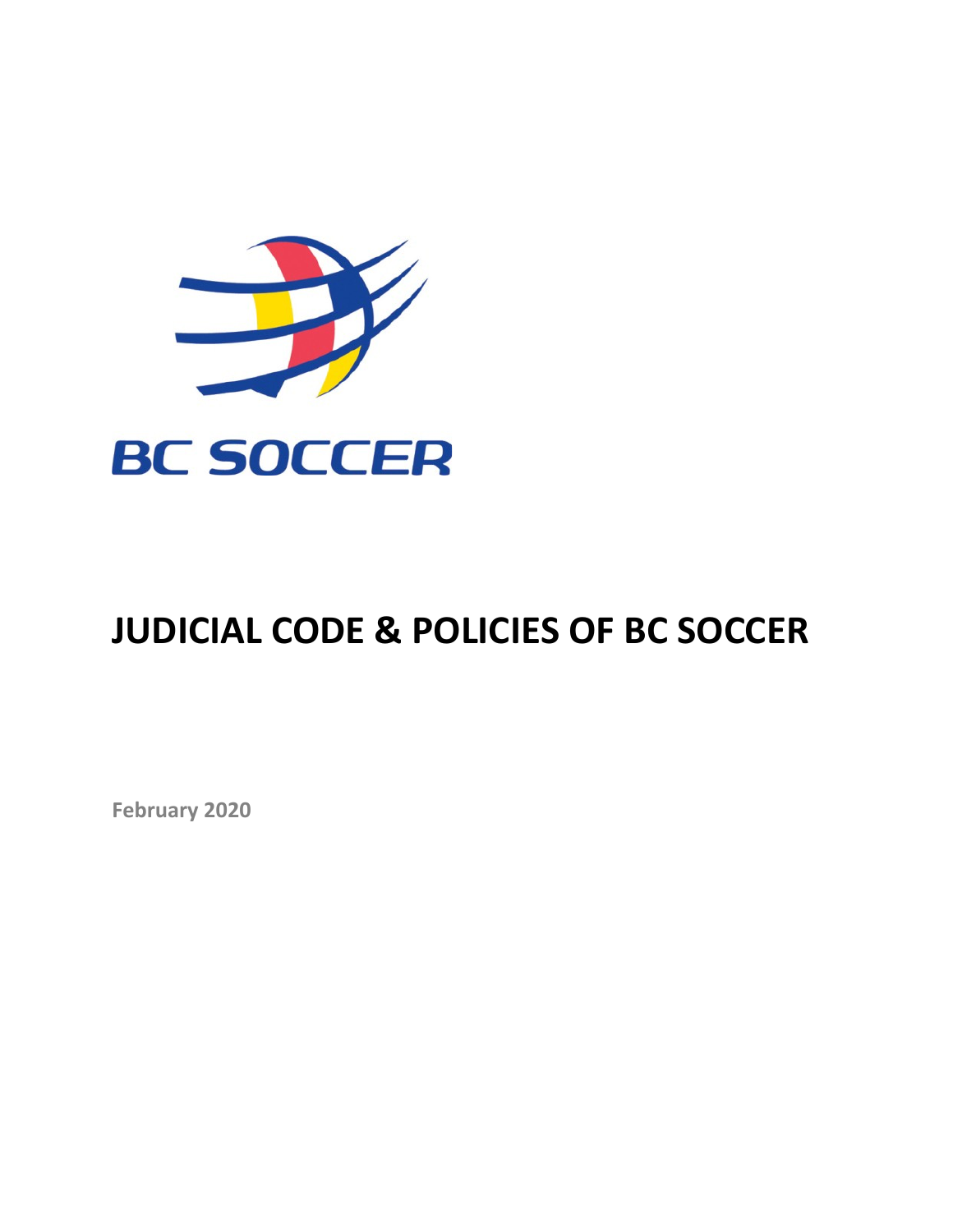# **Table of Contents**

| 1.1  |  |     |  |  |
|------|--|-----|--|--|
| 1.2  |  |     |  |  |
| 1.3  |  |     |  |  |
| 1.4  |  |     |  |  |
| 1.5  |  |     |  |  |
| 1.6  |  |     |  |  |
| 1.7  |  |     |  |  |
| 1.8  |  |     |  |  |
| 1.9  |  |     |  |  |
| 1.10 |  |     |  |  |
| 1.11 |  |     |  |  |
|      |  |     |  |  |
| 2.1  |  |     |  |  |
| 2.2  |  |     |  |  |
| 2.3  |  |     |  |  |
| 2.4  |  |     |  |  |
| 2.5  |  |     |  |  |
| 2.6  |  |     |  |  |
|      |  | 25  |  |  |
| 3.1  |  | .25 |  |  |
| 3.2  |  |     |  |  |
| 3.3  |  |     |  |  |
| 3.4  |  |     |  |  |
| 3.5  |  |     |  |  |
| 3.6  |  |     |  |  |
| 3.7  |  |     |  |  |
|      |  |     |  |  |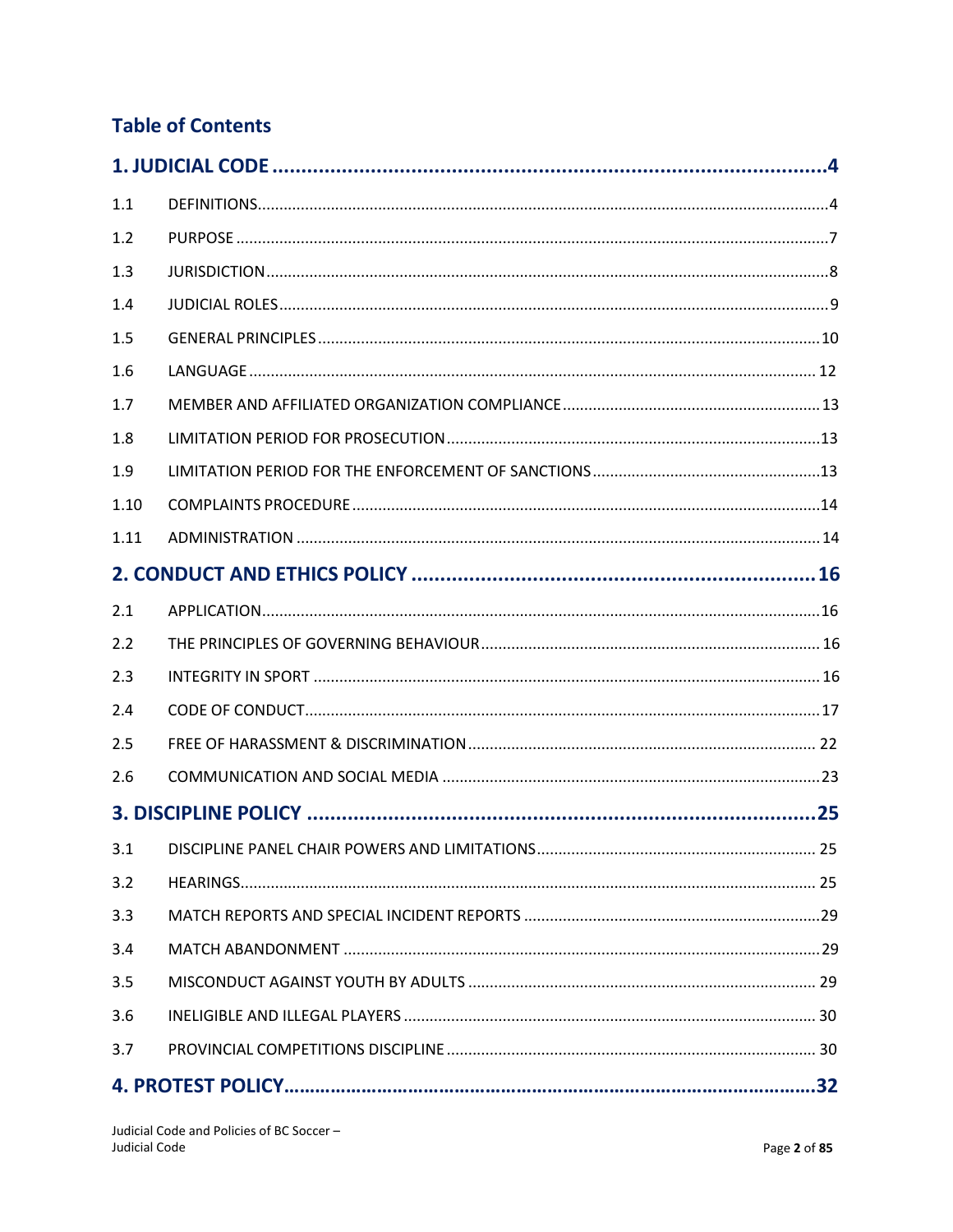<span id="page-2-0"></span>

| 4.1  |                                                                             |  |  |
|------|-----------------------------------------------------------------------------|--|--|
| 4.2  | LEAGUE PLAY DISTRICT CUP, LEAGUE CUP, INTER-DISTRICT LEAGUE CUP OR REGIONAL |  |  |
| 4.3  |                                                                             |  |  |
|      |                                                                             |  |  |
| 5.1  |                                                                             |  |  |
| 5.2  |                                                                             |  |  |
|      |                                                                             |  |  |
| 6.1  |                                                                             |  |  |
| 6.2  |                                                                             |  |  |
| 6.3  |                                                                             |  |  |
| 6.4  | IMPARTIATLITY AND CONSIDERATION OF MITIGATING AND AGGRAVATING FACTORS  39   |  |  |
| 6.5  |                                                                             |  |  |
| 6.6  |                                                                             |  |  |
| 6.7  |                                                                             |  |  |
| 6.8  | COMPETITION SPECIFIC SANCTIONS FOR PROVINCIAL CUP AND/OR REGIONAL           |  |  |
| 6.9  |                                                                             |  |  |
| 6.10 |                                                                             |  |  |
| 6.11 |                                                                             |  |  |
| 6.12 |                                                                             |  |  |
| 6.13 |                                                                             |  |  |
| 6.14 | REPEATED INSTANCES OF MISCONDUCT BY ONE ORGANIZATION OR MEMBERS             |  |  |
| 6.15 |                                                                             |  |  |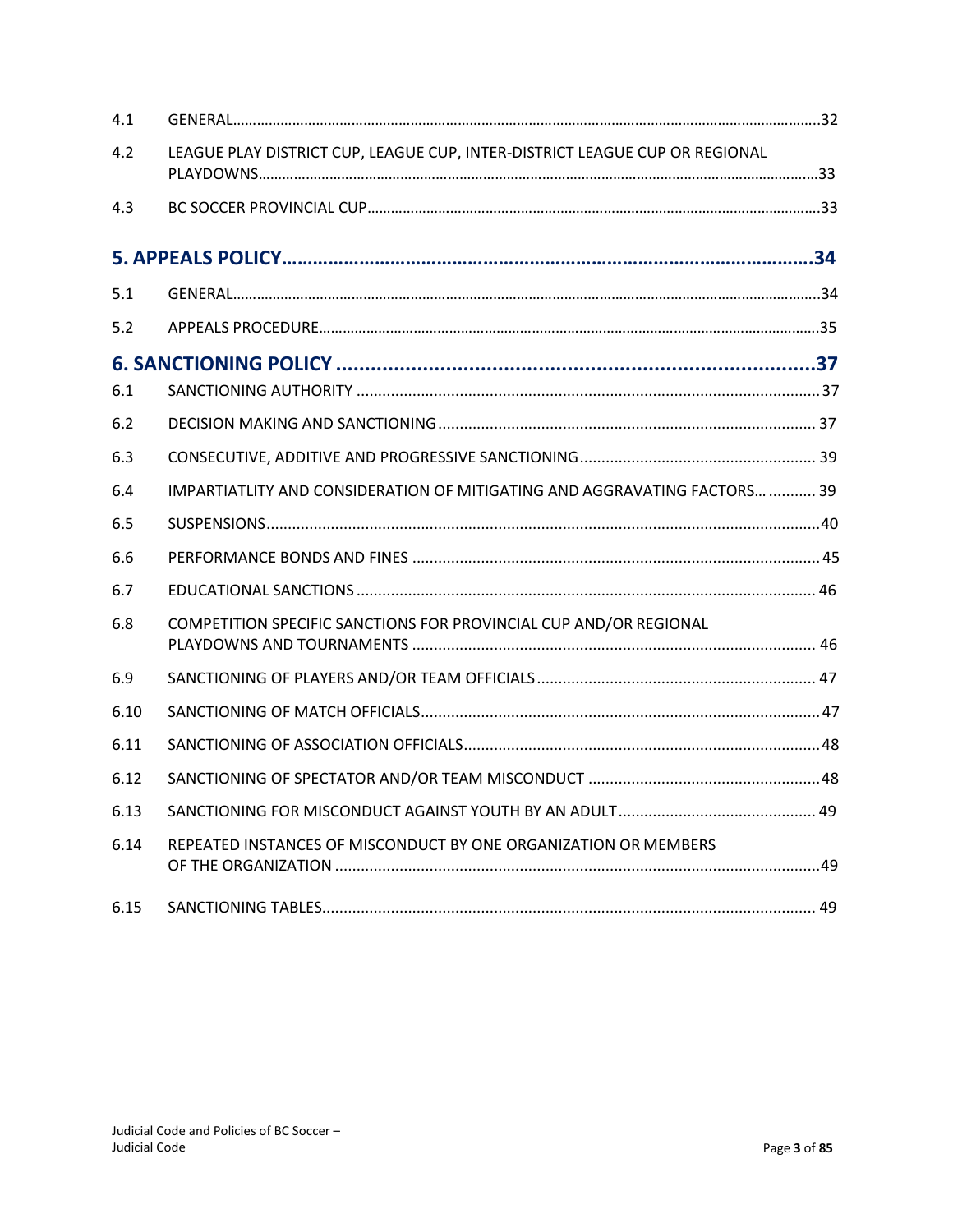# **1. JUDICIAL CODE**

## <span id="page-3-0"></span>1.1 DEFINITIONS

Terms not defined herein shall have the meaning ascribed to them in the BC Soccer Bylaws and/or Rules & Regulations, as amended from time to time. For the purpose of clarification within the BC Soccer Judicial Code and Policies, the terms set out below are defined as follows:

- a. Administrative Suspension: A full suspension and complete prohibition against participating in any sanctioned soccer-related activities for the duration of the suspension;
- b. Advisor: An adult person who provides advice to an individual required to attend a hearing in order to ensure that a specific party receives a fair and impartial hearing. The Advisor may be a barrister or solicitor provided they meet the conditions of the BC Soccer Rules and Regulations; the Advisor may not act as a witness at such hearing.
- c. Affiliated Organizations: organizations that are members of a Member.
- d. Appeal Panel: A duly constituted panel consisting of a minimum of three persons who are appointed by the Appeals Chair of BC Soccer to adjudicate appeals in accordance with BC Soccer's Rules and Regulations and Policies;
- e. Assault: Applying force intentionally to another person, directly or indirectly, without their consent; attempting or threatening, by an act or gesture, to apply force to another person if they have the present ability, or cause the other person to believe they have the present ability, to commit an assault; intentionally causing another person to fear imminent contact of a harmful or offensive nature;
- f. Association Official: Any person appointed by, volunteering for, or employed by a Member or Affiliated Organization participating in sanctioned Soccer in BC, excluding Team Officials and persons acting as Match Officials.
- g. Automatic Suspension: The mandatory one match suspension that is served at the next match for match-related ejections which may not be appealed and for Youth Players must be served in the following scheduled league or cup match, whichever comes first. For Adult players the suspension must be served in the following scheduled match within the competition or league in which the suspension was incurred;
- h. BC Soccer: The British Columbia Soccer Association
- i. Bond: A defined amount determined by BC Soccer, a Member or an Affiliated Organization and implemented and levied in accordance with their Rules and Regulations and for the purpose of guaranteeing proper conduct of their members;
- j. Brawl: A physical confrontation involving three or more players, Team Officials and/or spectators;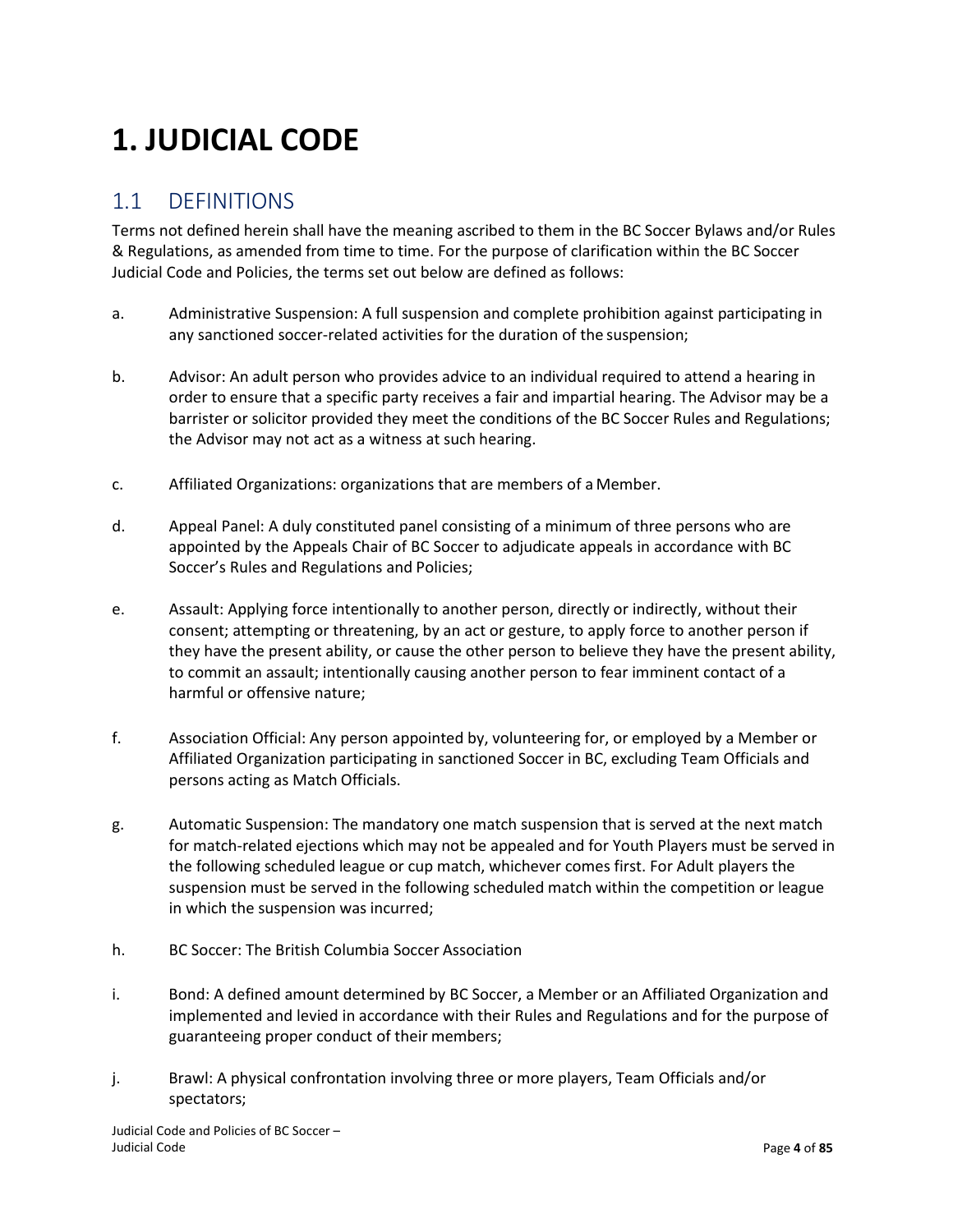- k. Business Days: Monday to Friday, excluding statutory holidays;
- l. Discipline Panel: A duly constituted panel consisting of a minimum of three persons who are appointed by the Judicial Chair of BC Soccer to adjudicate disciplinary matters in accordance with BC Soccer's Rules and Regulations and Policies;
- m. Educational Sanction: Where a person under sanction is directed towards taking an action, such as attending a class or workshop, that has an intended educational or enlightenment outcome with the purpose of changing unwanted behaviours;
- n. Ethics Panel: A duly constituted panel consisting of a minimum of three persons who are appointed by the Judicial Chair of BC Soccer to investigate matters of conduct and ethics in accordance with BC Soccer's Rules and Regulations and Policies;
- o. Expulsion: To remove a person or an Affiliated Organization from membership within BC Soccer or a BC Soccer Member; for having been ejected or reported for misconduct at a sanctioned soccer activity;
- p. Failure to Control: Is where a Team Official is unable to maintain control of their team or spectators at an event or match, or where a Member or Affiliated Club is unable to maintain control of members within their jurisdiction on an ongoing basis;
- q. Field Suspension: A Sanction that prohibits the participation in any match, practice or onfield activity related to playing or officiating;
- r. Friendly Match: A match organized by BC Soccer, a Member or Affiliated Organization between two affiliated teams; the score has an affect only on the match or tournament inquestion;
- s. International Match: A match between two (2) teams belonging to different national associations;
- t. Judicial Body: One of the following panels of BC Soccer: The Ethics Panel, the Discipline Panel; the Protest Panel; the Appeal Panel; and all of them together shall be known as the Judicial Bodies;
- u. Leaving the Park: An individual requested to leave the park or playing area, must leave the immediate area determined at the discretion of the match official. An individual will still be considered in the playing area or park if the individual continues to direct misconduct towards the playing area from outside of the park's limits;
- v. Mandatory: The minimum sanctions that are required for certain match-relatedoffences;
- w. Match: Any Friendly Match, International Match or Competition Match;
- x. Match Official: A registered individual who performs as, but not limited to, referee, assistant referee, fourth official, referee assignors, match commissioner, referee inspector/assessor, the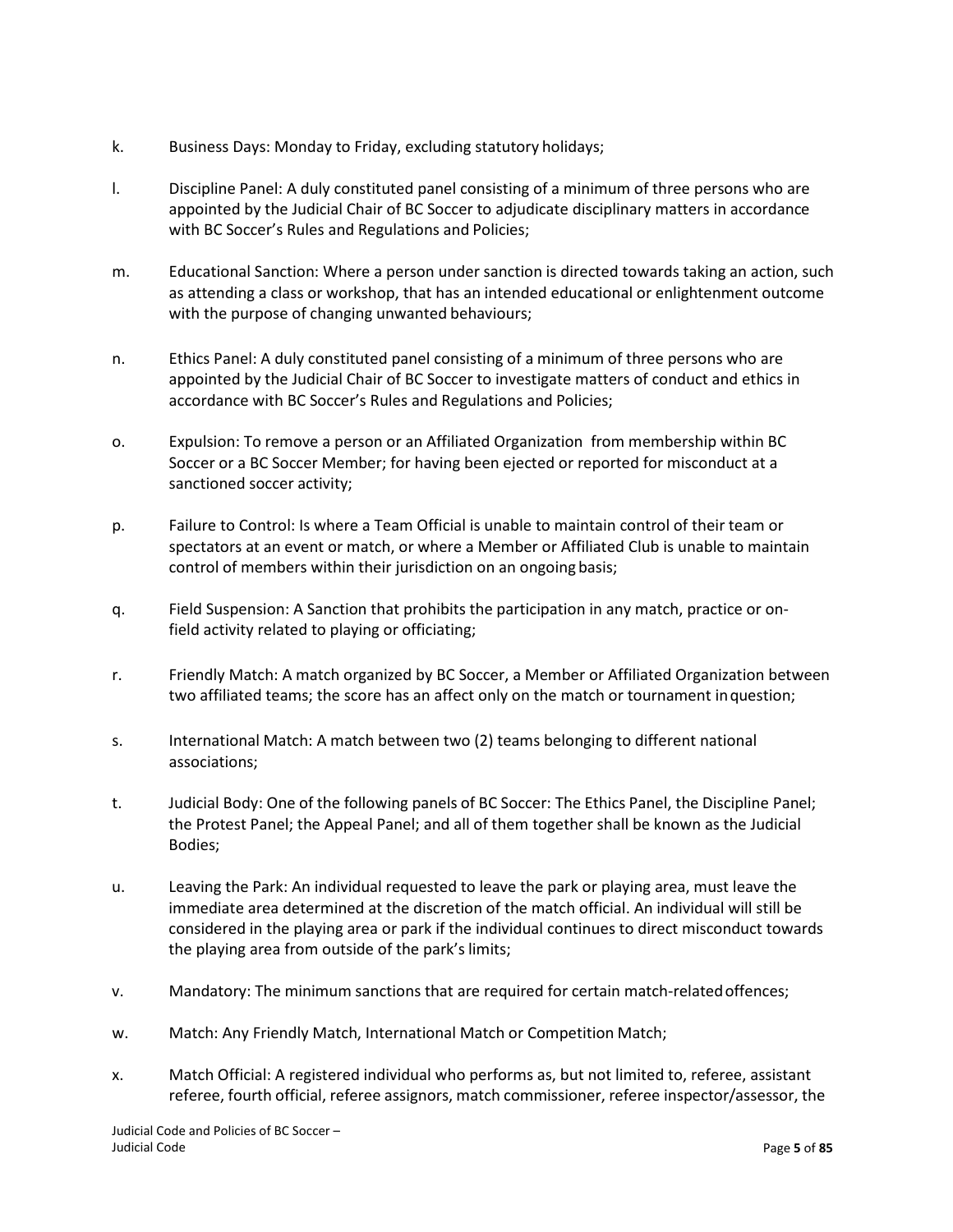person in charge of safety, and other persons appointed by Canada Soccer to assume responsibility in connection with a match;

- y. Match Suspension: A suspension from a match(es) is a ban from taking part in afuture match(es) or attending in the area immediately surrounding the field of play;
- z. Observer: In the context of a Judicial hearing, it is an uninvolved person who may accompany the accused to their hearing. The Observer may not act as a witness at such a hearing or in any professional or advising capacity and may simply observe the proceedings without any active involvement. Examples of an observer would be a District or Club official, Team Official, teammate or relative;
- aa. Officials: Any person, excluding players and spectators, performing an activity connected with soccer with a Member or Affiliated Organization regardless of title, the type of activity (administrative, sporting, or any other) and the duration of the activity. Officials include, but are not limited to, all Directors, Officers, committee members, coaches, trainers, referees, assistant referees, fourth officials, match commissioner, referee inspector, diversity officer, the person in charge of safety, field marshals, event personnel, and any other person responsible for technical, medical and/or administrative matters, as well as all other persons obliged to comply with BC Soccer's Rules and Regulations, and Policies;
- bb. Official Match: A match organized under the auspices of Canada Soccer or one of its member Provincial or Territorial Associations for all of the teams or Clubs in its sphere of jurisdiction; the score has an effect on the rights of participation in other competitions unless the regulations in question stipulate otherwise;
- cc. Physical Contact: Any intentional body to body contact with another individual or official involved in a match;
- dd. Policies: the policies adopted by BC Soccer pursuant to its Bylaws and Rules and Regulations.
- ee. Post-Match: The time between the final whistle from the referee and the team's departure from the confines of the fields and including parking area (not limited to);
- ff. Pre-Match: The time between the teams' arrival in the confines of the fields and including parking area (not limited to) and the whistle for kickoff from the referee;
- gg. Protest Panel: A duly constituted panel consisting of a minimum of three persons who are appointed by the Judicial Chair of BC Soccer to adjudicate protests in accordance with BC Soccer's Rules and Regulations and Policies;
- hh. Representative of Member or Affiliated Organization: In the context of a judicial hearing an Official from the Member or Affiliated Organization who is not a witness and accompanies an individual to a hearing; the Representative may act in a legal capacity;
- ii. Rules and Regulations: Those rules and regulations that are set from time to time by BC Soccer, a Member, or an Affiliated Organization that govern the rules of play for sanctioned soccer;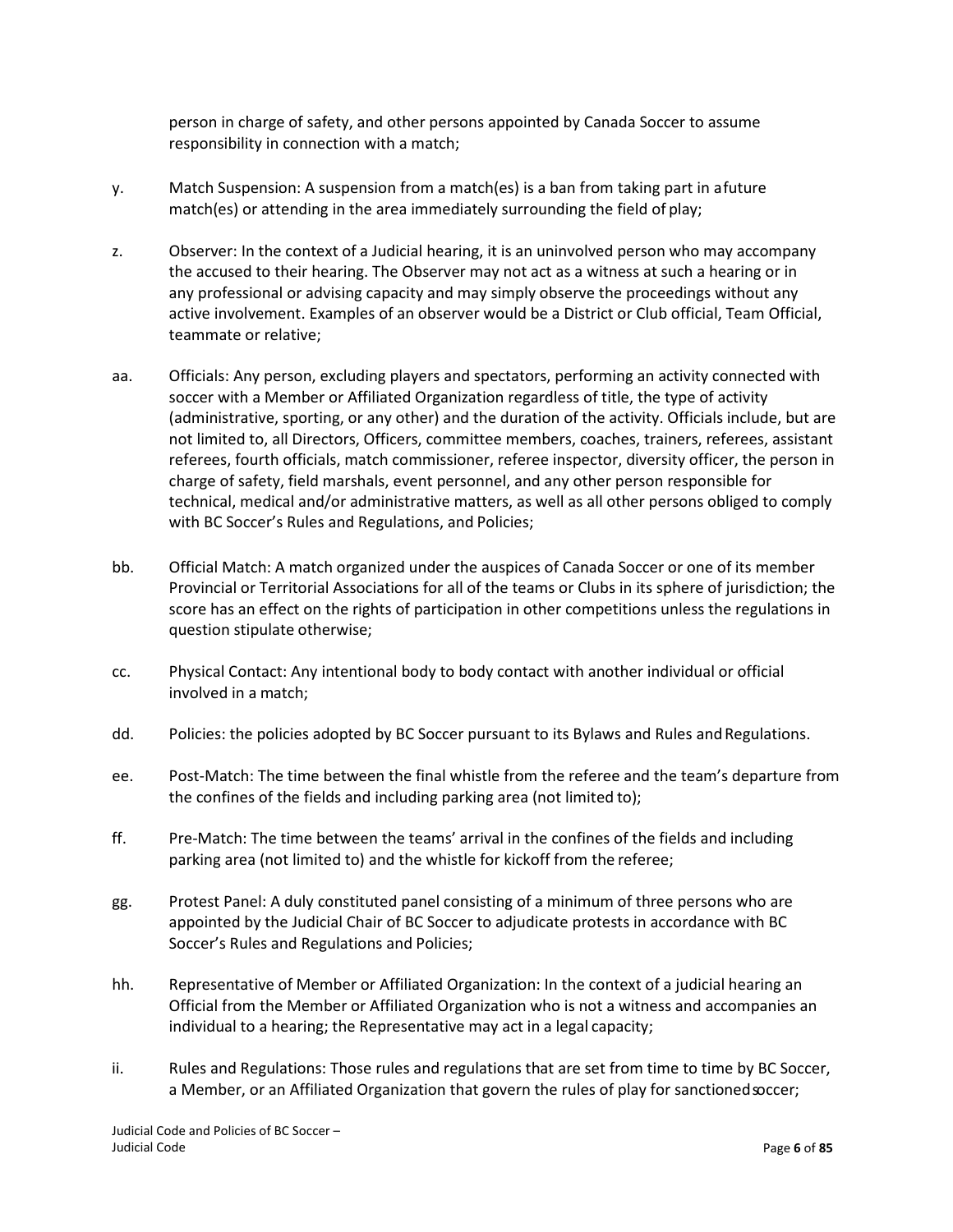- jj. Sanction: A penalty imposed by a Judicial Panel that may include suspension, fine and/or bond;
- kk. Sanctioned Soccer: Events and/or activity authorized by and under the jurisdiction of BC Soccer in accordance with its Bylaws, Rules and Regulations, Policies and directives;
- ll. Soccer-Related Activity: Activities that include administering, coaching, managing, playing or officiating in any sanctioned soccer event or activity
- mm. Spectator: Any one person in attendance at a match or soccer function who is not a Player, Team Official, Match Official or Association Official;
- nn. Term Suspension: A suspension for a specific stated period of time, from all soccer-related activities unless otherwise ordered by the Judicial Panel;
- oo. Team Official: The coach, assistant coach, manager or other person registered with BC Soccer who oversees the operation of an affiliated team;
- pp. Team Personnel: Includes but is not limited to, Team Officials and other personnel in a position of influence on the athletes;
- qq. Touchline Suspension: A sanction that prohibits any participation as a player or Team Official or seeming in any way to instruct players or officials;
- rr. Unsporting: Not adhering to the standards of moral, ethical, or good sporting behaviours expected of persons involved in the game; not acting for the good of the game;
- ss. Youth Official: Any individual 18 years of age or younger that is participating as a Team Official, Match Official, volunteer or an employee;

Terms referring to natural persons are applicable to all genders. Any term in the singular applies to the plural and vice-versa.

## <span id="page-6-0"></span>1.2 PURPOSE

#### **The Judicial Code and Policies of BC Soccer:**

- a. Specifies the organization, procedures and functions of the Judicial Bodies of BC Soccer and its Members and Affiliated Organizations.
- b. Describes the judicial processes BC Soccer will follow when the FIFA Laws of the Game; Canada Soccer Bylaws, Rules & Regulations or Policies; BC Soccer Bylaws, Rules & Regulations or Policies; Canadian Anti-Doping Policy; FIFA Anti-Doping Regulations; and any/all Canada Soccer or BC Soccer Competition Regulations are, or may, be breached.

Where there are any conflicts between this document and the Canada Soccer Disciplinary Code, the Canada Soccer Disciplinary Code will take precedence.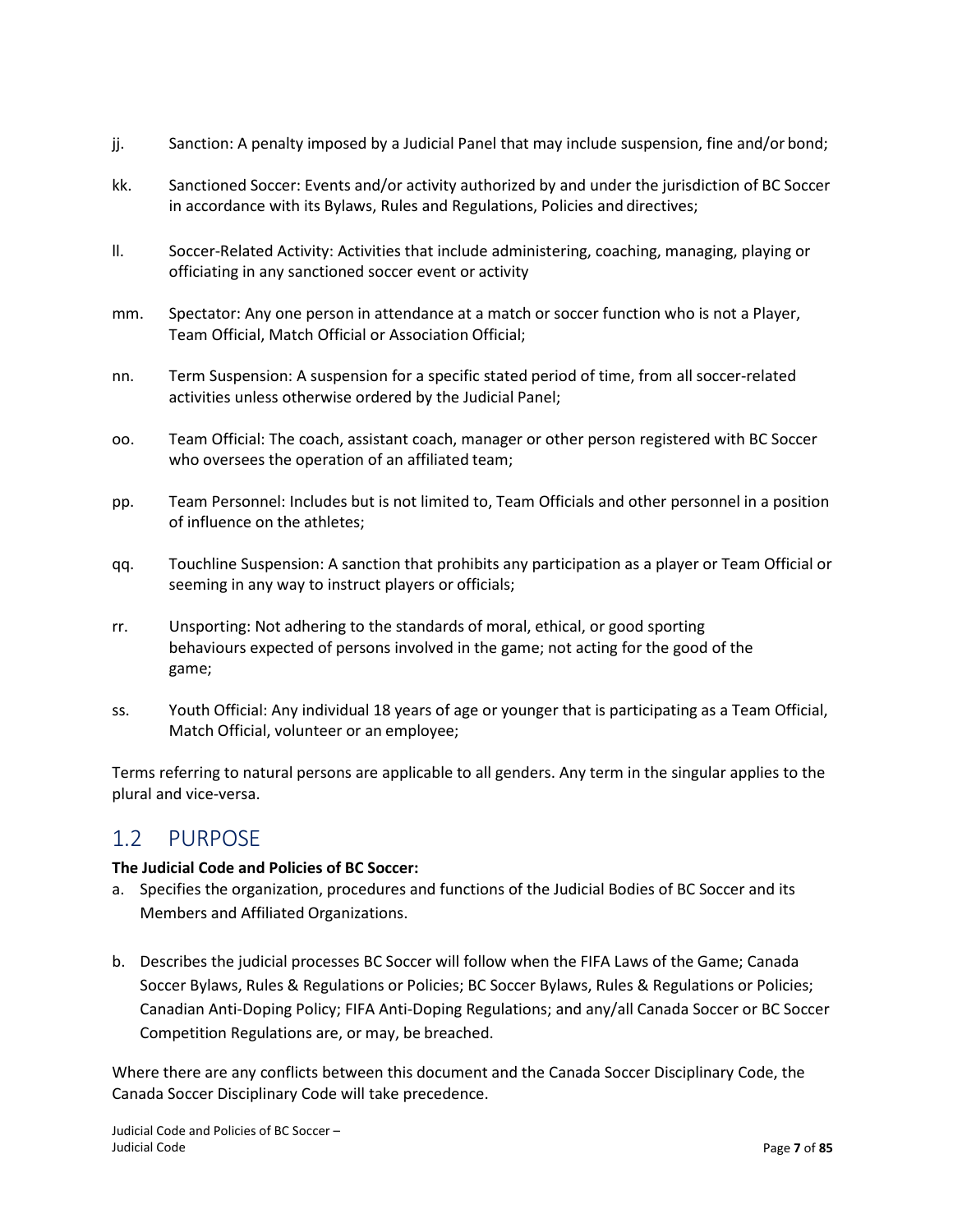## <span id="page-7-0"></span>1.3 JURISDICTION

- a. Any person or organization reported for misconduct and all allegations of misconduct involving any of the following shall be dealt with by a Judicial Body of BC Soccer except as otherwise stipulated herein:
	- i. Any form of excessive physical assault
	- ii. Language and/or profanity directed at a Match Official
	- iii. Attempted abuse of a Match Official
	- iv. Intimidating and/or threatening behaviour
	- v. Misconduct involving racist or sexist comments
	- vi. Complaints or inquiries referred to it by another Provincial Association
	- vii. Misconduct by an Association Official within Members or Affiliated Organizations (even if participating in another capacity)
	- viii. Misconduct at BC Soccer's Provincial or Regional Competitions
	- ix. Any other matter directly related to BC Soccer which the Judicial Chair of BC Soccer,in their sole discretion chooses to handle
- b. All alleged offenses other than those listed above may be dealt with by the Member or Affiliated Organization in whose jurisdiction the alleged offence took place. Members and Affiliated Organizations may only deal with discipline that involves their own members, and that which does not meet/exceed the thresholds listed above.
- c. The Judicial Chair of BC Soccer may, at their discretion, refer a case to the Member or Affiliated Organization in which the alleged offence took place.
- d. Members and Affiliated Organizations shall ensure that their disciplinary procedures, Rules and Regulations and Sanctions are consistent with those of BC Soccer.
- e. A Member or Affiliated Organization may refer a misconduct incident to the organization they are a member of and up to BC Soccer. If the organization receiving the referral determines that the referral is valid, it shall handle the case. If the organization receiving the referral determines that the referral is not valid, the case shall be handled by the organization with jurisdiction for that misconduct type.
- f. Egregious acts can be referred to BC Soccer for hearing and bear provincial Sanctions. Similarly, BC Soccer may extend the jurisdictional Sanctions and Suspensions provincially. **All misconduct of a Member, Affiliated Organization or Association Official shall be heard by BC Soccer.**
- g. The Judicial Chair of BC Soccer at their discretion may authorize a Discipline Panel to hear any misconduct cases on their behalf. (Example, for hearings in geographically remote locations, the Judicial Chair may appoint a local Judicial Body or panel members to adjudicate on behalf of BC Soccer Judicial).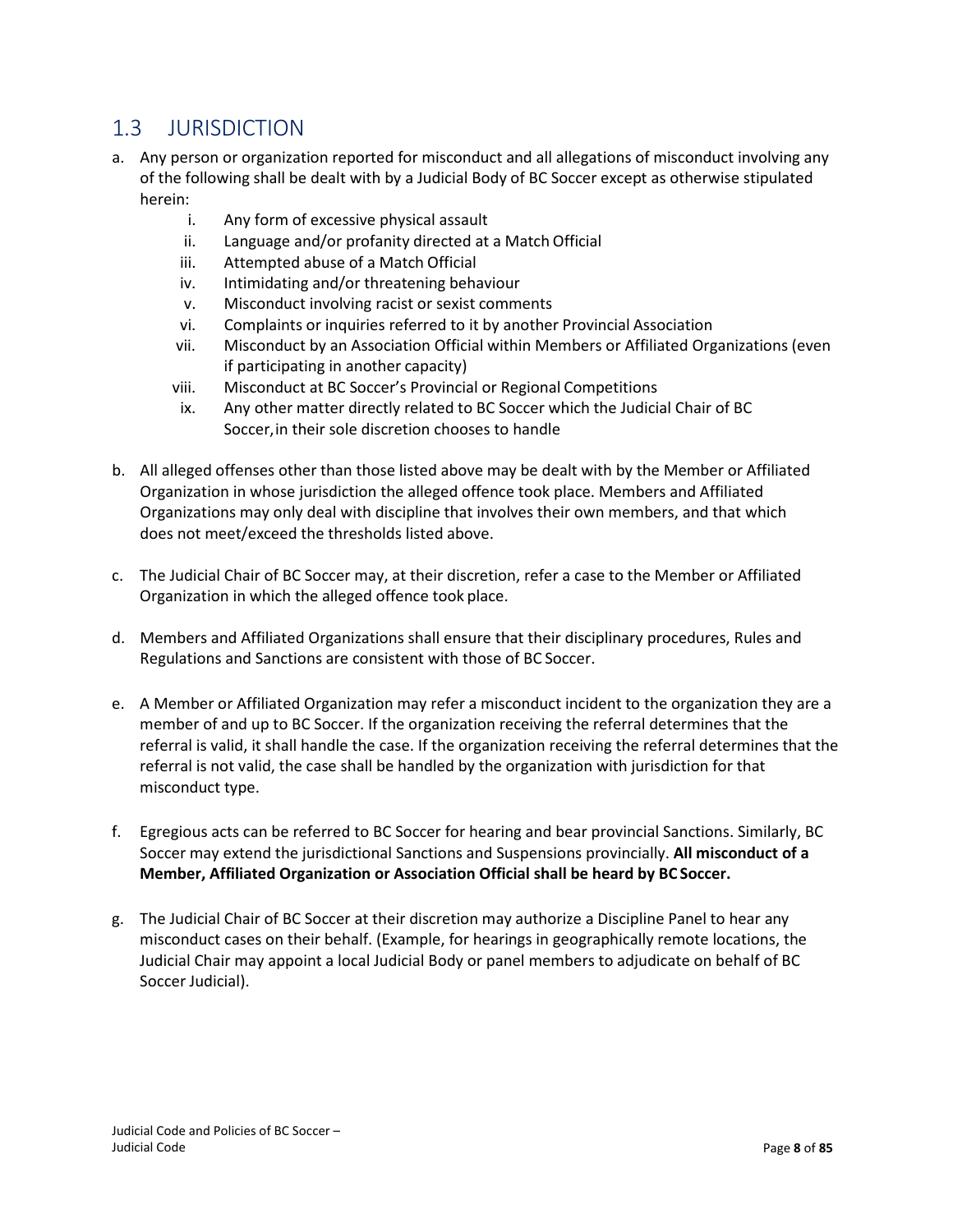## <span id="page-8-0"></span>1.4 JUDICIAL ROLES

#### **a. Judicial Chair of BC Soccer:**

- i. The Judicial Chair of BC Soccer:
	- 1. Shall review the Judicial Policies and procedures of BC Soccer
	- 2. Shall review all complaints, discipline, protest, or ethics-based submissions
	- 3. Constitute Ethics, Discipline and Protest Panels, made up of a minimum of three members
	- 4. May refer any complaint, discipline, protest, or ethics-based submissions to a judicial body
	- 5. May appoint a Chair for each constituted panel
	- 6. Shall reserve the right to investigate the conduct of all persons bound by the BC Soccer Conduct and Ethics Policy even when said persons are not performing their duties, if such conduct is likely to seriously damage the integrity, image or reputation of BC Soccer
	- 7. At their sole discretion may undertake the discipline for any individual, member or Affiliated Organization
	- 8. May assign discipline to be undertaken at the member or Affiliated Organization level
	- 9. Shall have the authority to issue, or appoint a designate to issue, automatic sanctions as defined by BC Soccer's Sanctioning Policy and/or those Sanctions that do not exceed a suspension for three matches or up to two months or impose a fine and/or bond exceeding \$1000
	- 10. Shall have the authority to designate a Judicial Chair for a specific BC Soccer Provincial Cup competition.

### **b. Appeal Chair of BC Soccer**

- i. The Appeal Chair of BC Soccer shall:
	- 1. Review all appeal submissions
	- 2. Determine if an appeal is made on legitimate grounds
	- 3. Constitute an Appeal Panel, made up of a minimum of threemembers
	- 4. Appoint and/or act as the Chair for each Appeal Panel
	- 5. Investigate matters as necessary, related to any appeal submitted
- ii. The Chair of the Appeal Panel may serve as the sole member of the Panel when the Panel is making the following decisions:
	- 1. Deciding on an appeal against a decision to extend aSanction
	- 2. Resolving disputes arising from objections to membersselected to serve on the Appeal Panel
	- 3. Ruling on appeals against provisional decisions made by the Chair of the Discipline Panel
	- 4. Pronouncing, altering, or annulling provisionalmeasures

#### **c. Ethics Panel Members**

- i. Members of each constituted Ethics Panelshall:
	- 1. Review and/or investigate complaints and ethics-based submissions as directed by the Judicial Chair of BC Soccer to determine if there has been a breach of BC Soccer's Bylaws, Rules & Regulations, and policies including the Judicial Code & Policies of BC Soccer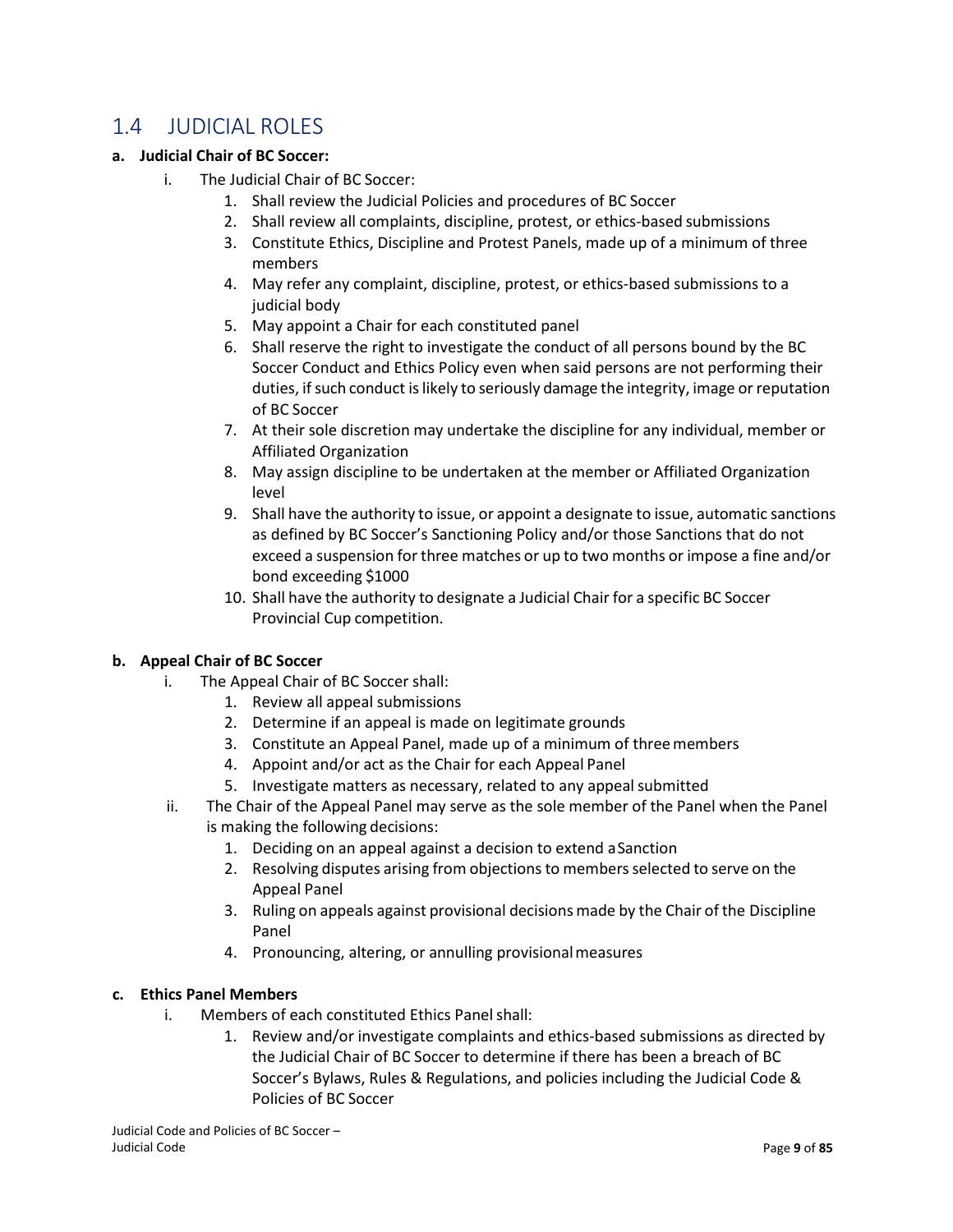- 2. Investigate the conduct of a Member or Affiliated Organization official, Association Official, Club official, Team Official, Match Official, Spectator or individual as necessary
- 3. Inform the Judicial Chair of BC Soccer whether a breach has or has not occurred
- 4. Present the case to the Discipline Panel if a personal hearing is conducted

#### **d. Discipline Panel Members**

- i. Members of each constituted Discipline Panel:
	- 1. May issue sanctions for match-related offenses, including automatic sanctions
	- 2. May issue sanctions for breaches of BC Soccer's Conduct and Ethics Policy
	- 3. May issue sanctions for breaches to BC Soccer's Bylaws, Rules & Regulations, and or Policies
	- 4. May conduct inquiry hearings for alleged offenders
	- 5. Shall conduct discipline hearings for alleged offenders when determined necessary

#### **e. Protest Panel Members**

- i. Members of each constituted Protest Panel:
	- 1. Shall review protests submitted to determine if the protest has merit
	- 2. Shall inform the Judicial Chair of BC Soccer whether a breach has or has not occurred.
	- 3. May issue any relevant sanctions to any party involved in the protest

#### **f. Appeal Panel Members**

- i. Members of each constituted Appeal Panel:
	- 1. Shall review and investigate appeals that have been granted by the Appeals Chair of BC Soccer
	- 2. May reaffirm, revoke, or amend a decision against which an appeal has been lodged without being bound by the petition of the parties concerned.
	- 3. May order a matter to be re-heard by a minimum panel of three (3) different, independent panel members.
- g. BCSoccershall appoint a staff memberto serve asthe secretary to the Judicial Chair, Appeal Chair and Judicial Bodies of BC Soccer to coordinate submissions, investigations and/or hearings.

# <span id="page-9-0"></span>1.5 GENERAL PRINCIPLES

#### **a. Independence**

- i. The Judicial Chair and Appeal Chair of BC Soccer are independent from BC Soccer which means that they do not serve on the board, committee(s), advisory groups, and are not a staff member of BC Soccer, its Members or Affiliated Organizations in a staff or volunteer capacity.
- ii. The Judicial Chair of BC Soccer may not act as the Appeal Chair of BC Soccer or participate as an Appeal Panel member.
- iii. The Appeal Chair of BC Soccer may not act as the Judicial Chair of BC Soccer or participate as an Ethics, Discipline, or Protest Panel member.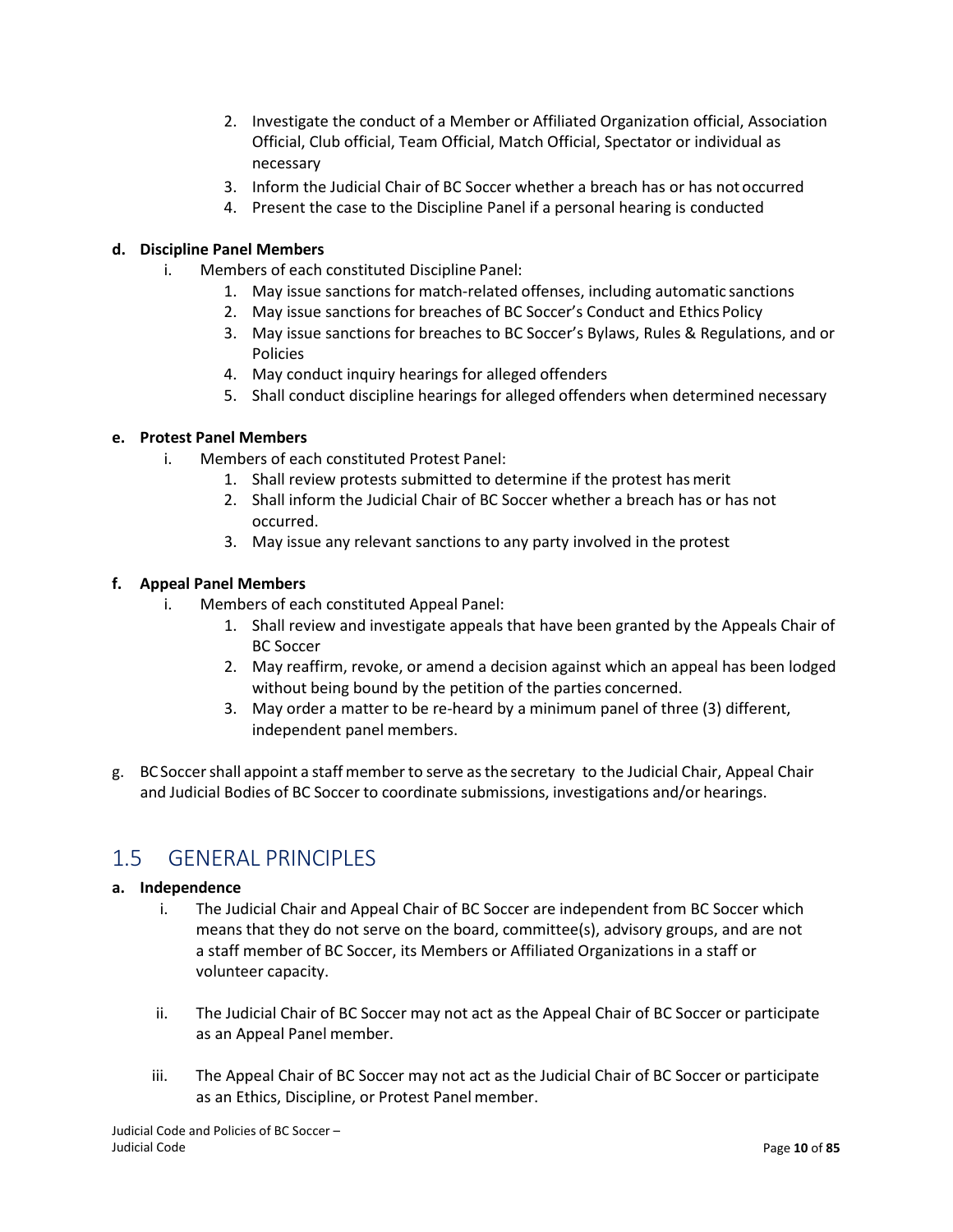- iv. The Judicial Bodies make their decisions entirely independently. They shall notreceive instructions from any other Judicial Body, and a member of one Judicial Body may not stay in the meeting room during another Judicial Body's deliberations unless they have been explicitly summoned to attend.
- v. An individual may not serve as Chair of more than one Judicial Panel for each case.
- vi. An individual who serves on a Judicial Body may not at the same time be a Director or serve on any other committee of BC Soccer.
- vii. An individual may not serve on a Judicial Body if that individual or an immediate family member is associated with the accused.

#### **b. Natural Justice and Duty to Act Fairly**

- i. The Judicial Code and Policies of BC Soccer follow the principles of natural justice which aim to provide individuals and organizations with a fair hearing.
- ii. All individuals and organizations have the right to and/or must provide the right to:
	- 1. **A process free of bias:** the members of the Judicial Body are unbiased, in that they are impartial and unprejudiced, **and are reasonably perceived to be unbiased**;
	- 2. **Prior notice:** advance access to relevant information that identifies the allegations and contains sufficient information for respondents to respond to the allegations and participate meaningfully in the decision-making process.
	- 3. **Fair hearing:** the respondent is afforded a timely and reasonable opportunity to participate in the hearing, and may either represent themselves, or be represented by a person of their choosing and the members of the Judicial Body genuinely consider the respondent's submissions in making their decision.

#### **c. Confidentiality**

i. Members of the Judicial Bodies shall ensure that everything disclosed to them during the course of their work, including but not limited to the facts of the case, the contents of their deliberations, and the decisions taken, remains confidential.

### **d. Conflict of Interest**

- i. Members of the Judicial Bodies must decline to participate in any meeting concerning a matter in which they are in a real or perceived conflict of interest. Such instances include, but are not limited to the following:
	- 1. If the member in question has a direct interest in the outcome of thematter;
	- 2. If the member is associated with any of the parties; or
	- 3. If the member has already dealt with the case under different circumstances.
- ii. Members of the Judicial Bodies who decline to participate in a meeting on any of the above grounds shall notify the Chair immediately.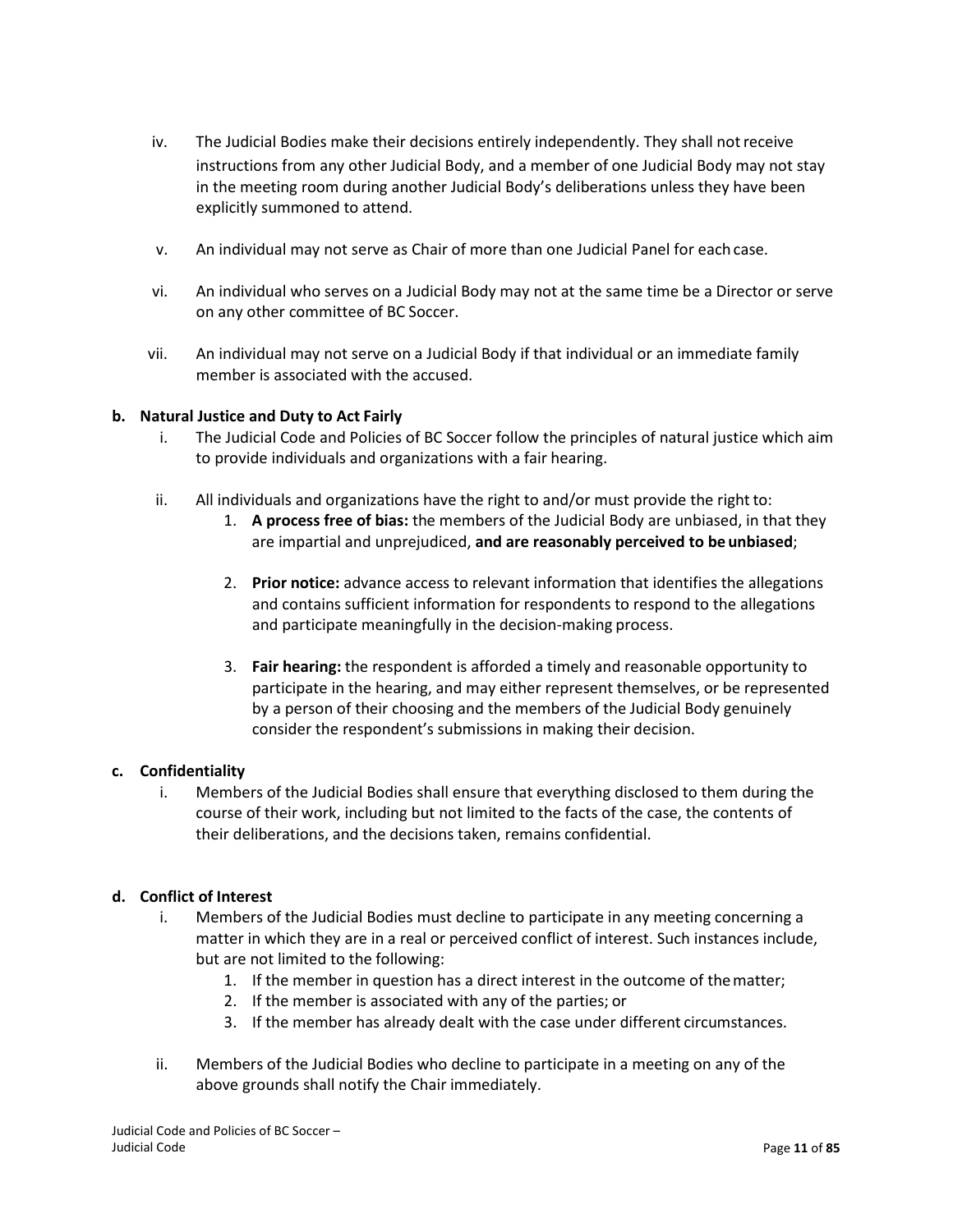- iii. The parties subject to any proceeding before a Judicial Body may also raise an objection to a member of a Judicial Body hearing the case whom they believe to be biased or ina conflict of interest. The Judicial Chair and/or Appeal Chair of BC Soccer as appropriate shall decide on any claim of bias or conflict of interest
- iv. Proceedings that have involved a panel member whom the Chair has ordered not to participate will be considered null and void.

#### **e. Closed Proceedings**

i. Proceedings of any Judicial Body will be closed to individuals who are not parties, Advisors or Representatives unless all parties involved in the proceedings agree to admit the individual(s).

#### **f. Legal Representation**

- i. Members, Affiliated Organizations, teams, Officials, referees, Players and/or individuals may have legal representation.
- ii. If a communication to BC Soccer is received from a legal representative for a party requiring a legal response, any and all associated fees will be incurred by BC Soccer, a Member, Affiliated Organization, team, Team Official, Match Official, player or individual who initiated the legal representative.
- iii. If a communication to a BC Soccer member or Affiliated Organization league is received from legal representative requiring a legal response, any and all fees will be incurred by the organization, association, league, club, team, Team Official, Match Official, player or individual who initiated the legal representative.
- iv. If members, Affiliated Organizations, association, league, club, team, Team Official, Match Official, player and/or individual wish to have a legal representative attend a BC Soccer member or Affiliated Organization hearing, they must advise that BC Soccer member, affiliated club/organization or sanctioned league of this in writing a minimum of ten (10) Business Days prior to the hearing.
- v. If a member, Affiliated Organization, association, league, club, team, Team Official, Match Official, player and/or individual wish to have a legal representative attend a BC Soccer member, Affiliated Organization hearing, the association, league, club, team, Team Official, Match Official, player and/or individual are required to attend said hearing.

## <span id="page-11-0"></span>1.6 LANGUAGE

- a. The official language available to be used in proceedings is English. BC Soccer may, if necessary, use the services of an interpreter. All decisions rendered will be published in English.
	- i. If an individual attending a hearing requires an interpreter, BC Soccer shall provide one; however, any and all fees associated with doing so will be incurred by the individual requiring the interpreter.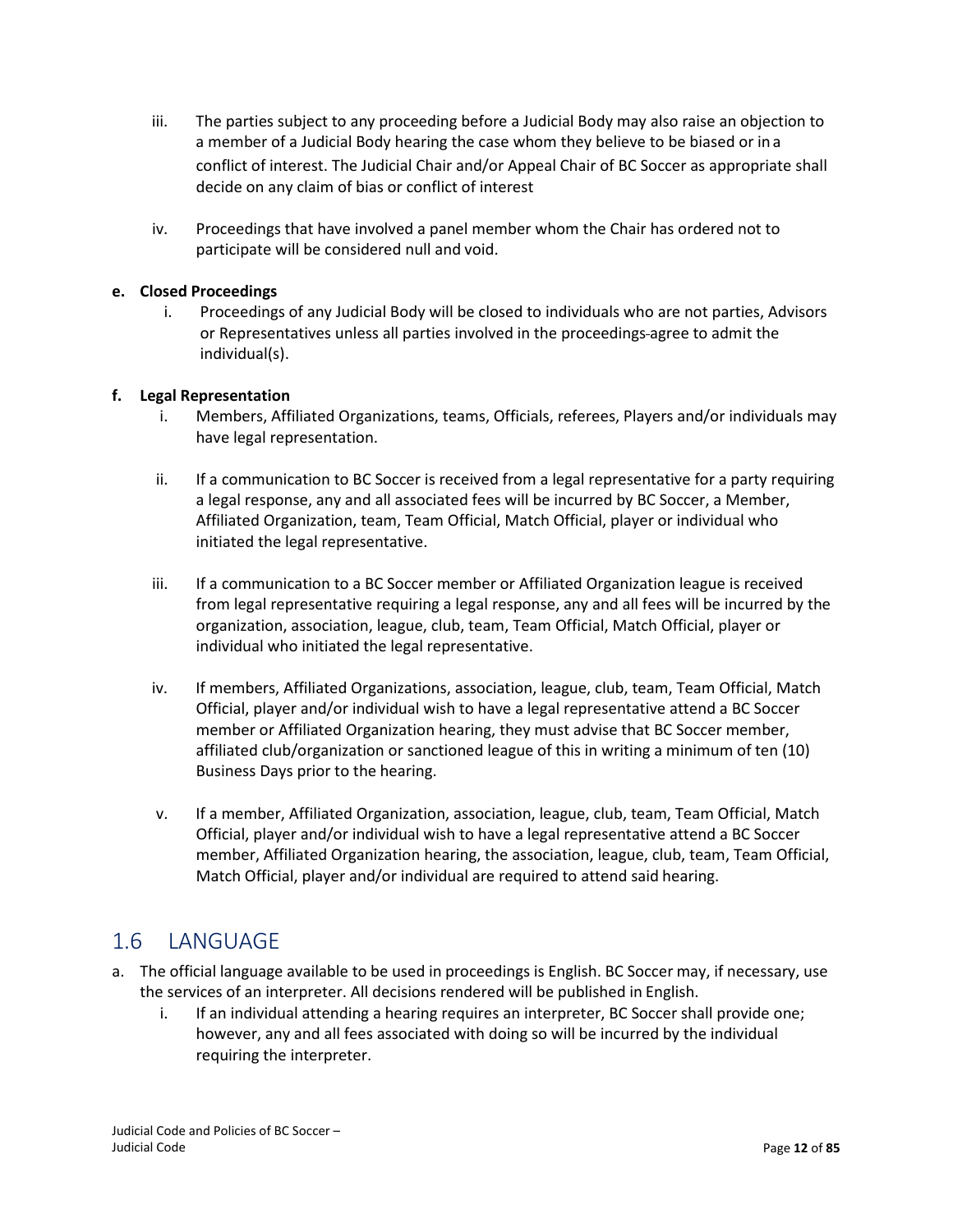# <span id="page-12-0"></span>1.7 MEMBER AND AFFILIATED ORGANIZATION COMPLIANCE

a. Where sanctions outlined in BC Soccer's Judicial Code and Policies are noted as a minimum(except with fines over \$2500), member or Affiliated Organizations shall not incorporate sanctions within their own disciplinary rules and/or regulations that fall below the stated minimum.

#### **b. Information Reporting Requirements**

- i. Members shall provide annually, a judicial report in a format provided by BC Soccer.
- ii. By way of the appointed secretary, associations and other sport organizations shall notify the Judicial Chair of BC Soccer of any serious violations of BC Soccer's Judicial Code and Policies.
- iii. Any disciplinary action to be taken at a Friendly Match between two (2) representative teams from different Associations is the responsibility of the organization to which the sanctioned player belongs.
- iv. Members and Affiliated Organizations shall include, with all decisions, a notice that indicates the following information:
	- 1. Association rules regarding appeals;
	- 2. Association address where the appeal is to be lodged;
	- 3. Method of payment and amount of fee;
	- 4. Statement of fact document; and
	- 5. Decisions which may be appealed to BC Soccer.

## <span id="page-12-1"></span>1.8 LIMITATION PERIOD FOR PROSECUTION

- a. Prosecutions for infringements committed during a match must be commenced within two (2) years of the Match. As a general rule, prosecutions for other infringements must be commenced within ten (10) years of the infringement.
- b. Prosecutions for anti-doping violations must be commenced within ten (10) years of theoffence.
- c. Prosecutions for corruption are not subject to a limitation period from BC Soccer.
- d. The limitation period commences on the day on which the perpetrator committed the infringement, if the infringement is recurrent, from the day on which the most recent infringement was committed, and if the infringement lasted a certain period, from the day on which it ended.
- e. The limitation period is interrupted if the Judicial Chair of BC Soccer commences proceedings before it has expired.

## <span id="page-12-2"></span>1.9 LIMITATION PERIOD FOR THE ENFORCEMENT OF SANCTIONS

- a. The limitation period for the enforcement of Sanctions is up to lifetime or as stated in BC Soccer's Sanctioning Tables.
- b. The limitation period begins on the day on which the decision comes into force.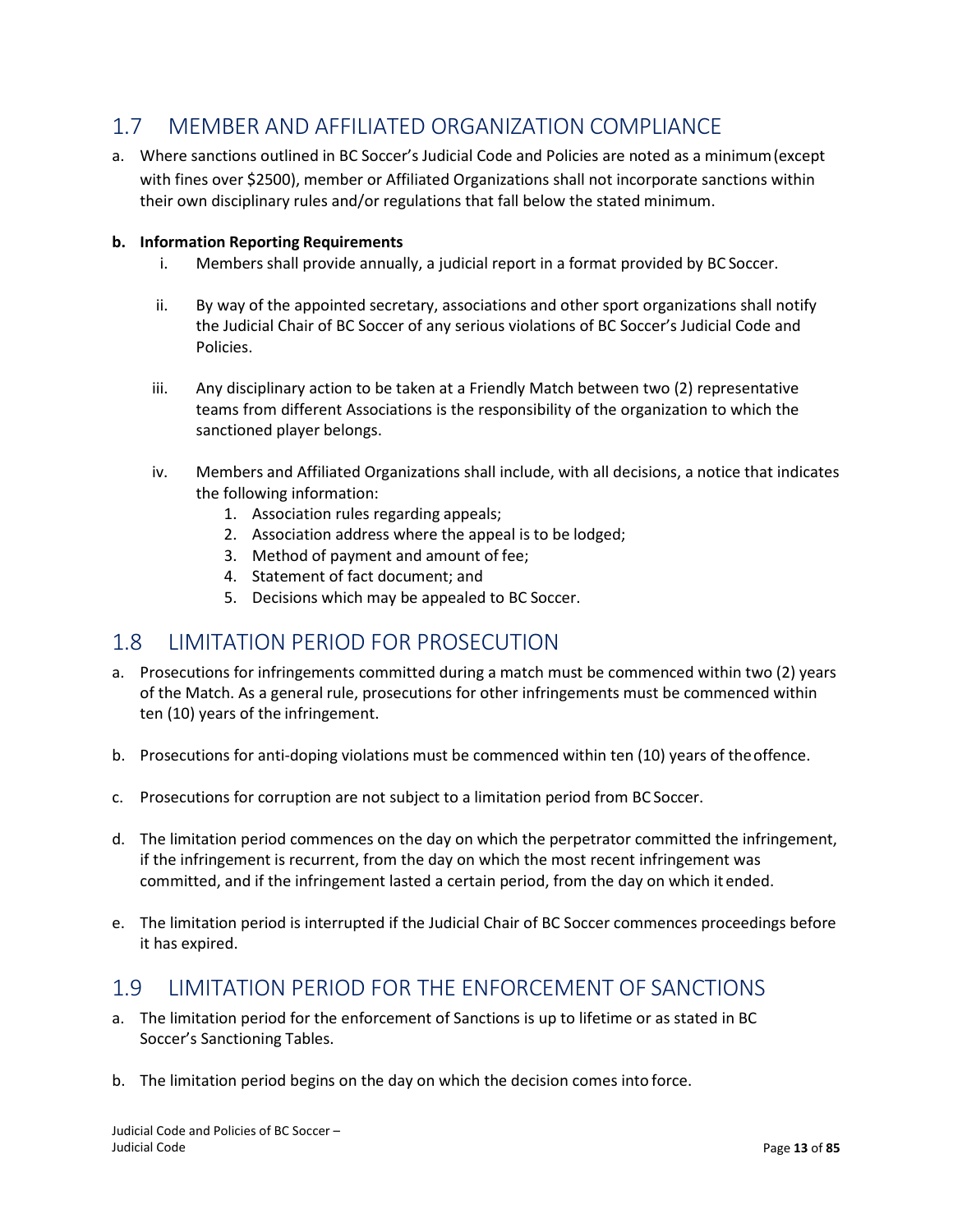## <span id="page-13-0"></span>1.10 COMPLAINTS PROCEDURE

- a. Complaints must be submitted in writing to the Judicial Chair of BC Soccer care of the BC Soccer office.
- b. Within five (5) business the Judicial Chair of BC Soccer will review each complaint received. Upon review, the Judicial Chair may:
	- i. Investigate or assign an independent investigator to examine a complaint
	- ii. Determine the complaint does not have merit
	- iii. Determine the complaint has merit and constitute the appropriate Judicial Panel
	- iv. Constitute an Ethics Panel to determine if a complaint has merit
- c. If the Judicial Chair of BC Soccer or a constituted Ethics Panel deems that the case has no merit, they shall close the case. Such decisions are not subject to appeal; however, the complainant may resubmit the complaint with new information or evidence. All facts in an initial report shall be documented and sent to the complainant and will be kept on file at BC Soccer Judicial.
- d. If the complaint has merit the Judicial Chair of BC Soccer shall constitute the appropriate Judicial Panel. Both the complainant and the respondent shall be provided the complaint and all supporting materials to the constituted panel.
- e. Parties to a complaint are obliged to assist in establishing the facts. As a result, they must comply with requests for information received from a Judicial Body or from the Secretary. Failure to comply with such requests for information within the stipulated timeline may result in a fine as per BC Soccer's Sanctioning Guide.
- f. Types of evidence that may be presented include but are not limited to:
	- i. Reports from referees, assistant referees, Match commissioners;
	- ii. Reports from other officials or affiliatedorganizations;
	- iii. Declarations or statements from the parties and/or fromwitnesses;
	- iv. Material evidence;
	- v. Social media, news reports, pictures
	- vi. Past history
	- vii. Expert opinions; and
	- viii. Audio and/or videorecordings.
- g. Complaints regarding the Judicial Chair of BC Soccer or the Appeals Chair of BC Soccer are to be submitted to the Executive Director of BC Soccer.

## <span id="page-13-1"></span>1.11 ADMINISTRATION

- **a. Costs**
	- i. At the discretion of the Judicial Body, associated costs may be required to be paid by the unsuccessful party.
	- ii. If there is no unsuccessful party, costs shall be borne by the Association hearing the case.
	- iii. If considered fair to do so, costs may be split among several parties.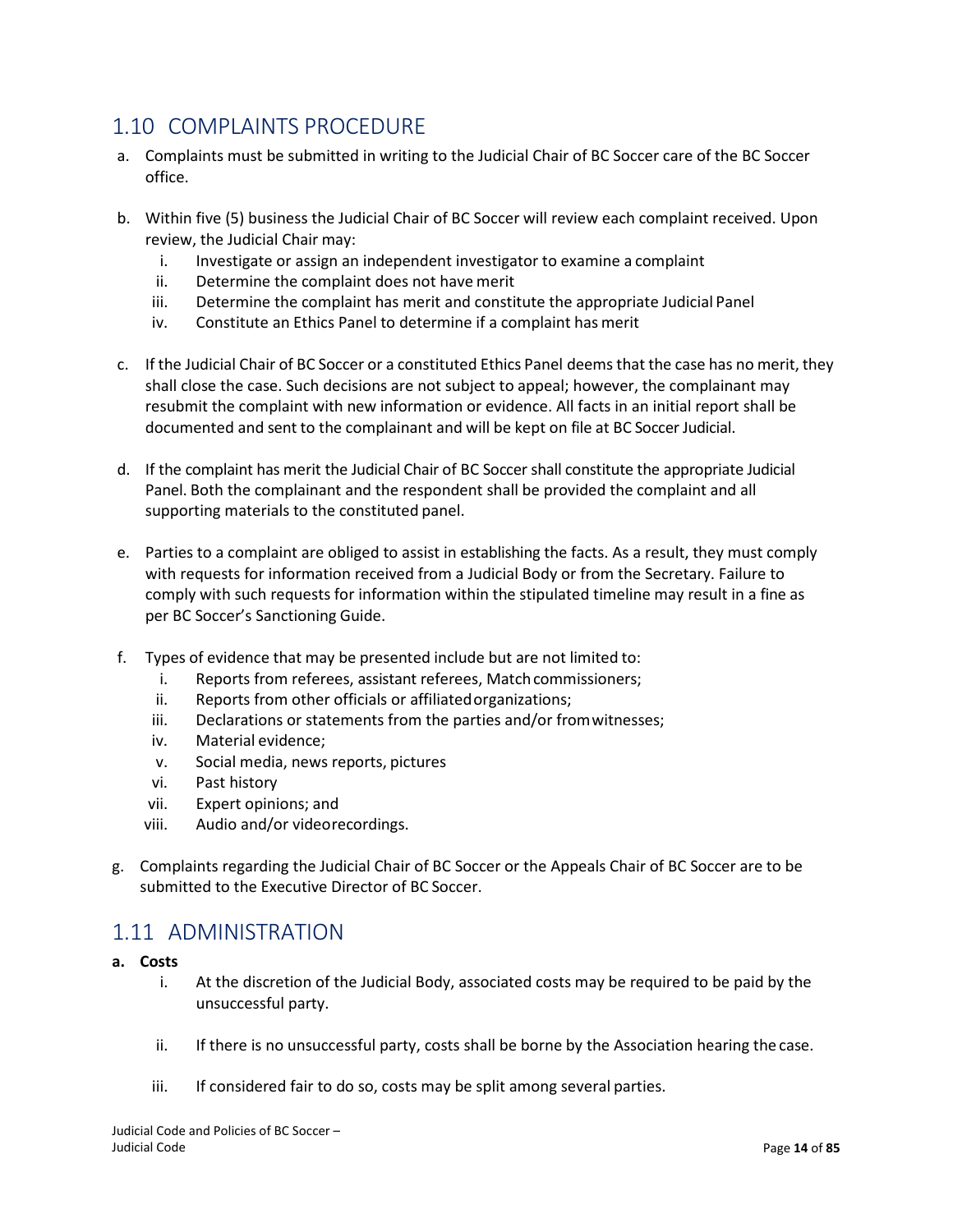- <span id="page-14-0"></span>iv. The Chair of the Judicial Body may, in exceptional circumstances, decide to curtailor dispense with costs and expenses.
- v. No procedural compensation shall be awarded in proceedings of a Judicial Body.
- vi. Any cost incurred by applications for leave to appeal that are deemed baseless by the Appeal Chair of BC Soccer shall be paid by the appellant.

#### **b. Timelines**

- i. Time limits referred to herein begin the day following the receipt of relevantdocuments.
- ii. If the last day of the time limit coincides with a public holiday the time limit will expire on the next day.
- iii. Documents must be sent to the relevant Judicial Body care of the BC Soccer office no later than midnight on the last day of the time limit.
- iv. If the document is sent electronically, the document must be sent to the Judicial Body before midnight on the last day of the time limit.
- v. In the case of appeals, the deposit demanded is considered to have been paid in time if the payment is received by BC Soccer by midnight on the last day of the time limit.
- vi. Time limits are suspended from December 24 to January 2 inclusive and during the period beginning two (2) days before the Annual General Meeting of BC Soccer and ending two (2) days after that meeting.
- vii. Time limits established in the Judicial Code and Policies of BC Soccer may only be extended by the Judicial Chair or Appeal Chair of BC Soccer respectively.
- viii. All changes to this document shall be forwarded by the Executive Director (or designate) to the Membership within 15 days of receiving Board approval.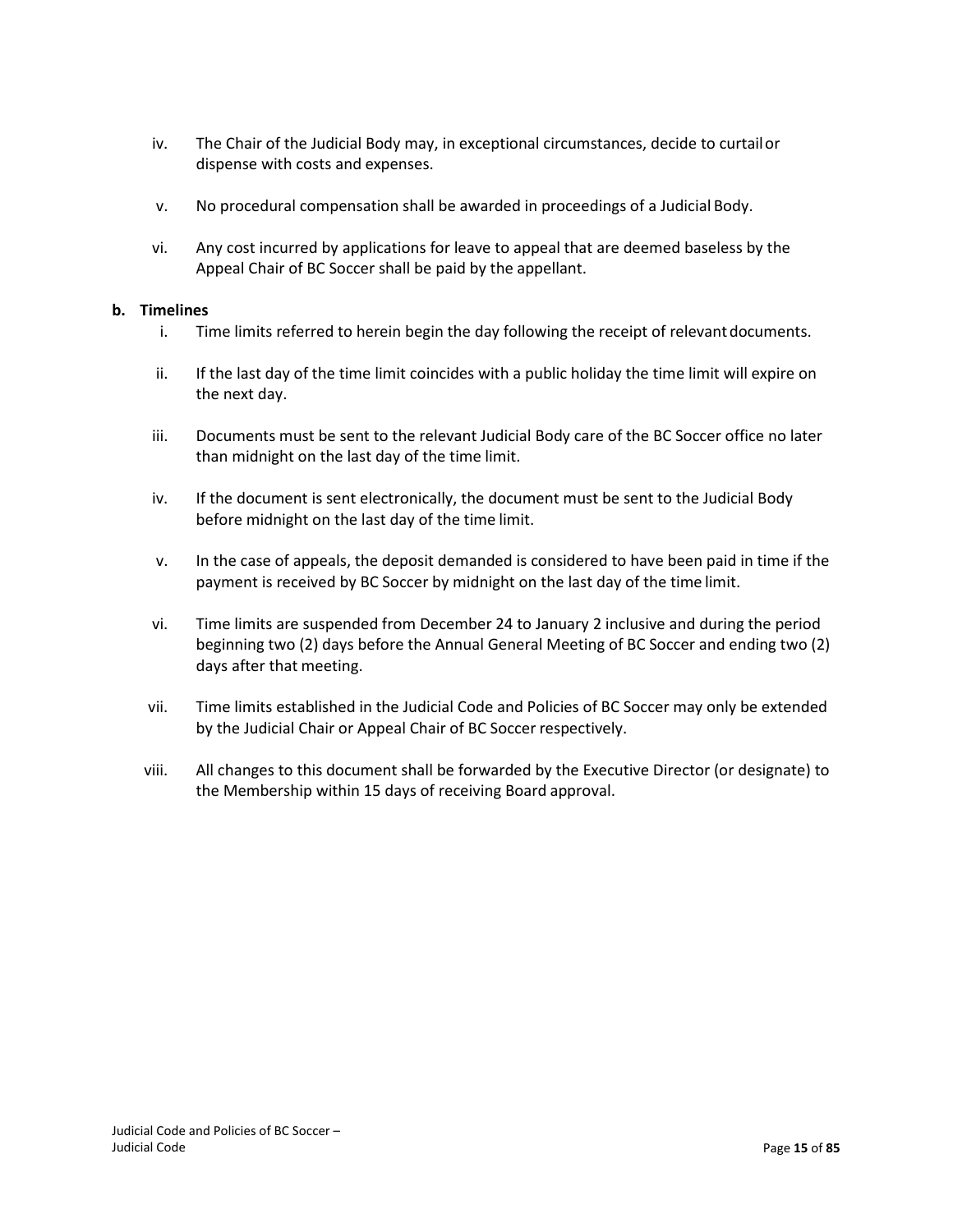# **2. CONDUCT & ETHICS POLICY**

## <span id="page-15-0"></span>2.1 APPLICATION

The Conduct & Ethics Policy applies across BC to any person that participates in sanctioned soccer. Membership in sanctioned soccer is voluntary and those that do so agree to abide by the Conduct & Ethics Policy or be subject to the disciplinary process of the association which means being subject to sanctions by BC Soccer, and/or its members and/or Affiliated Organizations.

## <span id="page-15-1"></span>2.2 THE PRINCIPLES OF GOVERNING BEHAVIOUR

The purpose of Conduct & Ethics Policy is to ensure a safe and positive environment by making all participants in soccer aware that there is an expectation, at all times, of appropriate behaviour consistent with BC Soccer's core values. BC Soccer supports equal opportunity, prohibits discriminatory practices, and is committed to providing an environment in which all individuals are treated with respect. **Good sense and common decency must prevail as is intended by ethics and standards of behaviour.**

## <span id="page-15-2"></span>2.3 INTEGRITY IN SPORT

- a. All participants in soccer have an obligation to ensure that there is integrity in the sport and as such must refrain from:
	- i. Non-medical use of drugs or the use of performance-enhancing drugs or methods. More specifically, BC Soccer adopts and adheres to the Canadian Anti-Doping Program. Any infraction under this program shall be considered an infraction of this Code and may be subject to disciplinary action and possible sanction. The Member will respect any penalty enacted pursuant to a breach of the Canadian Anti-Doping Program, whether imposed by BC Soccer or any other sport organization;
	- ii. Associating with any person for the purpose of coaching, training, competition, instruction, administration, management, athletic development, or supervision of the sport, who has violated an anti-doping rule and is serving a sanction involving a period of ineligibility imposed pursuant to the Canadian Anti-Doping Program and/or the World Anti-Doping Code;
	- iii. Consuming alcohol and/or illicit drugs, while participating in soccer programs, activities, and competitions;
	- iv. Consuming alcohol in excess and using illicit drugs, cannabis, or tobacco in situations where Youth are present;
	- v. Accepting, encouraging, or participating in forms of bribery and corruption;
	- vi. Accepting or giving gifts or other benefits that influence an act that is related to their official activities. If in doubt, gifts shall not be offered or accepted;
	- vii. Offering or accepting cash, other than reasonable per diems, expense reimbursementor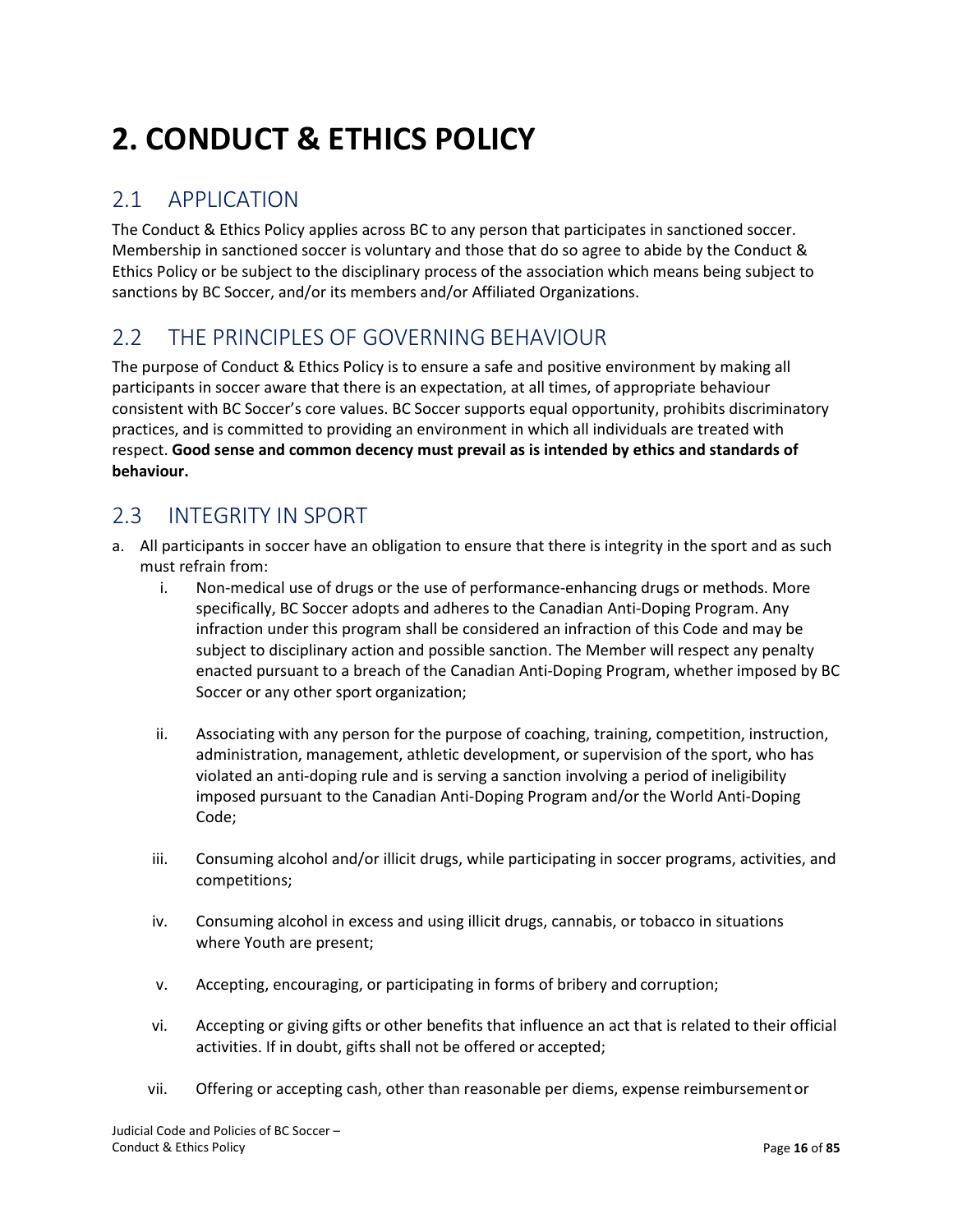salaries, bribes;

- viii. Forging or falsifying a document, nor use such;
- ix. Betting in connection with soccer and tolerating any form of manipulation of match results whether for financial, sporting, or political gain, and ensure information in any form that is not publicly available is not used for the above purposes for oneself or anotherparty.
- b. Participants will:
	- i. Ensure information obtained while carrying out one's duties is treated as confidential if that information is received or can be understood as confidential;
	- ii. Respect the confidentiality of the information after the relationship with BC Soccer ceases;
	- iii. Ensure transparency in all actions and decisions;
	- iv. Remain politically neutral with respect to sporting matters;
	- v. Remain responsible for following BC Soccer's Code(s) of Conduct.

## <span id="page-16-0"></span>2.4 CODE OF CONDUCT

#### **1. General**

Those participating in sanctioned soccer have a duty and responsibility to conduct themselves appropriately respecting the F.I.F.A. Laws of the Game, Canada Soccer Rules & Regulations, BC Soccer Rules & Regulations and as well as the rules of the members and/or Affiliated Organizations in which they participate and of BC Soccer. These laws and rules are published and readily available.

- a. All participants in soccer have a responsibility to:
	- i. Comply, at all times, with Canada Soccer's and BC Soccer's By-laws, Policies, procedures, directives, and Rules and Regulations, as adopted and amended from time totime.
	- ii. Work in a spirit of partnership to collaborate with all the stakeholders in soccer to align efforts to achieve shared objectives as may be communicated from time to time in the strategic plans of BC Soccer and its governing bodies.
	- iii. Resolve conflicts in a professional and civil manner on issues that may be in dispute.
	- iv. Maintain and enhance the dignity and self-esteem of all individuals involved in soccerby:
		- 1. Demonstrating respect to individuals regardless of body type, physical characteristics, athletic ability, age, ancestry, colour, race, citizenship, ethnic origin, place of origin, creed, disability, family status, marital status, gender identity, gender expression, sex, and sexual orientation;
		- 2. Complying with the By-laws, Rules and Regulations, and Policies and decisions of soccer and sport governing bodies;
		- 3. Directing comments or criticism appropriately and avoiding public criticism of participants in soccer and sport;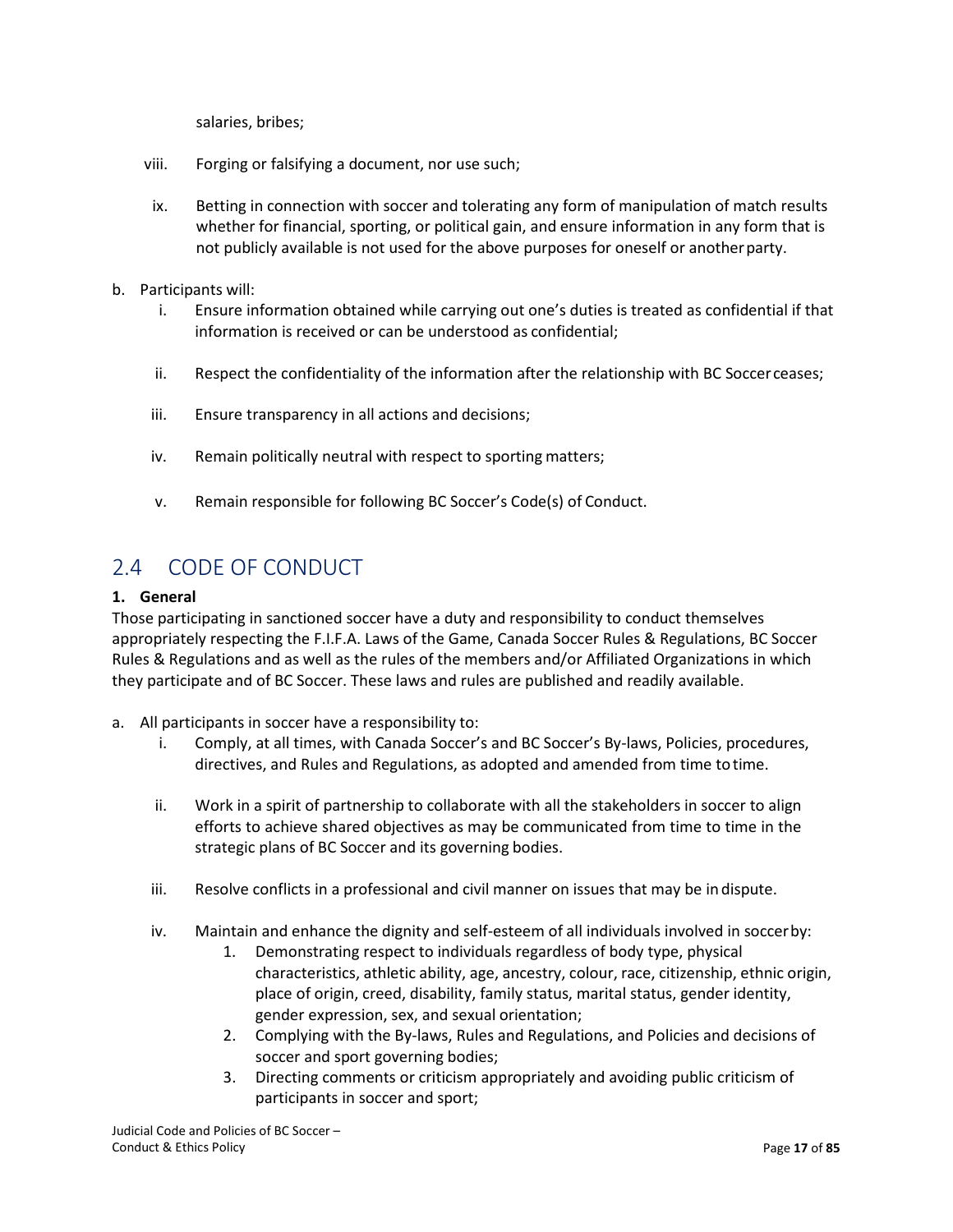- 4. Demonstrating the spirit of fair play, sport leadership, and ethical conduct;
- 5. Treating individuals fairly and reasonably;
- 6. Ensuring adherence to the Laws of the Game;
- v. Demonstrate respect for the principle of fair play, which includes:
	- 1. Respect for both the letter and spirit of the rules;
	- 2. Respect for referees and their decisions;
	- 3. Respect for opponents, including modesty in victory and composure in defeat;
	- 4. Facilitation of access to sport;
	- 5. Maintenance of self-control at all times;
- vi. Refrain from the use of power or authority in an attempt to coerce another person to engage in inappropriate activities;
- vii. Promote the sport in the most constructive and positive manner possible;
- viii. Respect the property of others and not willfully cause damage; and
- ix. Adhere to all federal, provincial, municipal and host country laws.
- b. Any adult aged 19 years or older must report any ongoing criminal investigation, conviction, or existing bail conditions, including those for violence, child pornography, or possession, use, or sale of any illegal substance to the Risk Management Officer of their organization;
- c. Every organization is responsible to the Association for the actions of its members and/or their related participants.
	- i. Participation of Association Officials in any unaffiliated soccer activity without permission from BC Soccer, is not permitted.
	- ii. Members of BC Soccer and/or their member organizations, may not participate in unaffiliated soccer activity, including but not limited to leagues, cup competitions, and/or tournaments.
	- iii. Association Officials, Members of BC Soccer and their member organizations, may not partner with or promote the interest of unaffiliated soccer.
	- iv. Referees, officiating in unaffiliated soccer activity, including but not limited to leagues, cup competitions or tournaments, without permission from BC Soccer, may be removed from the Registered Referee list of BC Soccer.

#### **2. Association Officials**

While ignorance of the Laws of the Game or of the rules is not a defense, depending on the nature of the charge, it is viewed that a participant in a position of authority or trust is held to a higher standard when going beyond the norms of proper behaviour; i.e. behaving in an unsporting manner or not in the best interest of the game. Notably directors, committee members, and staff should be aware of various rules, regulations, guidelines, programs, and expectation within the soccer playing and administrative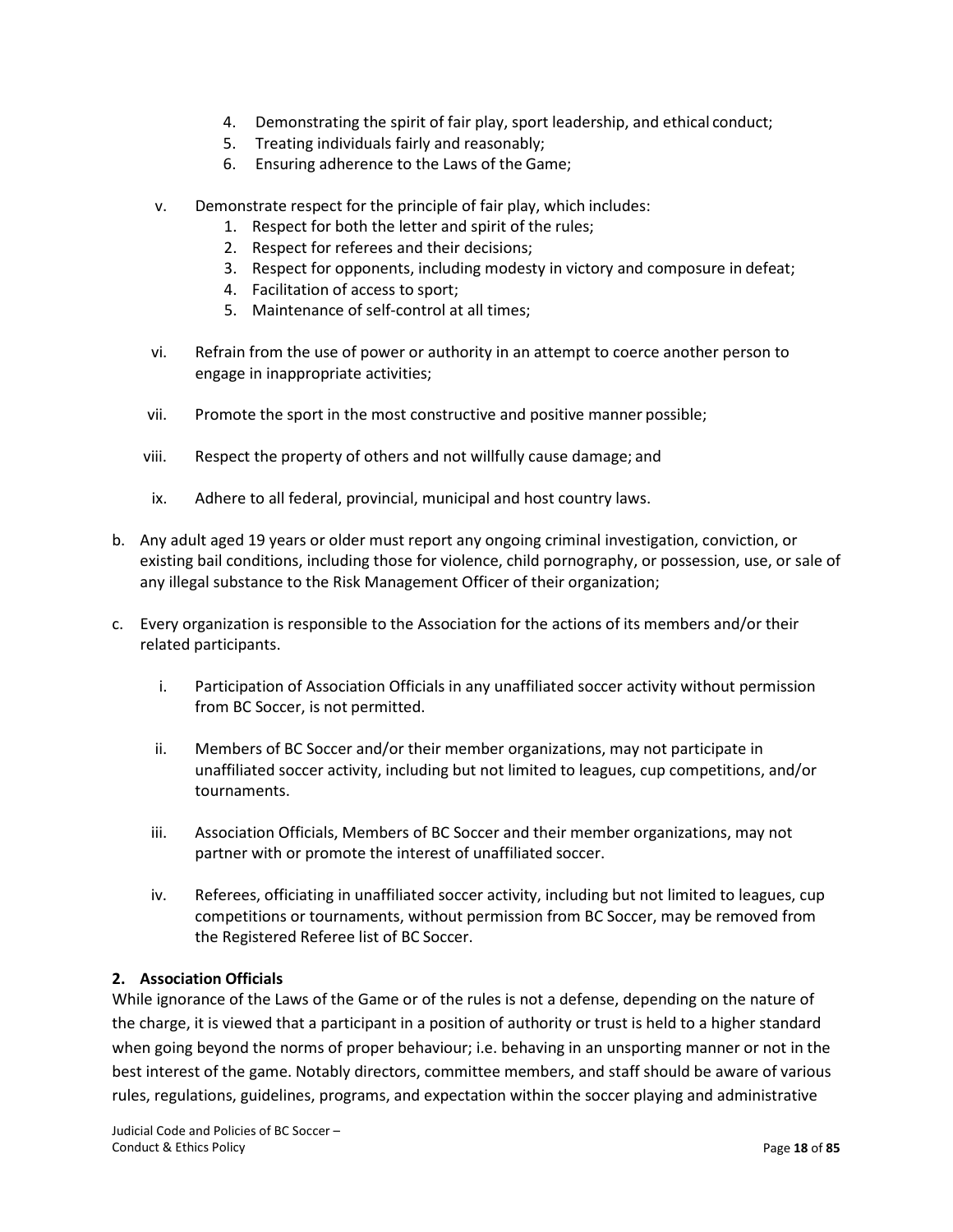environment; and indeed, are charged with upholding and defending the same. Failure to act properly can be tantamount to unsporting or unethical behaviour and brings the game directly into disrepute and lead to charges. BC Soccer, Member and Affiliated Organization Directors, Committee Members, Staff and any other Association officials must:

- a. Comply and be familiar with the various laws and governance documents that apply to their responsibilities;
- b. Act with honesty and integrity and conduct themselves in a manner which maintains the confidence of BC Soccer, its members and other stakeholders;
- c. Ensure that their organization's financial affairs are conducted with due regard for all fiduciary and operational responsibilities;
- d. Conduct themselves openly, professionally, lawfully and in good faith in the best interests of their organization in the first instance and BC Soccer;
- e. Be independent and impartial and not influenced by self-interest, outside pressure, expectation of reward, or fear of criticism;
- f. Behave with decorum appropriate to both circumstance and position, and be fair, equitable, considerate, and honest in all dealings with others;
- g. Keep informed about local, provincial, and national sport community happenings, and general trends in sport;
- h. Exercise the degree of care, diligence, and skill required in the performance of their duties pursuant to the laws under which Canada Soccer is incorporated;
- i. Respect the confidentiality appropriate to the business at hand;
- j. Ensure that Members are given sufficient opportunity to express opinions, and that all opinions are given due consideration and weight;
- k. Respect the decisions of the majority and resign if unable to do so; unless the decision of the majority is unlawful;
- l. Commit the time to attend meetings and be diligent in preparation for, participation in, and followup from such meetings.

#### **3. Team Officials**

Judicial Code and Policies of BC Soccer – Conduct & Ethics Policy Page **19** of **85** The Team Official-athlete relationship is a privileged one and plays a critical role in the personal, sport, and athletic development of the athlete. Team Officials must recognize the power inherent in the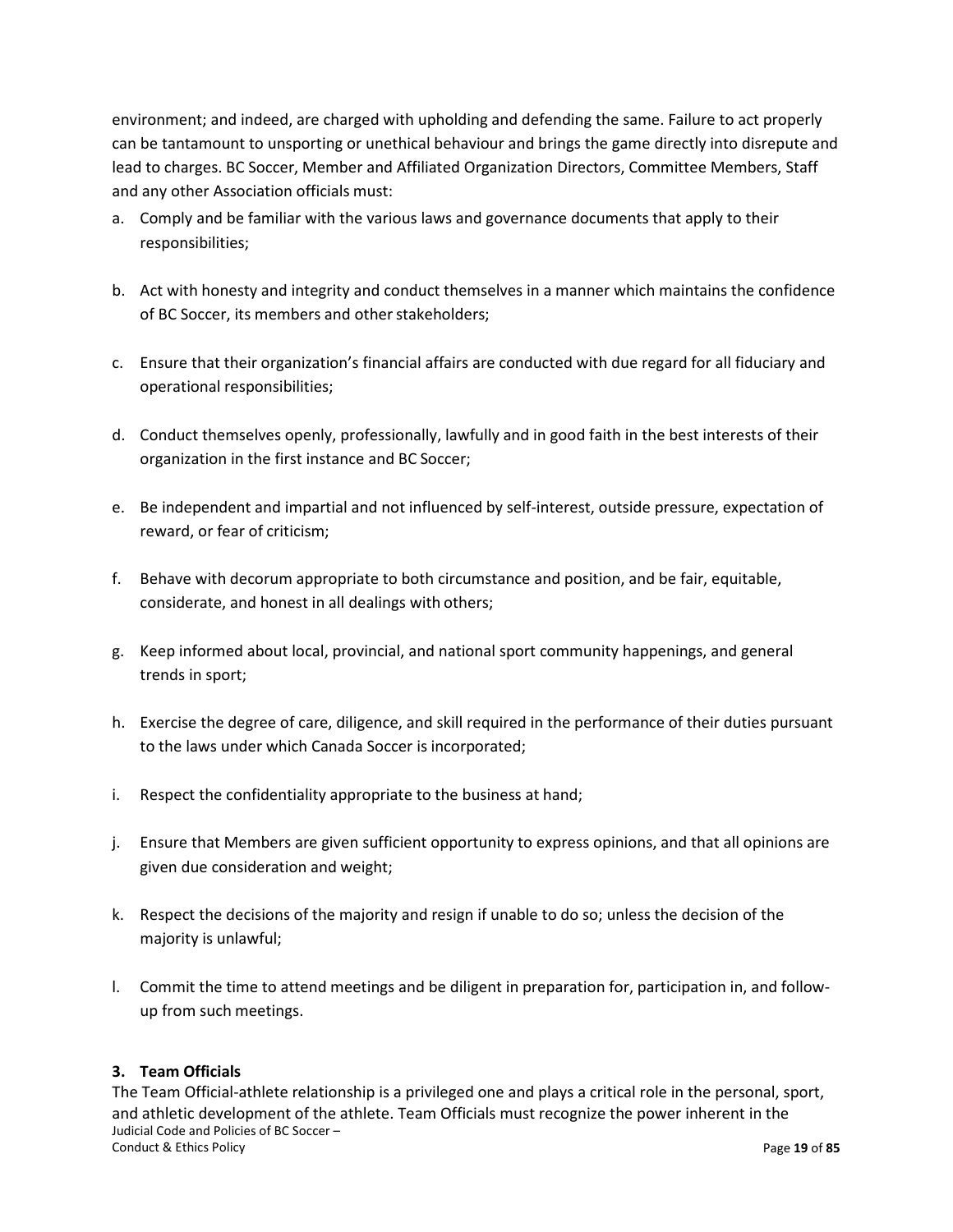position of Team Officials and respect and promote the rights of all participants in sport. This is accomplished by establishing and following procedures for confidentiality (right to privacy), informed participation, and fair and reasonable treatment. Team Officials have a special responsibility to respect and promote the rights of participants who are in a vulnerable or dependent position and less able to protect their own rights. Team Officials must also:

- a. Ensure a safe environment by selecting activities and establishing controls that are suitable for the age, experience, ability, and fitness level of the involved athletes;
- b. Prepare athletes systematically and progressively, using appropriate time frames and monitoring physical and psychological adjustments while refraining from using training methods or techniques that may harm athletes;
- c. Avoid compromising the present and future health of athletes by communicating and cooperating with sport medicine professionals in the diagnosis, treatment, and management of athletes' medical and psychological treatments;
- d. Provide athletes (and the parents/guardians of a Youth) with the information necessary to be involved in decisions that affect them;
- e. Act in the best interest of the athlete's development as a whole person;
- f. Respect other Team Officials;
- g. Under no circumstances provide, promote, or condone the use of drugs (other than properly prescribed medications) or performance-enhancing substances and, in the case of Youths, alcohol, cannabis, and/or tobacco;
- h. Respect all other athletes;
- i. Not engage in a sexual relationship with an athlete under 18 years old, or an intimate or sexual relationship with an athlete over the age of 18 if in a position of power, trust, or authority over the athlete unless mutual consent is documented and provided the organization withjurisdiction;
- j. Dress professionally, neatly, and inoffensively;
- k. Use inoffensive language, and;
- l. Be responsible for the actions of their Spectators.

#### **4. Players**

- a. Players are the most visible representatives of the sport and must do their part to uphold the integrity of soccer. Players must:
	- i. Report any medical problems in a timely fashion, when such problems may limit their ability to travel, practice, or compete; or in the case of carded athletes, interfere with the athlete's ability to fulfil requirements under the Athlete Assistance Program;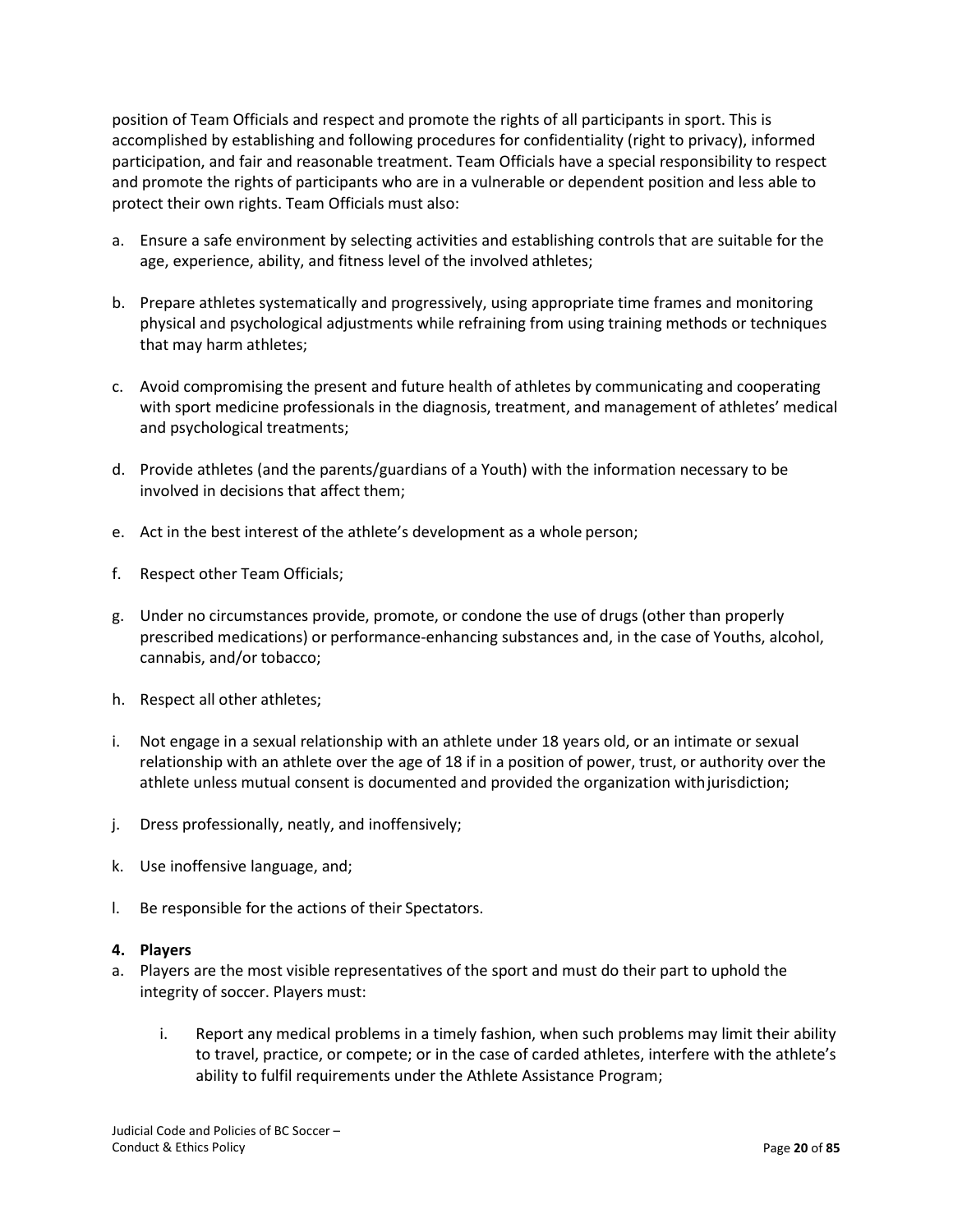- ii. Participate and appear on time, well-nourished, and prepared to participate to their best abilities in all competitions, practices, training sessions, evaluations, tournaments, and events;
- iii. Adhere to Canada Soccer's requirements regarding clothing and equipment;
- iv. Never ridicule a participant for a poor performance or practice; and
- v. Act in a sportsmanlike manner and not engage in violent behaviour, foul language, or offensive gestures.

#### **5. Match Officials**

Match Officials play a critical role in ensuring the on-field integrity of the game and maintaining order and safety for all involved. They are the representatives of the Laws of the Game and must respect those laws in the application of officiating. Match Officials must:

- a. Conduct themselves with dignity both on and off the field of play, and by example seek to inspire the principles of fair play in others;
- b. Adhere to all standards and directives established by Canada Soccer, International Football Association Board, FIFA, Canada Soccer, BC Soccer and its member/AffiliatedOrganizations;
- c. Be neat in appearance and maintain a high level of physical and mental fitness;
- d. Study and enforce the current Laws of the Game and any event-specific Rules and Regulations;
- e. Perform their designated duties, including attending organized clinics and lectures, etc. and shall assist their colleagues in upgrading and improving their standards of officiating, instructing and assessing;
- f. Adhere to Canada Soccer's Anti-Doping Policy;
- g. Honour any appointments accepted, unless unable to do so by virtue of illness or personal emergency;
- h. Not publicly criticize other referees, players, Team Officials, members, Affiliated Organizations, individuals, Canada Soccer or BC Soccer;
- i. Not make any statement to the media (newspaper, television, radio, etc.) related to a match in which the match official has officiated, or to the performance of the players or other officials;
- j. Not accept any appointment to officiate in any competitive match in which an immediate member of their family by marriage or common law is a registered player or coach. An immediate member of the family is a parent, a spouse, a son or daughter, a brother orsister;
- k. Not accept any appointment to officiate in unsanctioned soccer activity;

Judicial Code and Policies of BC Soccer – Conduct & Ethics Policy Page **21** of **85** l. Be fair, equitable, considerate, independent, honest, and impartial in all dealings withothers;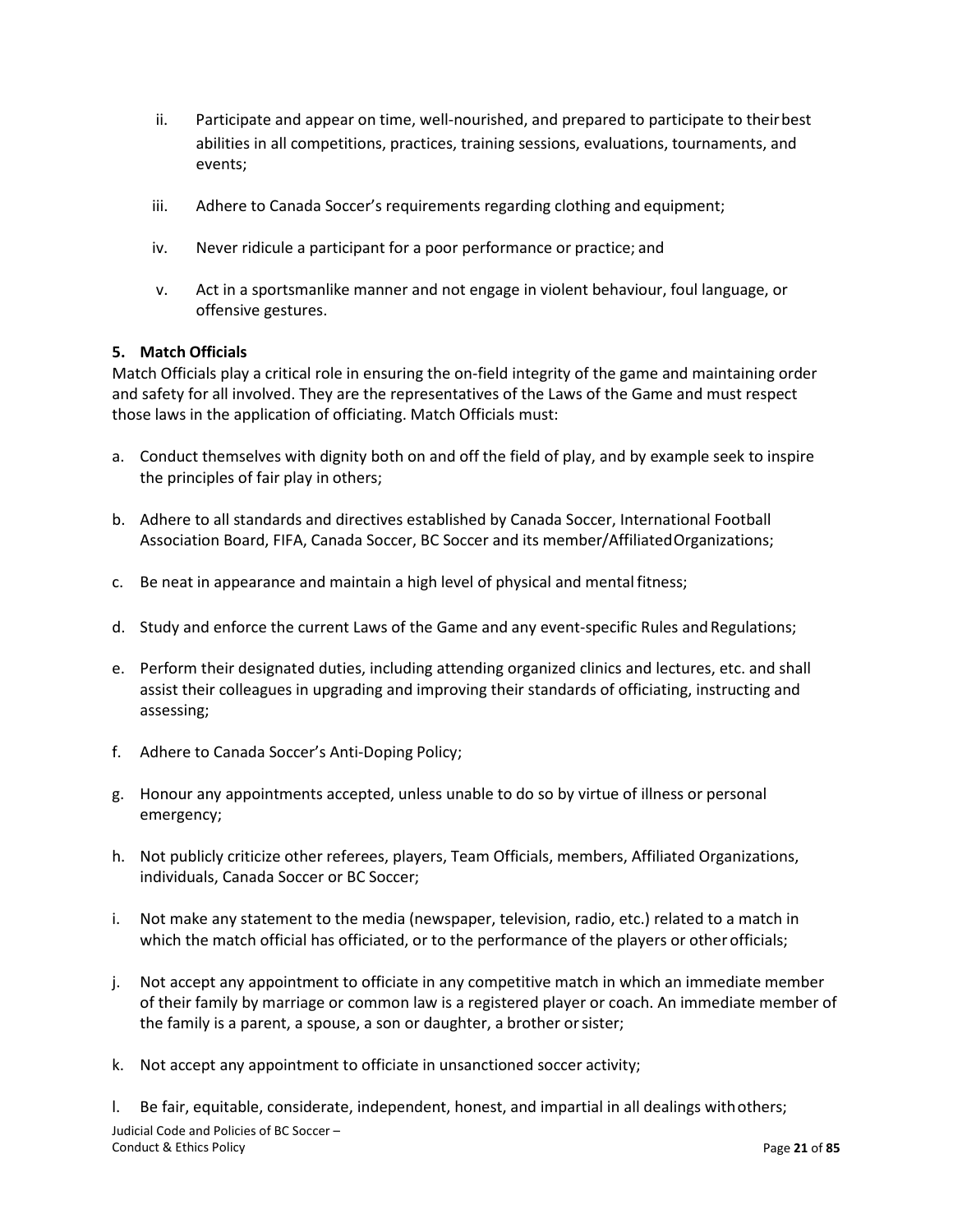m. When writing reports, set out the true facts and not attempt to justify any decisions.

#### **6. Spectators and Parents**

Spectators and Parents are an all-important part of the game and necessary to maintain the sustainability of the game. In appreciating the game to its fullest potential, spectators and parents are expected to behave in a manner that does not bring the game into disrepute and participate in ways that ensure a healthy and safe environment. Spectators and parents must:

- a. Encourage players to abide by the rules and to resolve conflicts without resorting to hostility or violence;
- b. Never ridicule a player;
- c. Only provide positive comments that motivate and encourage participants' continued effort;
- d. Respect the decisions and judgments of officials and encourage athletes to do the same;
- e. Respect and show appreciation to all competitors, and to the coaches, officials, and othervolunteers who give their time to the sport;
- f. Refrain from entering the training or competition area and from interfering with anyactivities;
- g. Refrain from any negative or critical comments towards a Match Official.

## <span id="page-21-0"></span>2.5 FREE OF HARASSMENT & DISCRIMINATION

All participants in soccer will ensure that all activities are free from harassment and have responsibility to:

- a. Refrain from any behaviour that constitutes harassment, where harassment is defined as a form of discrimination that involves any unwanted physical or verbal behaviour that offends or humiliates. Generally, harassment is a behaviour that persists over time. Serious one-time incidents can also sometimes be considered harassment. Types of behaviour that constitute harassment include, but are not limited to:
	- i. Written or verbal abuse, threats, or outbursts;
	- ii. The display of visual material which is offensive or which a reasonable person ought to know is offensive in the circumstances;
	- iii. Unwelcome remarks, jokes, comments, innuendo, or taunts;
	- iv. Leering or other suggestive or obscene gestures;
	- v. Condescending or patronizing behaviour which is intended to undermine self-esteem, diminish performance or adversely affect conditions of participation;
	- vi. Practical jokes which cause awkwardness or embarrassment, endanger a person's safety, or negatively affect performance;
	- vii. Any form of hazing;
	- viii. Retaliation or threats of retaliation against an individual who reports harassment;
	- ix. Bullying;
	- x. Offensive or intimidating phone calls or emails;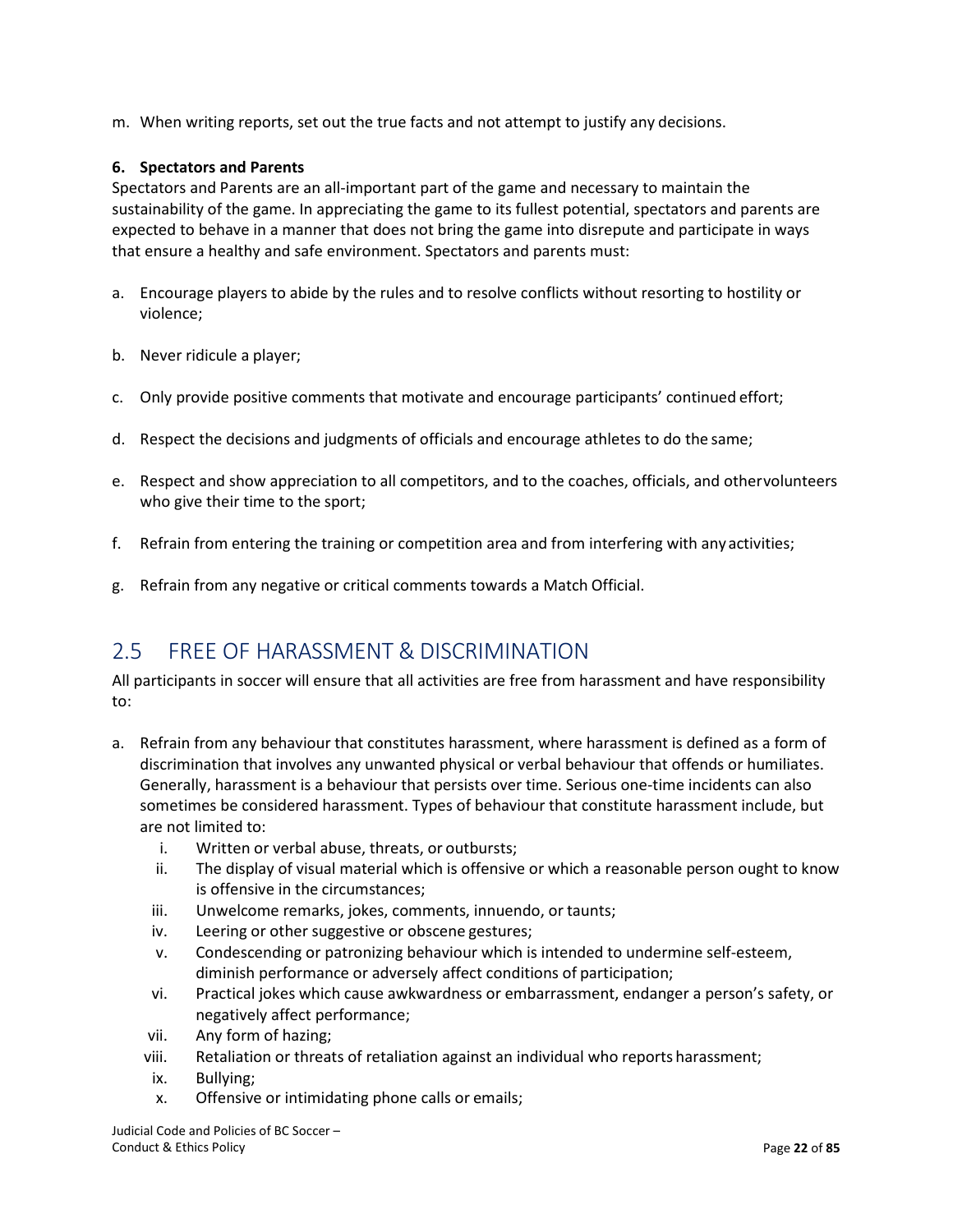- xi. Displaying or circulating offensive pictures, photographs or materials in printed or electronic form;
- xii. Psychological abuse;
- xiii. Discrimination;
- xiv. Words or actions which are known or should reasonably be known to be offensive, embarrassing, humiliating, demeaning or intimidating;
- xv. Behaviours such as those described above that are not directed towards a specific individual or group but have the same effect of creating a negative or hostile environment.
- b. Refrain from any behaviour that constitutes violence, where violence is defined as the exercise of physical force, that causes or could cause physical injury; an attempt to exercise physical force that could cause physical injury; or a statement or behaviour that it is reasonable to interpret as a threat to exercise physical force. Types of behaviour that are applicable to this section include, but are not limited to:
	- i. Verbal threats to attack;
	- ii. Sending or leaving threatening notes or emails;
	- iii. Making threatening physical gestures;
	- iv. Wielding a weapon;
	- v. Hitting, pinching or unwanted touching which is not accidental or deemed to be generally accepted as a part of sport participation;
	- vi. Throwing an object in the direction of someone;
	- vii. Blocking normal movement or physical interference, with or without the use ofequipment;
	- viii. Any attempt to engage in the type of conduct outlined above.
- c. Refrain from any behaviour that constitutes sexual harassment, where sexual harassment is defined as unwelcome sexual comments and sexual advances, requests for sexual favours, or conduct of a sexual nature. Types of behaviour that constitute sexual harassment include, but are not limitedto:
	- i. Sexist jokes;
	- ii. Sexual violence;
	- iii. Display of sexually offensive material;
	- iv. Sexually degrading words used to describe a person;
	- v. Inquiries or comments about a person's sex life, gender or genderexpression;
	- vi. Unwelcome sexual flirtations, advances, requests, invitations orpropositions;
	- vii. Inappropriate sexual touching, advances, suggestions or requests;
	- viii. Unwanted physical contact including, but not limited to, touching, petting, pinching, or kissing;
	- ix. Physical or sexual assault.

# <span id="page-22-0"></span>2.6 COMMUNICATION & SOCIAL MEDIA

If communication channels are not used in an appropriate and respectful way, they may give rise to complaints from individuals or organizations alleging violations of relevant BC Soccer Rules, Regulations and Policies, including complaints that individuals are not acting in the best interest of the game of soccer or are demonstrating unethical or unsporting conduct and/or behaviour.

a. Types of Communications and social media use that are not appropriate include: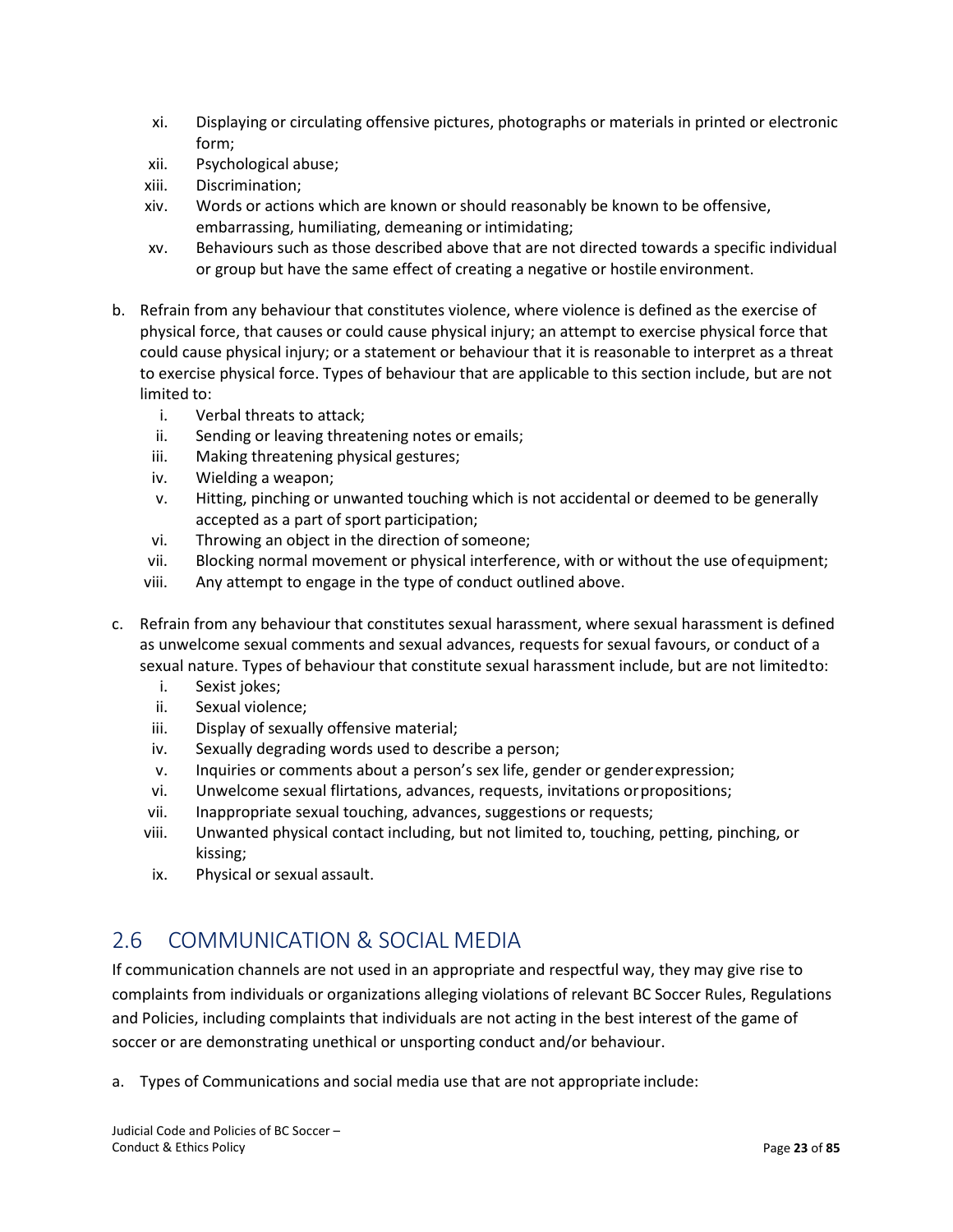- <span id="page-23-0"></span>i. Comments that bring the game into disrepute or are unsporting
- ii. Comments on ongoing disciplinary or sensitive / private issues / confidential issues or the posting of grievances
- iii. Harassment of individuals
- iv. Abuse of individuals by means of statements that are deemed defamation, such as the posting of damaging or libelous comments about a player, official, member, Affiliated Organization or any other participant in soccer
- v. Abuse of individuals by the divulgence of personal data; for example, giving away details of personally identifying information, salary, political or religious beliefs or disciplinary records.
- vi. Abuse of individuals by or distributing inappropriate photographs, offensive or threatening comments, or sensitive personal information
- vii. Abuse of individuals by spreading of unsubstantiated rumors or the spreading ofslander
- viii. Improper use of social media to force inclusion or exclusion; i.e. a coach requesting to friend a player
- ix. Other such comments that a person using best judgment would not broadcast widely in person in an open public and inclusive forum
- x. Commenting on, contributing to, reposting, or sharing of comments related to any of i. to ix. the above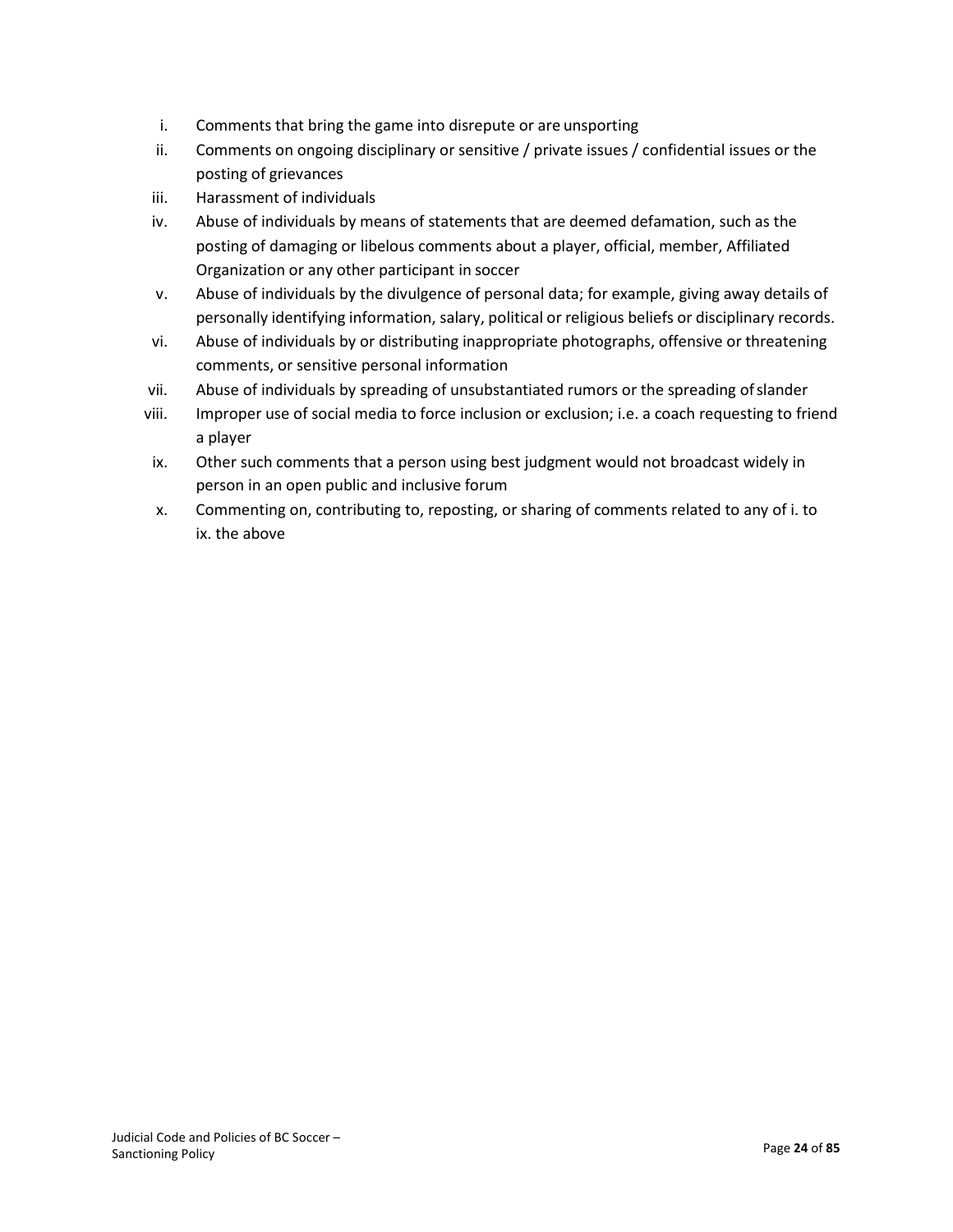# **3. DISCIPLINE POLICY**

## <span id="page-24-0"></span>3.1 DISCIPLINE PANEL CHAIR POWERS AND LIMITATIONS

- a. The Chair of a Discipline Panel may serve as the sole member of the Discipline Panelwhen:
	- i. The recommended sanctions for the infringement do not exceed a suspension for three matches or up to two months
	- ii. The fine imposed does not exceed \$1,000
	- iii. An objection is raised to the inclusion of a member of the Discipline Panel
	- iv. Request for postponing a hearing
- b. Governing jurisdictions may establish a fee schedule; however, any such fee shall be included in the enabling authority's fee schedule.

## <span id="page-24-1"></span>3.2 HEARINGS

- a. Hearings are a part of the investigative process and individuals attending a hearing are not necessarily deemed to have committed misconduct. At a hearing, the discipline panel will determine what/if any sanctions are to be applied.
	- i. With approval from the Judicial Chair of BC Soccer or Appeals Chair of BC Soccer respectively, a Judicial Panel or the accused may request a complainant or author of a misconduct report to attend a hearing. The requested party may decline toattend.
- b. If the Judicial Chair determines that a personal hearing is required, the hearing shall be set on a date within twenty-five (25) business days of receiving the report. Notice shall be given to all parties as soon as possible and in every case within at least ten (10) business days prior to the scheduled hearing. By mutual consent and in writing, the parties may modify these timelines.
- c. The parties may call witnesses to the incident to submit written information or to appear at the hearing. The party calling the witness is responsible for expenses when the witness is required to appear at the hearing.
- d. The following actions are required by the Panel Chair; however, the sequence may be adjusted:
	- i. The Panel Chair shall read the complaint and clearly state the charge.
	- ii. The author of the complaint or report (if present) shall be given an opportunity to comment on or to add any qualifications to the complaint.
	- iii. The accused shall be allowed to ask relevant questionsto the complainant(if present) and to make submissions and/or statements on their own behalf.
	- iv. Panel members may question the complainant and the accused, and any witnesses invited to participate by either the complainant or the accused.
	- v. The complainant and the accused will be invited tomake summary statements before withdrawing.
	- vi. The panel shall consider the evidence presented and decide the case such that the timeline is met.
- e. Any accused person or organization required to attend a hearing may request one postponement for a scheduled or published hearing.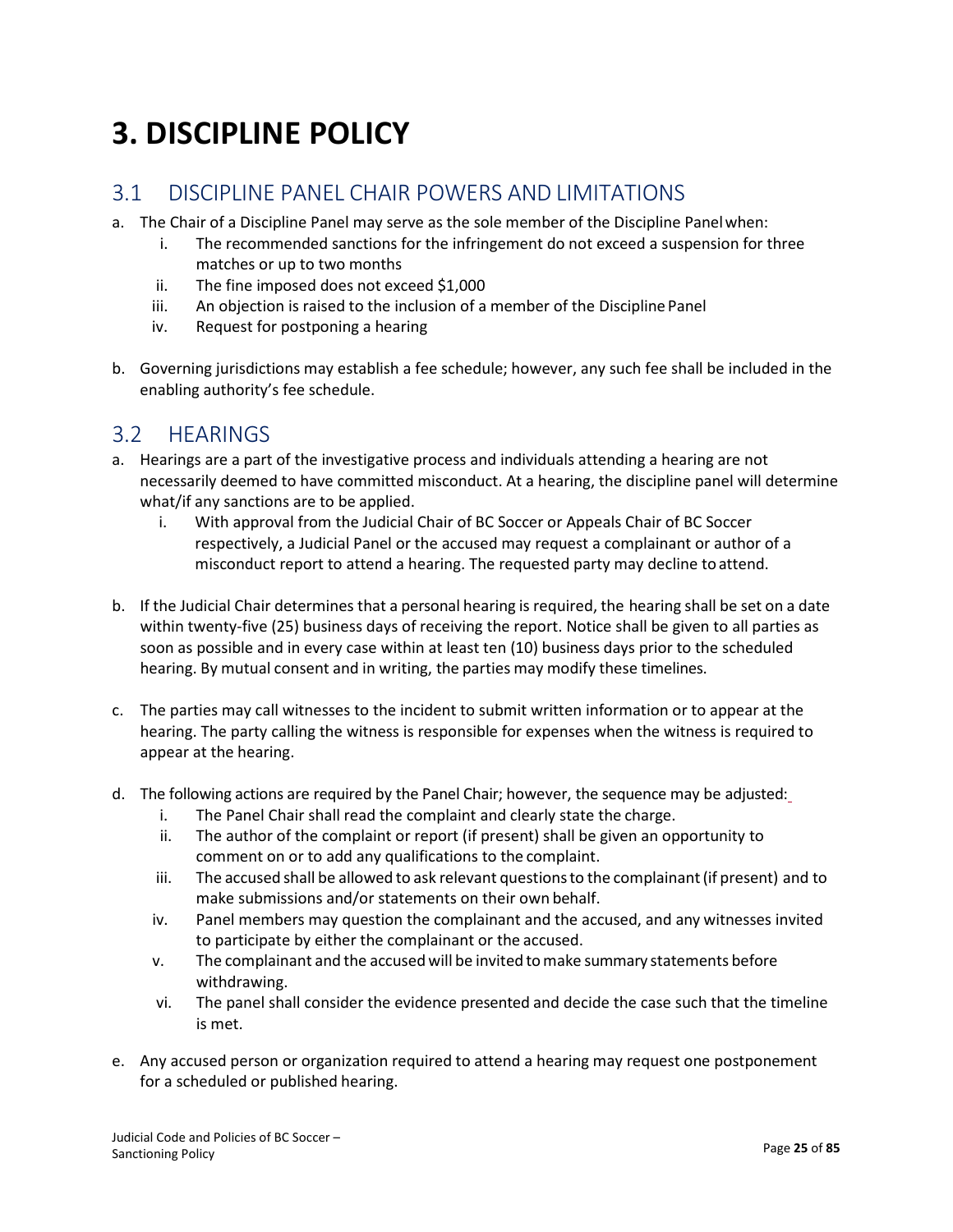- i. A request to postpone will be granted if the request is received no later than five (5) business days prior to the hearing date. Requests to postpone within five (5) Business Days will be considered but may not be granted.
- ii. An individual who requests to reschedule their hearing more than once may be suspended until such time that they attend a hearing at the discretion of the Judicial Chair of BCSoccer.
- f. An accused party making submission to postpone a hearing is required to serve any required automatic match suspension and shall remain suspended until the Discipline Panel hears the case. If a Discipline Panel is not able to reschedule the hearing within the required fifteen (15) business days, the accused shall be eligible to participate in soccer activities provided the required automatic suspension has been served.
- g. If there is a fee to request a postponement and the request is denied, the fee shall be refunded.
- h. Should the hearing be postponed by the Discipline Panel and the accused was prepared to appear, the hearing shall be rescheduled, and the following terms shall be met:
	- i. The accused party shall not be assessed a fee
	- ii. The accused party shall be eligible to participate in soccer activities once the required automatic match suspension has been served, with the exception, of any individual accused of Assault of a Match Official.
- i. An Association Official/Representative may accompany an accused person; however, if the individual is less than 19 years of age, they must be accompanied by an adult Advisor who is an Association Official/Representative or their parent/guardian. The adult Advisor representing the individual should be given the opportunity to speak on behalf of the individual.
- j. An Observer may accompany an accused person but may not actively participate in the hearing; the Observer may not act as a witness at such hearing or in a legal capacity.
- k. The Judicial Panel has the ability to deny any individual entrance to the hearing as an Observer if they determine that the individual does not meet the definition or purpose of an Observer as defined by BC Soccer. Requests to have an Observer should be received by BC Soccer at least two (2) business days prior to a hearing and identify the Observer and the relationship.
- l. The offending party and/or their Representative shall be present, or the hearing shall not proceed unless the right to a hearing has been waived in writing.
- m. Persons and organizations charged with an offence must have the opportunity to respond to the charges either:
	- i. In person
	- ii. Telecommunication / Video-conference
	- iii. In writing (permission may be granted if the individual is unable to appear for valid reason as determined by the panel and has made a written request for such consideration).
- n. The accused shall be given a written record of the panel's decision or advised that further consideration is required, and a report/decision letter will be provided to them at a later date within the guidelines outlined.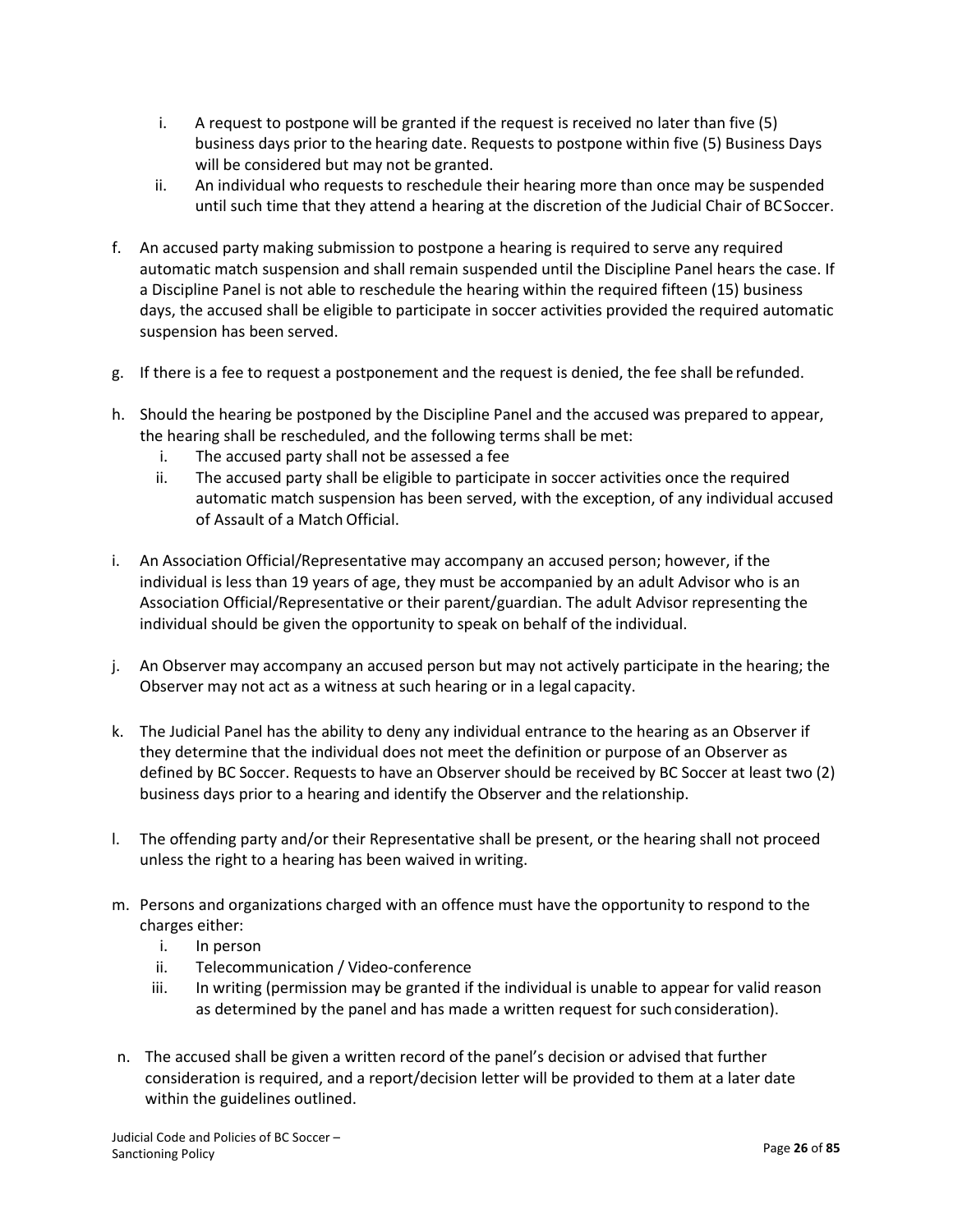- o. All parties affected by a discipline decision have the right to receive a written copy of the decision and that includes the specific Rights of Appeal information, including:
	- i. The name and address of the organization to which the decision may be appealed
	- ii. The amount of the appeal fee
	- iii. The timeline for appealing a decision
	- iv. The criteria for the specific grounds for appeal
- p. If a sanctioned individual or organization appeals a decision, the individual or organization is required to abide by the decision while the appeal process is pending unless a temporary stay of decision is granted which prevents the decision from taking effect until the appeal isdecided.
- q. For match-related infractions (where the expected outcome is 5 Matches or less), notice should be given within three (3) business days of the completion of the hearing.
- r. For major infractions, or non-game-related offences, wherein a result of a discipline hearing is withheld, the accused shall be sent a final determination no later than 30 days following the hearing. A notable exception to this rule is where there is legal or police involvement.
- s. Extensions to the above timelines can be granted only by the Judicial Chair of BCSoccer.
- t. With leave from the Judicial Chair of BC Soccer, a Discipline Panel has the right to call a new hearing and re-hear any case if new evidence is brought forward at a later date.
- u. Failure of the accused, without due cause, to attend or remain at a discipline hearing shall be dealt with as follows:
	- i. An accused individual who refuses to attend, waives their right to participate, fails to attend, fails to respond to a hearing notification within 10 business days, or who walks out of a disciplined hearing, thus preventing a Discipline Panel from rendering a decision on the case, shall stand suspended until such time they make a written request for another hearing and appear at a scheduled subsequent hearing. If a Discipline Panel determines that it has obtained sufficient evidence to make a sound and supportable decision it may instead render its decision.
	- ii. The Judicial Chair of BC Soccer may at its discretion charge a re-hearing fee of up to  $$1000 +$ GST.
	- iii. The Judicial Chair of BC Soccer may at its discretion fine an individual up to \$500 should the individual fail to attend a discipline hearing.
		- a. If that individual is a Youth, the Judicial Chair may fine the organization for which the Youth is registered.
- v. The following procedures may be used as the operating guidelines for reviewing or hearing discipline cases that require the use of a mail-in/email system. Hearing guidelines arefully documented under the formal hearing procedures. An organization's Discipline Panel must approve a request for a mail-in/email review.
	- i. Persons and organizations charged with an offence must have the opportunity to respond to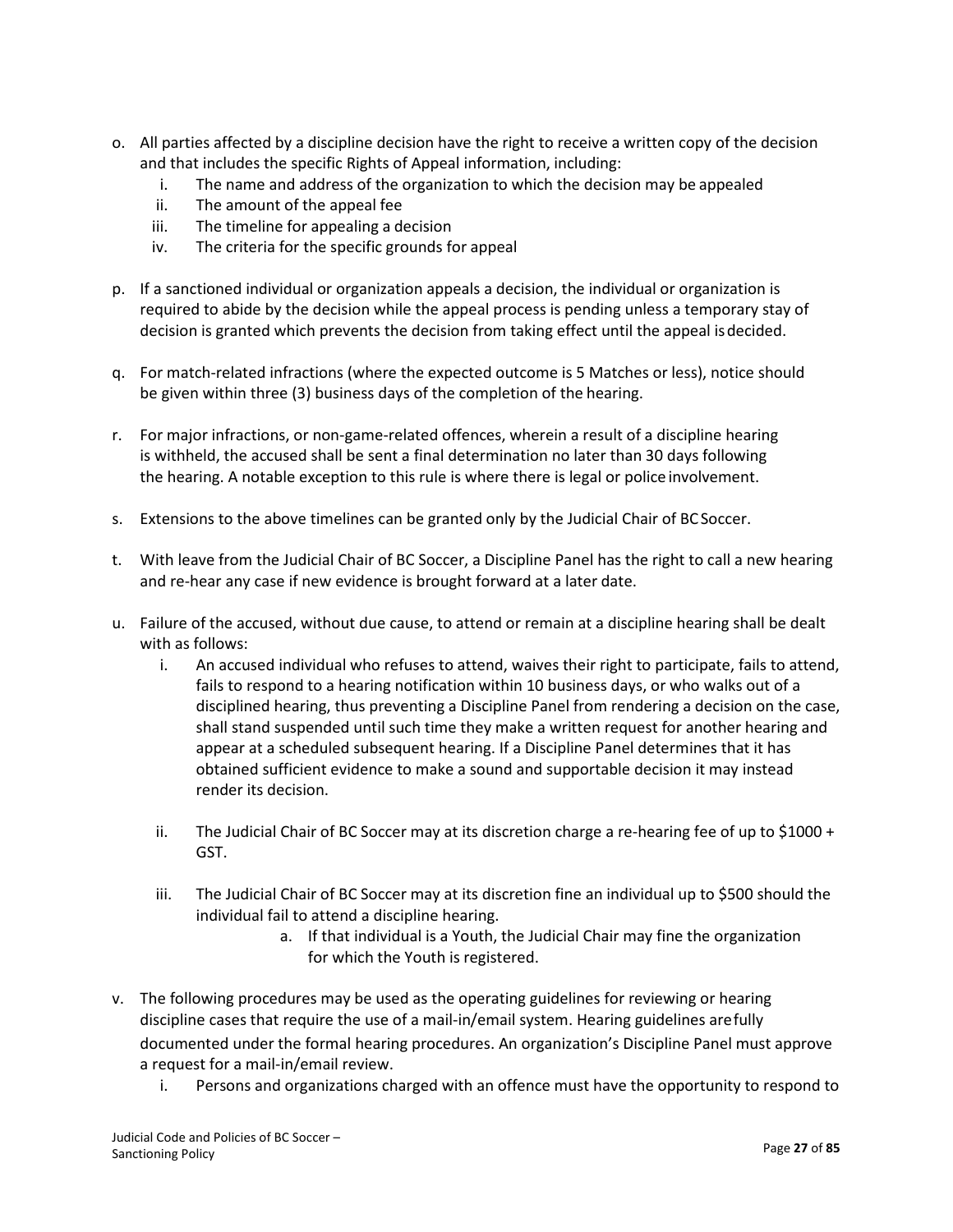the charges and shall be:

- 1. Sent a copy of the details of the charges
- 2. Allowed sufficient time to respond to the charges in writing
- 3. Allowed the opportunity to answer to the charges as described in the report
- 4. Advised the date their reply is expected
- ii. All pertinent information will be recorded in the record, in particular, any serious discrepancy that may exist between the Match Officials' report and the individual's responses. If a serious discrepancy exists, it may be necessary to convene a formal in person hearing.
- iii. A panel comprised of three members, must review all pertinent information including the accused written response.
- iv. The individual must be advised in writing the decision of the panel. The decision may be communicated verbally to expedite matters; however, a written confirmation should be sent out within 48 hours.
- v. The appeal procedures should be outlined in the written notification of the Discipline Panel's decision.
- vi. If the person or organization fails to respond to the charges by the date specified in the original notification they shall be suspended until the reply is received.
- vii. A notice of indefinite suspension shall be mailed/emailed or faxed to the accused.
- viii. Mail-in/Email procedures shall not be permitted for anyone accused of Deliberate Physical Contact or Violent Misconduct towards Match Officials. The Judicial Chair of BC Soccer shall appoint a panel to oversee hearing proceedings.
- ix. A Discipline Panel has the right to set aside Mail-in/Email procedures and require an inperson hearing for any such cause they believe warrants it.
- w. The following procedures may be used as the operating guidelines for reviewing or hearing discipline cases that require the use of a teleconferencing system. Hearing guidelines are fully documented under the formal hearing procedures, the District, League-in-Membership or Interdistrict league Discipline Panel and must approve a request for a Teleconferenced hearing.
	- i. Teleconferencing shall not be permitted for anyone accused of Deliberate Physical Contact or Violent Misconduct towards Match Officials. The Judicial Chair of BC Soccer shall appoint a panel to oversee hearing proceedings.
	- ii. The Discipline Panel has the right to set aside teleconferenced hearings and require an inperson hearing for any such cause they believe warrants it.
- x. Decisions rendered by a Discipline Panel are to be written and must include:
	- i. The names of the Discipline Panel members
	- ii. The names of the parties
	- iii. The grounds for the decision and the facts upon which it was based, the decision itself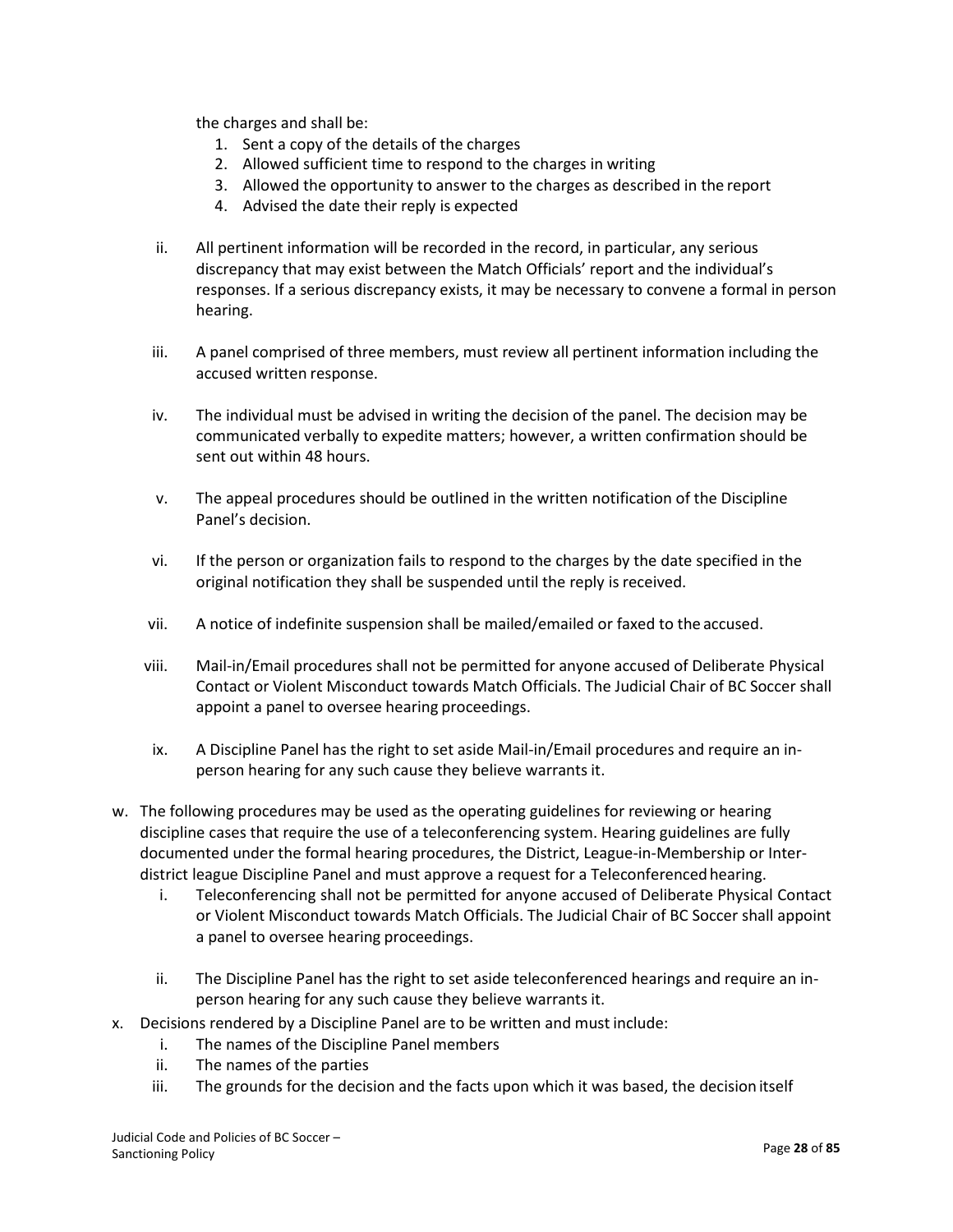- iv. The channels for appeal
- v. The signature by the Chair of the Panel and Judicial Chair of BC Soccer

## <span id="page-28-0"></span>3.3 MATCH REPORTS AND SPECIAL INCIDENT REPORTS

- a. The referee must report to the appropriate authority any misconduct or misdemeanor on the part of spectators, Team Officials, players, named substitutes or other persons which take place either on the field of play or in its vicinity at any time prior to, during or after the match in question so that appropriate action can be taken by the authority concerned.
- b. The report provided by the Match Official to the Association having jurisdiction shall be regarded as their affidavit to a Discipline Panel.
- c. Discipline and/or special incident reports referred to BC Soccer shall be reviewed by the Judicial Chair of BC Soccer.
- d. A person alleged to have breached the FIFA Laws of the Game, BC Soccer Bylaws, Rules & Regulations or Policies has three options:
	- i. Admit guilt and accept sanctions (no hearing)
	- ii. Accept guilt and request a hearing
	- iii. Dispute guilt and request a hearing

### <span id="page-28-1"></span>3.4 MATCH ABANDONMENT

- <span id="page-28-2"></span>a. A governing jurisdiction shall be empowered to determine:
	- i. The circumstances and/or parameters for determining an abandoned match
	- ii. The circumstances for which an abandoned match is/may considered a forfeit by a team
	- iii. If/when an abandoned match is to be rescheduled, awarded to the opponent or indefinitely postponed.

# 3.5 MISCONDUCT AGAINST YOUTH BY ADULTS

- a. Member and Affiliated Organization Discipline Panels may either hold their own hearings or request that reports of misconduct against youth by adults for the following be referred directly to the Judicial Chair of BC Soccer:
	- i. Dissent towards Youth Official
	- ii. Offensive, insulting or abusive language and / or gestures to a Youth, Youth Official or in the proximity to Youth
	- iii. Use of profanity to a Youth, Youth Official or in proximity to Youth
- b. In forwarding the request to the Judicial Chair of BC Soccer it will attract sanctions of greater severity with the high likelihood of being seen as aggravated or serious. In most cases there will be an immediate sanction from all soccer related activities once the alleged misconduct is known.
- c. BC Soccer will handle directly all misconduct against Youth by adults that includes but is not limited to:
	- i. Consuming alcohol or drugs or smoking in proximity to Youth
	- ii. Being under the influence of alcohol or drugs while in the proximity of Youth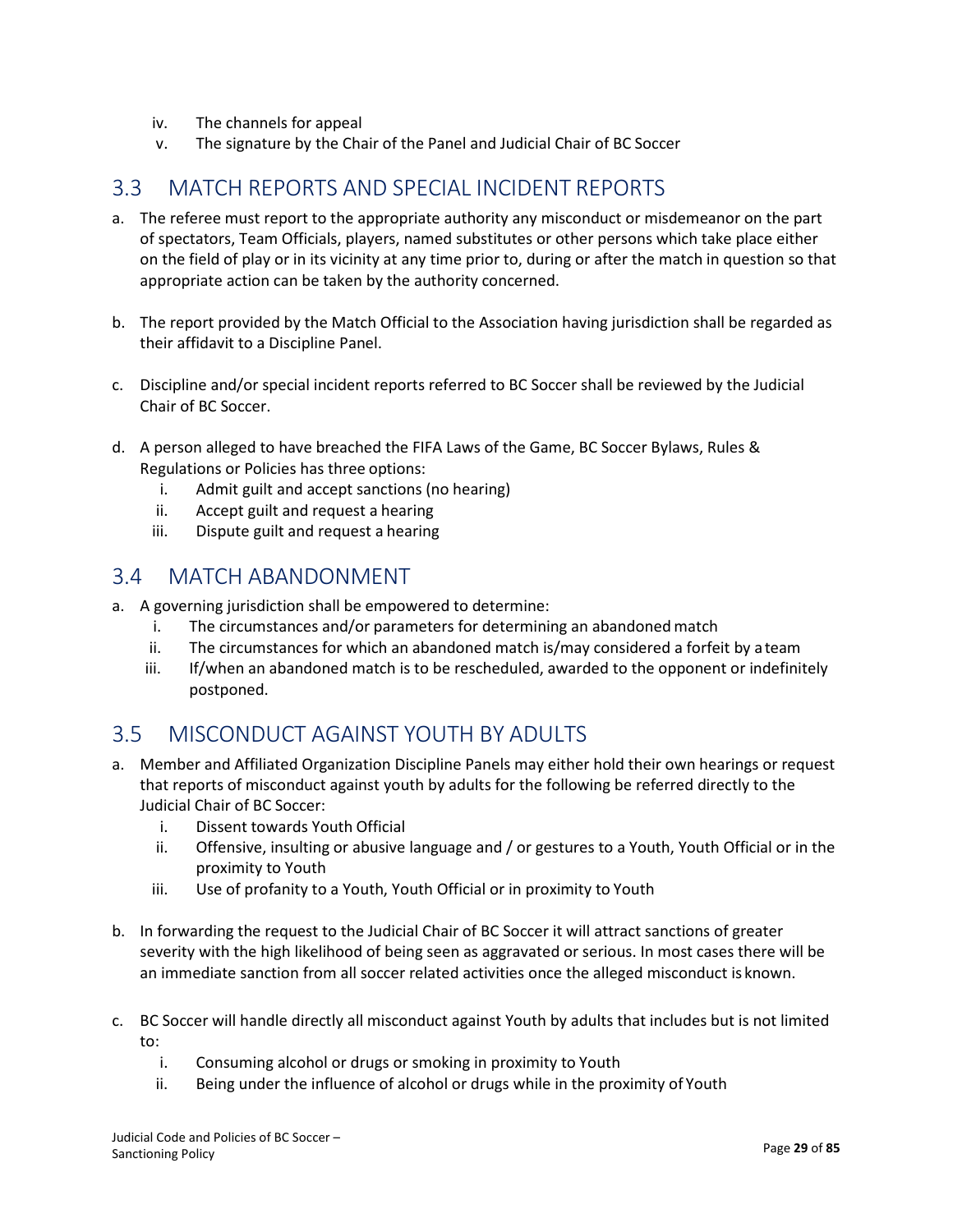- iii. Threatening remarks to a Youth
- iv. Improper or unwanted Physical Contact with a Youth
- v. Coercion, suggesting, facilitating, or demanding Youth to undertake unethical activity or breaks rules
- vi. Harassment or bullying of Youth
- vii. Sexual innuendo, request for sexual favours or any sexual contact with Youth or in the proximity of Youth
- viii. Lewd or improper behaviour towards youth or in the proximity of Youth
- ix. Endangerment of Youth
- x. Failure to provide a safe environment for Youth
- xi. Failure to protect Youth
- d. Where such misconduct may be considered a crime, it will be referred to the police. Members and Affiliated Organizations are accountable for the behaviours of their players, Officials and spectators and may be sanctioned for misconduct on the part of those persons.

## <span id="page-29-0"></span>3.6 INELIGIBLE AND ILLEGAL PLAYERS

- a. Ineligible or illegal players are those who are:
	- i. Not properly registered with BC Soccer
	- ii. Playing on a team for which they are not on the roster
	- iii. Playing under a false name or address
	- iv. Not the correct age
	- v. Registered with more than one team; unless exempted by BC Soccer
	- vi. Playing under suspension
- b. An ineligible or illegal player is subject to discipline as is the team and registering member or Affiliated Organization.
- c. Knowingly registering or playing an illegal player or failing to suitably check the eligibility of an illegal player is subject to discipline.
- <span id="page-29-1"></span>d. If a team is found guilty of playing an illegal player the registering organization may forfeit all of the matches in which the illegal player, and / or team played.

## 3.7 PROVINCIAL COMPETITIONS DISCIPLINE

- a. Discipline for Provincial Competitions will be handled by a BC Soccer Provincial Cup Discipline Panel appointed the Judicial Chair of BC Soccer.
- b. Offences occurring during these competitions shall not apply to the offender's seasonal record unless the information regarding the offence and the offender is forwarded by the Judicial Chair of BC Soccer to the offender's Member Organization for further review or a recommendation that the balance of a suspension be served in the jurisdiction of the offender.
- c. In the instance of b., the offender shall be notified that a suspension must be served. Should the Judicial Chair of BC Soccer recommend the Member Organization further review an offence, a discipline hearing shall be convened with the offender.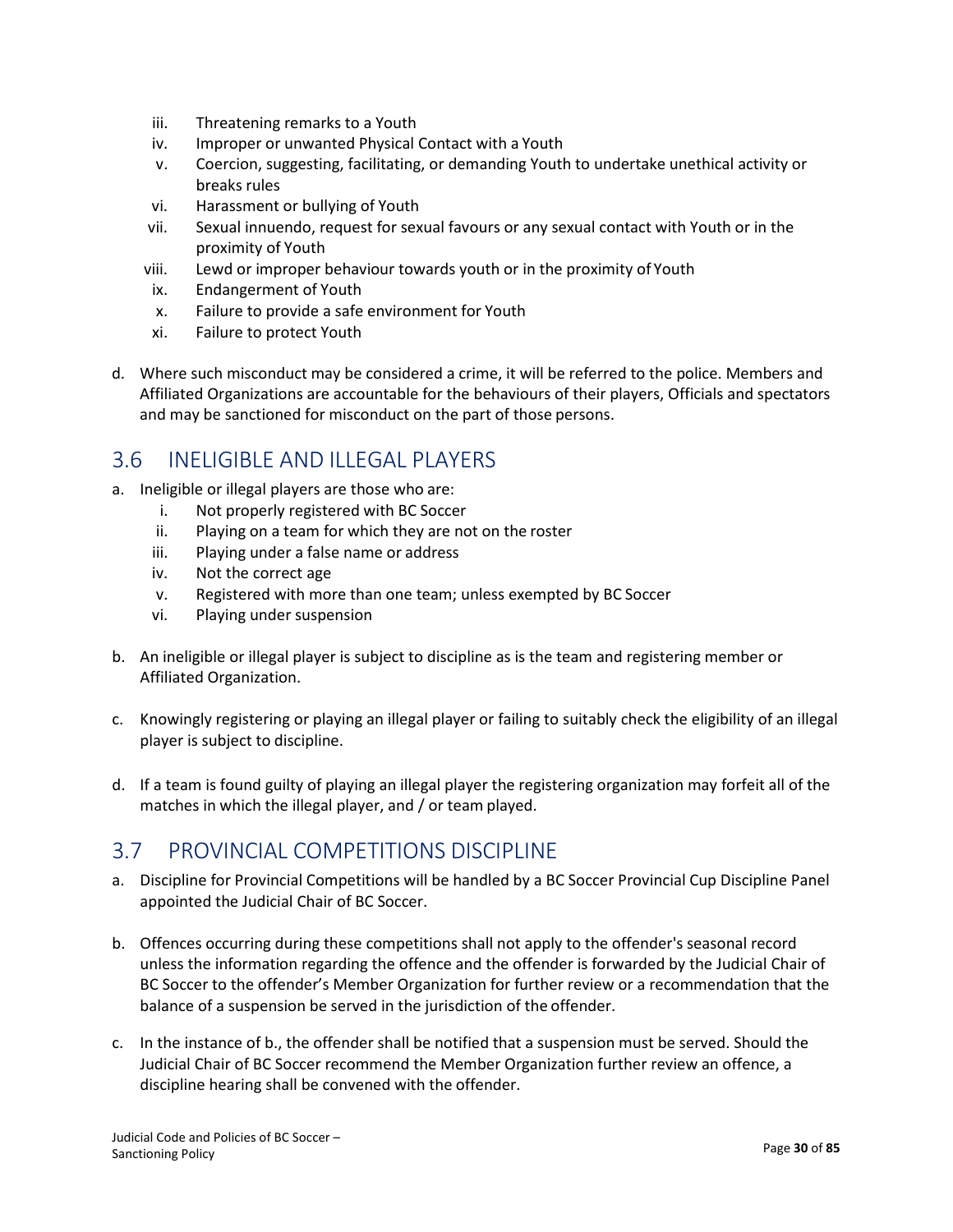d. Players or Team Officials are eligible to participate in soccer-related Activities until they are instructed to serve a Suspension or appear at a discipline hearing.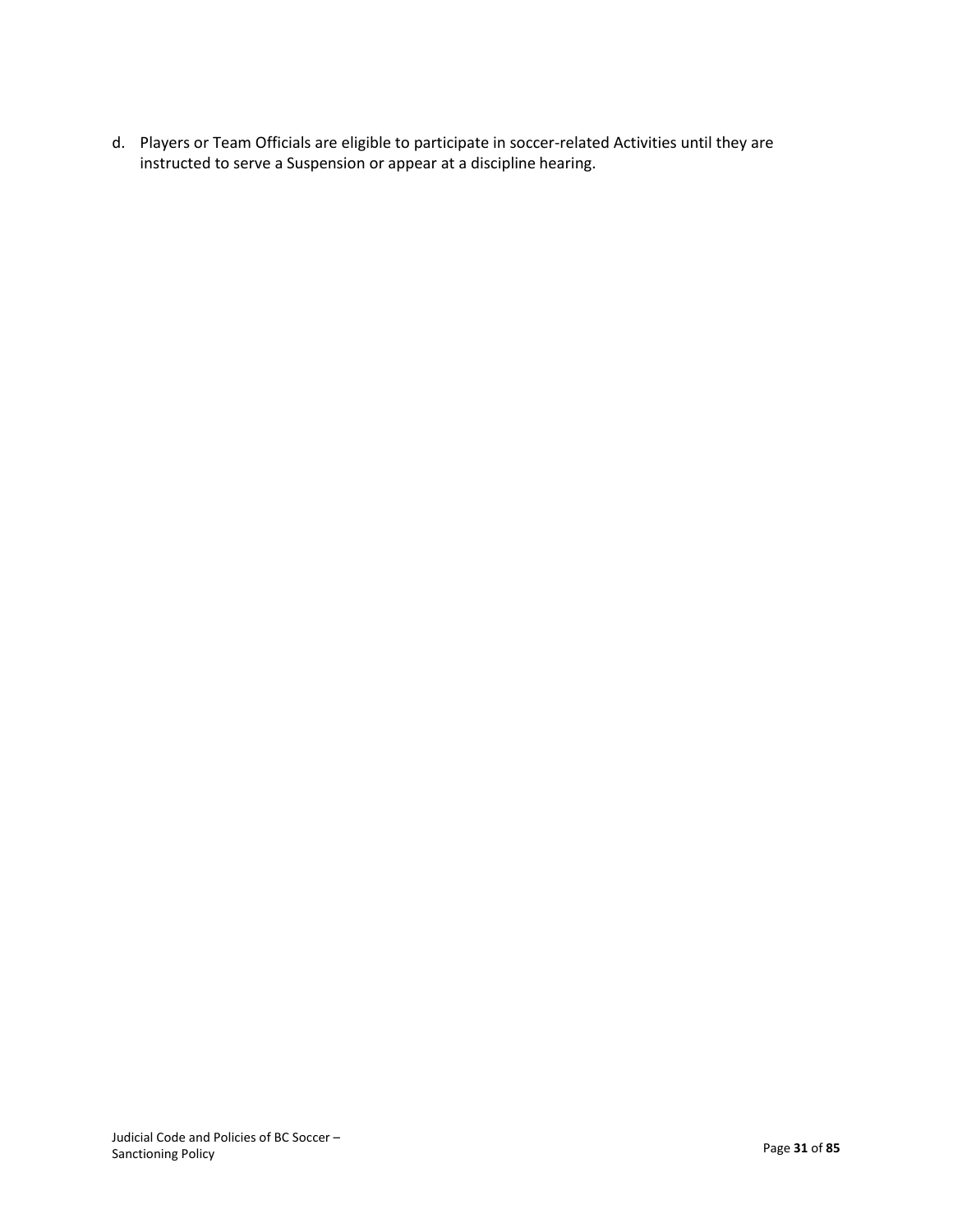# <span id="page-31-1"></span>**4. PROTEST POLICY**

### <span id="page-31-0"></span>4.1 General

- a. A protest will only be considered on the grounds of misapplication of F.I.F.A. Laws of the Game, on the eligibility of players, or on breaches of Competition Rules & Regulations.
- b. Any protest relating to the grounds, goal posts, bars, or other appurtenances shall not be entertained by the association having jurisdiction, unless notice of particulars has been given to the referee before the commencement of the match. The referee shall require the responsible teams to remove the cause of the objection, if this is possible, without delaying the commencement of the match. When an objection has been lodged with the referee, a protest must be made in writing to the district, league or BC Soccer and no objection or protest can be withdrawn except by leave of the association having jurisdiction at a regular meeting.
- c. No protest will be considered if, in the opinion of the referee, the objection lodged did not seriously affect the outcome of the match.
- d. In dealing with a protest, a Protest Panel may take into consideration the possession by the protesting team of any prior knowledge, which, if properly used, might have obviated theprotest.
- e. Any team playing an ineligible player shall forfeit the match to its opponents, provided the protest is upheld.
- f. A copy of the protest shall be forwarded by the association having jurisdiction to the opposing team within two (2) business days after the receipt of the protest. Upon receipt of the protest the opposing team shall have a maximum of 48 hours to supply a response to the Judicial Chair of BC Soccer care of the BC Soccer office, failing which the Judicial Chair of BC Soccer may render their decision based solely on the information provided by the protesting team.
- g. The protest shall be signed by the team coach or manager, club or member associationofficial.
- h. The protest fee must be received by the association having jurisdiction within 48 hours of the protest being filed.
- i. The fee (payable to the association having jurisdiction) shall be determined and circulated by the Association.
- j. In the event that a protest is upheld by the association having jurisdiction, the protest fee shall be refunded. In the event that the protest is denied, the protest fee shall be retained.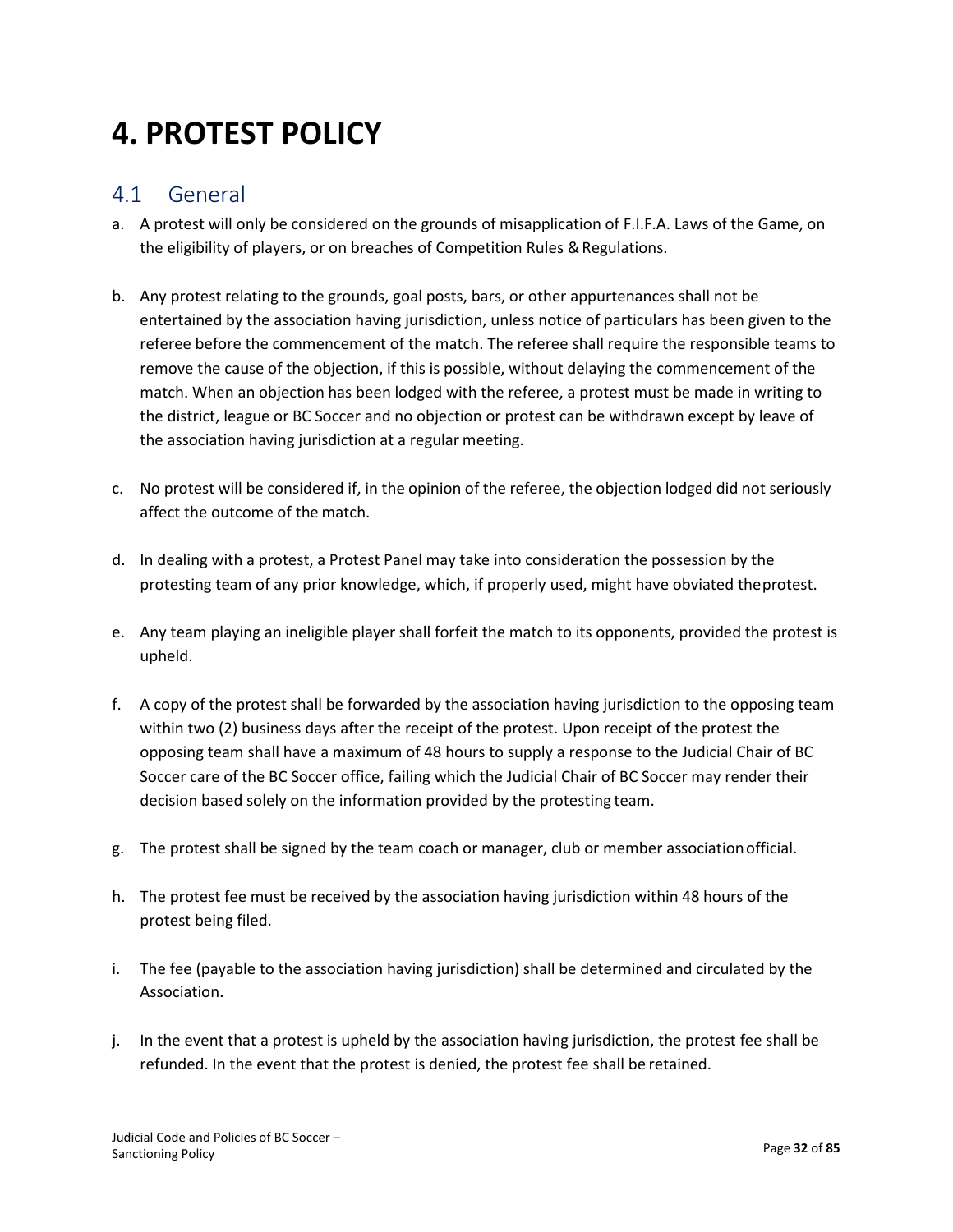k. The Judicial Chair of BC Soccer, or the association having jurisdiction as applicable, is required to provide to all parties affected by a decision, a written ruling which shall include the rationale for the decision and the associations appeal procedures, within five (5) business days of notification of the opposing team.

# <span id="page-32-0"></span>4.2 League Play, District Cup, League Cup, Inter-District League Cup or Regional Playdowns

- a. An affiliated team may lodge a protest with a district, league or inter-district league arising out of any league or district cup match scheduled by a district, league or inter-district league. Such protest must be in writing, stating the grounds upon which the protest islodged.
- b. A protest of any district, league, inter-district league cup or regional playdown match must be submitted to the appropriate governing body within forty-eight (48) hours of the date of which the match relates. The protesting team official shall be responsible for proof of meeting thistimeline.
- c. The protest decision is to be provided to all parties affected in writing, which shall include the rationale for the decision, prior to the commencement of the next phase of competition.

# <span id="page-32-1"></span>4.3 BC Soccer Provincial Cup

- a. An affiliated team may lodge a protest with the Judicial Chair of BC Soccer or designate, arising out of any provincial cup competition.
	- i. For Adult Provincial Cup Playdowns and Final matches, such protest must be submitted in writing, stating the grounds upon which the protest is lodged within twenty-four (24) hours of the match being played.
	- ii. For Youth Provincial Cup Final matches, such protest must be submitted to the Judicial Chair of BC Soccer or designate within 1 hour of the match being played.
- b. The protest fee shall accompany the protest in the form of cash or cheque unless the Judicial Chair of BC Soccer or designate has extended the timeline for which the protest fee is submitted.
- c. The Judicial Chair of BC Soccer or designate, is required to provide to all parties affected by a decision, a written ruling which shall include the rationale for the decision prior to the commencement of the next days' matches.
- d. The decision of a Protest Panel from any BC Soccer Provincial Cup Final match shall be final and binding.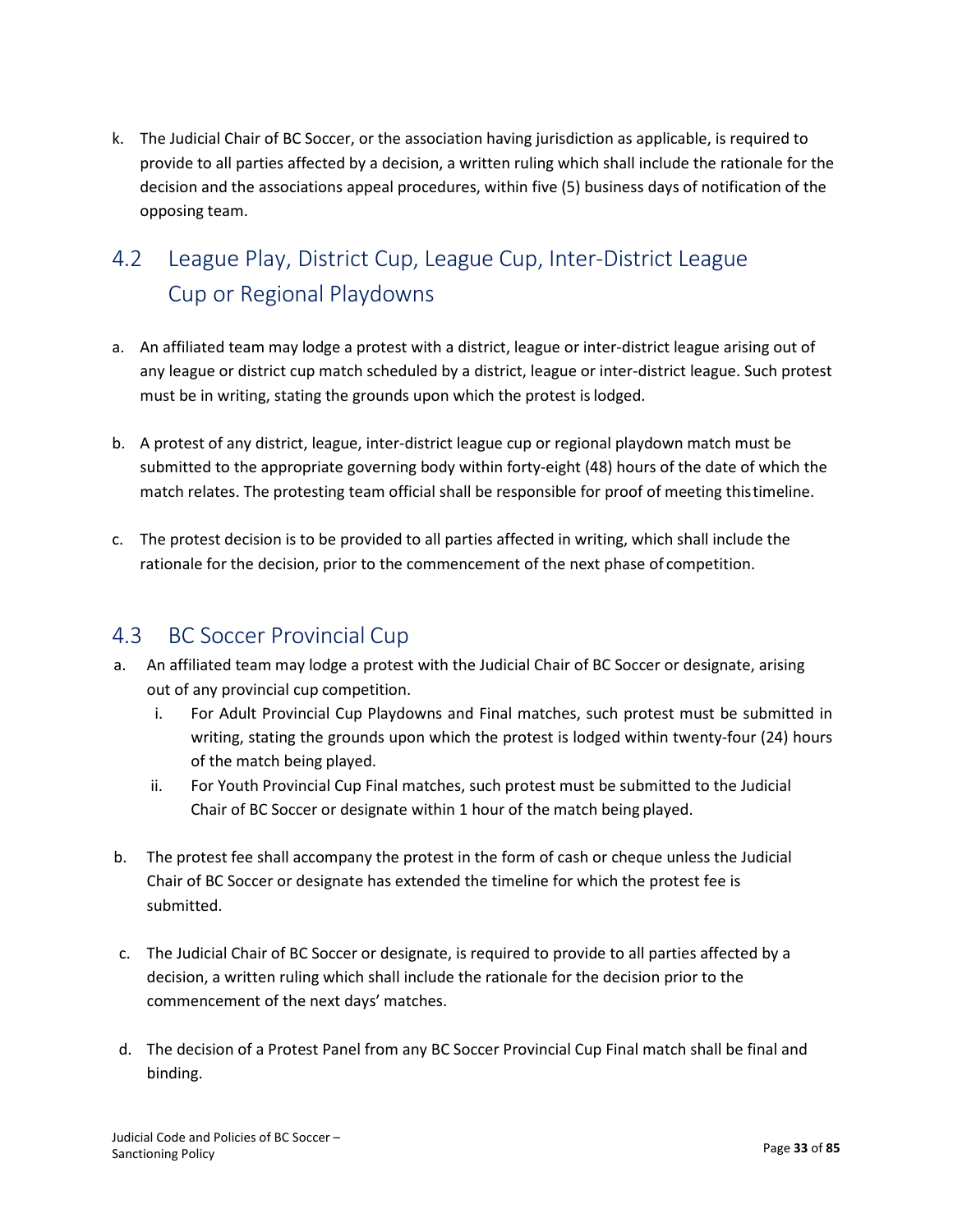# **5. APPEALS POLICY**

## <span id="page-33-0"></span>5.1 General

- a. Named parties of the decision from the following may apply to the Appeals Chair of BC Soccer for leave to appeal:
	- i. A Youth District or Adult League
	- ii. An Inter-District Youth League
	- iii. A BC Soccer Committee
	- iv. The Judicial Chair and/or Discipline or Protest Panel
- b. Appeals from the decision of a League under the jurisdiction of a District shall be made to such District.
- c. A decision cannot be appealed on itsmerits alone. An appealmay be heard only ifthere are sufficient grounds for the appeal. Sufficient grounds include therespondent:
	- i. Making a decision for which it did not have authority or jurisdiction as set out in governing documents;
	- ii. Failing to follow procedures as laid out in the approved policies of the association;
	- iii. Making a decision which was influenced bybias; Exercising its discretion for an improper purpose;or
	- iv. Making a decision which was unreasonable.
- d. An appeal against a decision rendered may not be appealed if the sanction pronounced is:
	- i. A warning
	- ii. A reprimand
	- iii. A suspension of three (3) or fewer matches or up to two (2) months
	- iv. A fine of up to \$1000 imposed on a member or affiliated organization
	- v. Decisions passed in compliance with the Judicial Code & Policies of BC Soccer
	- vi. Decisions passed in compliance with the Competition Rules & Regulations of BC Soccer or an affiliated organization where such decisions are final and binding.
	- vii. Decisions passed by a Protest Panel of BC Soccer during BC Soccer Provincial CupFinals.
- e. To submit an appeal, the appellant must apply in writing to the Appeals Chair of BC Soccer, care of the BC Soccer office, within ten (10) business days after the receipt of the decision beingappealed.
- f. The written application to appeal must contain:
	- i. Decision being appealed;
	- ii. Reason for Appeal;
	- iii. Notice to Other Party or Parties;
	- iv. Statement of facts;
	- v. Rule or regulation that has beencontravened;
	- vi. Remedy sought;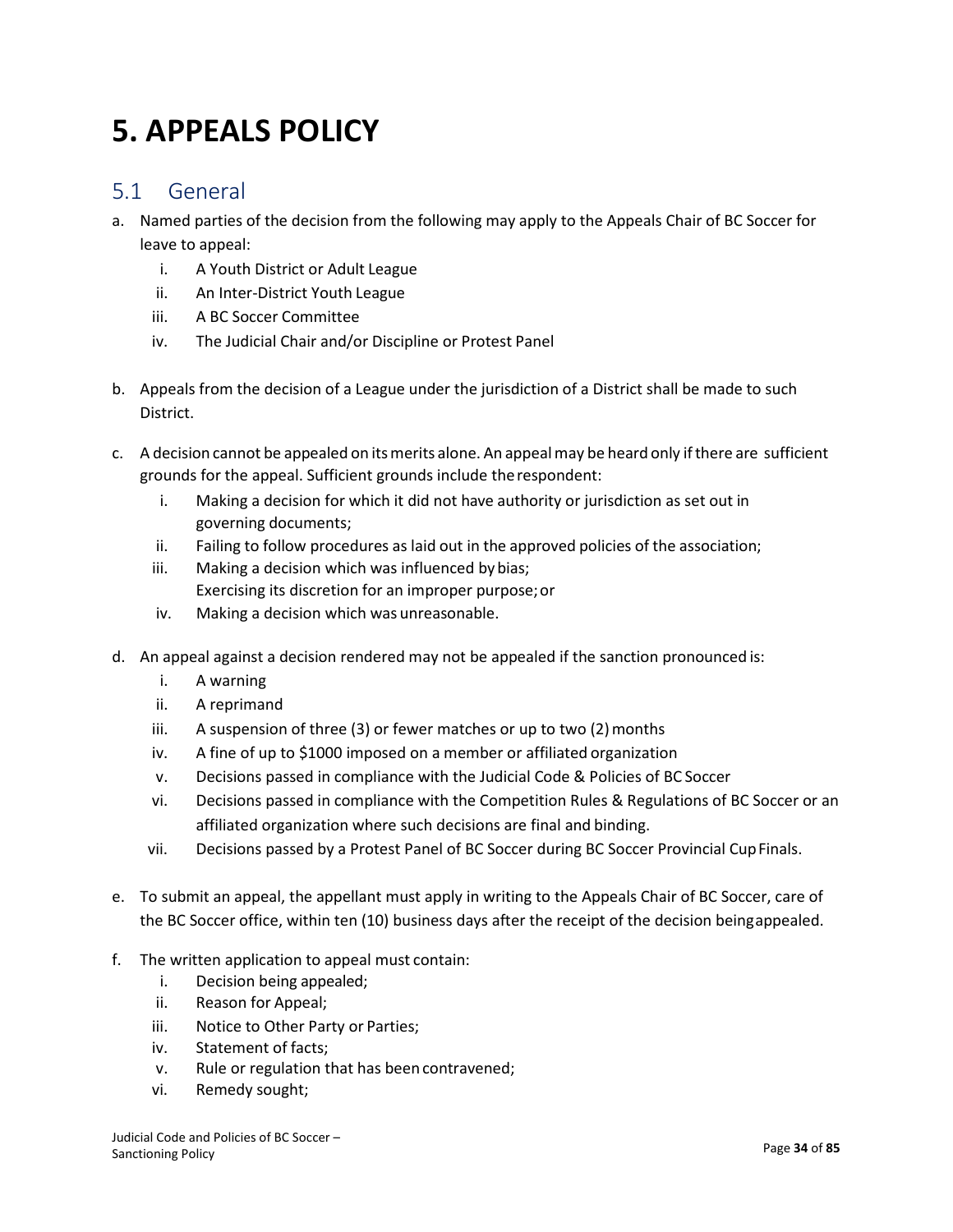- vii. The appeal fee as determined annually by BC Soccer's board of directors.
- g. Sanctions imposed, other than financial orders, remain in force until the Appeals procedure is completed.

## <span id="page-34-0"></span>5.2 Appeals Procedure

- a. Any party intending to appeal shall inform the Appeals Chair of BC Soccer of its intention to do so in writing within ten (10) business days of notification of the decision being appealed. This application to appeal notification shall include the grounds for appeal as per Section "f" above and must be accompanied by the appeal fee.
- b. Within fifteen (15) business days of receipt of the appeal, the Appeals Chair of BC Soccer must decide whether the appeal has been made on legitimate grounds.
	- i. If the Appeals Chair of BC Soccer determines that the appeal is made onlegitimate grounds, it shall inform both the appellant and the respondent within ten (10) business days and shall provide a copy of the appeal to the respondent. The respondent shall be grantedten (10) business days to submit a rebuttal to the appellant's submission.
	- ii. If the Appeal Chair of BC Soccer determines that the appeal is not made on legitimate grounds it shall so inform the appellant who shall be granted no further avenues ofappeal.
- c. An Appeals Panel may, at its sole discretion and without holding a hearing, decide an appeal if, on the basis of the written documentation submitted to it, it is evident that the BC Soccer By-laws and/or BC Soccer Rules and Regulations and/or the Judicial Code & Policies of BC Soccer have or have not been breached.
- d. In dealing with an appeal, and Appeals Panel may take into consideration the possession by the appeal party of any knowledge, which if properly used, might have obviated the appeal.
- e. If upon review of the written submissions from the parties the Appeals Panel determines that a personal hearing is required, the hearing process will be followed as per Section 3.2 above.
- f. Decisions rendered by the Appeals Panel are to be written and must include the names of the Appeals Panel members, the names of the parties, the grounds forthe decision, the facts upon which it was based and the decision itself. Decisions are to be signed by the Appeals Chair of BCSoccer.
- g. Written decisions are to be forwarded to the parties concerned within fifteen (15) business days of the respondent's rebuttal deadline date and, in cases where a personal hearing is held, within fifteen (15) business days' after the date of the hearing.
- h. Decisions may be communicated by facsimile, by electronic mail or by registeredletter.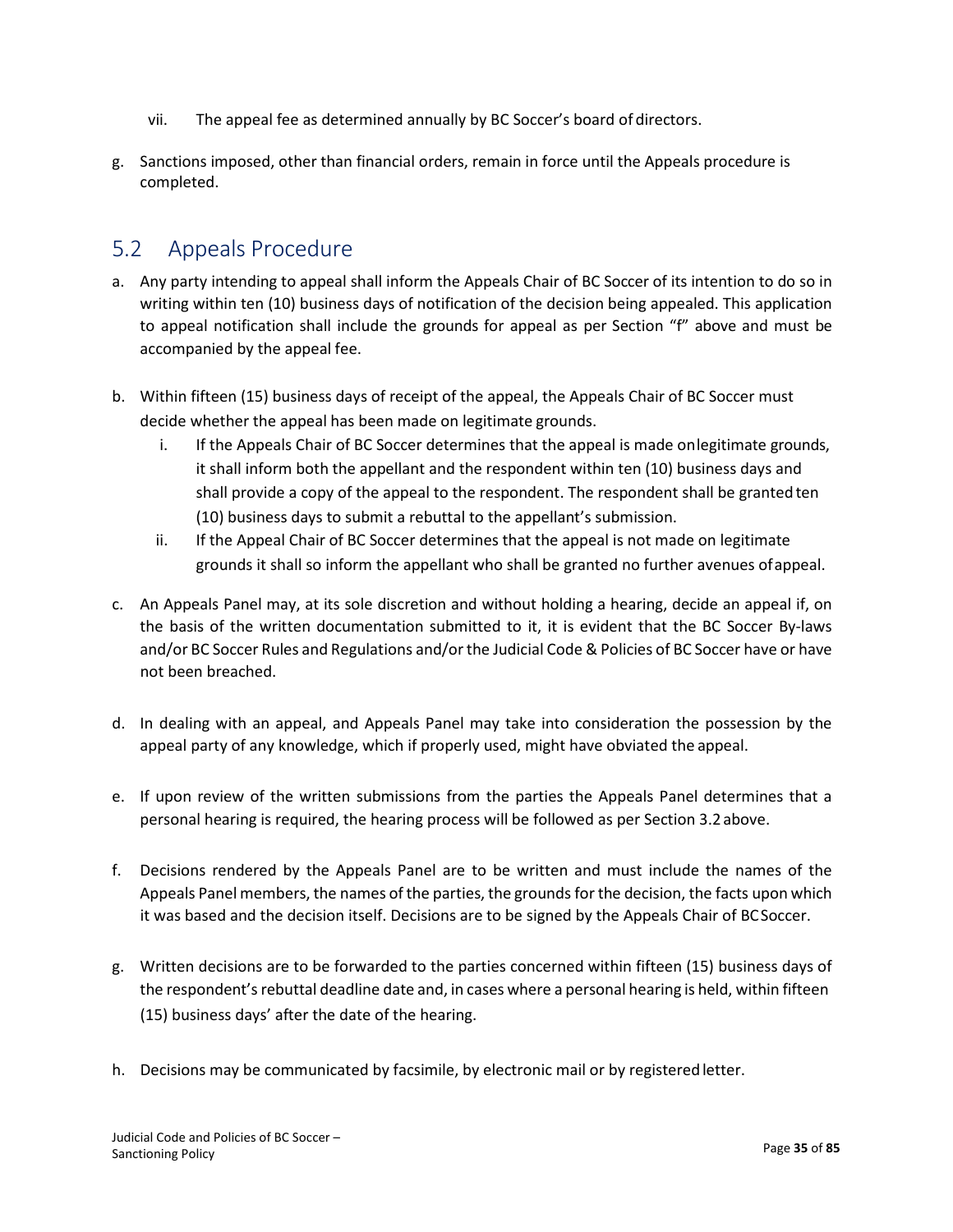i. The right is reserved for an appeal to be made to Canada Soccer Appeals Committee.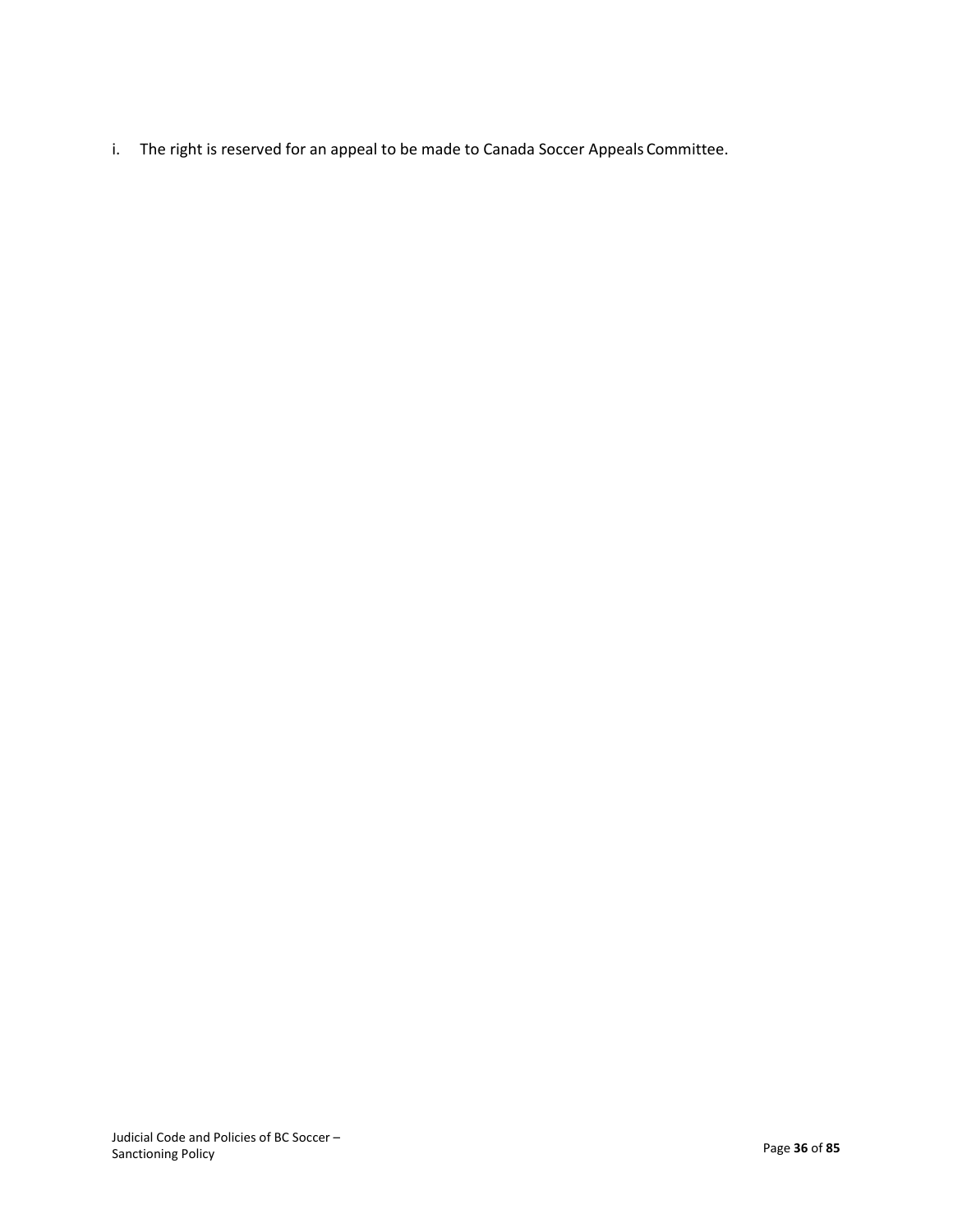# **6. SANCTIONING POLICY**

## 6.1 SANCTIONING AUTHORITY

- a. Where the Chair of a BC Soccer Discipline, Appeal or Protest Panel has made a determination pursuant the Judicial Code and Policies of BC Soccer, the Chair of that BC Soccer Discipline, Appeal or Protest Panel with respect to the individual or member, shall do one or more of the following:
	- i. Reprimand the person or organization;
	- ii. Suspend the person or organization for any or all specific soccer activity either permanently, indefinitely, or for a stated period oftime;
	- iii. Suspend the person or organization for a specific number ofscheduled matches in a designated competition;
	- iv. In the case of an adult member, Affiliated Organization, player, Team Official, team, impose a fine and/or bond;
	- v. In the case of a spectator who is associated with the team, and who is reported for misconduct and is proved at a discipline hearing to have committed said misconduct, the club or league may be subject to a levy of a performance bond to guarantee good behaviour;
	- vi. Require the person or organization to provide a written notice ofadmonishment;
	- vii. Require the person or organization to prepare and deliver a letter ofapology;
	- viii. Require the person or organization to pay all expenses of the DisciplinePanel;
	- ix. Expel the person or organization from BCSoccer.
- b. A Judicial Panel shall have the right to indefinitely suspend any person or organization until a decision is made if they determine that there is just cause to do so.
- c. Judicial Chairs of Members and Affiliated Organizations may request BC Soccer to extend a sanction given under their jurisdiction to a provincial level. Each request will be reviewed by the Judicial Chair of BC Soccer and may or may not be granted.
- d. An Appeal Panel of BC Soccer may modify the sanction of a Discipline or Protest Panel of BC Soccer, or a discipline, protest or Advisor of a member or Affiliated Organization.

## 6.2 DECISION MAKING AND SANCTIONING

- a. Decisions are to be made based on the information available prior to the hearing and information that may be presented at the hearing.
- b. A Discipline, Appeal or Protest Panel has the right to withhold the decision at the end of the hearing, however the individual or organization should be advised of the reason (Example: an extremely serious offence and the panel wishes to deliberate further, more investigation required, etc.).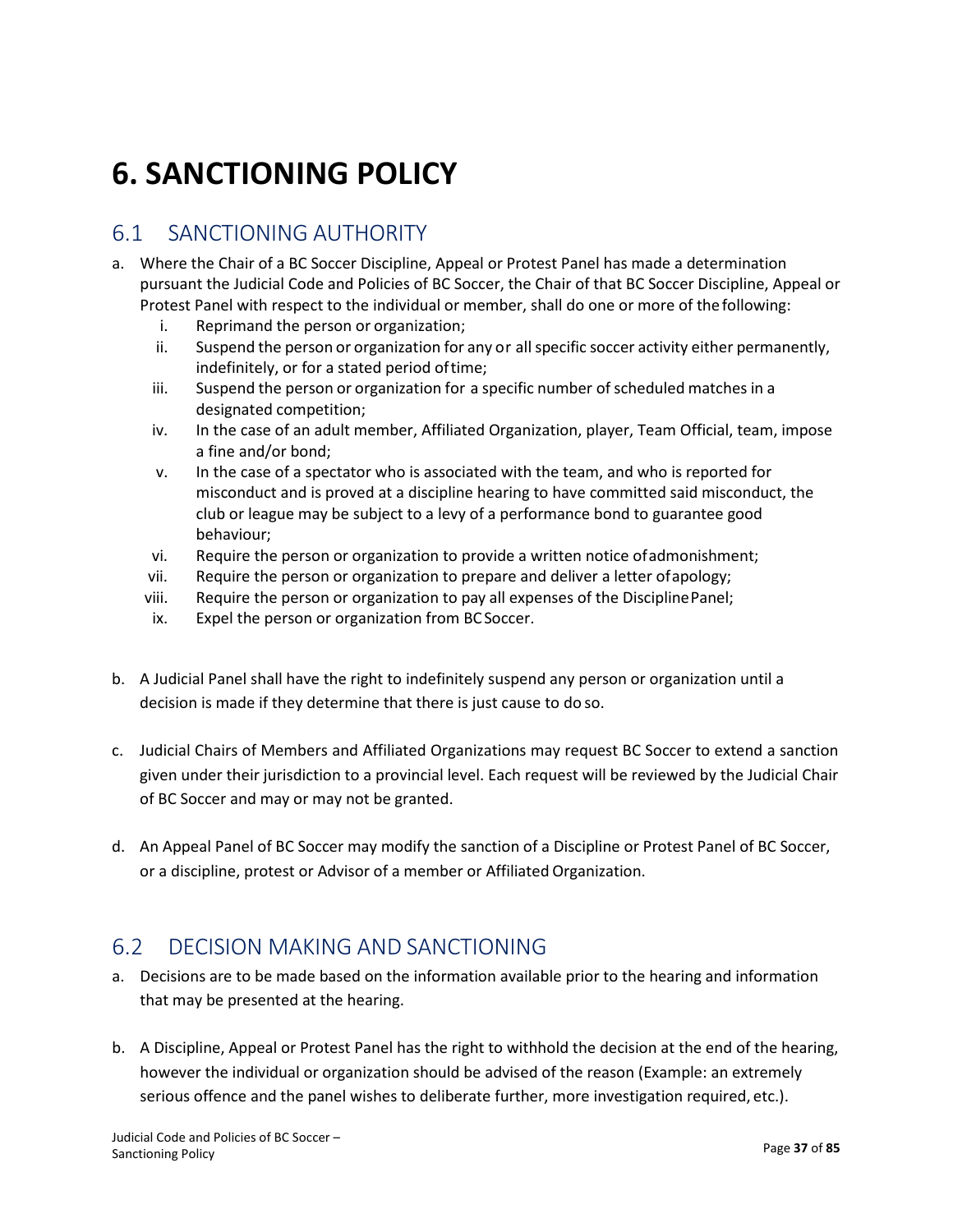- i. In the event a decision is withheld, the panel upon rendering a decision shall contact the person or organization and inform them of the decision. The accused shall be notified in writing of the result of the hearing in accordance with the Judicial Code and Policies of BC Soccer.
- c. A player or Team Official accused shall be permitted to participate in their next league or cup Match until a decision is made, provided the automatic match suspension has been served, except anyone accused of Assault of a Match Official, Threatening a Match Official, or Harassment of a Match Official, or any other such cause that the Judicial Panel determines is serious enough to warrant an indefinite suspension.
- d. Where suspensions are match-based, the panel should not increase or reduce the number of matches suspended to mimic a term suspension.
- e. Where match suspensions are appropriate, as for a player or a Team Official then the sanction should be either a Touchline Suspension (no interference in the Match and spectating from a distance) or a Field Suspension (which restricts all participation with the team while the Suspension is in force).
- f. A Term Suspension is appropriate for Association officials and would include touchline, ground and Administrative Suspension (a ban from all soccer related activities while the Suspension is inforce).
- g. Term Suspensions should be assessed for cases where the seriousness of the misconduct is considered high and where the offence is exceptional; and for all association officials including but not limited to:
	- i. Assault against a Match Official
	- ii. Combinations of violent conduct, serious foul play, threats, indecent behaviour, abusive language
	- iii. Where there is negative reference or discrimination to any one or more of the following: ethnic origin, colour, race, nationality, gender or sexual orientation
	- iv. Failure to report misconduct
	- v. Misconduct by a Match or Association Official
- h. Other than for a one-match automatic suspension, sanctions initiate the day the decision ismade available to the respondent either at a hearing or when the results of a hearing are provided to the accused.
- i. In the case of an administrative sanction, the Judicial Panel may start the sanctions up to seven days after the results of the hearing are provided to the accused and only where the Judicial Panel can show that such delay is for the good of the match and that the likelihood of additional misconduct in the period of delay is minimal.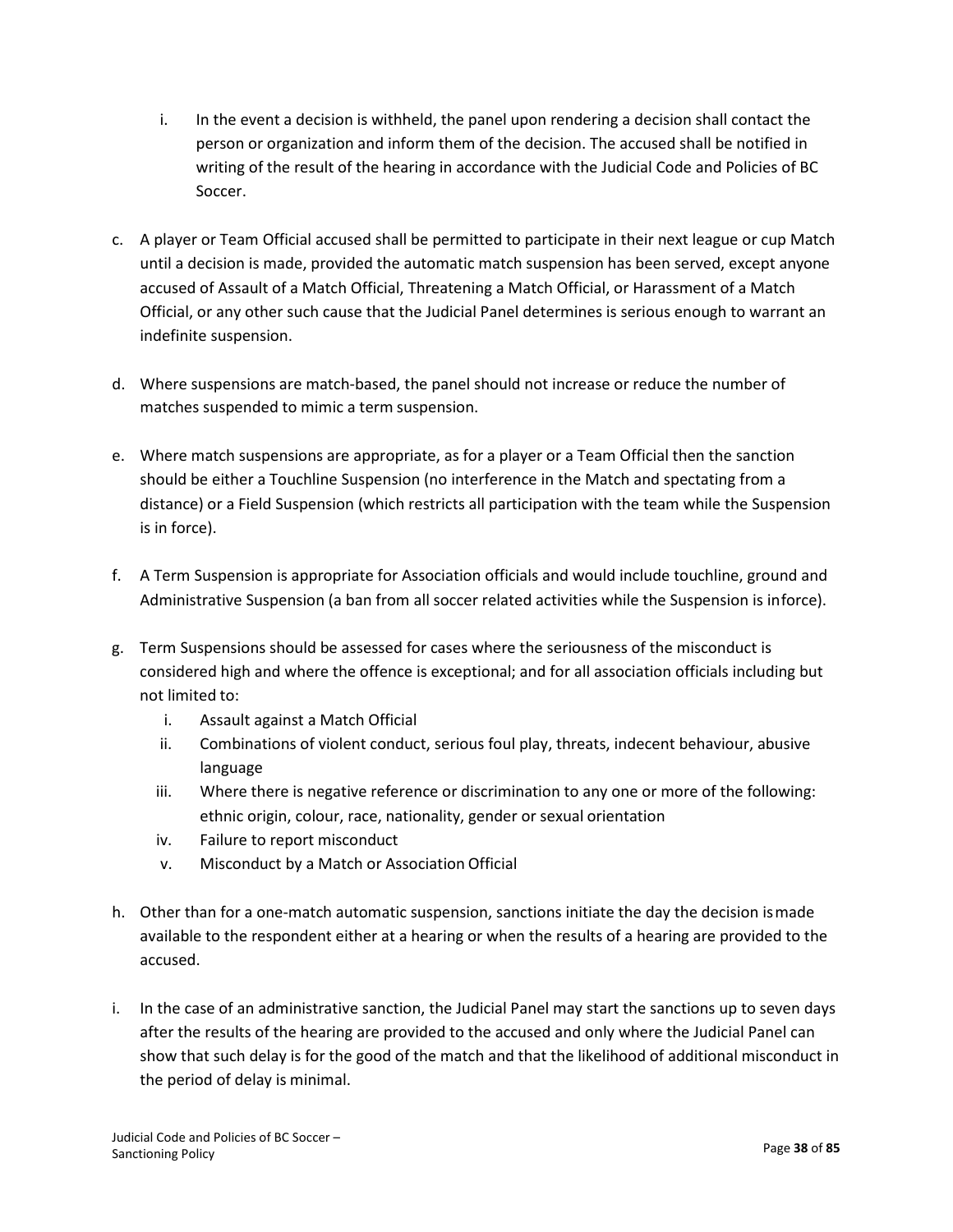## 6.3 CONSECUTIVE, ADDITIVE AND PROGRESSIVE SANCTIONING

- a. Sanctions are meant to be consecutive, additive and progressive.
- b. Probationary, suspended or concurrent sentences are not permitted.
- c. Each offence is separate and distinct attracting its own potential sanction
- d. Where there are multiple incidents of misconduct within one situation, sanctioning is to be consecutive in the first instance. If there is a history of offences, then sanctioning is to be both progressive.
- e. Where there is misconduct against Match Officials, sanctioning is additive.
- f. Where there is misconduct against a youth by an adult, sanctioning is additive.
- g. At hearings the considerations are for the actual actions of misconduct and not necessarily limited to the contents of a referee report or actual complaint. Sanctioning is based on actions carried out and supportable by written evidence or via investigation.
- h. The concept of additive sanctioning is enforced where there are multiple incidents of misconduct, in a single match situation, or over a period of time.
- i. Circumstances must be considered as well as the opportunity for education or othersanctions.
- j. Sanctions of individuals must consider what is best for the sport and where reasonable may have allowance for transfer of duties, activity under supervision or limited participation under a clearly defined scope.

## 6.4 IMPARTIALITY AND CONSIDERATION OF MITIGATING AND AGGRAVATING FACTORS

- a. Sanctioning is carried out impartially. Judicial Panels must focus on the evidence before them and apply the appropriate sanctions, suspension or fines in accordance to the severity, impact and potential implications of the misconduct fully considering any mitigating or aggravating circumstances. The misconduct as reported may not be what a Judicial Panel ultimately issues Sanctions for.
- b. Mitigating and aggravating factors may lessen or increase the type, length and breadth of sanction. First offences are provided a sanction in accordance to the guidelines for a firstoffence.
- c. Where the sanctioning guidelines stipulate a minimum sanction for a given misconduct a Judicial Panel should not go below this threshold without providing for alternate sanction such as educational requirements or strong mitigating factors. Match Officials are encouraged to report on mitigating and aggravating factors.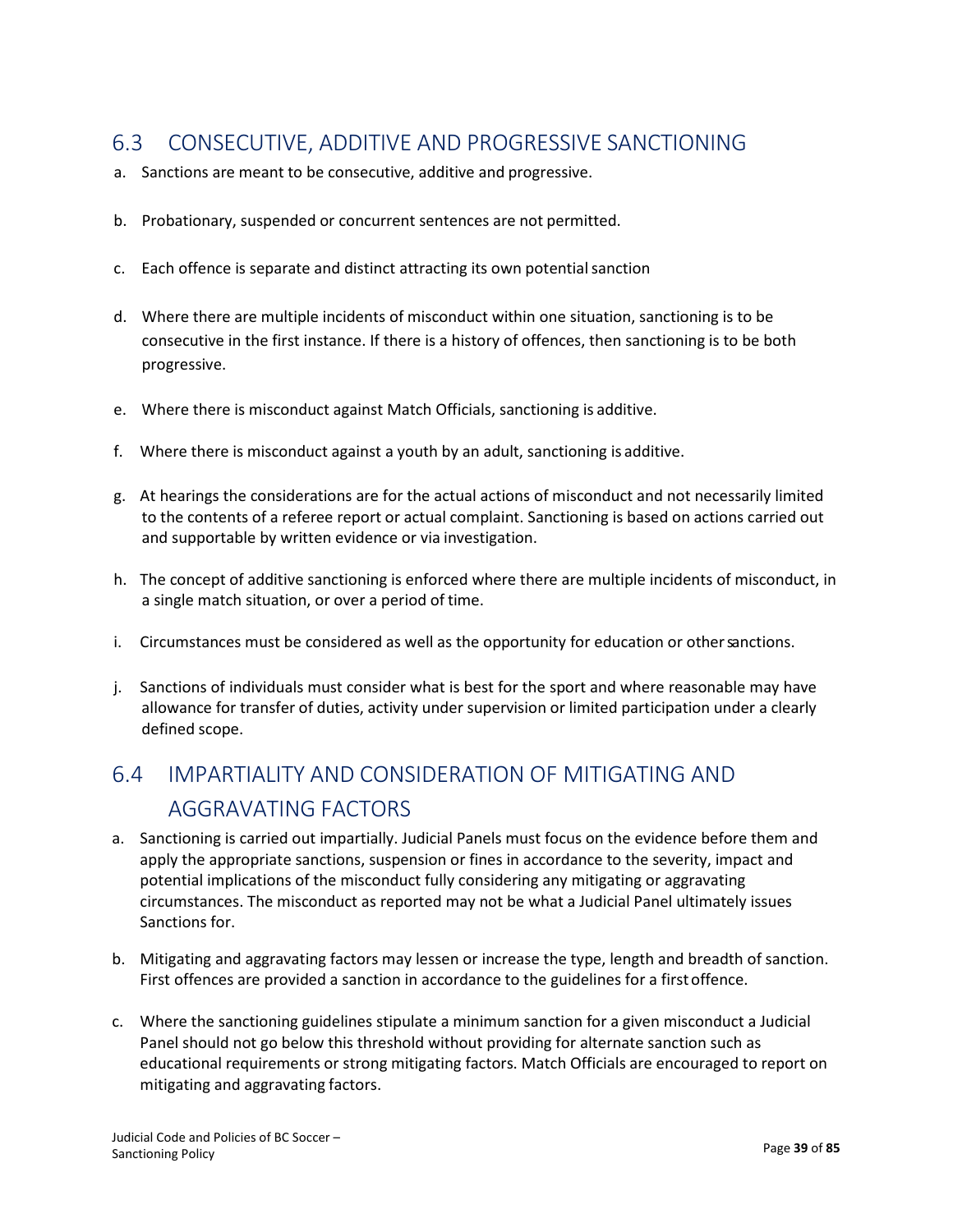- d. Aggravating and mitigating factors are not to be considered when deciding the accountability of the offence, only the application of the Sanction.
- e. Mitigating factors may include:
	- i. Previous good record
	- ii. Acting under direct provocation
	- iii. Low severity
	- iv. Non-initiation or no intent
	- v. Personal and medical issues
	- vi. Educational result or event has enlightened participant
	- vii. Level of apology and actions of recovery
	- viii. Accepting blame, showing remorse and independently seeking to remedy
- f. Aggravating factors may include:
	- i. Premeditation
	- ii. Targeting individuals
	- iii. Bullying
	- iv. Prolongation, persistence and repetition in words, action and violence
	- v. Harm or injury rendered and intent to injure
	- vi. High severity
	- vii. Previous poor record
	- viii. Phases of the incident in a match or administrative actions
	- ix. Position of participant
	- x. Lack of Remorse
- g. Second offences are provided a sanction in accordance to the guidelines for a second offence; even if such offence happens immediately following the first offence. The second offence thus being an escalation, continuing dissent or prolongation and as such is aggravating.
- h. Third offences are provided a sanction in accordance to the guidelines for a third offence; even if such offence happens immediately following the second offence. The third offence thus being further escalation, continuing dissent or prolongation and as such is aggravating.
- i. If the Judicial Panel believes there is just cause, they may issue any such sanction within the limits for egregious acts of misconduct according to the guidelines for the offence or offences; to be determined by the Judicial Panel up to any term including lifetime suspension.
- j. Fourth Offences may be sanctioned in a manner to be determined by the Judicial Panel up toany term including lifetime suspension.

## 6.5 SUSPENSIONS

#### **1. General**

a. A Suspension may be either touchline, field or full / administrative.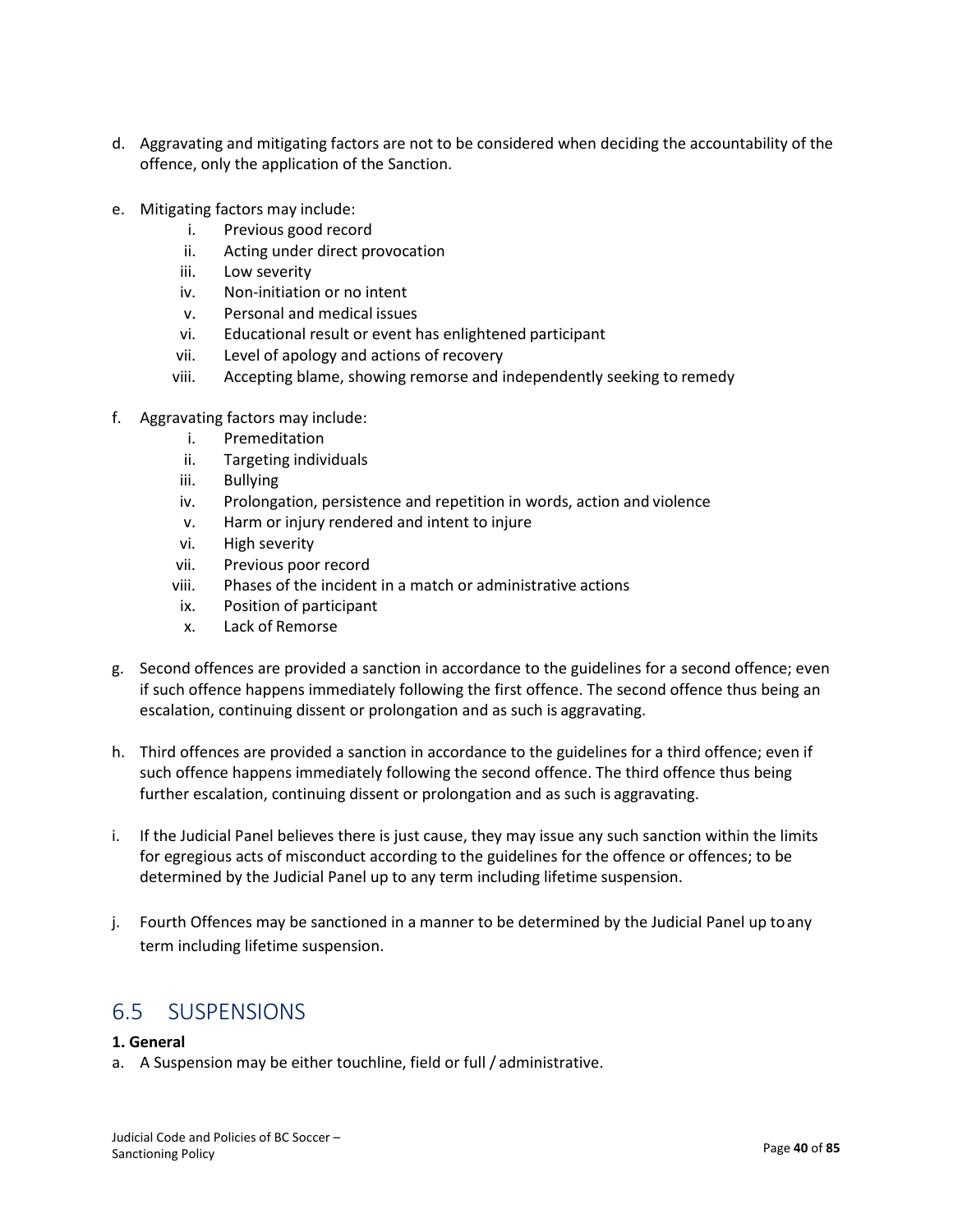- b. A governing authority may expel a player or Team Official from membership in any team or league within their jurisdiction with cause.
- c. Any player or Team Official expelled by a district association or league-in-membership shall be reported to the Judicial Chair of BC Soccer care of the BC Soccer office.

#### **2. Immediate Suspensions**

- a. In ensuring the integrity of the game an immediate suspension may be imposed on receipt of a report for the following misconduct:
	- i. Any offence against a Youth by an adult
	- ii. Assault of a Match Official by a player, Team Official, Official or another MatchOfficial
	- iii. Where there is valid concern that there will be continued harm to the good of thegame
	- iv. Where there is valid concern for public safety or harm to individuals
	- v. Where a criminal investigation is taking place and/or where charge has been laid
- b. In cases where a person has been charged in criminal court with offences of moral turpitude or charges that the Judicial Chair of BC Soccer believes effect the ability of the participant to effectively participate in soccer without risk, the charged individual shall be suspended from all soccer-related activity until the case(s) has been concluded in criminal court.
- c. Any individual who has been convicted criminally with fraud or theft over \$5,000.00, or serious crime, may not hold any position that may put them in a position of fiduciary responsibility such as holding an administrative post. Serious crimes may include a violent crime, hate crime, major theft, or other infraction that may result in incarceration.
- d. Suspended and sanctioned individuals may apply to the Judicial Chair of BC Soccer or the Appeal Chair of BC Soccer accordingly for dispensation from some aspects of their existing suspension or sanction. For example, an individual under suspension from All Soccer Related Activity may request to resume training/practicing only with their team. At the discretion of the Judicial Chair of BC Soccer, a Judicial Body may assemble to hear the request for dispensation. Any dispensation granted may be reviewed and recalled at any time. Specific conditions, limits, oversight and supervision may be put in place on participation.

#### **2. Accumulated Cautions**

- a. A player or team official may receive an official caution (without expulsion) by the referee per IFAB's Laws of the Game.
- b. If an individual receives two (2) official cautions in one match and consequently is expelled the cautions shall NOT become part of the caution accumulation. The two cautions automatically constitute an expulsion. If, however, after receiving a caution, the individual is subsequently expelled for any offence, punishable by expulsion, the first caution shall become part of the record.
- c. An individual who accumulates official cautions (yellow cards) within a period of one playing season shall be automatically suspended without hearing and without appeal from their following league or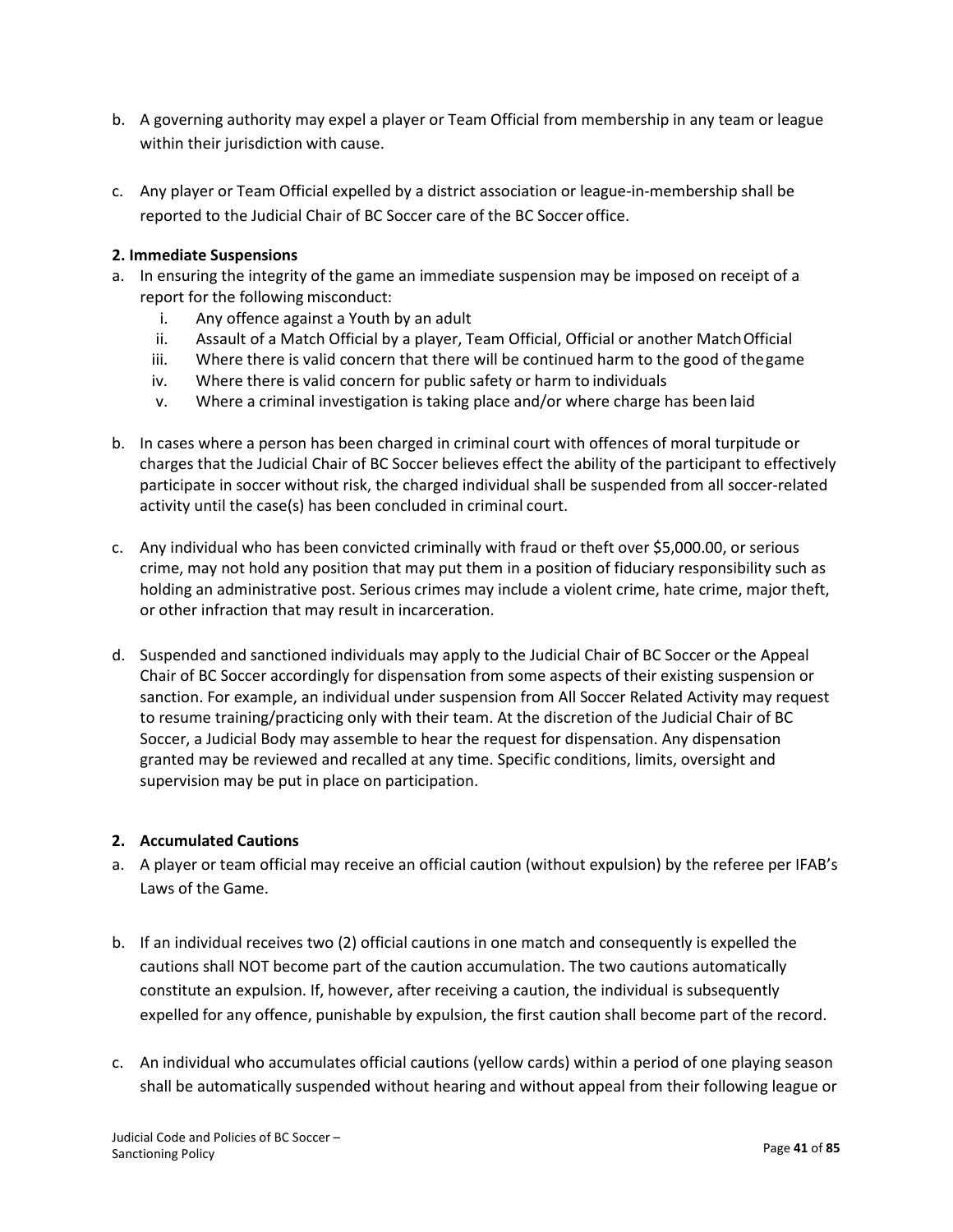cup match, whichever comes first, per the Sanctioning Table – 2. Accumulated Cautions. An adult player must serve this suspension in the following match within the competition in which the cautions were earned.

d. A District or League has the responsibility of informing the club and team of the accumulation of cautions and the subsequent Suspensions

#### **3. Expulsion by a Referee**

Expulsion by a referee may incur additional Sanctions in ADDITION to the one-match automatic (mandatory minimum) Suspension.

#### **4. Serving Suspensions**

a. Players and/or Team Officials reported for misconduct in a League, cup competition, tournament, Friendly or Training Match, having served their one match suspension may be allowed to continue to participate in All Soccer-Related Activities until their case is dealt with unless the individual or organization is reported for Assault on a Match Official or if the infraction is extreme innature.

Any person under Term Suspension shall not participate in any sanctioned soccer activity while under suspension which includes, but is not limited to:

- i. Playing
- ii. Participating as a Team Official
- iii. Participating as a Match Official
- iv. Participating as an association official
- v. Coaching, assisting or communicating with players or teams in any way: verbally, by hand signal, electronically or by any other means
- vi. Or participate in any member or Affiliated Organization activities
- vii. Shall not be in match strip while standing with team members during anymatch
- viii. Shall not participate in any Friendly Match or tournament without the written permission of the Discipline Panel that rendered the decision.
- b. Suspensions shall be served for a continuous period, or for consecutive Matches, except where there is a break in the competition, in which case the suspension may be:
	- i. Continued accordingly
	- ii. Continued during 'the active season'
- c. Judicial Panels may determine if individuals suspended for a specific number of matches at the end of the primary season will be permitted to serve end of season Suspensions in anaffiliated secondary season under their jurisdiction.
- d. The suspension(s) may carry over into any sanctioned activity, including tournament and Friendly Matches, but shall not constitute the serving of the suspension(s).
- e. When any person within jurisdiction of the Association has been suspended for misconduct for a specific number of matches and the suspension is not completed within the current season, the suspension shall carry over into the following Youth or adult season.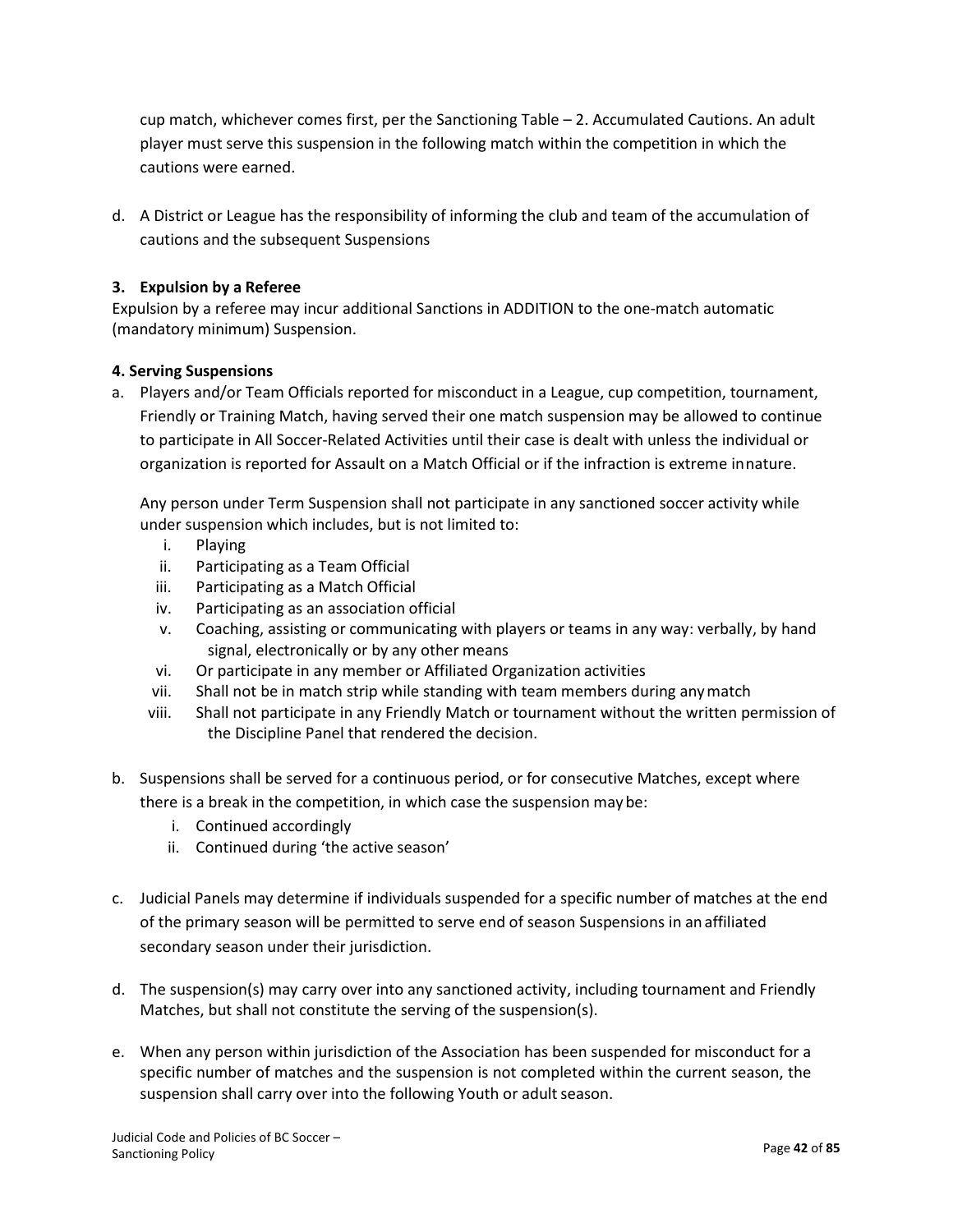- f. Where primary season and secondary season play overlap, any suspensionsincurred during this period must be served:
	- i. If the suspension wasincurred during secondary season play, the individual must serve their suspension during their next league or cup match(es), whichever comes first, regardless of playing season.
	- ii. If the suspension was incurred during primary season play, the individual must serve this suspension during their next primary season league or cup match(es), whichever comes first. The individual may apply to the organization with jurisdiction for permission to participate in secondary season play while still under suspension in their primary season.
- g. Any person expelled shall not be eligible for membership in any other affiliated team or league without special permission of the Association, pursuant to Judicial Code and Policies ofBC Soccer.
- h. It is the obligation of the person to have the organization under which they serve the suspension to provide proof that the suspension has been served in another organization. Documentation will show registration and dates of matches sat out.
- i. A game must be played to its conclusion in accordance with the defined playing time. Only those matches played count towards execution of the suspension. If a match is abandoned, cancelled or forfeited a suspension is only considered served if the suspended individual's team is not responsible for the abandonment, cancellation or forfeit.

#### **4. Suspensions While Playing on Permit**

- a. A player who is suspended is not eligible to play on permit.
- b. Any Sanction applied while playing in a match under permit shall apply to future matches of the team for which the player is registered.
- c. Disciplinary decisions shall be the responsibility of the Discipline Panel for the association or league governing the competition where the permitted player was charged with an offence.
	- i. Disciplinary decisions shall be forwarded to the member and/or Affiliated Organization where the player is registered and to the Team Official of the team to which the player is registered.

#### **5. Participating in Sanctioned Soccer Activities While Under Suspension**

- a. Persons or organizations may not participate in any BC Soccer sanctioned soccer activity as per the type of suspension.
- b. Suspended Team Officials must arrange for someone else to fill their position for the duration of their suspension. Suspended Team Officials are required to provide the Judicial Panel or Secretary the name and contact information for any individual acting on their behalf.
- c. The suspended Team Official, in turn:
	- i. May not be involved with the team or other officials before the match, during the match, at half time, or after the match (including the handshake).
	- ii. May not complete or sign a team list.
	- iii. May not act in any manner that may be deemed to be coaching, either verbal or by physical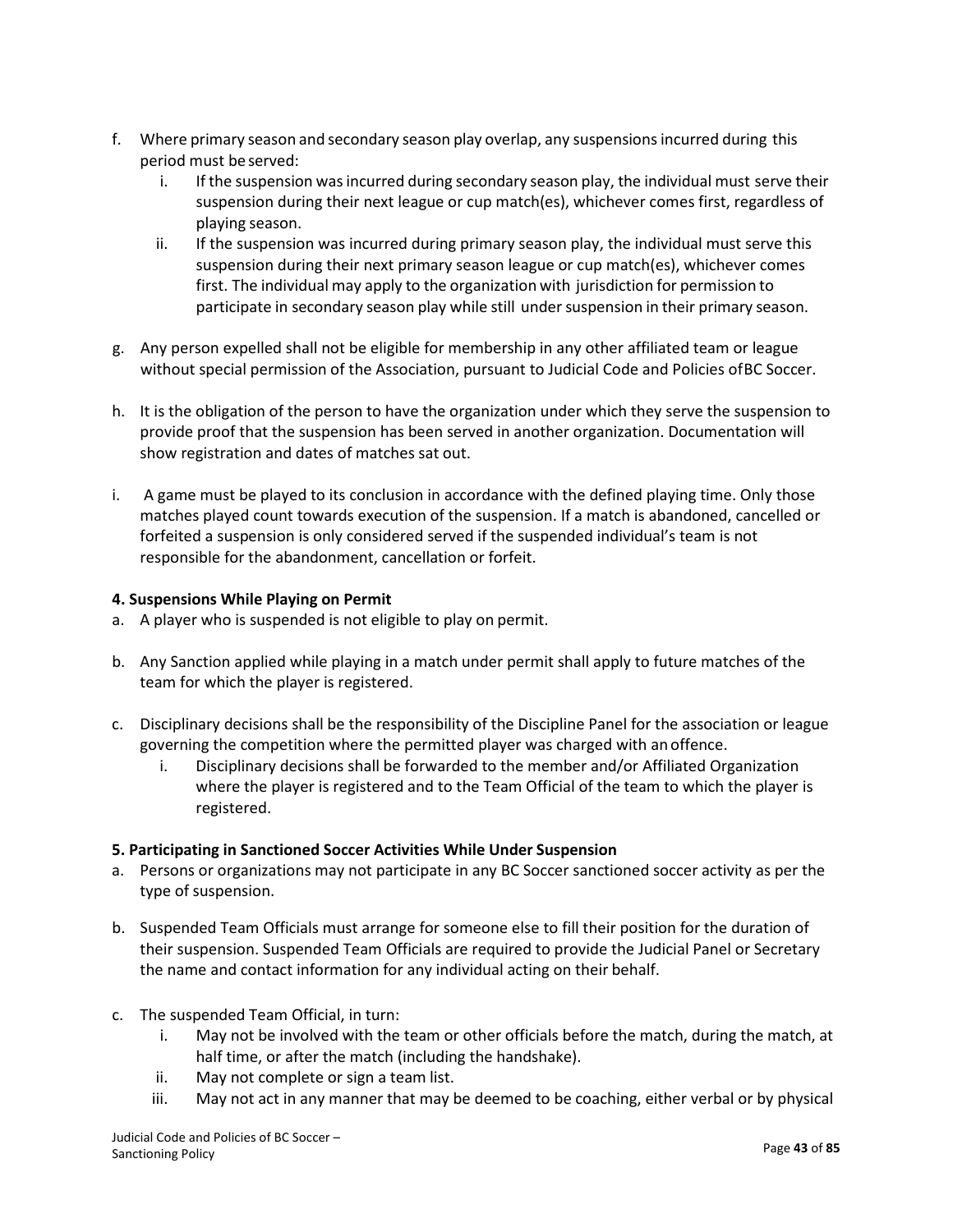actions, for example, by hand signal or electronic means.

- d. Persons serving a full / administrative ban may not attend matches or the field of play or participate in any aspect of sanctioned Soccer, on or off the field.
- e. Persons serving a touchline or field ban may attend their teams' matches but must stay well away from the field of play and may not be involved in any team activity.
- f. Players must be told not to approach suspended Team Officials.
- g. If the suspended player or Team Official is also a Match Official, they are not entitled to referee while under Suspension.
- h. Association Officials serving a suspension are prohibited from All Soccer-Related Activities and must not undertake or seem to be undertaking any aspect of their roles as anOfficial.

#### **6. Graduating Players (Youth to Adult)**

- a. A player who is no longer eligible for Youth status at the end of the season and stands suspended for failing to appear, for a specific number of matches or a specific period of time, shall be reported to BC Soccer. Districts are required to forward to BC Soccer, the following information:
	- i. Suspended individual's name, birth date and identification number
	- ii. Name of team and District
	- iii. Type of Misconduct
	- iv. Penalties assessed and remaining matches to be served
	- v. Discipline record
- b. Graduating Players suspended for failure to appear at a hearing or suspended for a specific period of time will not be permitted to register with another Member of Affiliated Organization without the permission of the Association. A list of graduating players not eligible for membership will be circulated to Members and Affiliated Organizations at the completion of the currentseason.

#### **7. Tournament Eligibility**

- a. A district or league Judicial Panel may determine if individuals suspended for aspecific number of matches are eligible to participate in sanctioned tournaments within the district or leagues' jurisdiction only with written consent of the Association.
- b. Players suspended for failure to attend a hearing, shall not be eligible to participatein sanctioned tournaments without special permission from the Association.
- c. The Association shall retain the jurisdiction in determining if a player suspended for a specific number of matches or past the end of the season, shall be eligible to participate in other competitions.

#### **8. Suspensions Longer Than One (1) Year**

Any suspension/sanctions issued by a Judicial Panel that is over 1 year must be ratified by the Judicial Chair of BC Soccer or the Appeals Chair of BC Soccer.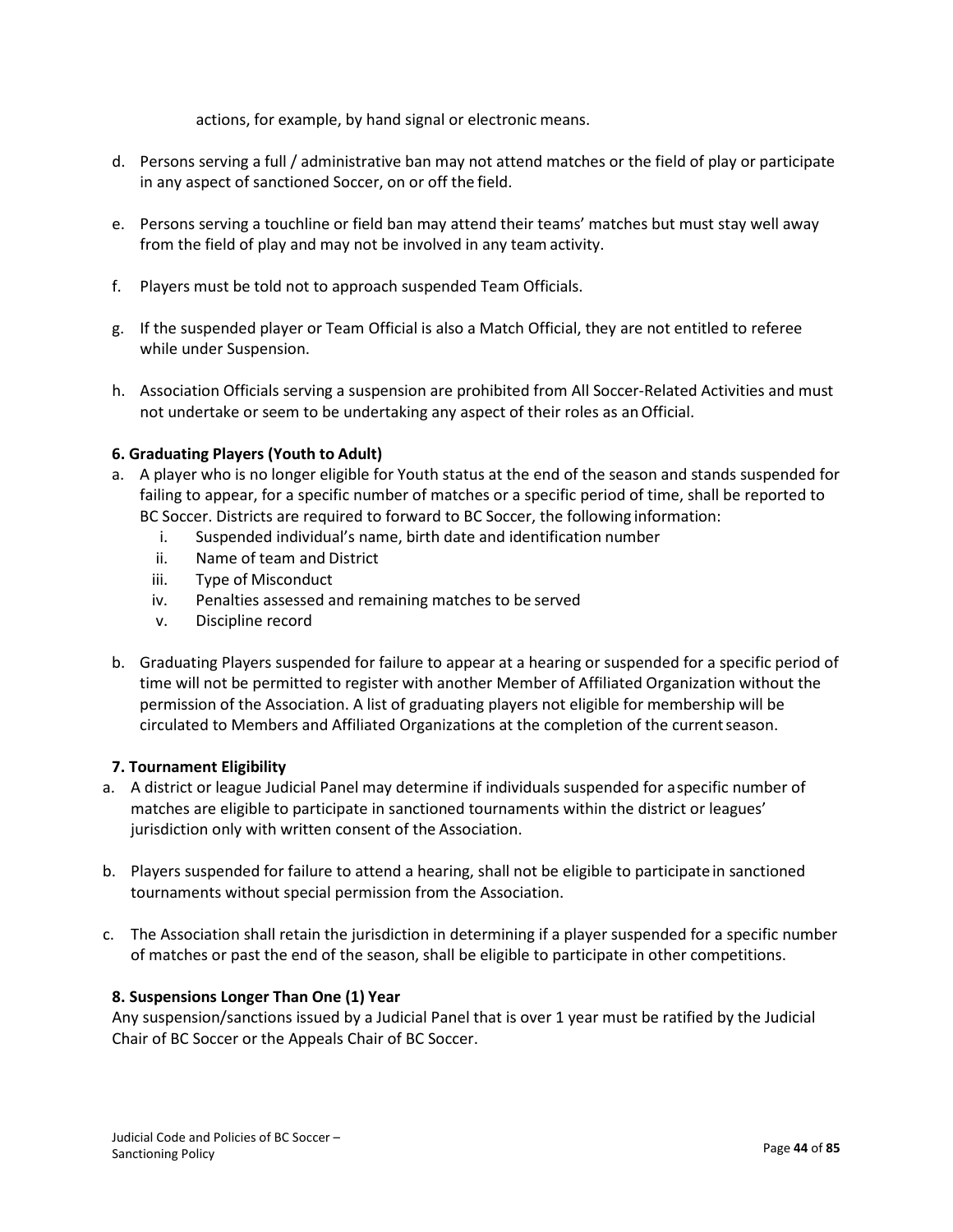#### **9. Suspension Review**

- a. A request for a suspension review shall be made to the Judicial Chair of the Member or Affiliated Organization which rendered the suspension.
- b. Anyone under suspension for two years or longer may request a review of their period of suspension after at least half of such suspension has been served.
- c. Notwithstanding b., where a suspension exceeds five years, a review may be requested after three years of such suspension has been served.
- d. A letter of recommendation from a member organization must accompany any such request.
- e. If reinstatement is denied following the Suspension Review, the suspended party has the right to make Leave for Appeal.
- f. The suspended party shall be informed of the Association's Appeals Policy.
- g. A request for a Suspension Review for a suspension originating from an Assault of a Match Official shall be made to the Judicial Chair of BC Soccer.

## 6.6 PERFORMANCE BONDS AND FINES

- a. Youth status shall apply to all players, under 6 through under 18, registered with BC Soccer, on a Youth application for membership. Youth Players permitted to play for an Adult team on permit, retain their Youth registration status; therefore, they are not subject to fining penalties. A Youth Player registering as an Adult amateur player does not retain Youth status and shall be subject to the judicial Policies of the Member or Affiliated Organization.
- b. BC Soccer permits the establishment of a Performance Bond Policy by Members and Affiliated Organizations, from which fines may be deducted or performance guaranteed.
- c. Each Member or Affiliated Organization shall define the amounts for its own schedule of fines, Bonds and penalties to be implemented for judicial cases under its jurisdiction and shall include such schedule in its published rules prior to the start of the season.
- d. The nature of the offences and penalties that may be assessed shall be documented in a policyor The Rules and Regulations of the Member or Affiliated Organization.
- e. A Member or Affiliated Organization may, at their discretion, levy a bond for a specific period of time and purpose and, may also set further set terms of punishment for non-compliance.
- f. A fine or bond may be levied with or without assessing a suspension.
- g. The Member or Affiliated Organization is not required to pay interest on any performance bond paid on behalf of any person, team or organization, unless so stated in its Rules and Regulations.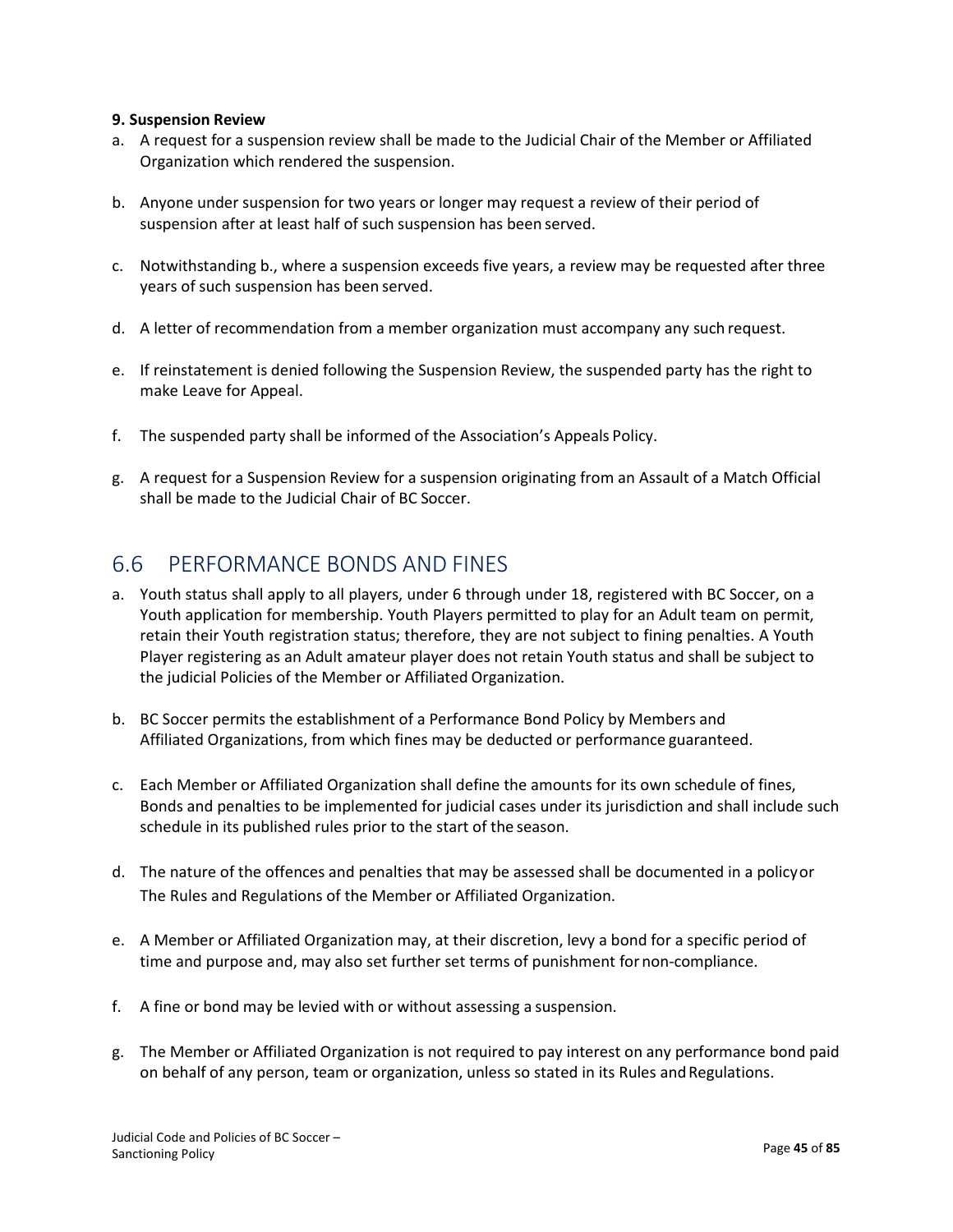h. Members and Affiliated Organizations shall ensure the information is available to their members prior to the season commencing.

## 6.7 EDUCATIONAL SANCTIONS

Particularly for Youth Players, educational sanctions may be considered and encouraged where a learning outcome may be likely. Examples would include:

- i. Anger management courses
- ii. Referee courses
- iii. Introduction to coaching
- iv. Diversity / sensitivity training

The requirements to attend would be set out by the Judicial Panel. Letter of apology or statements of personal learning and resolution to changed behaviour may be considered as well. Notwithstanding required minimum sanctions, educational sanctions may be in lieu of or reduce match and term suspensions or be a condition of reinstatement.

## 6.8 COMPETITION SPECIFIC SANCTIONS FOR PROVINCIAL CUP AND/OR REGIONAL PLAYDOWNS AND TOURNAMENTS

- a. Yellow cards accumulated during the season, are not carried forward into competition and do not become part of the accumulation record at the commencement of the competition.
- b. Cautions (yellow cards) received during all rounds of a competition accumulate and apply during that competition only; they do not carry forward into league play or other competitions.
- c. Competitions shall have a pre-appointed Discipline Panel to handle discipline hearings on the day the offence occurs or prior to the next match in the competition.
- d. If any match suspension is assessed, the individual shall serve such suspensions during the course of the tournament; and beyond if required.
- e. If the offence occurs during the player's final match of the round-robin tournament, the Discipline Panel shall:
	- i. If time permits, hold a discipline hearing and adjudicate the case.
	- ii. If the team to which the player or Team Official is attached is eliminated from the competition and time does not permit, refer the case to the individuals' District, League or the Association under whose jurisdiction the individual would normally appear for discipline for adjudication unless it is of the type of offence that is normally referred to the Judicial Chair of BC Soccer.
- f. Competition organizers may refuse entry to a future event, to any team or individual for breach of tournament rules, including serious conduct or discipline problems. The refusal to enter an individual or team should be reported to the teams or individual's club, district orleague.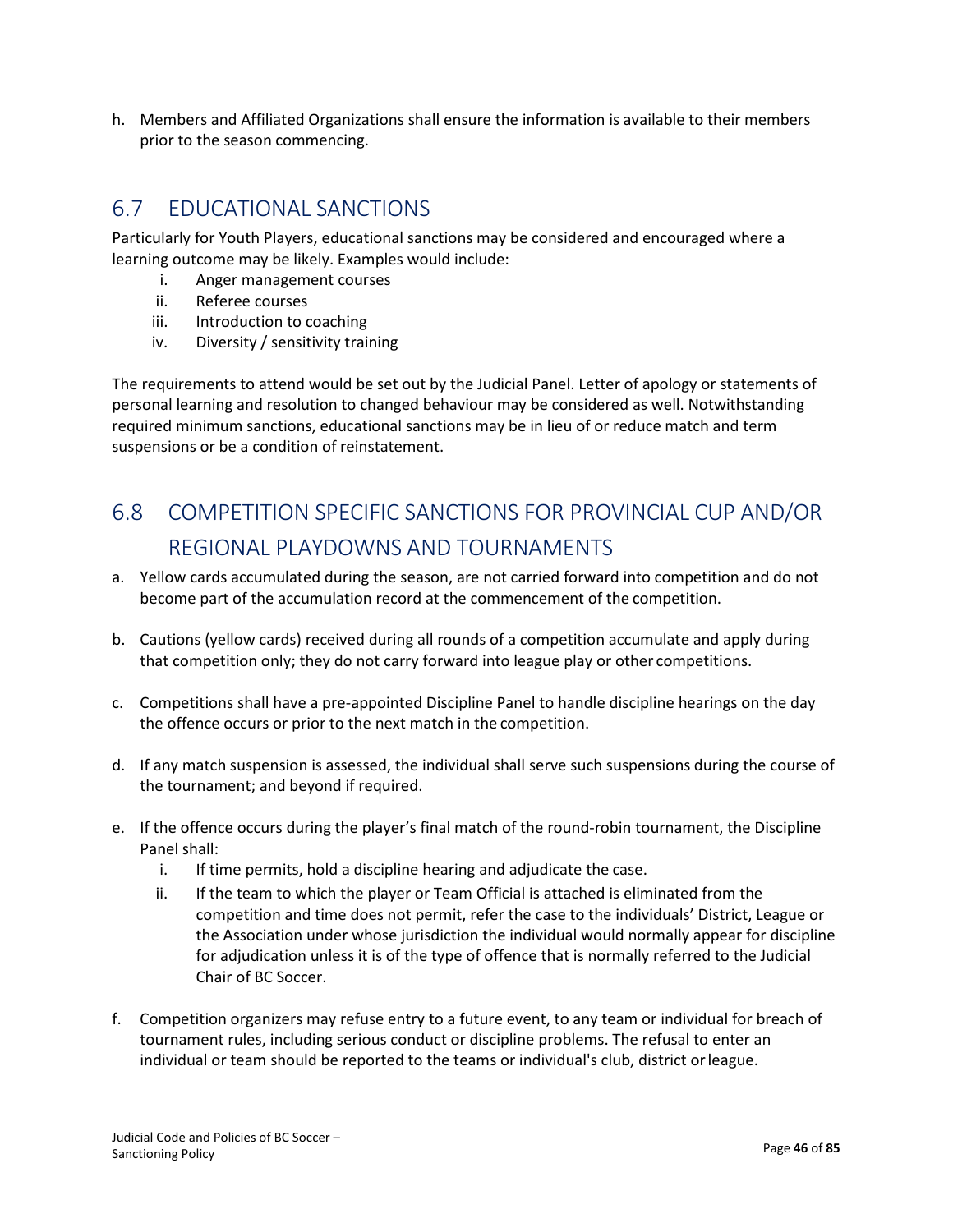- g. Sanctions imposed during Adult Provincial Cup play for players and coaches is intended to be served in Adult Provincial Cup play; save for Sanctions imposed for serious misconduct. For serious misconduct during Adult Provincial Cup Play, such as behaviour that is considered abusive, assaulting, progressive, egregious, takes place off-field, or takes place post-match, the Discipline Panel may exercise any and all sanctioning options at its disposal. In these cases, the sanctions may include Adult Provincial Cup, league play, or sanctions to All Soccer-Related Activities. Association Officials are excluded from the Adult Provincial Cup restriction and are subject to the usual Sanctions guideline and Policies of the Association.
- h. In all instances of physical abuse of a Match Official or threatening verbal remarks concerning the safety of a Match Official the matter will be referred to the Judicial Chair of BC Soccer for their handling and any Suspension resulting will affect both League and Cup play.
- i. For all match-only related suspensions confined to Adult Provincial Cup play, a minimum of two (2) matches will be considered "served" at the conclusion of the Adult Provincial Cup finals each subsequent year, regardless of whether or not that individual's team has qualified to compete in provincials or not.

## 6.9 SANCTIONING OF PLAYERS AND/OR TEAM OFFICIALS

#### **1. General Provisions**

- a. An individual who is sent from the field of play for misconduct or who engages in conduct for which the penalty under IFAB Laws of the Game would be expulsion from the field or match shall be suspended without hearing and without appeal, from the following League or Cup match; whichever comes first. The individual having served the one match suspension shall be eligible to resume playing. The one match suspension shall be carried from one season to the next if not served prior to the completion of the season in which it wasissued.
- b. If the incident that brings the player before a Discipline Panel is of a particularly egregious nature, involves an intentional or deliberate infliction of injury requiring ambulance transport or police involvement then the hearing will be conducted by a Discipline Panel of BC Soccer.

#### **2. Friendly Matches**

- a. The rules governing discipline issues and penalties states that any person or organization reported for misconduct in a Friendly Match is required to serve an automatic one match suspension. The penalty for being expelled from a match remains the same regardless of the situation. Standard sanctioning policy must be followed for any misconduct that brings the match into disrepute.
- b. Friendly Matches do NOT count as Matches served for current Suspensions.

## 6.10 SANCTIONING OF MATCH OFFICIALS

#### **1. General Provisions**

a. In accordance with the Judicial Code and Policies of BC Soccer, the Judicial Chair of BC Soccer has the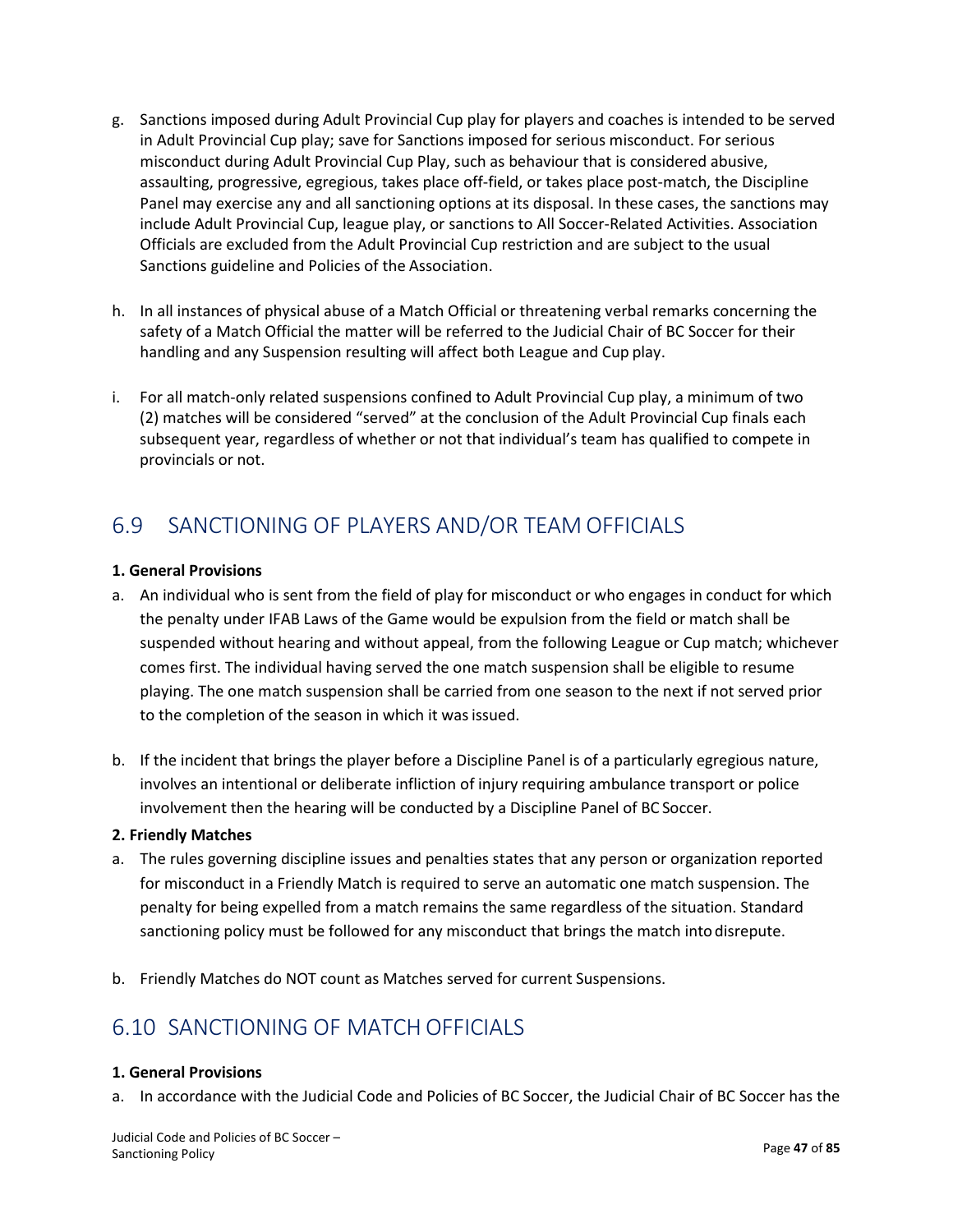power to enquire into the conduct of any person or organization acting in the capacity of an "official", both on and off the field, who has violated rules and/or policy established from time to time.

- b. The Association shall notify the CSA of any discipline hearing decisions involving registered national or FIFA Match Officials.
- c. Any serious acts by a Match Official considered extreme in nature may warrant suspensions in excess of the guidelines.
- d. Discipline involving a Match Official for any offence will be conducted by Discipline Panel of BC Soccer.

## 6.11 SANCTIONING OF ASSOCIATION OFFICIALS

#### **1. General Provisions**

- a. In each case of alleged misconduct by an association official, the association official may be suspended from all soccer activities pending a hearing.
- b. Any serious acts by an official considered extreme in nature may warrant suspensions in excess of the guidelines for first, second or subsequent offences. Extreme or repeated misconduct may attract suspensions of 6 months, 12 months, 24 months, 60 months or lifetime.
- c. Discipline involving an Association Official (even if participating in another capacity) will be conducted by Discipline Panel of BC Soccer.
- d. Fines and Bonds levied to Association Officials are payable by the Member or Affiliated Organization that they are affiliated with, at the highest level to which they are affiliated first by position and second by District, League then Club.
- e. Where the misconduct has caused material damage to others, the fine may include amounts in addition to cover the damages.

## 6.12 SANCTIONING OF SPECTATOR AND/OR TEAM MISCONDUCT

#### **1. General Provisions**

- a. Any abuse towards a Match Official by a Spectator and/or team is a breach of the Judicial Code and Policies of BC Soccer and is subject to disciplinary action and will be reviewed by the Judicial Chair of BC Soccer.
- b. Organizations may be required to investigate such incidents and convene a discipline hearing. If the allegations are proven, the spectator and/or team shall be penalized in accordance with the governing authority's Rules and Regulations which may include a fine and/or performance bond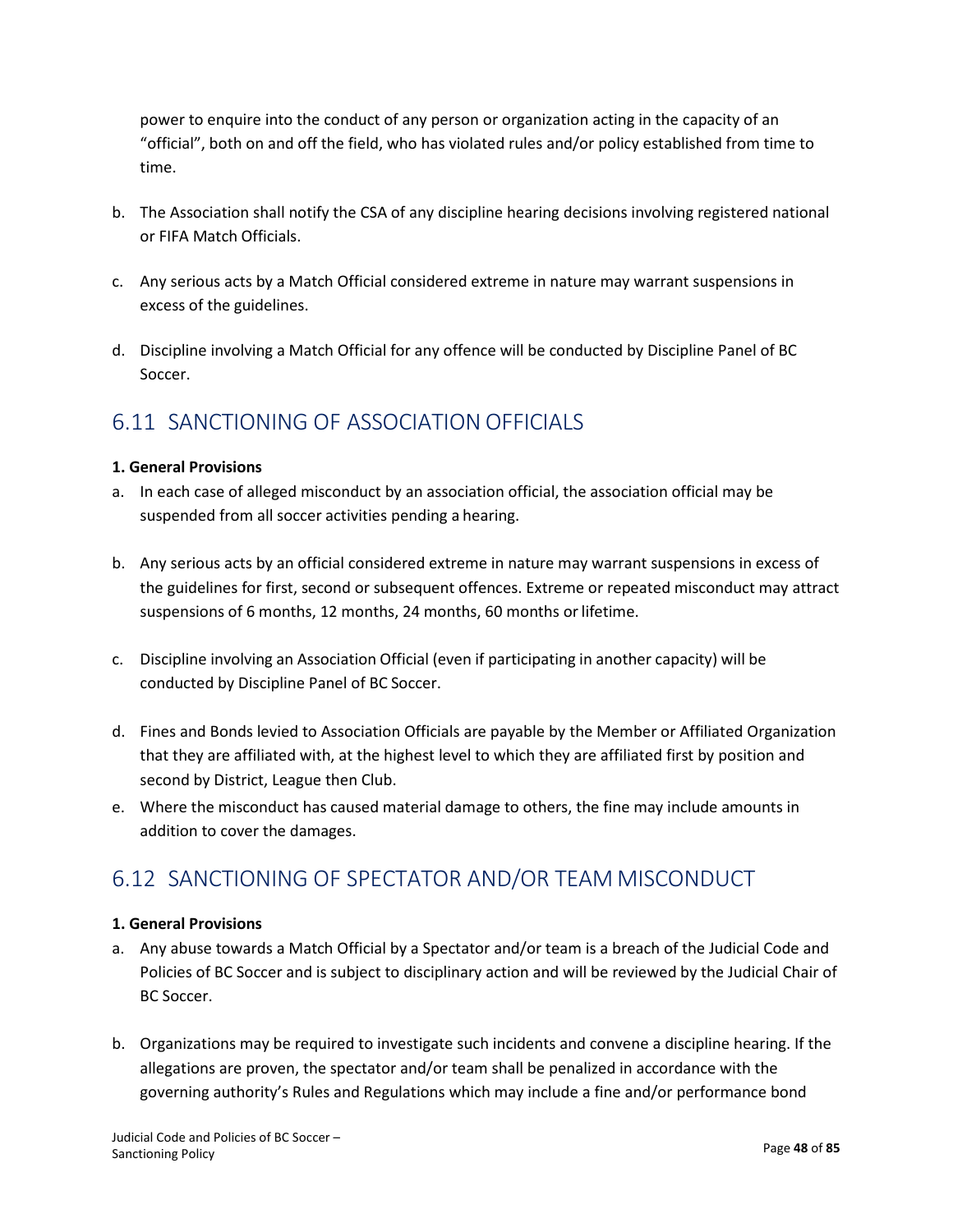consistent with those of the Association. A report must be filed with the Judicial Chair of BCSoccer.

- c. Fines and bonds levied to spectators and/or teams are payable by the Member or Affiliated Organization that they are affiliated with, at the highest level of Member or Affiliated Organization to which they are affiliated.
- d. Where the misconduct has caused material damage to others, the fine may include amounts in addition to cover the damages.

## 6.13 SANCTIONING FOR MISCONDUCT AGAINST YOUTH BY ANADULT

Judicial Bodies of Members or Affiliated Organizations must report any incident of misconduct against Youth by adults to the Judicial Chair of BC Soccer.

## 6.14 REPEATED INSTANCES OF MISCONDUCT BY ONE ORGANIZATIONOR MEMBERS OF THE ORGANIZATION

If a Member or Affiliated Organization or one or more of their Officials, Players or Spectators are found to be repeatedly breaching the Bylaws, Rules and Regulations, Policies and/or Code of Conduct of BC Soccer, at the discretion of the Judicial Chair of BC Soccer, the member or Affiliated Organization may be requested to attend a discipline hearing and may be subject to sanctions including but not limited to suspensions, fines and/or bonds.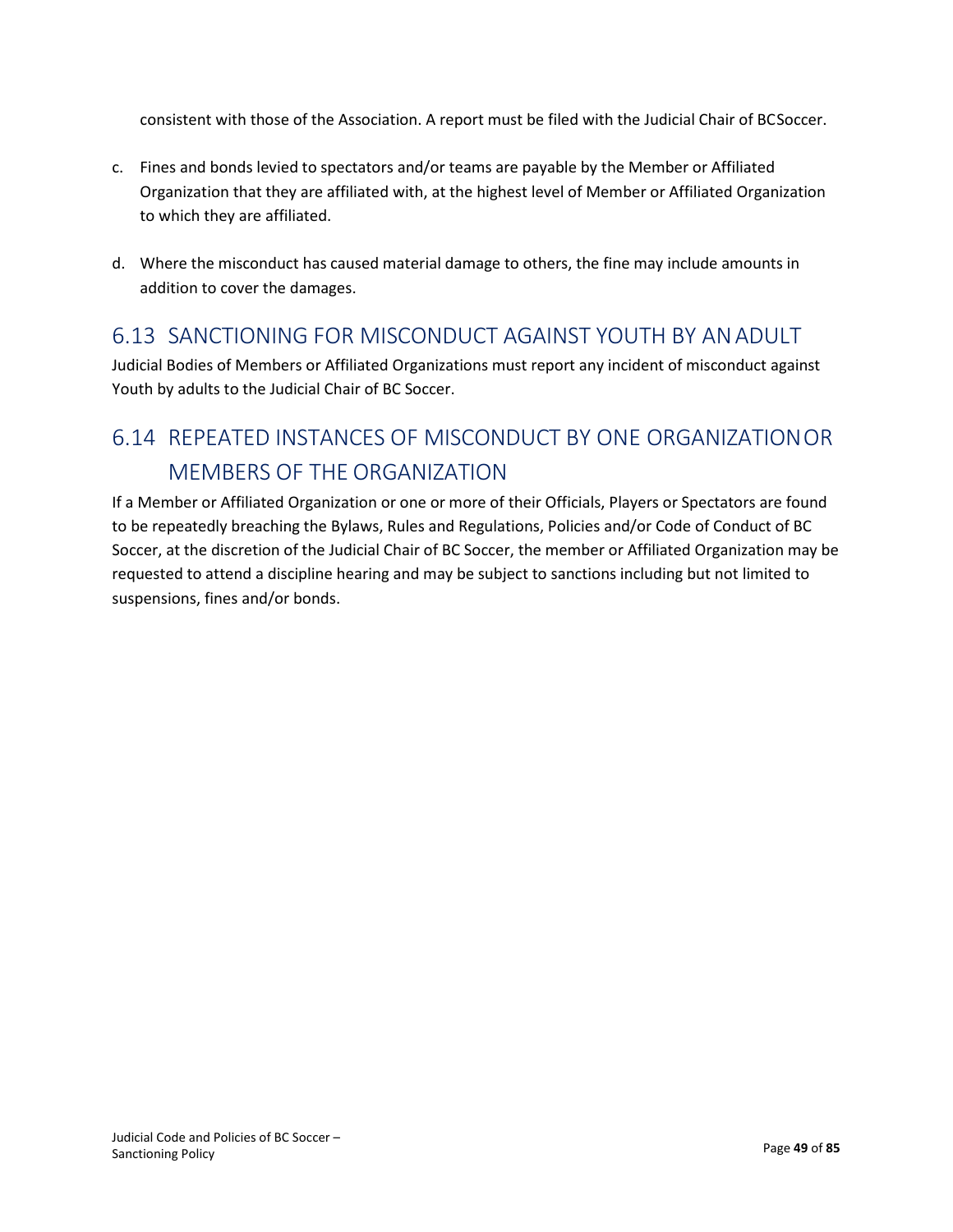## 6.15 SANCTIONING TABLES

The Sanctioning Tables are intended to provide a uniform platform for sanctioning to be carried out throughout the province and convey the relationship that exists between judicial matters at the various national, provincial, BC Soccer Member and Affiliated Organization levels.

In the Sanctioning Tables, the number of matches or weeks/months/lifetime (a Term Suspension) listed under the columns titled, "First Offence", "Second Offence", "Third Offence", and "Egregious" refer to the number of matches or the duration of a suspension.

#### **a. Minimum and Maximum Sanctions**

- **i. For the avoidance of doubt sanctions must be at least one of either a fine (where indicated), a bond (where indicated), or a suspension**
- ii. Where there is a range provided for a sanction, a sanction below the minimum may not be imposed.
- iii. Sanctions also may be:
	- i. A fine and a bond
	- ii. A Suspension and a bond
	- iii. A Suspension and a fine
	- iv. A Suspension, fine and bond
- ii. Sanctions may also be educational per the discretion of the Judicial Panel (examples include but are not limited to anger management classes, referee clinic attendance, etc.)
- iii. Where there is a maximum sanction provided, a sanction above the maximum may not be imposed.
- iv. When an offence is Against a Match Official, against a Youth by an Adult, and/or Racist or Sexist Comments, then the minimum/maximum sanction in the corresponding ADDITIVE table must be added to the originaloffence.
- v. Where there is discrepancy on the type of suspension Administrative shall take precedent, followed by Field, thenTouchline.
- vi. Where there is discrepancy in the term of the suspension (Matches vs. weeks or months), the Judicial Panel shall convert the Matches at a rate of 1 Match = 1 week.

#### **EXAMPLE:**

An Association Official, who is an adult, is found guilty of Language and/or Profanity – Directed. It is the Association Official's first offence. The Judicial Panel did not deem the offence egregious. The Language and/or Profanity was directed at a Match Official who was a youth. Per table 24,

- The minimum possible sanction can be only financial, or only a touchline suspension.
	- o A **minimum possible financial-only sanction** would be: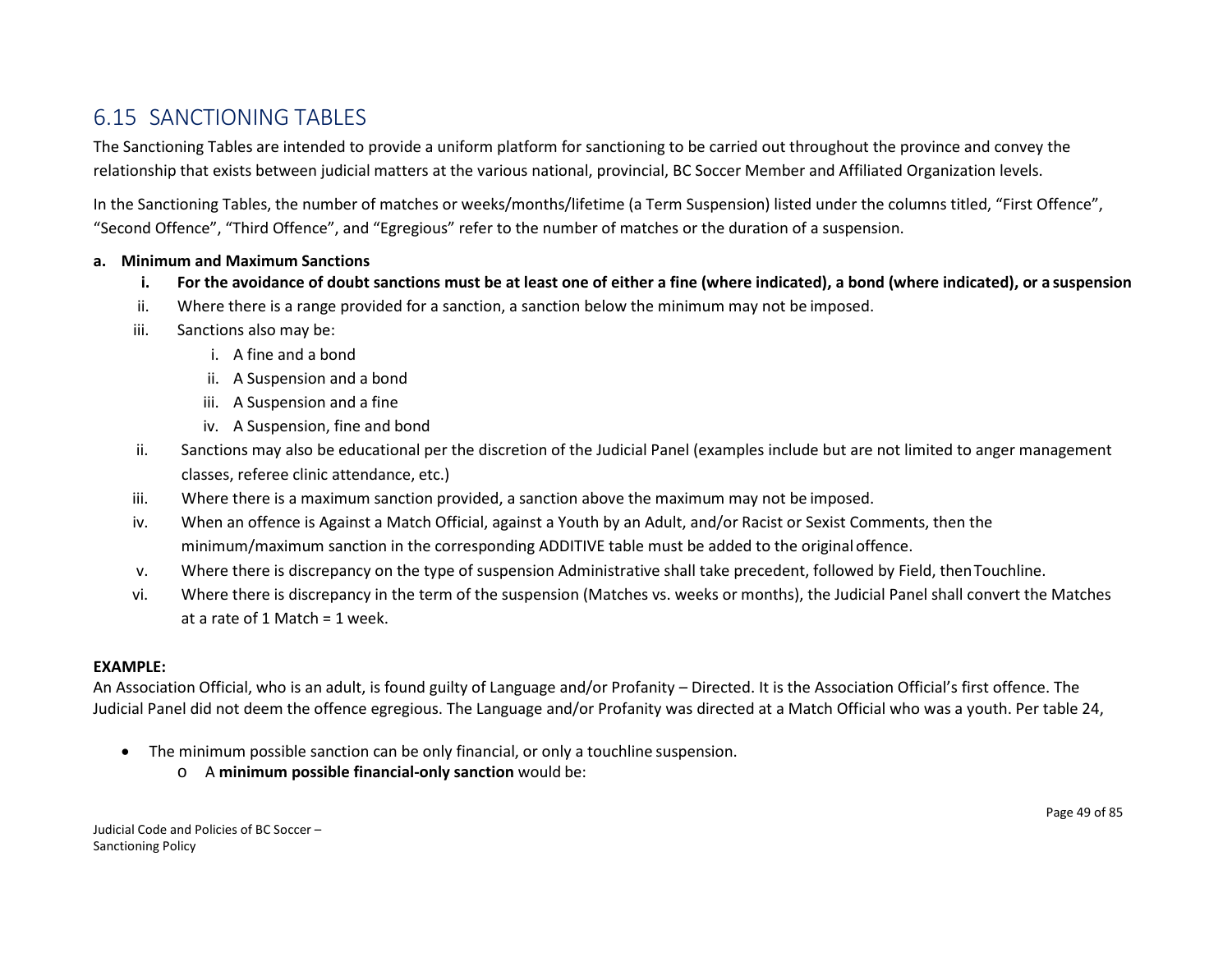- \$250 bond for the original offence (of Language and/or Profanity Directed)
- **51 bond for the original offence being Against a Match Official**
- **51 bond for the original offence being Against a Youth by an Adult**
- **Total minimum possible sanction is: \$252 bond**
- o **A minimum possible suspension-only sanction** would be:
	- 2 months touchline suspension for the original offence (of Language and/or Profanity Directed)
	- 4 weeks Administrative suspension for the original offence being Against a Match Official
	- 8 weeks Administrative suspension for the original offence being Against a Youth by an Adult
	- **Total minimum possible sanction is: 5 months Administrative suspension**

#### • The **maximum possible sanction is:**

- o \$250 Fine, \$1000 Bond and 6 months Administrative suspension for the original offence (of Language and/or Profanity –Directed)
- o \$1000 Fine, \$1000 Bond and 4 weeks Administrative suspension for the original offence being Against a MatchOfficial
- o \$2000 Fine, \$2000 Bond and 8 weeks Administrative suspension for the original offence being Against a Youth by anAdult
- o **Total** maximum possible sanction is: \$3250 Fine, \$4000 bond and 9 months Administrative suspension

#### *24. Language and/or Profanity – Directed*

− *Insulting language or gestures directed at another individual that is loud enough to be heard and/or seen by another Player, Team official, Association Official, Match Official and/or Spectator, etc.*

| <b>ROLE</b>                 | Touchline / Field /<br><b>Administrative</b> | Fine / Bond                            | 1 <sup>st</sup> Offence | 2 <sup>nd</sup> Offence | 3rd Offence                               | <b>Egregious</b>   |
|-----------------------------|----------------------------------------------|----------------------------------------|-------------------------|-------------------------|-------------------------------------------|--------------------|
| Player                      | Touchline / Field                            | Fine \$250 and/or Bond up<br>to \$1000 | 2 to 4 matches          | 4 to 8 matches          | Up to Balance of<br>season or 6<br>months | 6 to 12 months     |
| <b>Team Official</b>        | Touchline / Field /<br>Administrative        | Fine \$250 and/or Bond up<br>to \$1000 | 4 matches               | 6 to 12 matches         | Up to Balance of<br>season or 6<br>months | 6 to 12 months     |
| <b>Association Official</b> | Touchline / Field /<br>Administrative        | Fine \$250 and/or Bond up<br>to \$1000 | 2 to 6 months           | 4 to 8 months           | Up to Balance of<br>season or 6<br>months | 12 to 24<br>months |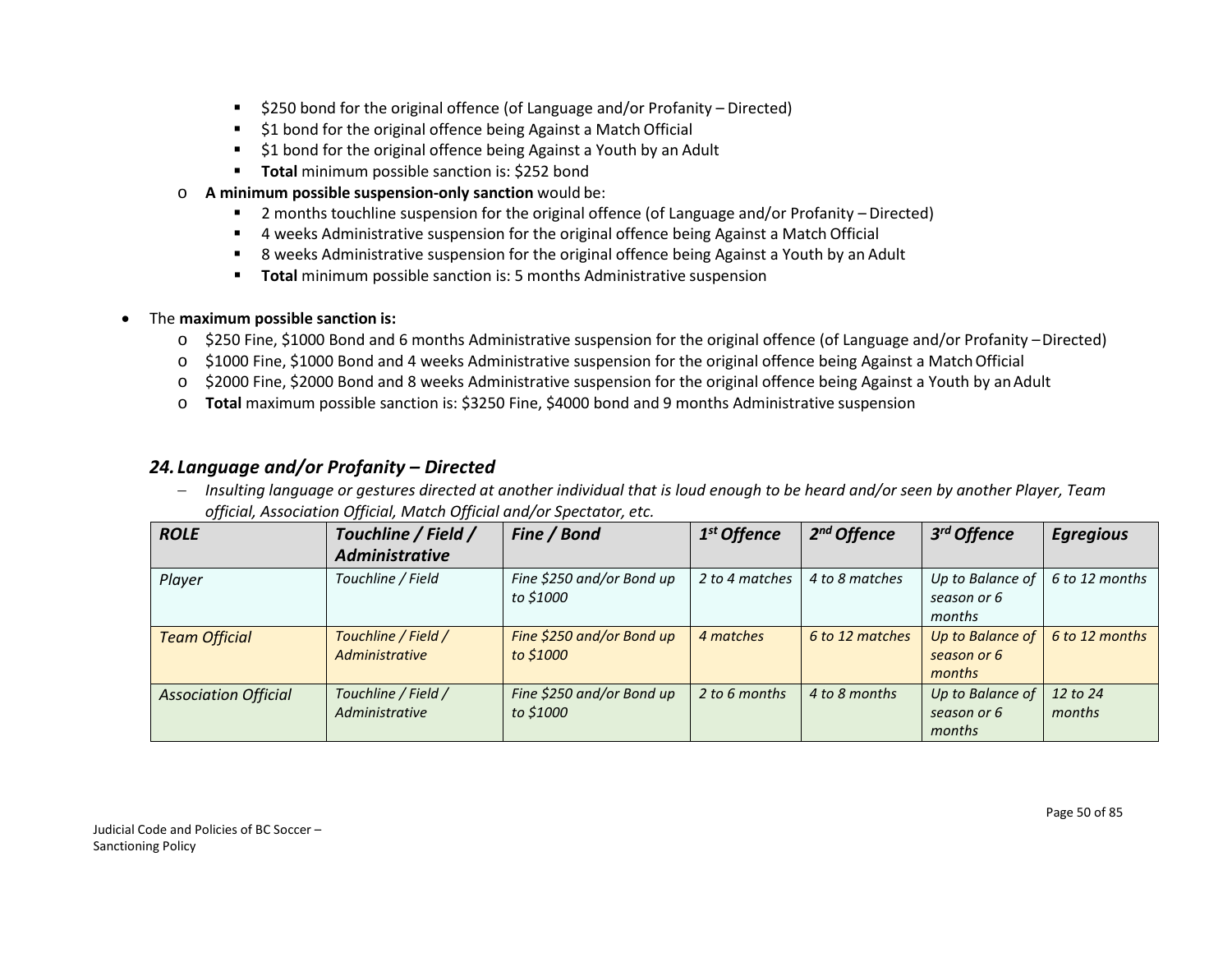| <b>Match Official</b>                      | Touchline / Field /<br>Administrative                                   | Fine \$250 and/or Bond up<br>to \$1000        | 1 to 6 months | 3 to 8 months        | Up to Balance of<br>season or 12<br>months | 12 to 24<br>months             |  |  |  |
|--------------------------------------------|-------------------------------------------------------------------------|-----------------------------------------------|---------------|----------------------|--------------------------------------------|--------------------------------|--|--|--|
| Team                                       | Touchline / Field /<br>Administrative                                   | Fine \$250 and/or Bond up<br>to \$1000        | 1 to 2 months | Up to $12$<br>months | 12 to 60 months                            | Up to lifetime                 |  |  |  |
| Spectator                                  | Touchline / Field                                                       | Fine \$250 and/or Bond up<br>to \$1000        | 2 to 4 weeks  | 4 to 8 weeks         | Up to Balance of<br>season or 6<br>months  | 6 to 12 months                 |  |  |  |
| <b>ADDITIVE</b>                            |                                                                         |                                               |               |                      |                                            |                                |  |  |  |
| Against a Match<br><b>Official</b>         | Administrative (applies<br>to entire suspension,<br>regardless of role) | Up to additional Fine<br>and/or Bond \$1000   | 4 weeks       | 4 to 8 weeks         | <b>Additional 6</b><br>months              | <b>Additional 12</b><br>months |  |  |  |
| Against a Youth by an<br>Adult             | Administrative (applies<br>to entire suspension,<br>regardless of role) | Up to additional Fine<br>and/or Bond \$2000   | 8 weeks       | 8 to 16 weeks        | <b>Additional 12</b>                       | Up to lifetime                 |  |  |  |
| <b>Racist or Sexist</b><br><b>Comments</b> | Administrative (applies<br>to entire suspension,<br>regardless of role) | Up to additional Fine<br>and/or Bond \$10,000 | 3 to 6 months | 4 to 8 months        | <b>Additional 12</b><br>months             | Up to lifetime                 |  |  |  |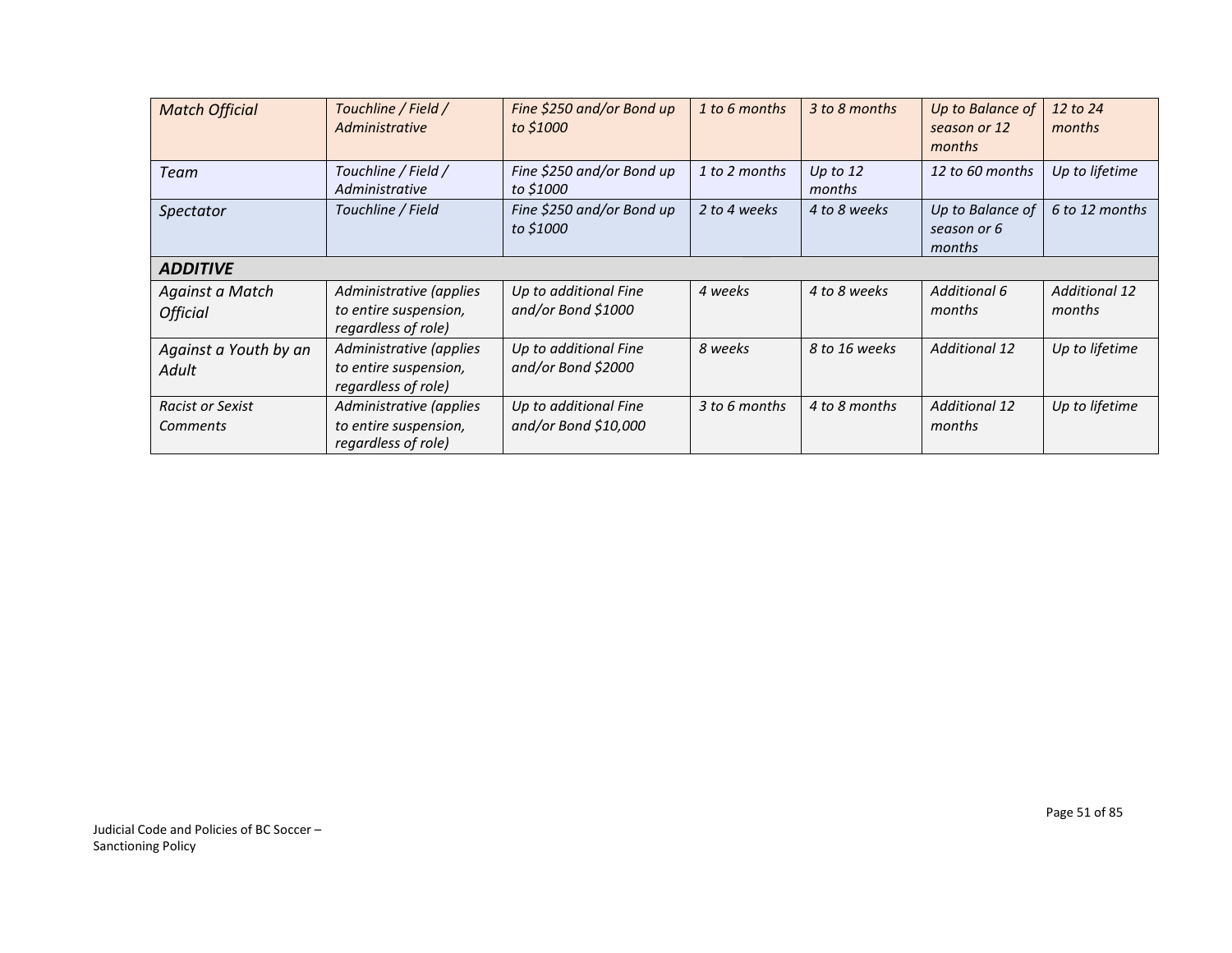## **1. Violation of Rules and Laws**

− Violated F.I.F.A. Laws of the Game and/or the Association's rules

| <b>ROLE</b>                                                                                 | Touchline / Field /                                                                         | Fine / Bond                                                                                 | 1 <sup>st</sup> Offence                                                 | 2 <sup>nd</sup> Offence                                                 | 3 <sup>rd</sup> Offence                                                 | <b>Egregious</b> |
|---------------------------------------------------------------------------------------------|---------------------------------------------------------------------------------------------|---------------------------------------------------------------------------------------------|-------------------------------------------------------------------------|-------------------------------------------------------------------------|-------------------------------------------------------------------------|------------------|
|                                                                                             | Administrative                                                                              |                                                                                             |                                                                         |                                                                         |                                                                         |                  |
| Player, Team Official,<br>Association Official,<br>Match Official, Team<br>and/or Spectator | As per the guidelines for<br>the rules or the Laws of<br>the Game in subsequent<br>sections | As per the guidelines for<br>the rules or the Laws of<br>the Game in subsequent<br>sections | As per the<br>guidelines for<br>the rules or the<br>Laws of the<br>Game | As per the<br>guidelines for<br>the rules or the<br>Laws of the<br>Game | As per the<br>guidelines for<br>the rules or the<br>Laws of the<br>Game | Up to lifetime   |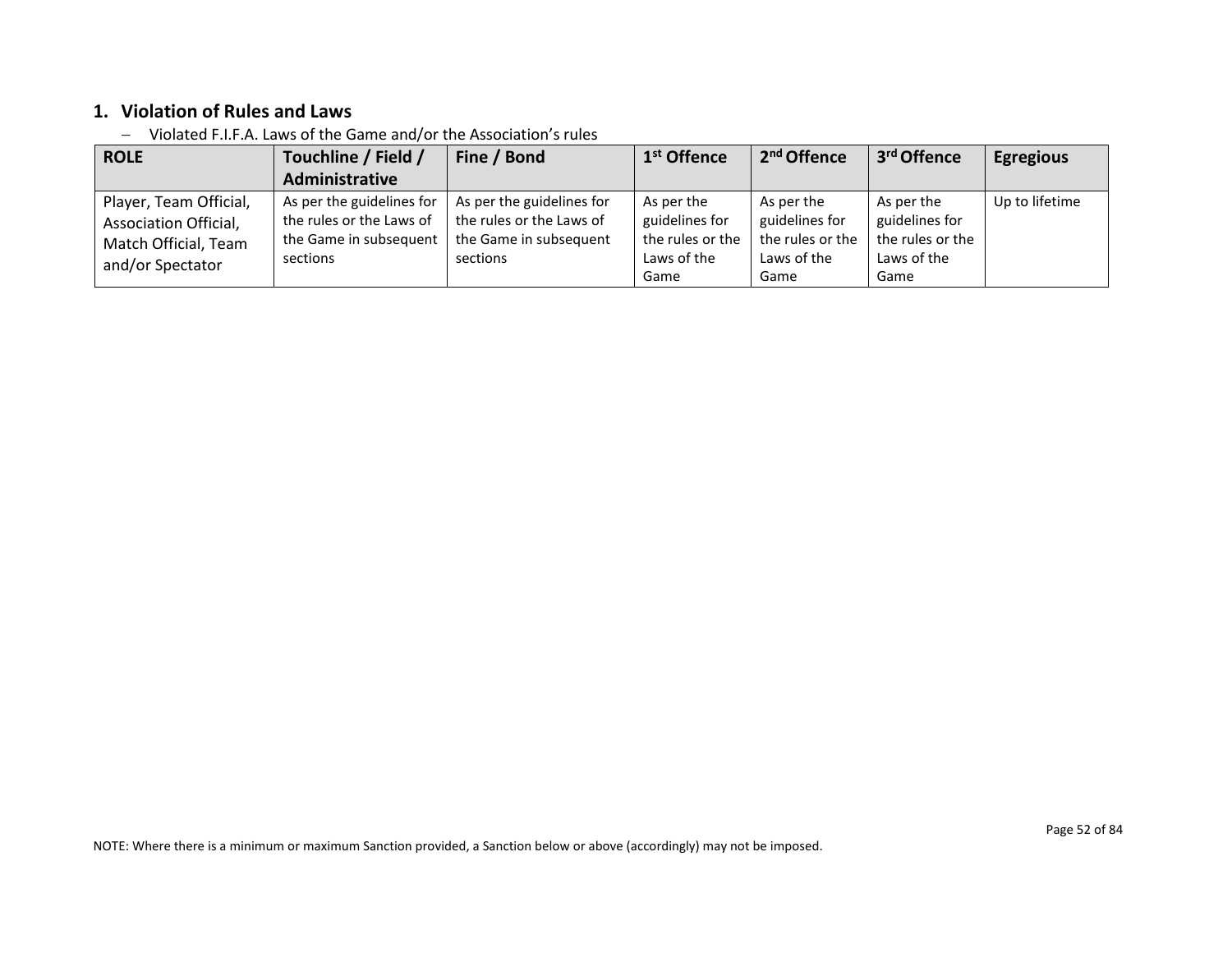#### **2. Accumulated Cautions**

- − For players, team officials and/or association officials in one season
- − \*\* Two cautions in one Match and consequently expelled the cautions shall NOT become part of the caution accumulation. The two cautions automatically constitute an Expulsion. If, however, after receiving a caution, the player is subsequently expelled for any offence, punishable by Expulsion, the first caution shall become part of the record.

## **Additional Fines**

- − Notwithstanding the above, adult leagues in membership may, in addition, fine registered players pursuant to the league's policies (including players registered with the adult league that are of Youth age).
- − Players registered under youth jurisdiction participating in adult leagues may not be additionally fined.

| <b>ROLE</b>                 | Touchline / Field /                   | 2 cautions **                              | 3 cautions | 4 cautions | 5 cautions                                                      | 6+ cautions                                                          |
|-----------------------------|---------------------------------------|--------------------------------------------|------------|------------|-----------------------------------------------------------------|----------------------------------------------------------------------|
|                             | <b>Administrative</b>                 |                                            |            |            |                                                                 |                                                                      |
| Player                      | Touchline                             | 1 match, as per<br>expulsion by<br>Referee | 1 match    | 1 match    | 1 match<br>may be required<br>to attend<br>discipline hearing   | 2 to 8 matches<br>may be required<br>to attend<br>discipline hearing |
| <b>Team Official</b>        | Touchline / Field /<br>Administrative | 1 match, as per<br>expulsion by<br>Referee | 1 match    | 1 match    | 2 matches<br>may be required<br>to attend<br>discipline hearing | 3 to 8 matches<br>may be required<br>to attend<br>discipline hearing |
| <b>Association Official</b> | Touchline / Field /<br>Administrative | 1 match, as per<br>expulsion by<br>Referee | 1 match    | 1 match    | 2 matches<br>may be required<br>to attend<br>discipline hearing | 3 to 8 matches<br>may be required<br>to attend<br>discipline hearing |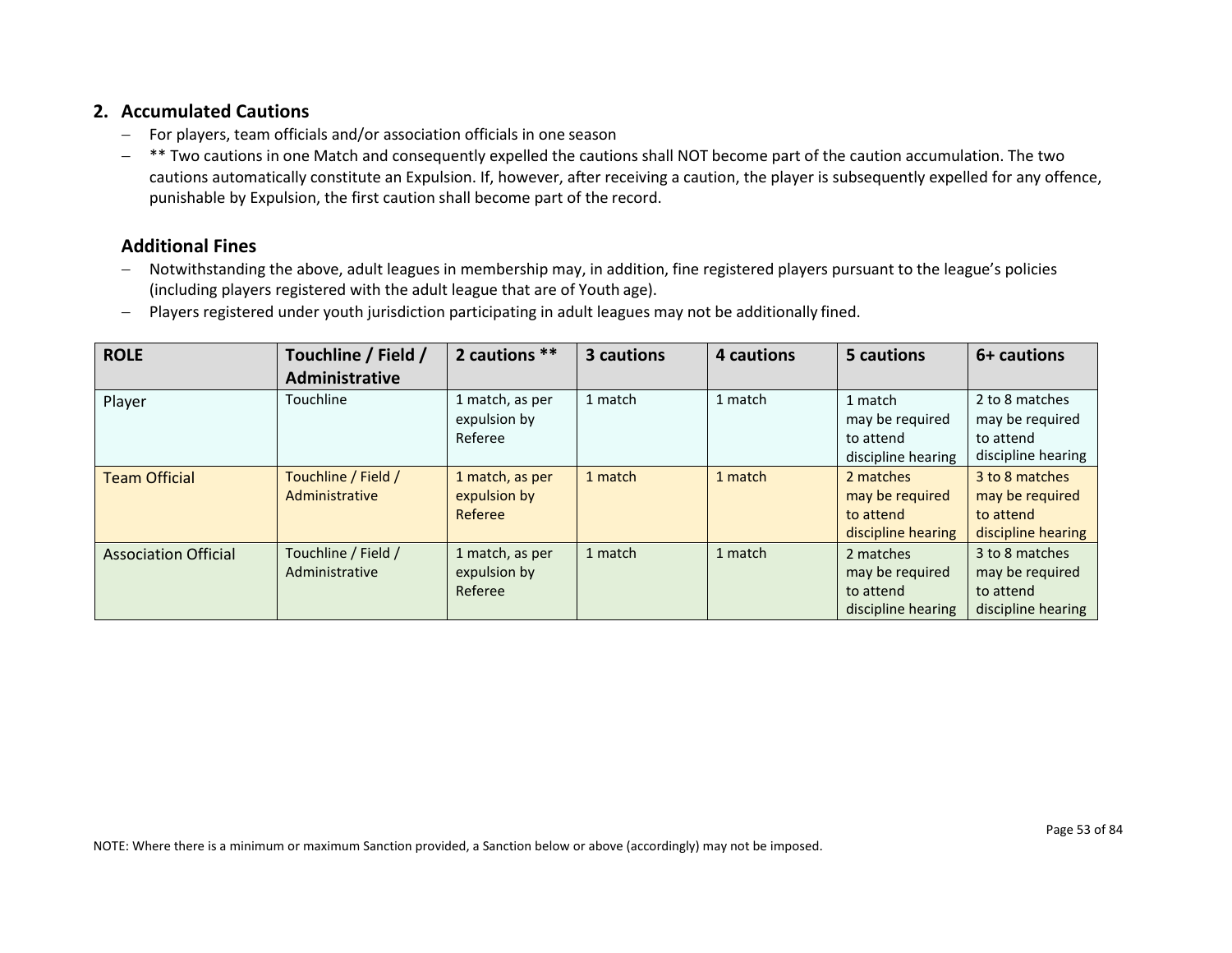### **3. Mass Cautions / Expulsions**

- − Where a referee Sanctions at least five members of the same team during a Match (caution/expulsion)
- − Players, Team Officials and Association Officials involved in the incident should be sanctioned individually, as per theinfraction

| <b>ROLE</b> | Touchline / Field /<br>Administrative | Fine / Bond       | 1 <sup>st</sup> Offence | 2 <sup>nd</sup> Offence | 3 <sup>rd</sup> Offence | <b>Egregious</b> |
|-------------|---------------------------------------|-------------------|-------------------------|-------------------------|-------------------------|------------------|
| Team        | Touchline / Field /                   | Fine \$250 and/or | N/A                     | N/A                     | N/A                     | N/A              |
|             | Administrative                        | Bond up to \$1000 |                         |                         |                         |                  |
| Spectator   | Touchline / Field /                   | Fine \$250 and/or | N/A                     | N/A                     | N/A                     | N/A              |
|             | Administrative                        | Bond up to \$1000 |                         |                         |                         |                  |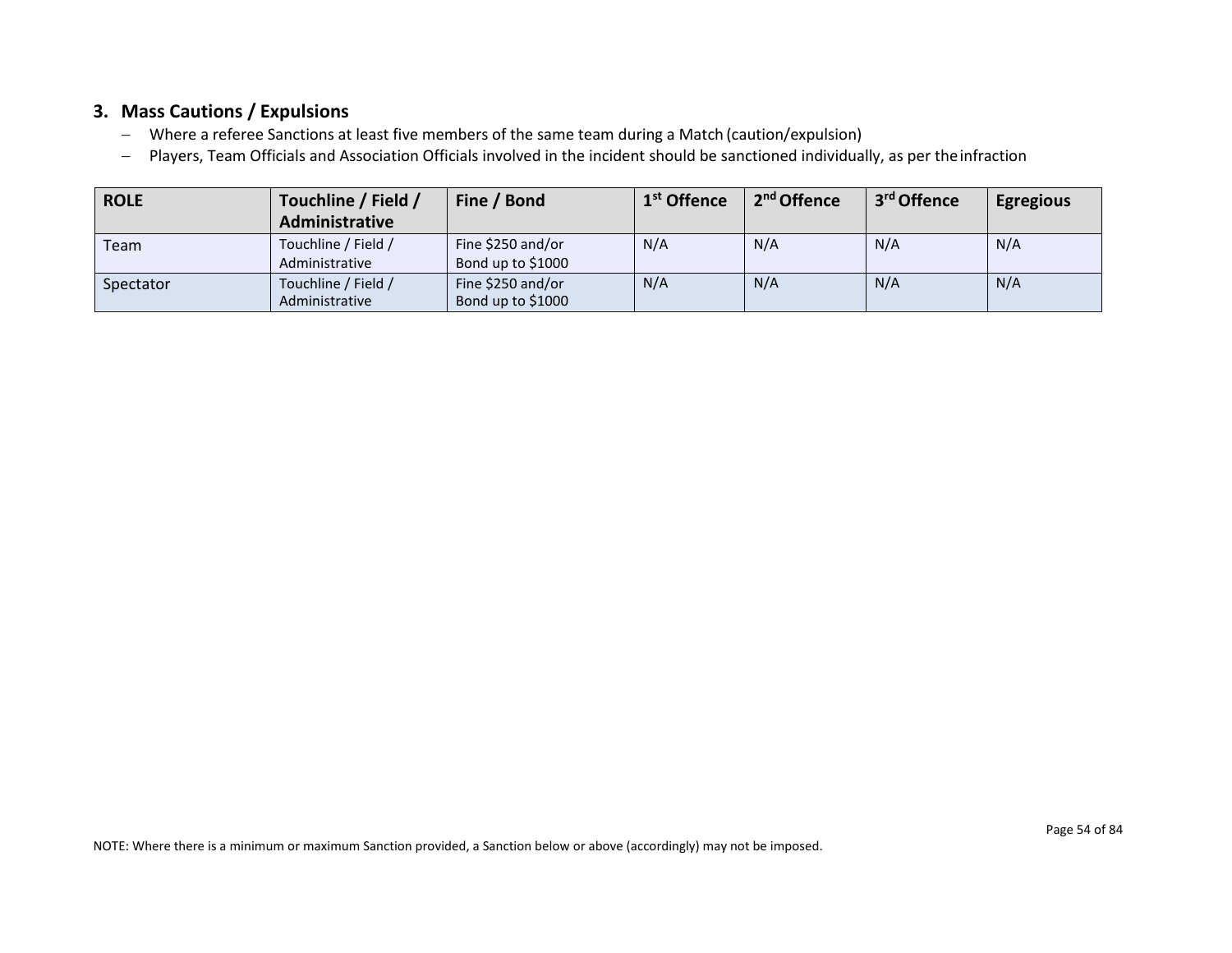## **4. Repeated instances of Misconduct by One Organizations or Members of**

− Per the discretion of the Judicial Chair of BC Soccer

| <b>ROLE</b>                 | Touchline / Field /<br>Administrative | Fine / Bond                                          | 1 <sup>st</sup> Offence                                           | 2 <sup>nd</sup> Offence                                                      | 3rd Offence                                                                  | <b>Egregious</b>             |
|-----------------------------|---------------------------------------|------------------------------------------------------|-------------------------------------------------------------------|------------------------------------------------------------------------------|------------------------------------------------------------------------------|------------------------------|
| Player                      | Touchline / Field /<br>Administrative | Fine up to \$10,000<br>And/or<br>Bond up to \$10,000 | Per the<br>discretion of<br>the Judicial<br>Chair of BC<br>Soccer | Per the<br>discretion of the<br>Judicial Chair of<br><b>BC Soccer</b>        | Per the<br>discretion of the<br>Judicial Chair of<br><b>BC Soccer</b>        | Up to lifetime<br>Suspension |
| <b>Team Official</b>        | Touchline / Field /<br>Administrative | Fine up to \$10,000<br>And/or<br>Bond up to \$10,000 | Per the<br>discretion of<br>the Judicial<br>Chair of BC<br>Soccer | Per the<br>discretion of the<br><b>Judicial Chair of</b><br><b>BC Soccer</b> | Per the<br>discretion of the<br><b>Judicial Chair of</b><br><b>BC Soccer</b> | Up to lifetime<br>Suspension |
| <b>Association Official</b> | Touchline / Field /<br>Administrative | Fine up to \$10,000<br>And/or<br>Bond up to \$10,000 | Per the<br>discretion of<br>the Judicial<br>Chair of BC<br>Soccer | Per the<br>discretion of the<br>Judicial Chair of<br><b>BC Soccer</b>        | Per the<br>discretion of the<br>Judicial Chair of<br><b>BC Soccer</b>        | Up to lifetime<br>Suspension |
| <b>Match Official</b>       | Touchline / Field /<br>Administrative | Fine up to \$10,000<br>And/or<br>Bond up to \$10,000 | Per the<br>discretion of<br>the Judicial<br>Chair of BC<br>Soccer | Per the<br>discretion of the<br><b>Judicial Chair of</b><br><b>BC Soccer</b> | Per the<br>discretion of the<br>Judicial Chair of<br><b>BC Soccer</b>        | Up to lifetime<br>Suspension |
| Team                        | Touchline / Field /<br>Administrative | Fine up to \$10,000<br>And/or<br>Bond up to \$10,000 | Per the<br>discretion of<br>the Judicial<br>Chair of BC<br>Soccer | Per the<br>discretion of the<br>Judicial Chair of<br><b>BC Soccer</b>        | Per the<br>discretion of the<br>Judicial Chair of<br><b>BC Soccer</b>        | Up to lifetime<br>Suspension |
| Spectator                   | Touchline / Field /<br>Administrative | Fine up to \$10,000<br>And/or<br>Bond up to \$10,000 | Per the<br>discretion of<br>the Judicial<br>Chair of BC<br>Soccer | Per the<br>discretion of the<br>Judicial Chair of<br><b>BC Soccer</b>        | Per the<br>discretion of the<br>Judicial Chair of<br><b>BC Soccer</b>        | Up to lifetime<br>Suspension |

Ā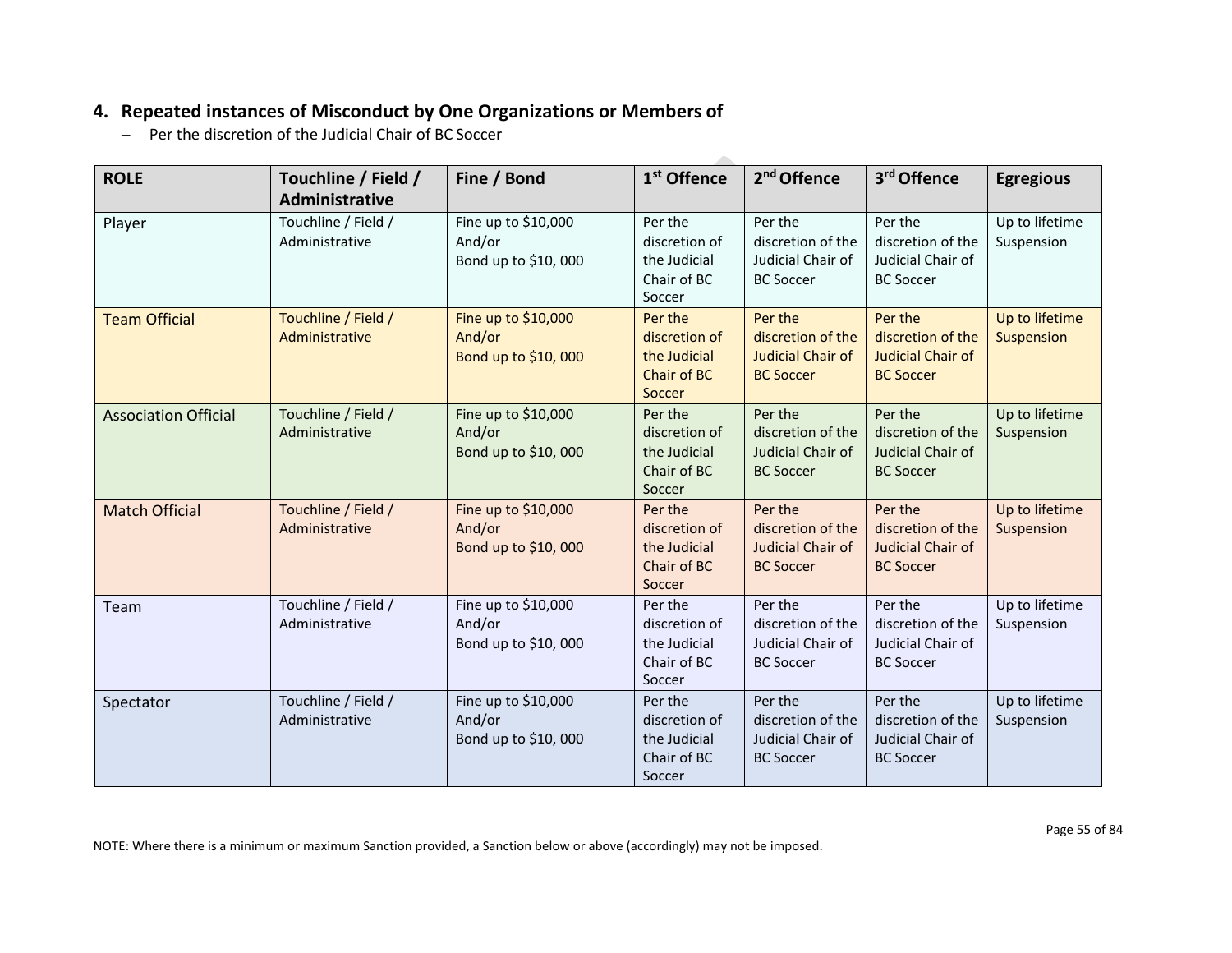### **5. Cancellation**

− Cancellation of an assigned match

| <b>ROLE</b>           | Touchline / Field /<br>Administrative | Fine / Bond                                                    | 1 <sup>st</sup> Offence | 2 <sup>nd</sup> Offence | 3 <sup>rd</sup> Offence | <b>Egregious</b> |
|-----------------------|---------------------------------------|----------------------------------------------------------------|-------------------------|-------------------------|-------------------------|------------------|
| <b>Match Official</b> | Touchline / Field                     | May be fined costs<br>incurred for field rental up<br>to \$150 | Reprimand               | 1 month                 | 12 to 60 months         | N/A              |

## **6. Failure to Report**

− Failure to submit official Match and/or Discipline Report within 48 hours after a Match, or earlier per the timelines of the league/governing body

| <b>ROLE</b>           | Touchline / Field /<br>Administrative | Fine / Bond         | 1 <sup>st</sup> Offence       | 2 <sup>nd</sup> Offence      | 3 <sup>rd</sup> Offence       | <b>Egregious</b>       |
|-----------------------|---------------------------------------|---------------------|-------------------------------|------------------------------|-------------------------------|------------------------|
| <b>Team Official</b>  | As per League Rules                   | As per League Rules | As per League<br><b>Rules</b> | As per League<br><b>Rule</b> | As per League<br><b>Rules</b> | As per League<br>Rules |
| <b>Match Official</b> | Touchline / Field                     | <b>None</b>         | Reprimand                     | 1 month                      | 12 to 60 months               | N/A                    |

## **7. Failure to Show**

− Failure to report to the field: 30 minutes prior for open field competition; 2 hours for professional, national or internationalcompetition

| <b>ROLE</b>           | Touchline / Field<br><b>Administrative</b> | Fine / Bond | 1 <sup>st</sup> Offence | 2 <sup>nd</sup> Offence | 3 <sup>rd</sup> Offence | <b>Egregious</b> |
|-----------------------|--------------------------------------------|-------------|-------------------------|-------------------------|-------------------------|------------------|
| <b>Match Official</b> | Touchline / Field                          | <b>None</b> | Reprimand               | 2 weeks                 | 6 months                | N/A              |

## **8. Match Official Conflict of Interest**

- − Officiating Matches in which a conflict of interest exists
- − Playing in a Match while registered as a referee in the same division/league (where there is a demonstrable conflict)

| <b>ROLE</b>           | Touchline / Field /<br><b>Administrative</b> | Fine / Bond | 1 <sup>st</sup> Offence | 2 <sup>nd</sup> Offence | 3 <sup>rd</sup> Offence | <b>Egregious</b> |
|-----------------------|----------------------------------------------|-------------|-------------------------|-------------------------|-------------------------|------------------|
| <b>Match Official</b> | Touchline / Field /<br><b>Administrative</b> | <b>None</b> | Reprimand               | 1 month                 | 12 to 60 months $\vert$ | N/A              |

NOTE: Where there is a minimum or maximum Sanction provided, a Sanction below or above (accordingly) may not be imposed.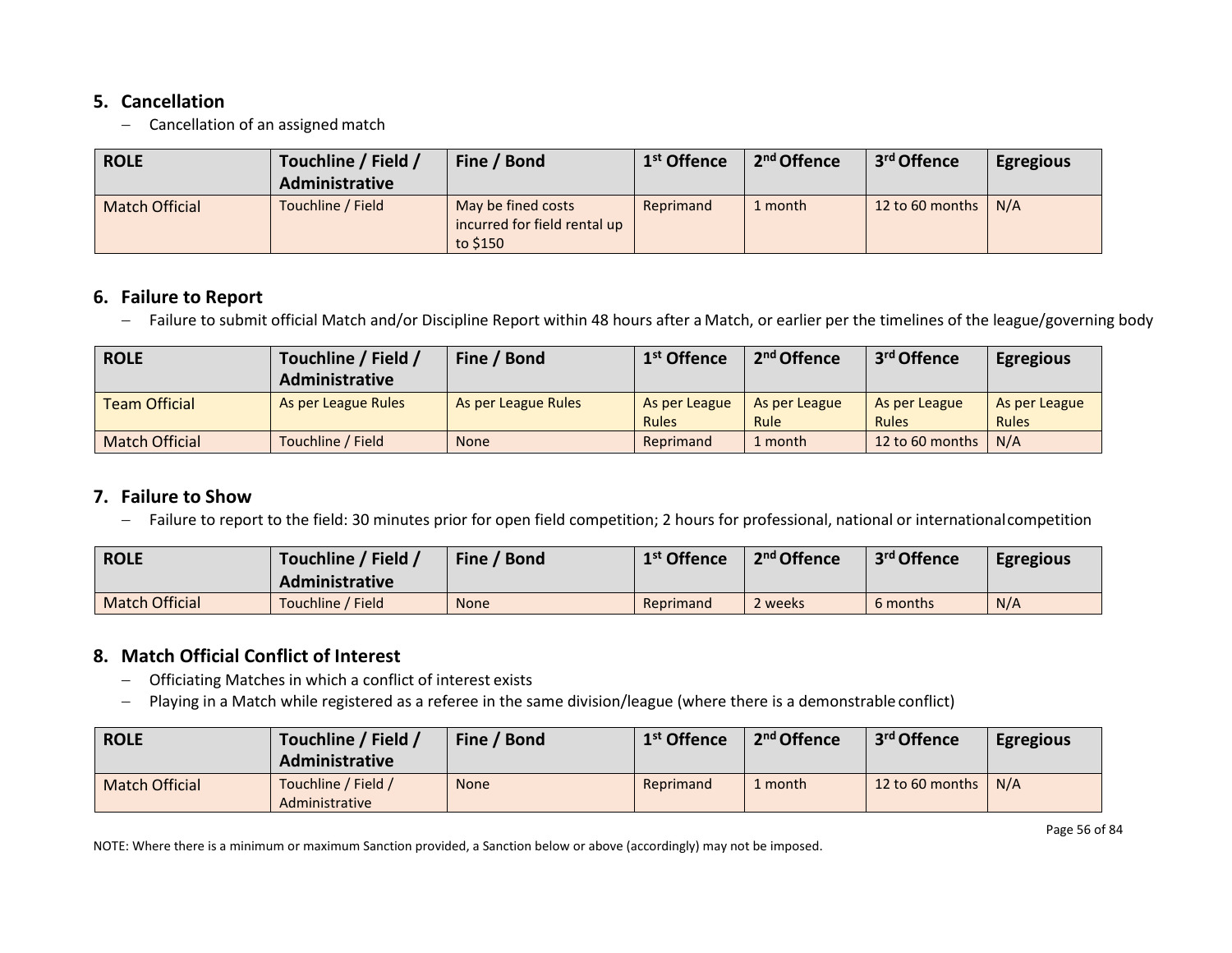### **9. Conduct Unbecoming and/or Disrepute**

Adult

- − Behaved in a manner considered by the Board or Judicial Chair of BC Soccer to be unbecoming or not in the best interest of thegame.
- − Committed any act or made any statement either verbally or in writing, or been responsible for misconduct, continuing misconduct or any other matter which, in the opinion of the Board or Judicial Chair of BC Soccer, is considered to be unsporting, insulting or improper behaviour or likely to bring the game into disrepute.

| <b>ROLE</b>                                                                                                                                                                                                             | Touchline / Field /<br>Administrative                                   | Fine / Bond                                | 1 <sup>st</sup> Offence | 2 <sup>nd</sup> Offence | 3rd Offence    | <b>Egregious</b>                                                                                                |  |  |
|-------------------------------------------------------------------------------------------------------------------------------------------------------------------------------------------------------------------------|-------------------------------------------------------------------------|--------------------------------------------|-------------------------|-------------------------|----------------|-----------------------------------------------------------------------------------------------------------------|--|--|
| Player                                                                                                                                                                                                                  | Touchline / Field /<br>Administrative                                   | Fine and/or Bond up to<br>\$500            | 1 to 5 weeks            | 1 to 4 months           | 2 to 12 months | 6 to 12 months                                                                                                  |  |  |
| <b>Team Official</b>                                                                                                                                                                                                    | Touchline / Field /<br>Administrative                                   | Fine and/or Bond up to<br>\$500            | 2 to 5 weeks            | 2 to 4 months           | 3 to 12 months | 6 to 12 months                                                                                                  |  |  |
| <b>Association Official</b>                                                                                                                                                                                             | Administrative                                                          | Fine and/or Bond up to<br>\$500            | 2 to 5 weeks            | 2 to 4 months           | 3 to 12 months | 6 to 12 months                                                                                                  |  |  |
| <b>Match Official</b>                                                                                                                                                                                                   | Touchline / Field /<br>Administrative                                   | Fine and/or Bond up to<br>\$500            | 2 to 5 weeks            | 2 to 4 months           | 3 to 12 months | 6 to 12 months                                                                                                  |  |  |
| Team                                                                                                                                                                                                                    | Touchline / Field /<br>Administrative                                   | Fine and/or Bond up to<br>\$1000           | Reprimand to<br>5 weeks | 1 to 4 months           | 2 to 12 months | 6 to 12 months<br>and additional<br>sanctions per<br>the discretion<br>of the Judicial<br>Chair of BC<br>Soccer |  |  |
| Spectator                                                                                                                                                                                                               | Touchline / Field /<br>Administrative                                   | Fine and/or Bond up to<br>\$500            | 1 to 5 weeks            | 1 to 4 months           | 2 to 12 months | 6 to 12 months                                                                                                  |  |  |
| <b>ADDITIVE</b><br>If the offence above is Against a Match Official and/or Against a Youth by an Adult, then the minimum/maximum sanction in the corresponding ADDITIVE table must be<br>added to the original offence. |                                                                         |                                            |                         |                         |                |                                                                                                                 |  |  |
| Against a Match Official                                                                                                                                                                                                | Administrative (applies<br>to entire suspension,<br>regardless of role) | Up to additional Fine<br>and/or Bond \$500 | 1 to 5 weeks            | 1 to 4 months           | 2 to 12 months | 6 to 12 months                                                                                                  |  |  |
| Against a Youth by an                                                                                                                                                                                                   | Administrative (applies                                                 | Up to additional Fine                      | 2 to 10 weeks           | 2 to 8 months           | 4 to 24 months | 12 to 24                                                                                                        |  |  |

and/or Bond \$1000

to entire suspension, regardless of role)

months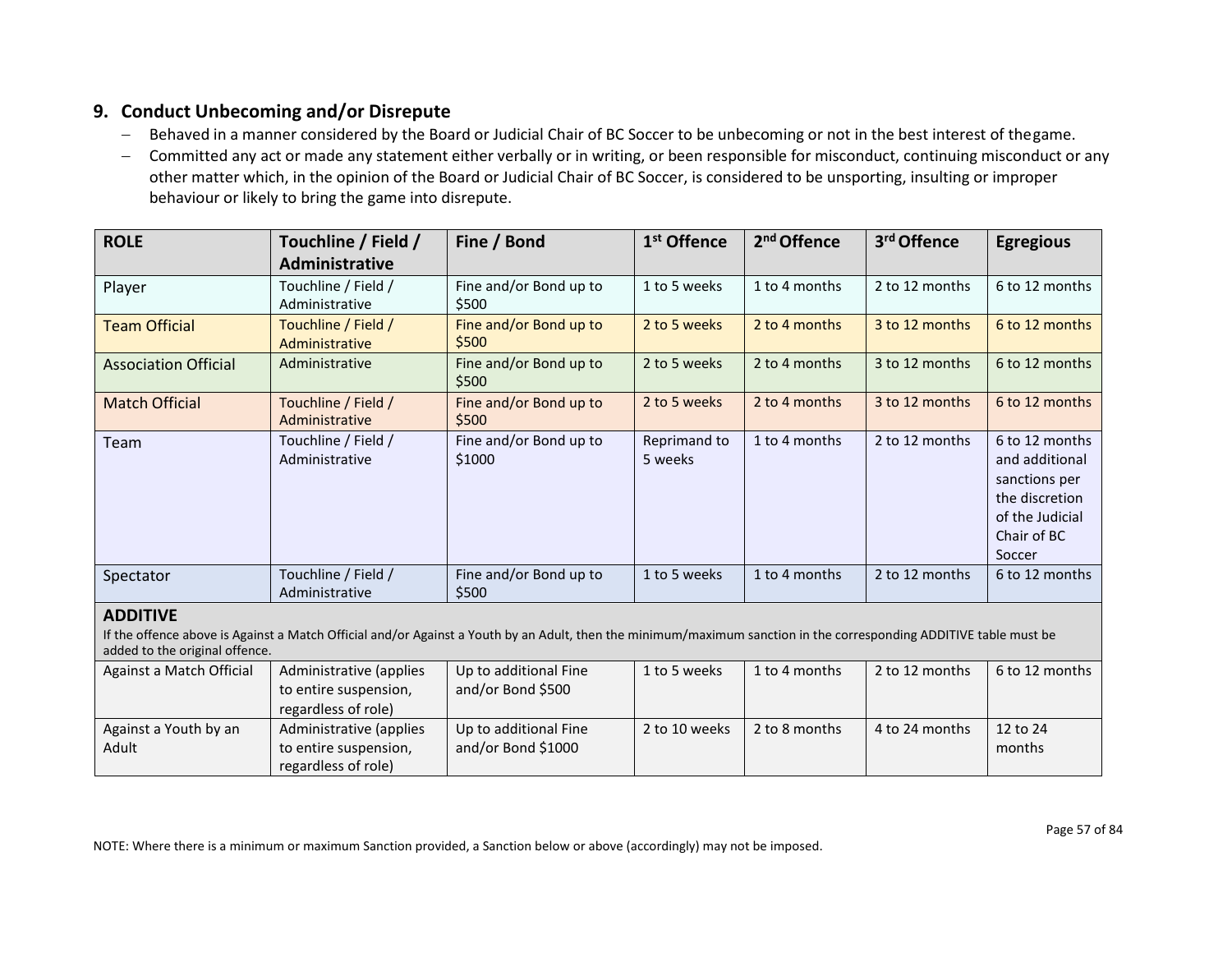### **10. Language and/or Profanity – Non-Directed**

− Unsporting or disrespectful comments and/or profane language loud enough to be heard by a Match Official and/or Spectator, but not directed at any one person

| <b>ROLE</b>                 | Touchline / Field /<br><b>Administrative</b> | Fine / Bond                                                                                                                                                           | 1 <sup>st</sup> Offence | 2 <sup>nd</sup> Offence | 3rd Offence                               | <b>Egregious</b>   |
|-----------------------------|----------------------------------------------|-----------------------------------------------------------------------------------------------------------------------------------------------------------------------|-------------------------|-------------------------|-------------------------------------------|--------------------|
| Player                      | Touchline / Field                            | <b>None</b>                                                                                                                                                           | 2 matches               | 3 to 6 matches          | Up to Balance<br>of season or 6<br>months | 6 to 12 months     |
| <b>Team Official</b>        | Touchline / Field /<br>Administrative        | <b>None</b>                                                                                                                                                           | 2 to 4 matches          | 4 to 8 matches          | Up to Balance<br>of season or 6<br>months | 12 to 24<br>months |
| <b>Association Official</b> | Touchline / Field /<br>Administrative        | <b>None</b>                                                                                                                                                           | 1 to 2 months           | 2 to 8 months           | Up to Balance<br>of season or 6<br>months | 12 to 24<br>months |
| <b>Match Official</b>       | Touchline / Field                            | <b>None</b>                                                                                                                                                           | 1 to 2 months           | 2 to 8 months           | Up to Balance<br>of season or 6<br>months | 12 to 24<br>months |
| Team                        | Touchline / Field /<br>Administrative        | None                                                                                                                                                                  | 4 matches               | 8 to 12 matches         | 3 to 12 months                            | Up to lifetime     |
| Spectator                   | Touchline / Field                            | None                                                                                                                                                                  | 2 weeks                 | 3 to 6 weeks            | Up to Balance<br>of season or 6<br>months | 6 to 12 months     |
| <b>ADDITIVE</b>             |                                              |                                                                                                                                                                       |                         |                         |                                           |                    |
|                             |                                              | If the offence above includes Racist or Sexist Comments, then the minimum/maximum sanction in the corresponding ADDITIVE table must be added to the original offence. |                         |                         |                                           |                    |
| <b>Racist or Sexist</b>     | Administrative (applies                      | Up to additional Fine                                                                                                                                                 | 2 to 4 months           | 3 to 6 months           | 6 to 12 months                            | Up to lifetime     |
| Comments                    | to entire suspension,<br>regardless of role) | and/or Bond \$10,000                                                                                                                                                  |                         |                         |                                           |                    |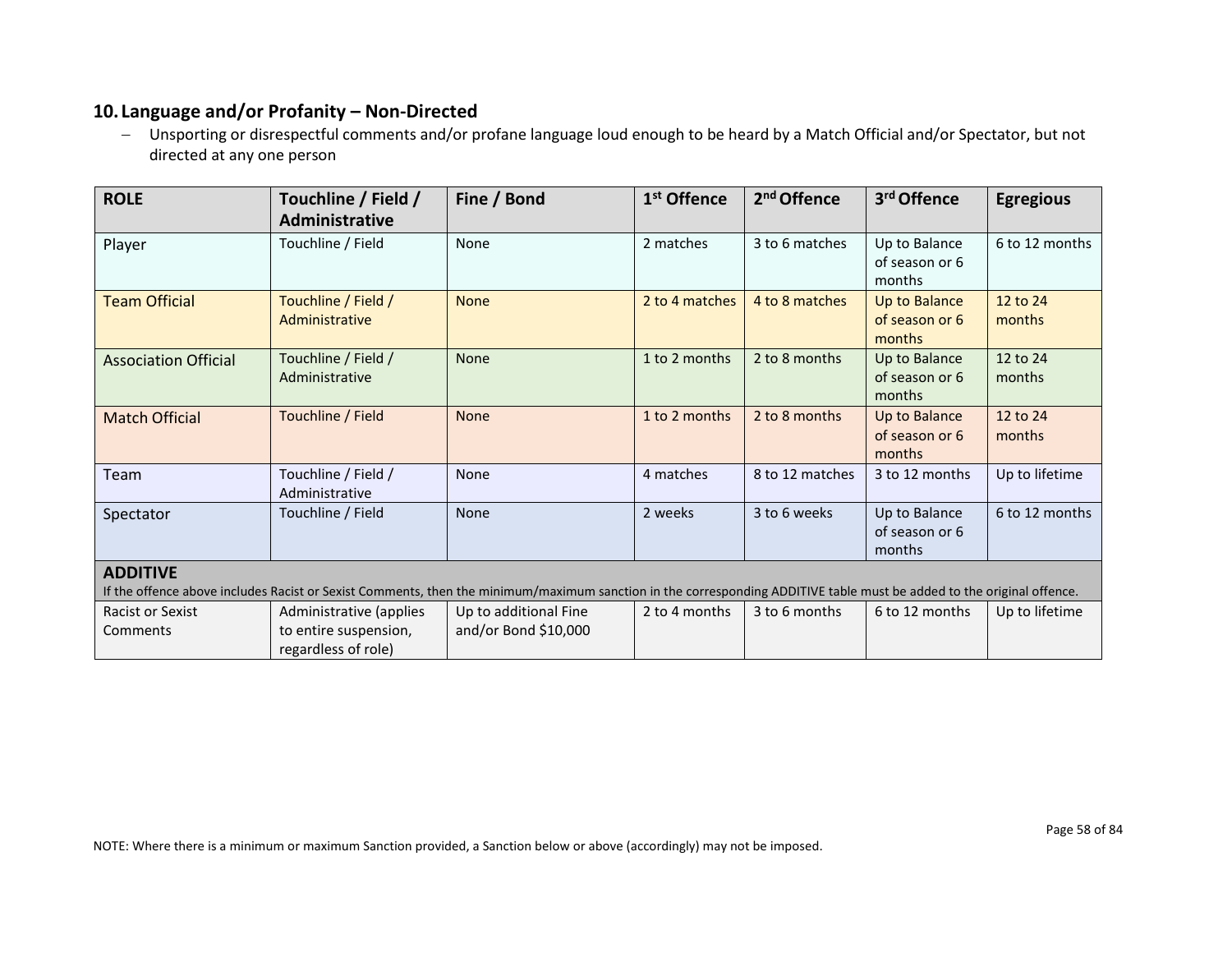## **11. Language and/or Profanity – Directed**

Against a Youth by an

Adult

Racist or Sexist Comments

− Insulting language or gestures directed at another individual that is loud enough to be heard and/or seen by another Player, Team official, Association Official, Match Official and/or Spectator, etc.

| <b>ROLE</b>                                                                                                                                                                                                                      | Touchline / Field /<br>Administrative                                   | Fine / Bond                                 | 1 <sup>st</sup> Offence | 2 <sup>nd</sup> Offence | 3 <sup>rd</sup> Offence                    | <b>Egregious</b>               |  |  |
|----------------------------------------------------------------------------------------------------------------------------------------------------------------------------------------------------------------------------------|-------------------------------------------------------------------------|---------------------------------------------|-------------------------|-------------------------|--------------------------------------------|--------------------------------|--|--|
| Player                                                                                                                                                                                                                           | Touchline / Field                                                       | Fine \$250 and/or Bond up<br>to \$1000      | 2 to 4 matches          | 4 to 8 matches          | Up to Balance<br>of season or 6<br>months  | 6 to 12 months                 |  |  |
| <b>Team Official</b>                                                                                                                                                                                                             | Touchline / Field /<br>Administrative                                   | Fine \$250 and/or Bond up<br>to \$1000      | 4 matches               | 6 to 12 matches         | Up to Balance<br>of season or 6<br>months  | 6 to 12 months                 |  |  |
| <b>Association Official</b>                                                                                                                                                                                                      | Touchline / Field /<br>Administrative                                   | Fine \$250 and/or Bond up<br>to \$1000      | 2 to 6 months           | 4 to 8 months           | Up to Balance<br>of season or 6<br>months  | 12 to 24<br>months             |  |  |
| <b>Match Official</b>                                                                                                                                                                                                            | Touchline / Field /<br>Administrative                                   | Fine \$250 and/or Bond up<br>to \$1000      | 1 to 6 months           | 3 to 8 months           | Up to Balance<br>of season or 12<br>months | 12 to 24<br>months             |  |  |
| Team                                                                                                                                                                                                                             | Touchline / Field /<br>Administrative                                   | Fine \$250 and/or Bond up<br>to \$1000      | 1 to 2 months           | Up to 12<br>months      | 12 to 60 months                            | Up to lifetime                 |  |  |
| Spectator                                                                                                                                                                                                                        | Touchline / Field                                                       | Fine \$250 and/or Bond up<br>to \$1000      | 2 to 4 weeks            | 4 to 8 weeks            | Up to Balance<br>of season or 6<br>months  | 6 to 12 months                 |  |  |
| <b>ADDITIVE</b>                                                                                                                                                                                                                  |                                                                         |                                             |                         |                         |                                            |                                |  |  |
| If the offence above is Against a Match Official, Against a Youth by an Adult, and/or Racist or Sexist Comments, then the minimum/maximum sanction in the corresponding<br>ADDITIVE table must be added to the original offence. |                                                                         |                                             |                         |                         |                                            |                                |  |  |
| Against a Match<br>Official                                                                                                                                                                                                      | Administrative (applies<br>to entire suspension,<br>regardless of role) | Up to additional Fine<br>and/or Bond \$1000 | 4 weeks                 | 4 to 8 weeks            | Additional 6<br>months                     | <b>Additional 12</b><br>months |  |  |

NOTE: Where there is a minimum or maximum Sanction provided, a Sanction below or above (accordingly) may not be imposed.

Up to additional Fine and/or Bond \$2000

Up to additional Fine and/or Bond \$10,000

Administrative (applies to entire suspension, regardless of role)

Administrative (applies to entire suspension, regardless of role)

Up to lifetime

8 weeks 8 to 16 weeks Additional 12 Up to lifetime

months

 $3$  to 6 months  $\vert$  4 to 8 months  $\vert$  Additional 12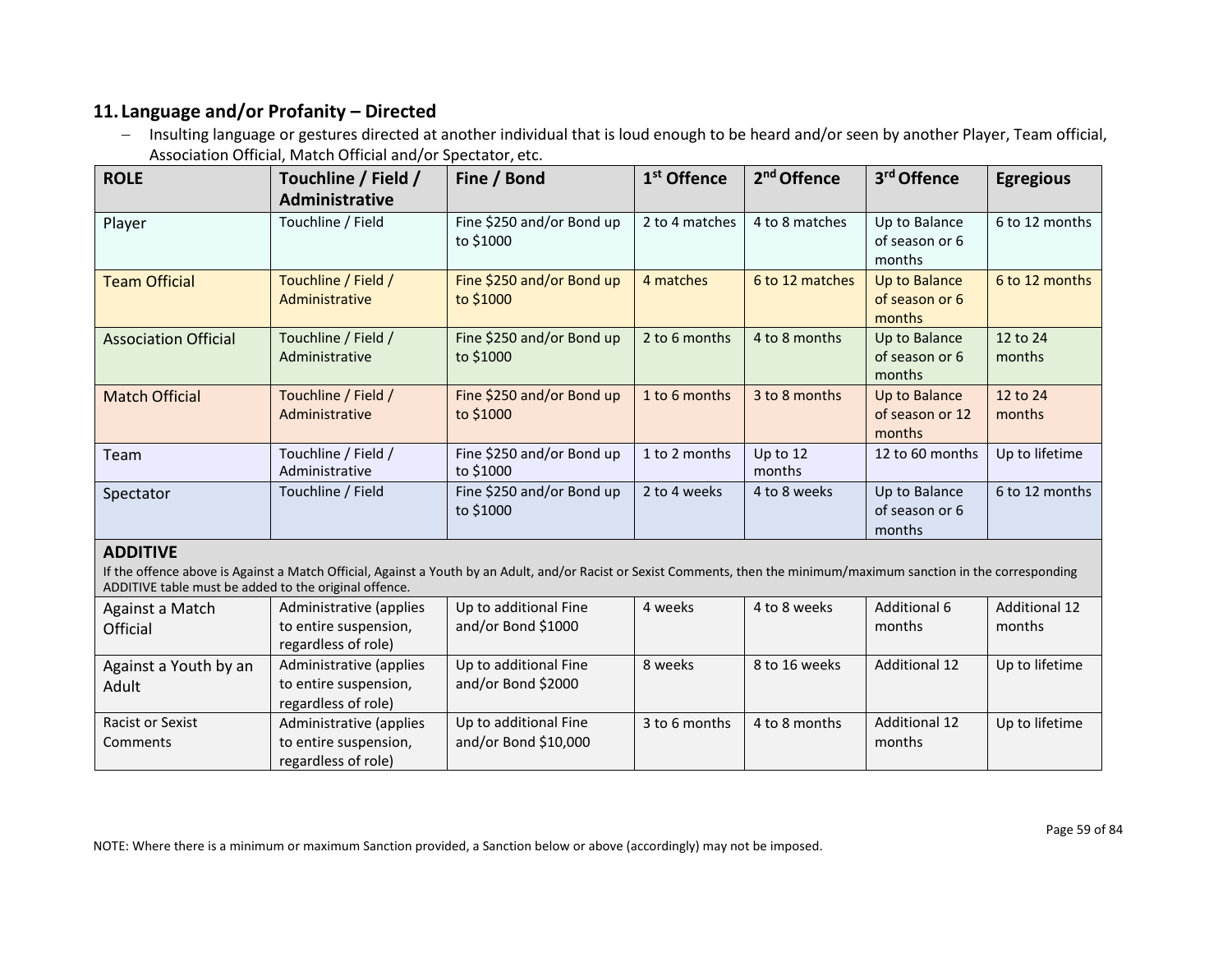## **12.Public Criticism / Statements (including by means of communications or social media)**

- − Failure to refrain from public criticism of players, fellow officials, Team Personnel or Soccer Organization, and/or abusive, insulting or offensive language and/or behaviour
- − Made derogatory statements to the media relating to any match in which he/she was involved concerning the performance of the players or Match Officials.

| <b>ROLE</b>                                                                                                                                                                                            | Touchline / Field /     | Fine / Bond               | 1 <sup>st</sup> Offence | 2 <sup>nd</sup> Offence | 3rd Offence     | <b>Egregious</b> |  |  |
|--------------------------------------------------------------------------------------------------------------------------------------------------------------------------------------------------------|-------------------------|---------------------------|-------------------------|-------------------------|-----------------|------------------|--|--|
|                                                                                                                                                                                                        | Administrative          |                           |                         |                         |                 |                  |  |  |
| Player                                                                                                                                                                                                 | Touchline / Field /     | Fine \$250 and/or Bond up | Reprimand               | 3 to 12 months          | 12 to 60 months | Up to lifetime   |  |  |
|                                                                                                                                                                                                        | Administrative          | to \$1000                 | and up to 6<br>months   |                         |                 |                  |  |  |
| <b>Team Official</b>                                                                                                                                                                                   | Touchline / Field /     | Fine \$250 and/or Bond up | Reprimand               | 3 to 12 months          | 12 to 60 months | Up to lifetime   |  |  |
|                                                                                                                                                                                                        | Administrative          | to \$1000                 | and up to 6<br>months   |                         |                 |                  |  |  |
| <b>Association Official</b>                                                                                                                                                                            | Touchline / Field /     | Fine \$250 and/or Bond up | Reprimand               | 3 to 12 months          | 12 to 60 months | Up to lifetime   |  |  |
|                                                                                                                                                                                                        | Administrative          | to \$1000                 | and up to 6<br>months   |                         |                 |                  |  |  |
| <b>Match Official</b>                                                                                                                                                                                  | Touchline / Field /     | Fine \$250 and/or Bond up | Reprimand               | 3 to 12 months          | 12 to 60 months | Up to lifetime   |  |  |
|                                                                                                                                                                                                        | Administrative          | to \$1000                 | and up to 6<br>months   |                         |                 |                  |  |  |
| Team                                                                                                                                                                                                   | Touchline / Field /     | Fine \$250 and/or Bond up | Reprimand               | 3 to 12 months          | 12 to 60 months | Up to lifetime   |  |  |
|                                                                                                                                                                                                        | Administrative          | to \$1000                 | and up to 6<br>months   |                         |                 |                  |  |  |
| Spectator                                                                                                                                                                                              | Touchline / Field /     | Fine \$250 and/or Bond up | Reprimand               | 3 to 12 months          | 12 to 60 months | Up to lifetime   |  |  |
|                                                                                                                                                                                                        | Administrative          | to \$1000                 | and up to 6<br>months   |                         |                 |                  |  |  |
| <b>ADDITIVE</b>                                                                                                                                                                                        |                         |                           |                         |                         |                 |                  |  |  |
| If the offence above is Against a Youth by an Adult, and/or Racist or Sexist Comments, then the minimum/maximum sanction in the corresponding ADDITIVE table must be<br>added to the original offence. |                         |                           |                         |                         |                 |                  |  |  |
| Against a Youth by an                                                                                                                                                                                  | Touchline / Field /     | Fine \$500 and/or Bond up | 1 to 6 months           | 3 to 12 months          | 12 to 60 months | Up to lifetime   |  |  |
| Adult                                                                                                                                                                                                  | Administrative          | to \$2000                 |                         |                         |                 |                  |  |  |
| <b>Racist or Sexist</b>                                                                                                                                                                                | Administrative (applies | Up to additional Fine     | 6 to 12                 | 12 to 24 months         | 36 to 60 months | Up to lifetime   |  |  |

months

NOTE: Where there is a minimum or maximum Sanction provided, a Sanction below or above (accordingly) may not be imposed.

and/or Bond \$10,000

to entire suspension, regardless of role)

Comments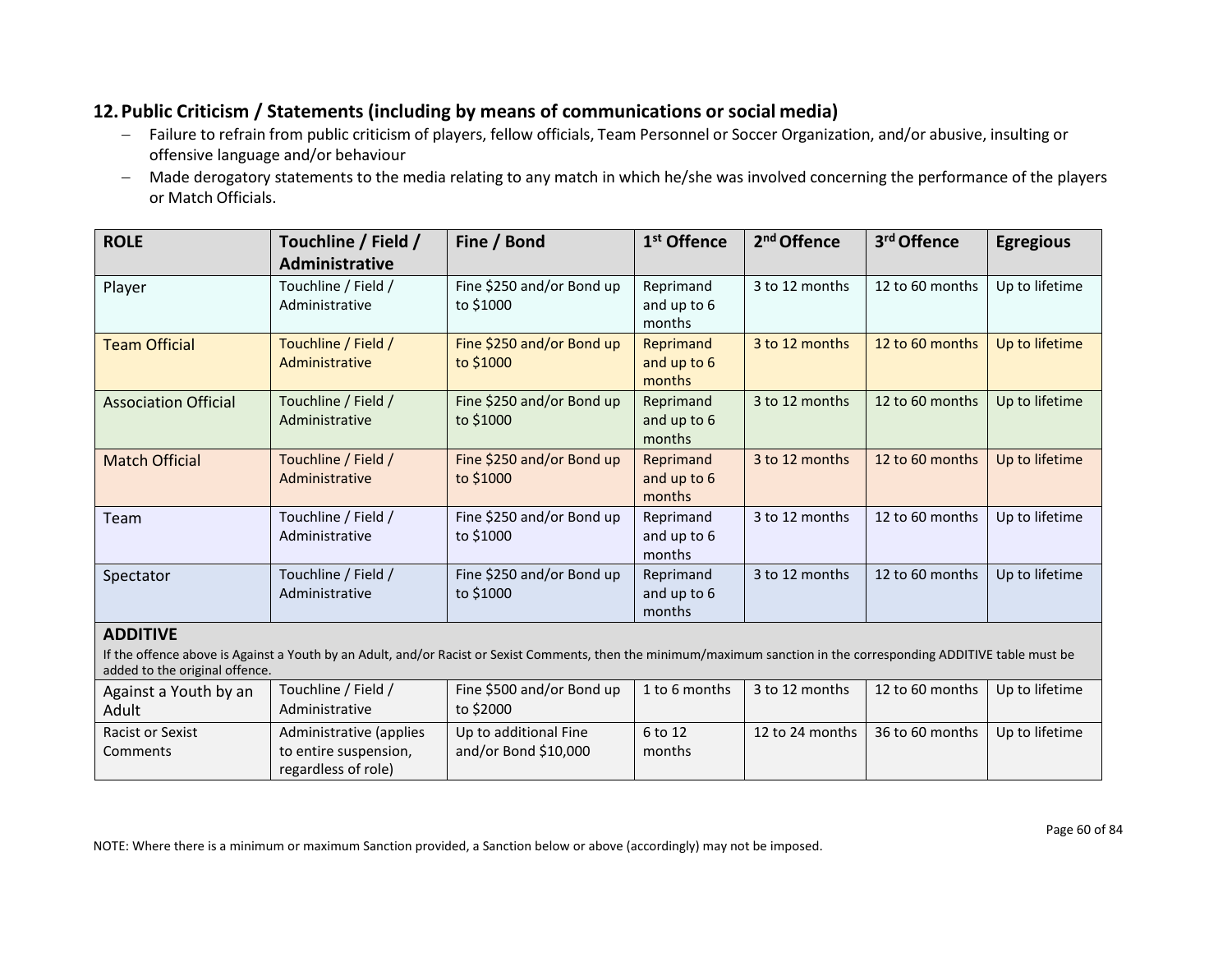### **13. Entering the Field of Play**

- − Per Laws of the Game to:
	- o confront a match official (including at half-time and full-time)
	- o interfere with play, an opposing player or a match official

| <b>ROLE</b>                 | Touchline / Field /<br>Administrative | Fine / Bond | 1 <sup>st</sup> Offence | 2 <sup>nd</sup> Offence | 3rd Offence    | <b>Egregious</b> |
|-----------------------------|---------------------------------------|-------------|-------------------------|-------------------------|----------------|------------------|
| Player                      | Touchline / Field /<br>Administrative | None        | 1 to 2 matches          | 3 to 5 matches          | 6 to 12 months | 6 to 12 months   |
| <b>Team Official</b>        | Touchline / Field /<br>Administrative | <b>None</b> | 1 to 3 matches          | 3 to 5 matches          | 6 to 12 months | 6 to 12 months   |
| <b>Association Official</b> | Touchline / Field /<br>Administrative | <b>None</b> | 2 to 3 weeks            | 1 to 2 months           | 6 to 24 months | 6 to 12 months   |
| Team                        | Touchline / Field /<br>Administrative | None        | 1 to 3 weeks            | 2 to 5 weeks            | 3 to 24 months | 6 to 12 months   |
| Spectator                   | Touchline / Field /<br>Administrative | None        | 1 to 2 matches          | 3 to 5 matches          | 6 to 12 months | 6 to 12 months   |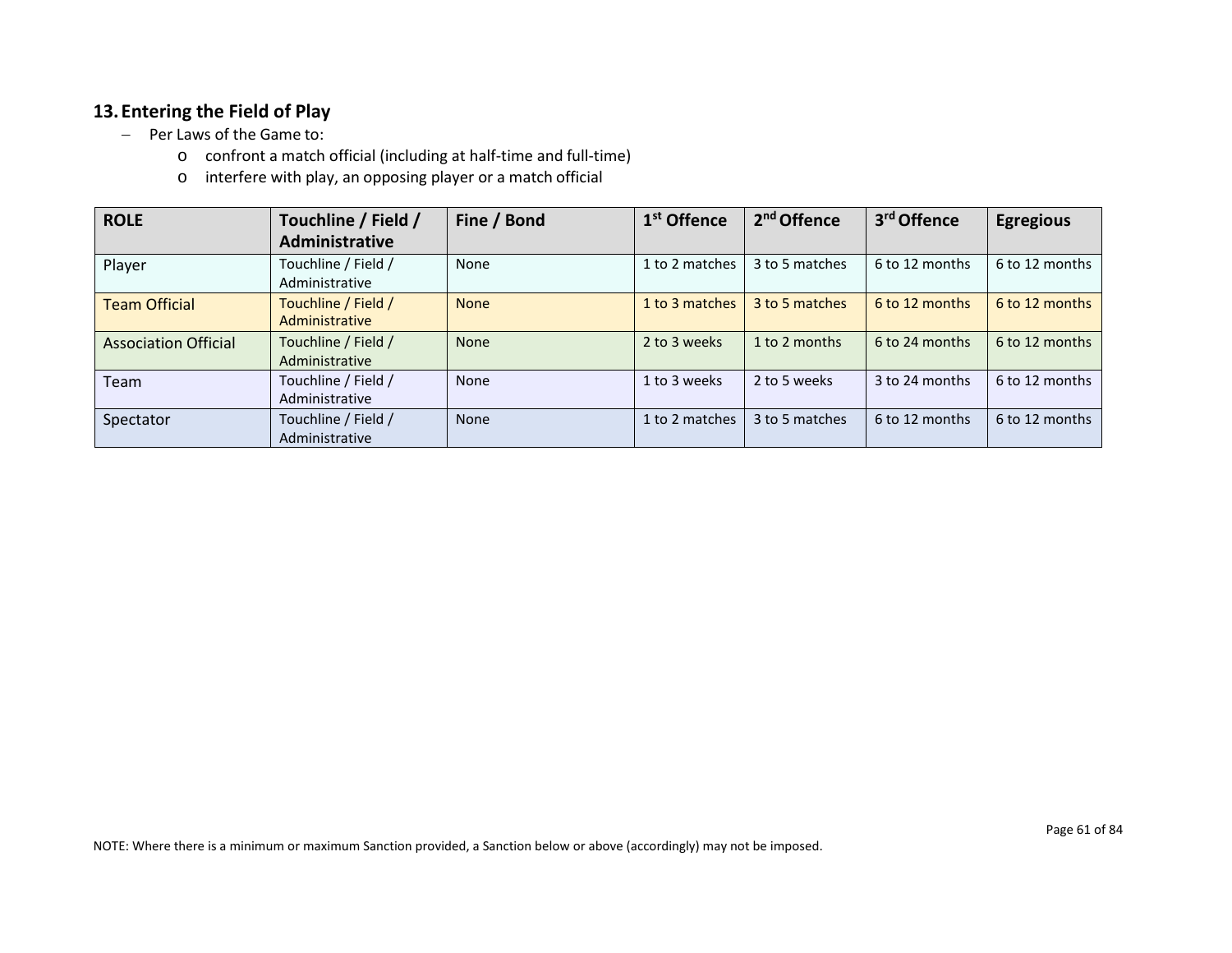## **14. Failure to Respect Decisions by the Match Official(s)**

- − Persistent Protest
- − Persistent protest after ejection (counts as 2nd or 3rd offence)
- − Returning to the field after ejection (counts as 2nd or 3rdoffence)
- − Refusal to leave the field after ejection counts as 2nd or 3rd offence)
- − Directing players to leave the field or show dissent
- − Remaining on the grounds, does not leave the grounds fully and/or remains close to the touchline after ejection but does not result in Match abandonment counts as 2nd or 3rd offence)

| <b>ROLE</b>                                                                                                                                                                          | Touchline / Field /<br><b>Administrative</b>                            | Fine / Bond                                     | 1 <sup>st</sup> Offence   | 2 <sup>nd</sup> Offence | 3rd Offence          | <b>Egregious</b>     |  |  |
|--------------------------------------------------------------------------------------------------------------------------------------------------------------------------------------|-------------------------------------------------------------------------|-------------------------------------------------|---------------------------|-------------------------|----------------------|----------------------|--|--|
| Player                                                                                                                                                                               | Touchline / Field /<br>Administrative                                   | Fine and/or Bond up to<br>\$250                 | Reprimand to<br>4 matches | 3 to 6 matches          | 4 to 8 matches       | 6 to 12 months       |  |  |
| <b>Team Official</b>                                                                                                                                                                 | Touchline / Field /<br>Administrative                                   | Fine and/or Bond up to<br>\$250                 | 1 to 4 matches            | 4 to 8 matches          | 6 to 12 matches      | 6 to 12 months       |  |  |
| <b>Association Official</b>                                                                                                                                                          | Touchline / Field /<br>Administrative                                   | Fine \$250 to \$500 and/or<br>Bond up to \$1000 | 1 to 12<br>months         | 2 to 24 months          | 4 to 24 months       | 6 to 24 months       |  |  |
| Team                                                                                                                                                                                 | Touchline / Field /<br>Administrative                                   | Fine \$250 to \$500 and/or<br>Bond up to \$1000 | Up to 6<br>months         | Up to $12$<br>months    | Up to $24$<br>months | Up to $60$<br>months |  |  |
| Spectator                                                                                                                                                                            | Touchline / Field /<br>Administrative                                   | Fine and/or Bond up to<br>\$250                 | Reprimand to<br>4 matches | 3 to 6 matches          | 4 to 8 matches       | 6 to 12 months       |  |  |
| <b>ADDITIVE</b><br>If the offence above is Against a Youth by an Adult, then the minimum/maximum sanction in the corresponding ADDITIVE table must be added to the original offence. |                                                                         |                                                 |                           |                         |                      |                      |  |  |
| Against a Youth by an<br>Adult                                                                                                                                                       | Administrative (applies<br>to entire suspension,<br>regardless of role) | Up to additional Fine<br>and/or Bond \$500      | 1 to 3 months             | 2 to 6 months           | 6 to 12 months       | Up to $60$<br>months |  |  |

NOTE: Where there is a minimum or maximum Sanction provided, a Sanction below or above (accordingly) may not be imposed.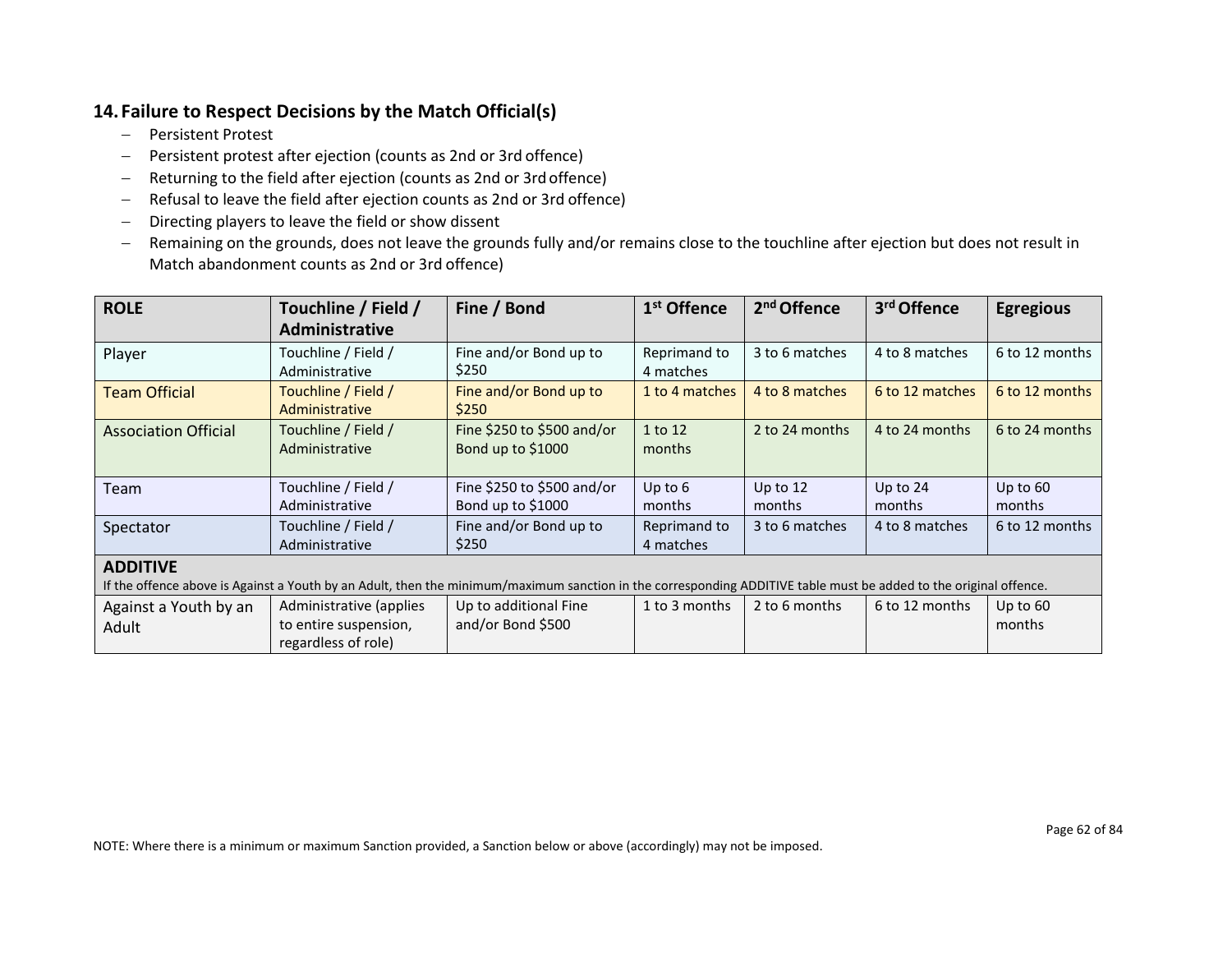### **15. Failure to Respect Decisions by a Judicial Panel**

- − Not honouring terms of sanction (examples include knowingly playing, officiating, coaching/managing, acting as an association official, etc. while under suspension).
- − Behaves in a manner that brings the game into disrepute while under Suspension
- − While under Suspension, if attending a Match as a Spectator, behaves in a manner that brings disrepute to the Match

| <b>ROLE</b>                 | Touchline / Field /<br>Administrative | Fine / Bond                                         | 1 <sup>st</sup> Offence | 2 <sup>nd</sup> Offence | 3rd Offence     | <b>Egregious</b>             |
|-----------------------------|---------------------------------------|-----------------------------------------------------|-------------------------|-------------------------|-----------------|------------------------------|
| Player                      | Touchline / Field /<br>Administrative | Fine \$250 to \$500<br>And/or<br>Bond up to \$1000  | N/A                     | 3 to 12 months          | 12 to 60 months | Up to lifetime               |
| <b>Team Official</b>        | Administrative                        | Fine \$250 to \$500<br>And/or<br>Bond up to \$1000  | N/A                     | 3 to 12 months          | 12 to 60 months | Up to lifetime               |
| <b>Association Official</b> | Administrative                        | Fine \$250 to \$1000<br>And/or<br>Bond up to \$1000 | N/A                     | 6 to 24 months          | 24 to 60 months | Up to lifetime<br>Suspension |
| <b>Match Official</b>       | Administrative                        | Associated game fee if<br>officiating               | N/A                     | 6 to 12 months          | 12 to 60 months | Up to lifetime               |
| Team                        | Administrative                        | Fine \$250 to \$1000 And/or<br>Bond up to \$1000    | N/A                     | 3 to 12 months          | 12 to 36 months | Up to lifetime               |
| Spectator                   | Touchline / Field /<br>Administrative | Fine \$250 to \$500<br>And/or<br>Bond up to \$1000  | N/A                     | 3 to 12 months          | 12 to 60 months | Up to lifetime               |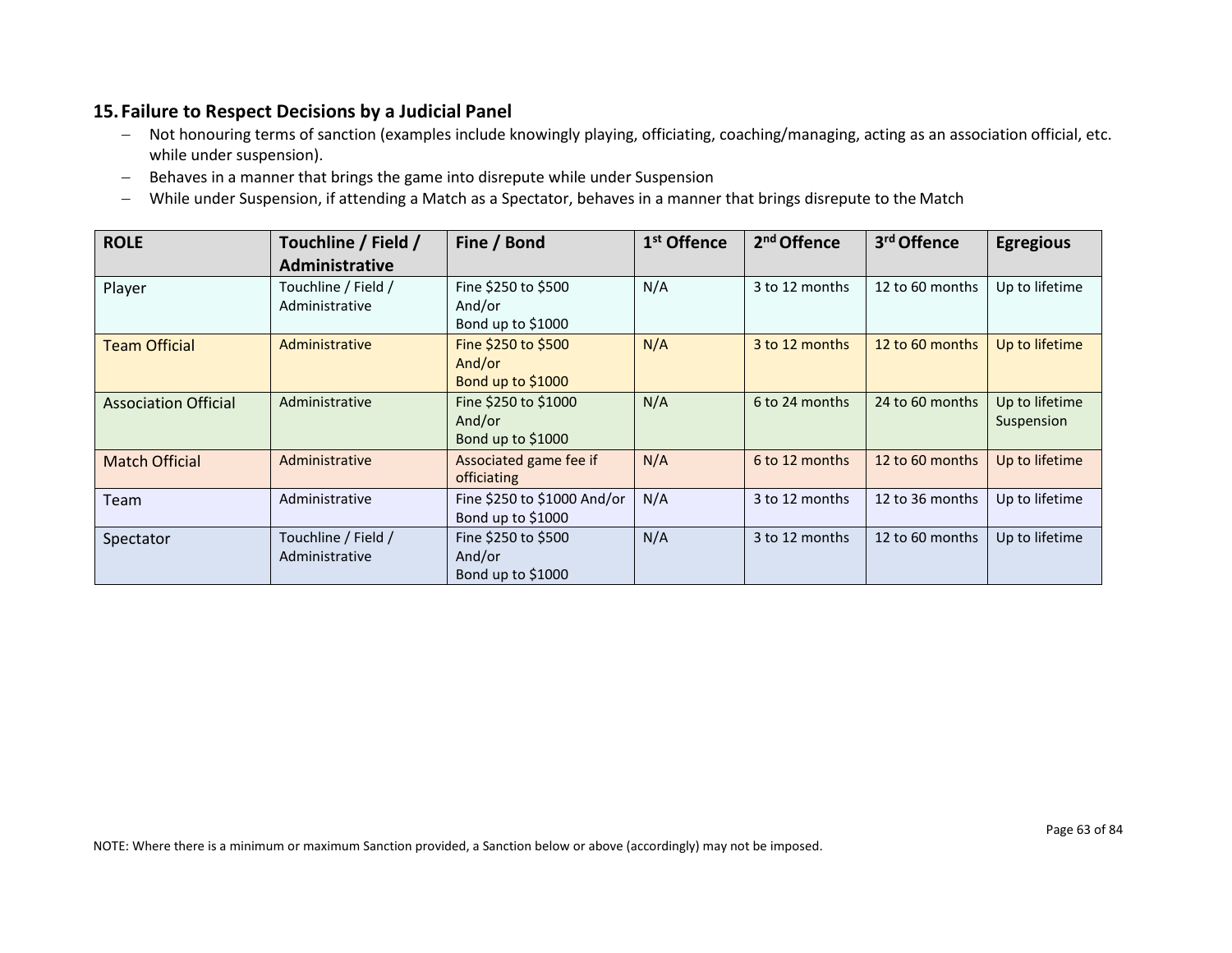### **16.Abuse at a Hearing**

− Reported for "using offensive, insulting or abusive language and/or gestures" directed at a Judicial Panelmember(s)

| <b>ROLE</b>                 | Touchline / Field /<br><b>Administrative</b> | Fine / Bond                                        | 1 <sup>st</sup> Offence | 2 <sup>nd</sup> Offence | 3rd Offence               | <b>Egregious</b> |
|-----------------------------|----------------------------------------------|----------------------------------------------------|-------------------------|-------------------------|---------------------------|------------------|
| Player                      | Administrative                               | None                                               | 1 month                 | 3 to 12 months          | 12 to 60 months           | Up to lifetime   |
| <b>Team Official</b>        | Administrative                               | Fine \$250 to \$500<br>And/or<br>Bond up to \$1000 | 1 month                 | 3 to 12 months          | 12 to 60 months           | Up to lifetime   |
| <b>Association Official</b> | Administrative                               | Fine \$250 to \$500<br>And/or<br>Bond up to \$1000 | 3 to 6 months           | 6 to 12 months          | 12 to 36<br><b>Months</b> | Up to lifetime   |
| <b>Match Official</b>       | Administrative                               | Fine \$250 to \$500<br>And/or<br>Bond up to \$1000 | 1 month                 | 3 to 12 months          | 12 to 60 months           | Up to lifetime   |
| Team                        | Administrative                               | Fine \$250 to \$500<br>And/or<br>Bond up to \$1000 | 1 month                 | 3 to 12 months          | 12 to 60 months           | Up to lifetime   |
| Spectator                   | Administrative                               | Fine \$250 to \$500<br>And/or<br>Bond up to \$1000 | 1 month                 | 3 to 12 months          | 12 to 60 months           | Up to lifetime   |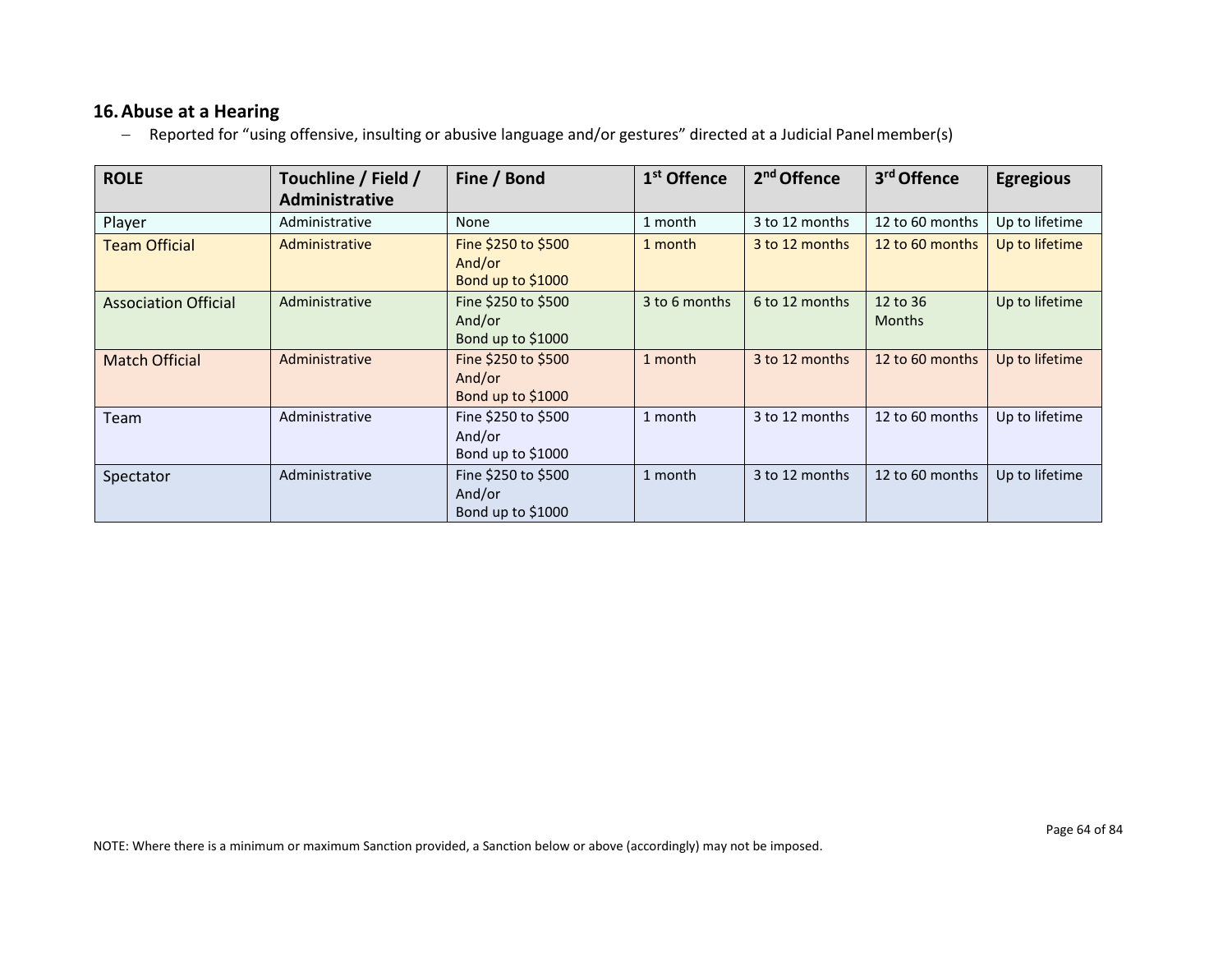## **17.Appearance and/or Fitness**

− Failure to adhere to BC Soccer's Code of Conduct for appearance and/or fitness (fitness pertains to Match Officialsonly)

| <b>ROLE</b>                 | Touchline / Field /<br>Administrative | Fine / Bond                               | 1 <sup>st</sup> Offence        | 2 <sup>nd</sup> Offence         | 3rd Offence    | <b>Egregious</b> |
|-----------------------------|---------------------------------------|-------------------------------------------|--------------------------------|---------------------------------|----------------|------------------|
| Player                      | Touchline / Field /<br>Administrative | Fine or a Bond Up to \$250                | Reprimand to<br>1 month        | 1 to 2 months                   | 2 to 6 months  | 12 months        |
| <b>Team Official</b>        | Touchline / Field /<br>Administrative | Fine or a Bond Up to \$250                | <b>Reprimand to</b><br>1 month | 2 to 3 months                   | 3 to 6 months  | 12 months        |
| <b>Association Official</b> | Touchline / Field /<br>Administrative | Fine \$200<br>And/or<br>Bond up to \$1000 | Reprimand to<br>1 month        | 1 to 6 months                   | 6 to 12 months | 12 months        |
| <b>Match Official</b>       | Touchline / Field /<br>Administrative | Fine or a Bond Up to \$250                | <b>Reprimand to</b><br>1 month | 1 to 6 months<br>plus Match fee | 6 to 12 months | 12 months        |
| Team                        | Touchline / Field /<br>Administrative | Fine or a Bond Up to \$250                | Reprimand to<br>1 month        | 1 to 2 months                   | 2 to 6 months  | 12 months        |
| Spectator                   | Touchline / Field /<br>Administrative | Fine or a Bond Up to \$250                | Reprimand to<br>1 month        | 1 to 2 months                   | 2 to 6 months  | 12 months        |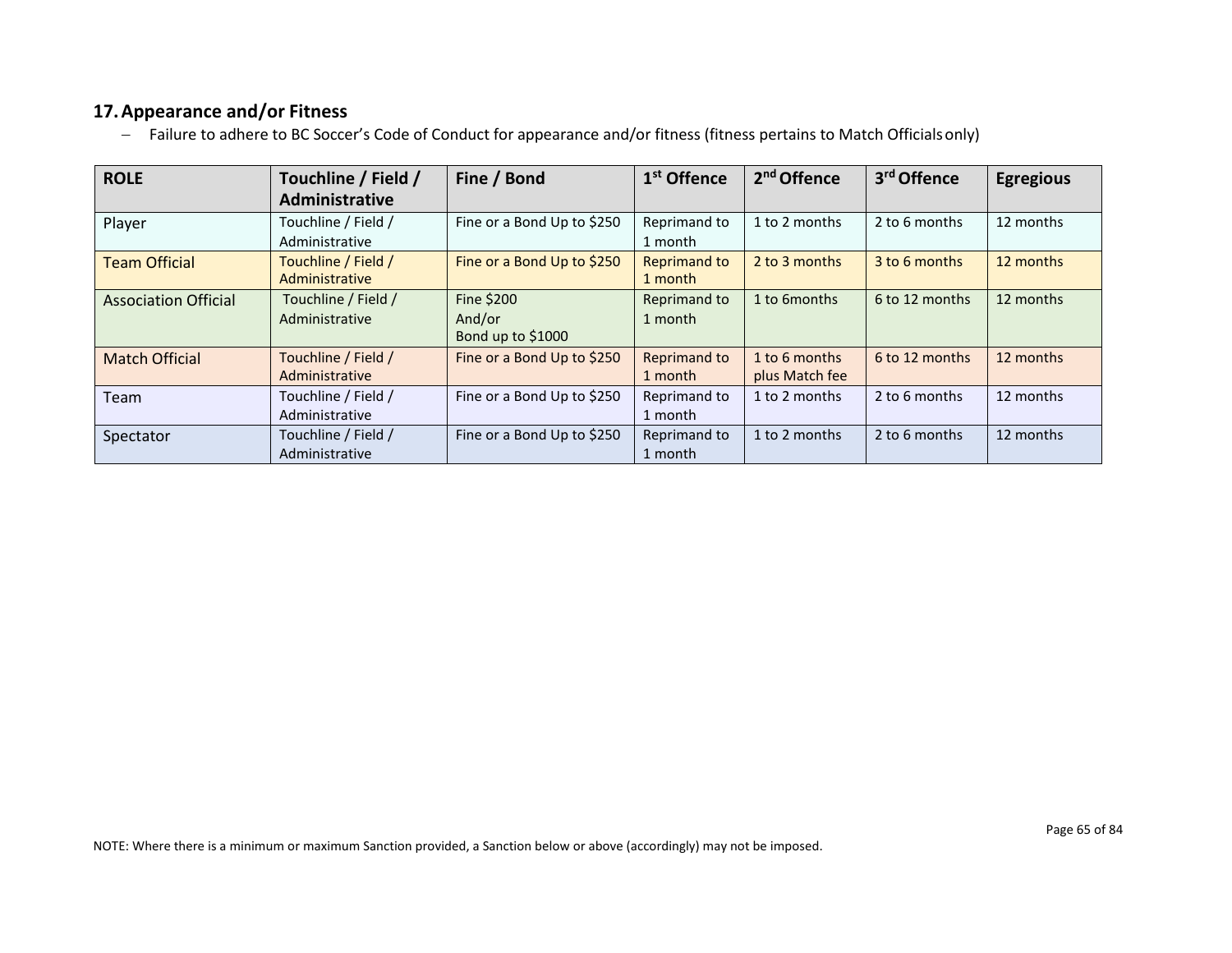## **18.Consuming or Being Under the Influence of Alcohol and/or Drugs and/or Tobacco**

- − Failure to adhere to the Judicial Code, Policies of BC Soccer
- − Consuming or being under the influence of alcohol or drugs in the proximity ofYouth

| <b>ROLE</b>                 | Touchline / Field /<br>Administrative | Fine / Bond                                                       | 1 <sup>st</sup> Offence | 2 <sup>nd</sup> Offence | 3 <sup>rd</sup> Offence  | <b>Egregious</b>   |
|-----------------------------|---------------------------------------|-------------------------------------------------------------------|-------------------------|-------------------------|--------------------------|--------------------|
| Player                      | Touchline / Field /<br>Administrative | None                                                              | 1 to 6 months           | 6 to 12 months          | 12 to 60 months          | 12 to 60<br>months |
| <b>Team Official</b>        | Touchline / Field /<br>Administrative | Fine \$300<br>And/or<br>Bond up to \$1000                         | 1 to 12<br>months       | 3 to 24 months          | 6 to 60 months           | Up to lifetime     |
| <b>Association Official</b> | Touchline / Field /<br>Administrative | Fine \$300<br>And/or<br>Bond up to \$1000                         | 1 to 12<br>months       | 3 to 24 months          | 6 to 60 months           | Up to lifetime     |
| <b>Match Official</b>       | Touchline / Field /<br>Administrative | Associated Match fee if<br>officiating and a Bond up<br>to \$1000 | 1 to 6 months           | 6 to 12 months          | 12 to 60 months          | 12 to 60<br>months |
| Team                        | Touchline / Field /<br>Administrative | Fine \$300<br>And/or<br>Bond up to \$1000                         | Up to $6$<br>months     | Up to $12$<br>months    | 60 months to<br>lifetime | Up to lifetime     |
| Spectator                   | Touchline / Field /<br>Administrative | None                                                              | 1 to 6 months           | 6 to 12 months          | 12 to 60 months          | Up to lifetime     |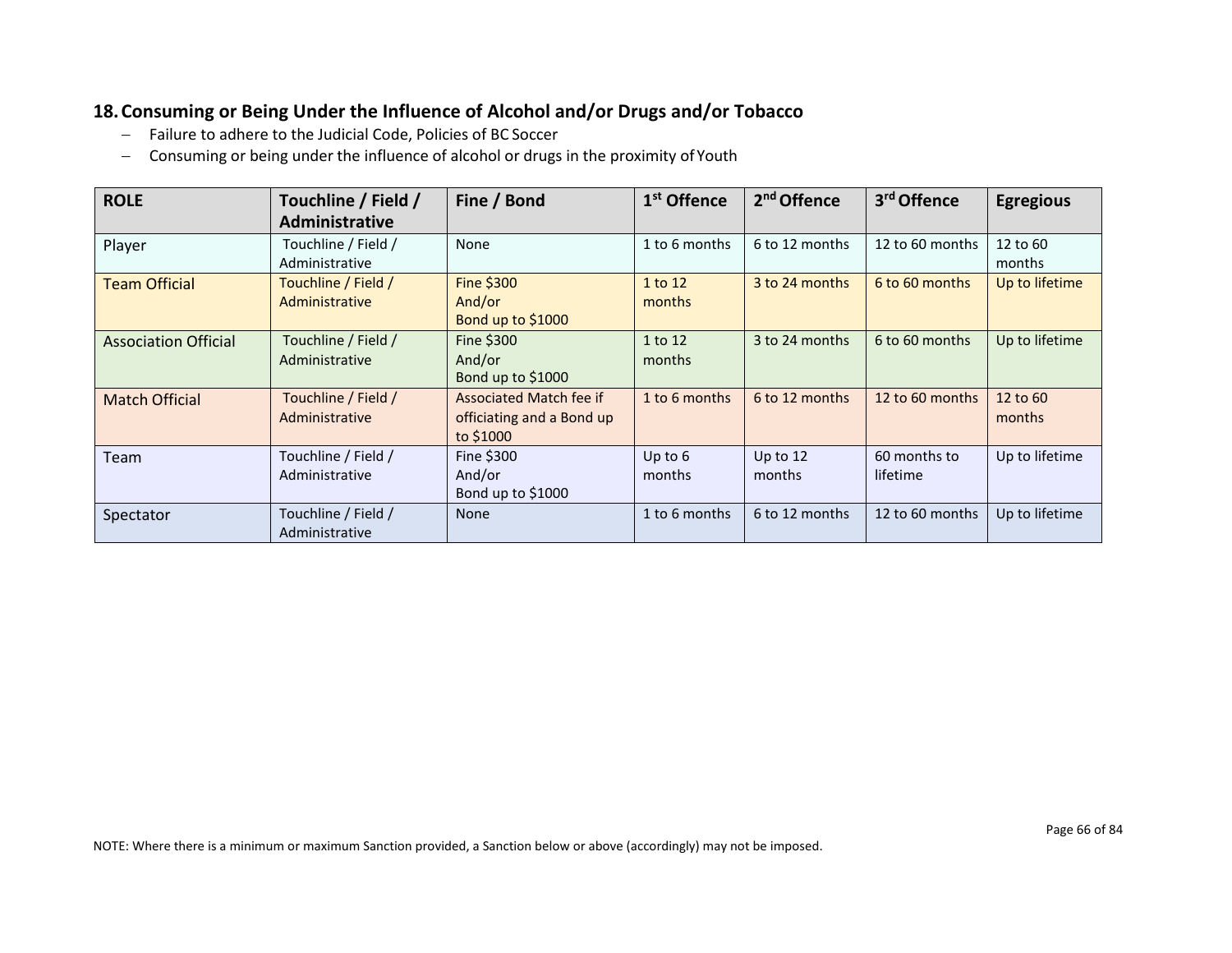### **19.Intentional Unethical Physical Contact**

- − Intentional unethical physical contact with any person including but not limited to pushing, pulling, charging, striking, kicking, an/or any other attempted negative physical contact
- − A tackle or challenged deemed "serious foul play" during a match by a referee

| <b>ROLE</b>                            | Touchline / Field /<br>Administrative                                                                                                                              | Fine / Bond                     | 1 <sup>st</sup> Offence | 2 <sup>nd</sup> Offence | 3rd Offence     | <b>Egregious</b>          |  |  |  |
|----------------------------------------|--------------------------------------------------------------------------------------------------------------------------------------------------------------------|---------------------------------|-------------------------|-------------------------|-----------------|---------------------------|--|--|--|
| Player                                 | Touchline / Field /<br>Administrative                                                                                                                              | None                            | 2 matches               | 3 to 6 matches          | 6 to 10 matches | 12 months                 |  |  |  |
| <b>Team Official</b>                   | Touchline / Field /<br>Administrative                                                                                                                              | Fine and/or Bond up to<br>\$300 | 3 matches               | 4 to 8 matches          | 6 months        | 12 to 24<br>months        |  |  |  |
| <b>Association Official</b>            | Touchline / Field /<br>Administrative                                                                                                                              | Fine and/or Bond up to<br>\$500 | 3 Months                | 6 months                | 12 months       | 12 to 36<br><b>Months</b> |  |  |  |
| <b>Match Official</b>                  | Touchline / Field /<br>Administrative                                                                                                                              | Fine and/or Bond up to<br>\$500 | 3 Months                | 6 months                | 12 months       | 12 to 36<br><b>Months</b> |  |  |  |
| Team (would be<br>considered brawling) | n/a                                                                                                                                                                | n/a                             | n/a                     | n/a                     | n/a             | n/a                       |  |  |  |
| Spectator                              | Touchline / Field /<br>Administrative                                                                                                                              | Fine and/or Bond up to<br>\$500 | 3 Months                | 6 months                | 12 months       | 12 to 36<br><b>Months</b> |  |  |  |
| <b>ADDITIVE</b>                        | If the offence above is Against a Match Official and/or Against a Youth by an Adult, then the minimum/maximum sanction in the corresponding ADDITIVE table must be |                                 |                         |                         |                 |                           |  |  |  |

### $\frac{1}{2}$  added to the original offer

| added to the original offence. |                |                                  |           |                    |                 |                |  |  |  |
|--------------------------------|----------------|----------------------------------|-----------|--------------------|-----------------|----------------|--|--|--|
| Against a Match<br>Official    | Administrative | Fine and/or Bond up to<br>\$1000 | 6 months  | 12 months          | 12 to 24 months | Up to lifetime |  |  |  |
| Against a Youth by an<br>Adult | Administrative | Fine and/or Bond up to<br>\$5000 | 12 months | 12 to 36<br>months | 60 months       | Up to lifetime |  |  |  |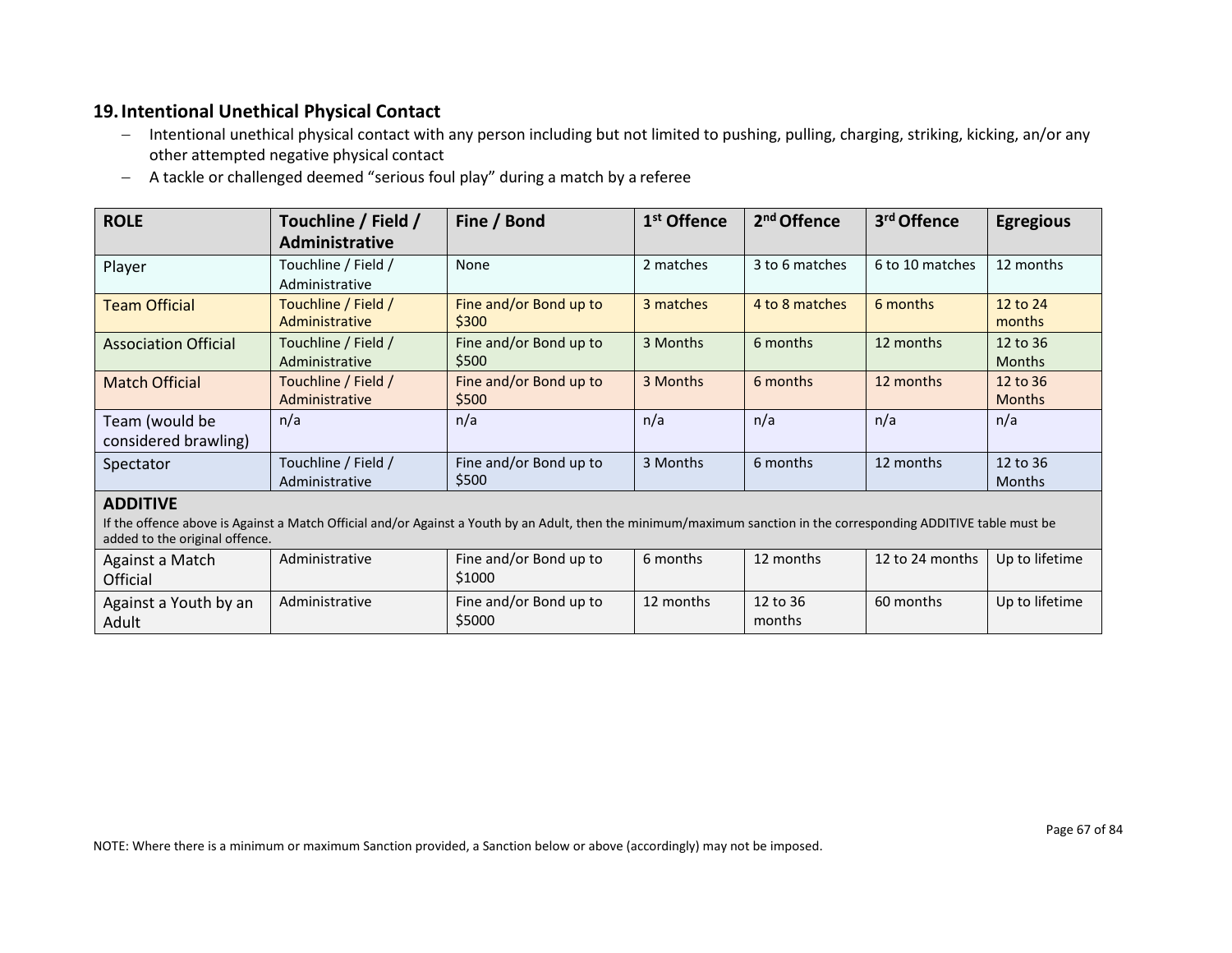### **20.Intentional Unethical Physical Contact – Spitting**

− Spitting at any person (does not need to make contact)

| <b>ROLE</b>                                                                                                                                                                                                             | Touchline / Field /<br><b>Administrative</b> | Fine / Bond                      | 1 <sup>st</sup> Offence                            | 2 <sup>nd</sup> Offence                         | 3rd Offence                                     | <b>Egregious</b>                                |  |  |
|-------------------------------------------------------------------------------------------------------------------------------------------------------------------------------------------------------------------------|----------------------------------------------|----------------------------------|----------------------------------------------------|-------------------------------------------------|-------------------------------------------------|-------------------------------------------------|--|--|
| Player                                                                                                                                                                                                                  | Touchline / Field /<br>Administrative        | None                             | 7 matches                                          | 10 matches                                      | 6 months                                        | 12 months                                       |  |  |
| <b>Team Official</b>                                                                                                                                                                                                    | Touchline / Field /<br>Administrative        | Fine and/or Bond up to<br>\$500  | 10 matches                                         | 6 months                                        | 12 months                                       | 12 to 24<br>months                              |  |  |
| <b>Association Official</b>                                                                                                                                                                                             | Administrative                               | Fine and/or Bond up to<br>\$500  | 3 to 6 months                                      | 6 to 12 months                                  | 12 to 24 months                                 | 24 to 60<br>months                              |  |  |
| <b>Match Official</b>                                                                                                                                                                                                   | Touchline / Field /<br>Administrative        | Fine and/or Bond up to<br>\$500  | 3 to 6 months                                      | 6 to 12 months                                  | 12 to 24 months                                 | 24 to 60<br>months                              |  |  |
| Team                                                                                                                                                                                                                    | Touchline / Field /<br>Administrative        | Fine and/or Bond up to<br>\$1000 | n/a<br>(Individuals<br>involved are<br>sanctioned) | n/a (Individuals<br>involved are<br>sanctioned) | n/a (Individuals<br>involved are<br>sanctioned) | n/a (Individuals<br>involved are<br>sanctioned) |  |  |
| Spectator                                                                                                                                                                                                               | Touchline / Field /<br>Administrative        | Fine and/or Bond up to<br>\$500  | 3 to 6 months                                      | 6 to 12 months                                  | 12 to 24 months                                 | 24 to 60<br>months                              |  |  |
| <b>ADDITIVE</b><br>If the offence above is Against a Match Official and/or Against a Youth by an Adult, then the minimum/maximum sanction in the corresponding ADDITIVE table must be<br>added to the original offence. |                                              |                                  |                                                    |                                                 |                                                 |                                                 |  |  |
| Against a Match<br>Official                                                                                                                                                                                             | Administrative                               | As per above                     | 6 months                                           | 6 to 12 months                                  | 12 to 24<br>months                              | 24 to 60<br>months                              |  |  |
| Against a Youth by an<br>Adult                                                                                                                                                                                          | Administrative                               | As per above                     | 6 months                                           | 6 to 12 months                                  | 12 to 24<br>months                              | 24 to 60<br>months                              |  |  |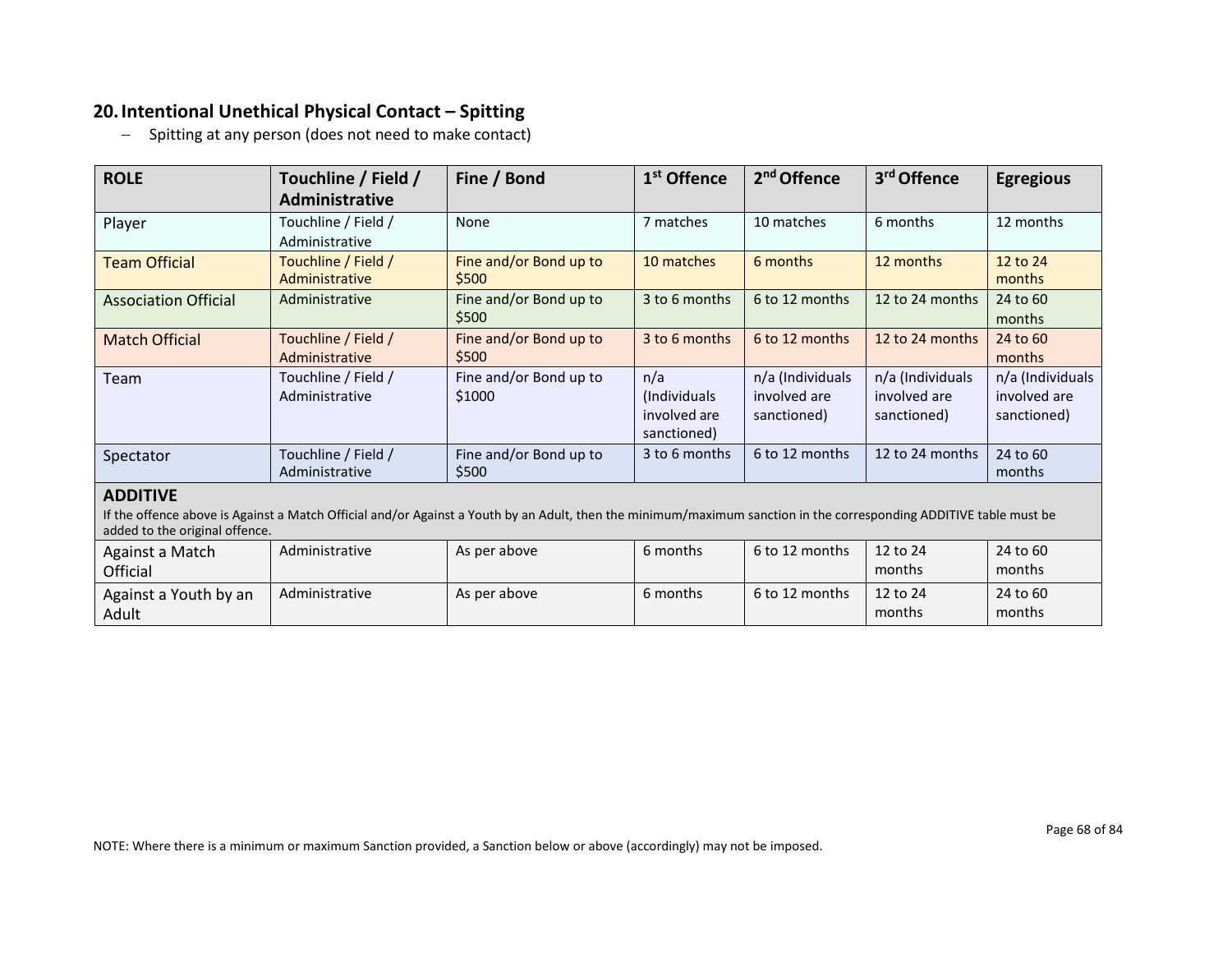### **21.Intentional Unethical Physical Contact – Violent Conduct**

- − Any form of assault including but not limited to head butting, biting, punching and/or elbowing
- − Any form of intentional unethical physical contact with excessive force including but not limited to pushing, pulling, striking or kicking
- − A tackle or challenge deemed "violent conduct" by a match official during a match

| <b>ROLE</b>                   | Touchline / Field /                   | Fine / Bond                     | 1 <sup>st</sup> Offence | 2 <sup>nd</sup> Offence | 3rd Offence     | <b>Egregious</b>          |
|-------------------------------|---------------------------------------|---------------------------------|-------------------------|-------------------------|-----------------|---------------------------|
|                               | <b>Administrative</b>                 |                                 |                         |                         |                 |                           |
| Player                        | Touchline / Field /<br>Administrative | None                            | 3 to 6 matches          | 4 to 8 matches          | 6 to 12 months  | 12 to 60<br><b>Months</b> |
| <b>Team Official</b>          | Touchline / Field /<br>Administrative | Fine and/or Bond up to<br>\$500 | 7 matches               | 6 months                | 12 months       | 12 to 24<br>months        |
| <b>Association Official</b>   |                                       | Fine and/or Bond up to<br>\$500 | 3 to 6 months           | 6 to 12 months          | 12 to 24 months | 24 to 60<br>months        |
| <b>Match Official</b>         | Touchline / Field /<br>Administrative | Fine and/or Bond up to<br>\$500 | 3 to 6 months           | 6 to 12 months          | 12 to 24 months | 24 to 60<br>months        |
| Team (Considered<br>brawling) | Touchline / Field /<br>Administrative | n/a                             | n/a                     | n/a                     | n/a             | n/a                       |
| Spectator                     | Touchline / Field /<br>Administrative | Fine and/or Bond up to<br>\$500 | 3 to 6 months           | 6 to 12 months          | 12 to 24 months | 24 to 60<br>months        |
| <b>ADDITIVE</b>               |                                       |                                 |                         |                         |                 |                           |

#### **ADDITIVE**

If the offence above is Against a Match Official and/or Against a Youth by an Adult, then the minimum/maximum sanction in the corresponding ADDITIVE table must be added to the original offence.

| Against a Match<br>Official    | Administrative | As per above | 6 months  | 6 to 12 months     | 12 to 24<br>months | Up to lifetime |
|--------------------------------|----------------|--------------|-----------|--------------------|--------------------|----------------|
| Against a Youth by an<br>Adult | Administrative | As per above | 12 months | 12 to 24<br>months | 24 to 60<br>months | Up to lifetime |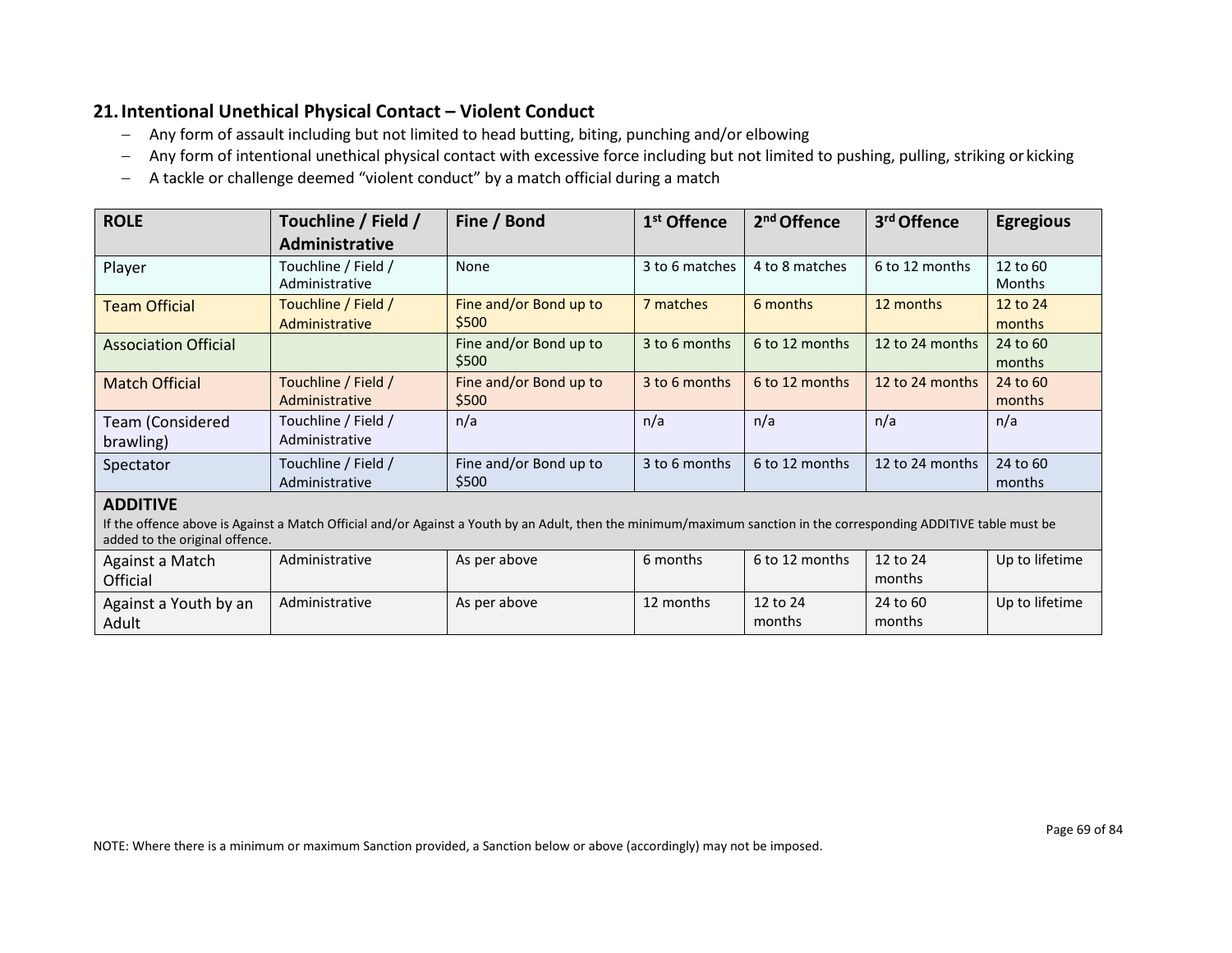## **22.Discrimination and/or Harassment**

− As described in BC Soccer's Code of Conduct

| <b>ROLE</b>                                                                                                                                                                                                            | Touchline / Field /<br><b>Administrative</b> | Fine / Bond                                          | 1 <sup>st</sup> Offence | 2 <sup>nd</sup> Offence | 3rd Offence          | <b>Egregious</b> |
|------------------------------------------------------------------------------------------------------------------------------------------------------------------------------------------------------------------------|----------------------------------------------|------------------------------------------------------|-------------------------|-------------------------|----------------------|------------------|
| Player                                                                                                                                                                                                                 | Administrative                               | Fine \$2500<br>And/or<br>Bond up to \$2500           | 3 months                | Up to $12$<br>months    | Up to $24$<br>months | Up to lifetime   |
| <b>Team Official</b>                                                                                                                                                                                                   | Administrative                               | Fine up to \$10,000<br>And/or<br>Bond up to \$10,000 | 6 months                | 6 to 12 months          | Up to 24<br>months   | Up to lifetime   |
| <b>Association Official</b>                                                                                                                                                                                            | Administrative                               | Fine up to \$10,000 And/or<br>Bond up to \$1000      | 8 to 12<br>months       | 12 to 24 months         | Up to 48<br>months   | Up to lifetime   |
| <b>Match Official</b>                                                                                                                                                                                                  | Administrative                               | Fine up to \$10,000<br>And/or<br>Bond up to \$10,000 | 4 months                | Up to $12$<br>months    | Up to 24<br>months   | Up to lifetime   |
| Team                                                                                                                                                                                                                   | Administrative                               | Fine up to \$10,000 And/or<br>Bond up to \$10,000    | 3 months                | Up to 12<br>months      | Up to 24<br>months   | Up to lifetime   |
| Spectator                                                                                                                                                                                                              | Administrative                               | Fine \$2500<br>And/or<br>Bond up to \$2500           | 3 months                | Up to 12<br>months      | Up to 24<br>months   | Up to lifetime   |
| <b>ADDITIVE</b><br>If the offence above is Against a Match Official and/or Against a Youth by an Adult, then the minimum/maximum sanction in the corresponding ADDITIVE table must be<br>addod to the original offence |                                              |                                                      |                         |                         |                      |                  |

| added to the original offered. |                |                      |                   |                 |                 |                                 |  |
|--------------------------------|----------------|----------------------|-------------------|-----------------|-----------------|---------------------------------|--|
| Against a Match<br>Official    | Administrative | Fine up to $$10,000$ | 3 to 6 months     | 6 to 12 months  | 12 to 24 months | Up to lifetime                  |  |
| Against a Youth by an<br>Adult | Administrative | Fine up to $$10,000$ | 6 to 24<br>months | 12 to 60 months | 24 to 60 months | Up to<br>lifetime<br>Suspension |  |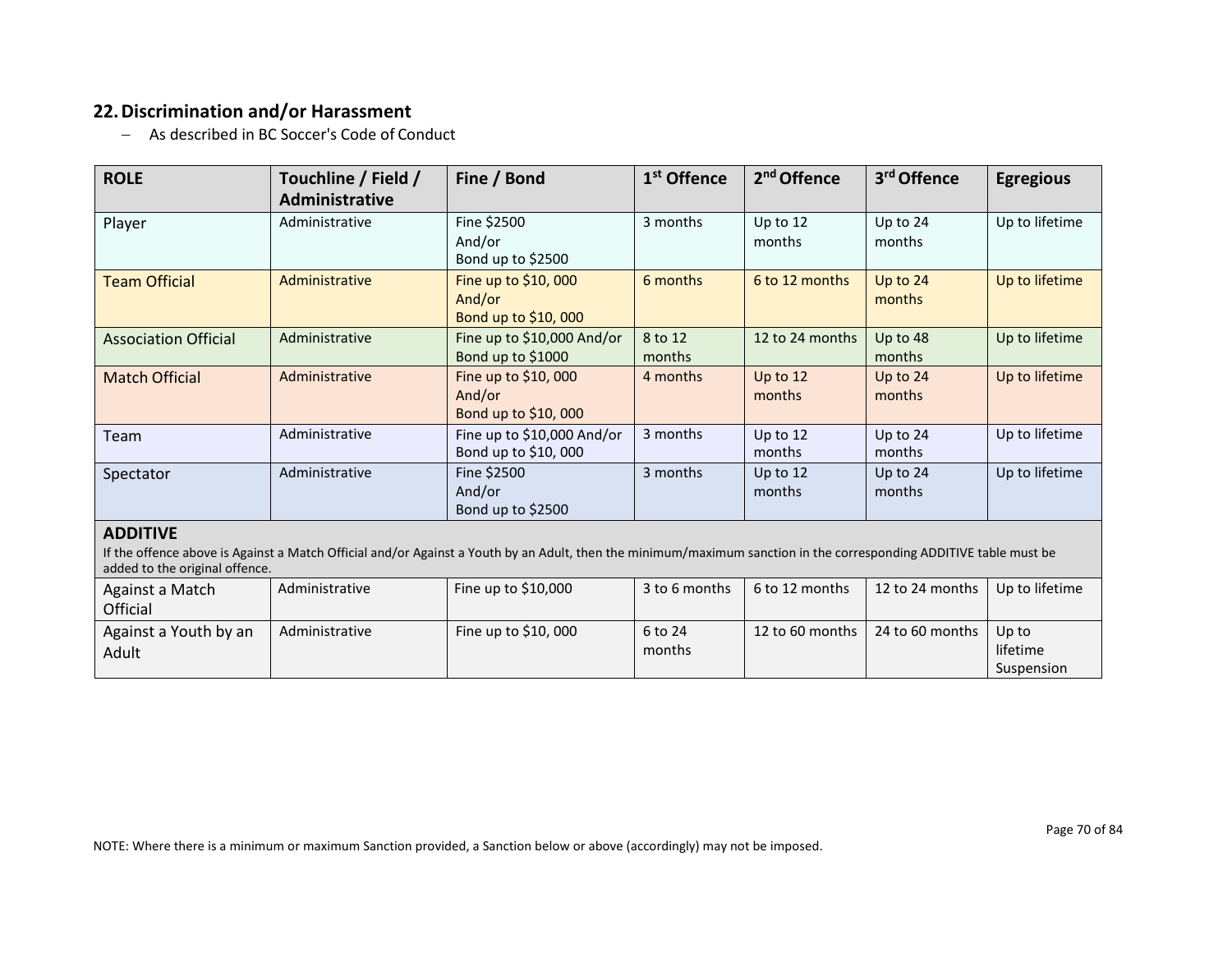### **23.Coercion, Threats and/or Intimidation**

- − Comments, gestures or motions that are threatening or can be perceived to be intimidating orthreatening
- − May be where several (more than 2) players or officials of the same team confront a match official in a perceived intimidating manner

| <b>ROLE</b>                                                                                                                                                                           | Touchline / Field /<br>Administrative | Fine / Bond                                | 1 <sup>st</sup> Offence | 2 <sup>nd</sup> Offence | 3 <sup>rd</sup> Offence | <b>Egregious</b> |
|---------------------------------------------------------------------------------------------------------------------------------------------------------------------------------------|---------------------------------------|--------------------------------------------|-------------------------|-------------------------|-------------------------|------------------|
| Player                                                                                                                                                                                | Administrative                        | \$1000<br>And/or<br>Bond up to \$1000      | 6 to 12<br>Matches      | 8 to 20 Matches         | Up to 24<br>months      | Up to lifetime   |
| <b>Team Official</b>                                                                                                                                                                  | Administrative                        | Fine \$1000<br>And/or<br>Bond up to \$1000 | 2 to 4 months           | 4 to 8 months           | Up to 24<br>months      | Up to lifetime   |
| <b>Association Official</b>                                                                                                                                                           | Administrative                        | Fine \$1000<br>And/or<br>Bond up to \$1000 | 4 to 8 months           | Up to 12<br>months      | Up to 36<br>months      | Up to lifetime   |
| <b>Match Official</b>                                                                                                                                                                 | Administrative                        | Fine \$1000<br>And/or<br>Bond up to \$1000 | 2 to 4 months           | 4 to 8 months           | Up to 24<br>months      | Up to lifetime   |
| Team                                                                                                                                                                                  | Administrative                        | Fine \$1000<br>And/or<br>Bond up to \$1000 | 6 to 12<br>Matches      | 8 to 20 Matches         | Up to 24<br>months      | Up to lifetime   |
| Spectator                                                                                                                                                                             | Administrative                        | Fine \$1000<br>And/or<br>Bond up to \$1000 | 2 to 4 months           | 4 to 8 months           | Up to 24<br>months      | Up to lifetime   |
| <b>ADDITIVE</b><br>If the offence above is Against a Match Official and/or Against a Youth by an Adult, then the minimum/maximum sanction in the corresponding ADDITIVE table must be |                                       |                                            |                         |                         |                         |                  |

added to the original offence. Against a Match **Official** Administrative Fine up to \$1000 | 2 to 4 months | 4 to 8 months | Up to 24 months Up to lifetime Against a Youth by an Adult Administrative | Fine up to \$10,000 | 6 to 24 months 12 to 60 months  $\vert$  24 to 60 months  $\vert$  Up to lifetime suspension

NOTE: Where there is a minimum or maximum Sanction provided, a Sanction below or above (accordingly) may not be imposed.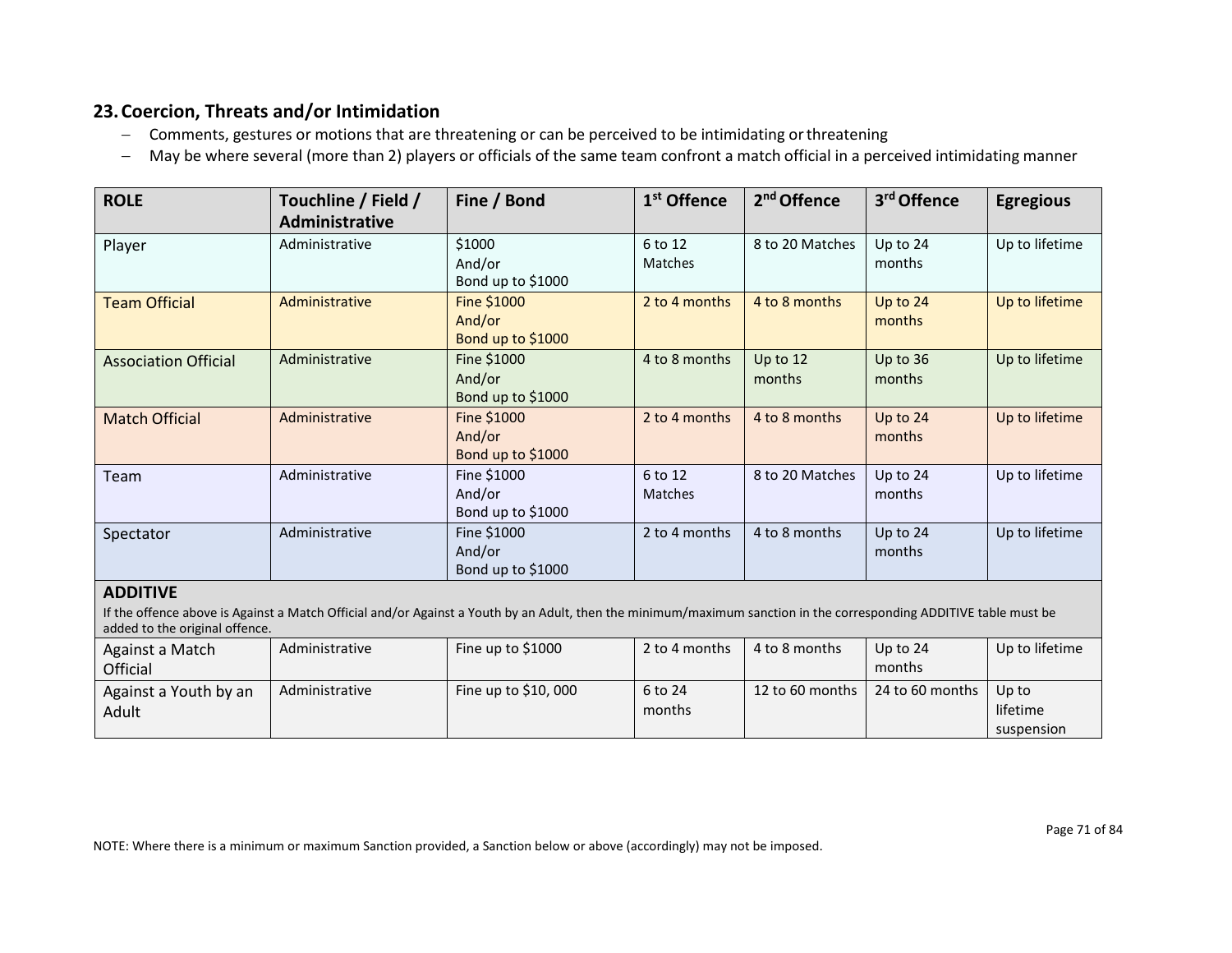#### **24.Brawling**

− Instigated and/or participated in a Brawl before, during, or after a Match

| <b>ROLE</b>                 | Touchline / Field /<br>Administrative | Fine / Bond                                        | 1 <sup>st</sup> Offence | 2 <sup>nd</sup> Offence | 3rd Offence              | <b>Egregious</b> |
|-----------------------------|---------------------------------------|----------------------------------------------------|-------------------------|-------------------------|--------------------------|------------------|
| Player                      | Administrative                        | None                                               | 6 matches or<br>weeks   | 3 to 12 months          | 6 months                 | 6 to 12 months   |
| <b>Team Official</b>        | Administrative                        | Fine up to \$1,000<br>And/or<br>Bond up to $$1000$ | 3 to 12<br>months       | 6 to 36 months          | 12 to 60 months          | Up to lifetime   |
| <b>Association Official</b> | Administrative                        | Fine up to \$1,000<br>And/or<br>Bond up to \$1000  | 3 to 12<br>months       | 6 to 60 months          | Up to lifetime           | Up to lifetime   |
| <b>Match Official</b>       | Administrative                        | <b>None</b>                                        | 3 to 12<br>months       | 12 to 60 months         | 24 to 60 months          | Up to lifetime   |
| Team                        | Administrative                        | Fine \$500<br>And/or<br>Bond up to \$1000          | 3 to 12<br>months       | Up to $12$<br>months    | 60 months to<br>lifetime | Up to lifetime   |
| Spectator                   | Administrative                        | Fine up to $$1,000$<br>And/or<br>Bond up to \$1000 | 3 to 12<br>months       | 6 to 36 months          | 12 to 60 months          | Up to lifetime   |

#### **ADDITIVE**

If the offence above is Against a Match Official and/or Against a Youth by an Adult, then the minimum/maximum sanction in the corresponding ADDITIVE table must be added to the original offence.

| Against a Match<br>Official    | Administrative | As per above | 3 to 12<br>months | 6 to 60 months | Up to lifetime | Up to lifetime |
|--------------------------------|----------------|--------------|-------------------|----------------|----------------|----------------|
| Against a Youth by an<br>Adult | Administrative | As per above | 3 to 12<br>months | 6 to 60 months | Up to lifetime | Up to lifetime |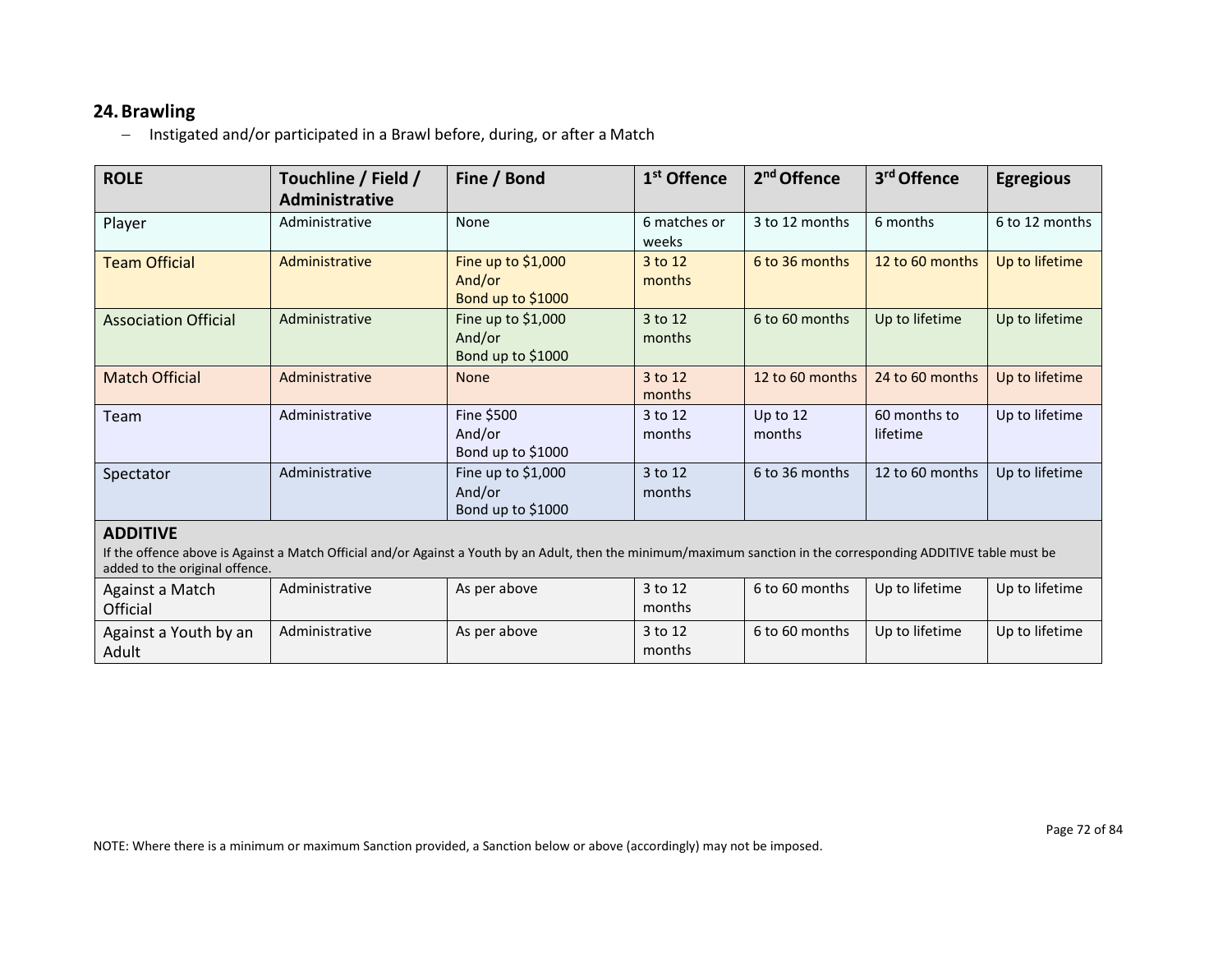# **25.Provoking the General Public**

− Stimulating or challenging the general public or Spectators with irritation verbally or through inappropriate gestures

| <b>ROLE</b>                                                                                                                                                                          | Touchline / Field /<br>Administrative | Fine / Bond                                | 1 <sup>st</sup> Offence | 2 <sup>nd</sup> Offence | 3rd Offence                                                                    | <b>Egregious</b>                                                                   |  |
|--------------------------------------------------------------------------------------------------------------------------------------------------------------------------------------|---------------------------------------|--------------------------------------------|-------------------------|-------------------------|--------------------------------------------------------------------------------|------------------------------------------------------------------------------------|--|
| Player                                                                                                                                                                               | Field / Administrative                | Fine \$1000<br>And/or<br>Bond up to \$1000 | 2 matches               | 5 matches               | 6 to 12                                                                        | 12 to 60<br>months                                                                 |  |
| <b>Team Official</b>                                                                                                                                                                 | Field / Administrative                | Fine \$1000<br>And/or<br>Bond up to \$1000 | 2 months                | 3 to 6 months           | 6 to 12 months                                                                 | 12 to 60<br>months                                                                 |  |
| <b>Association Official</b>                                                                                                                                                          | Field / Administrative                | Fine \$1000<br>And/or<br>Bond up to \$1000 | 3 months                | 4 to 8 months           | 6 to 24 months                                                                 | 12 to 60<br>months                                                                 |  |
| <b>Match Official</b>                                                                                                                                                                | Field / Administrative                | Fine \$1000<br>And/or<br>Bond up to \$1000 | 2 months                | 3 to 6 months           | 6 to 12 months<br>Possible<br>removal from<br><b>BC Soccer</b><br>referee list | 12 to 60<br>months<br>Possible<br>removal from<br><b>BC Soccer</b><br>referee list |  |
| Team                                                                                                                                                                                 | Field / Administrative                | Fine \$2500<br>And/or<br>Bond up to \$2500 | 1 month                 | 2 to 8 months           | 9 to 36 months                                                                 | Up to lifetime                                                                     |  |
| Spectator                                                                                                                                                                            | Field / Administrative                | Fine \$1000<br>And/or<br>Bond up to \$1000 | 3 months                | 4 to 8 months           | 6 to 24 months                                                                 | 12 to 60<br>months                                                                 |  |
| <b>ADDITIVE</b><br>If the offence above is Against a Youth by an Adult, then the minimum/maximum sanction in the corresponding ADDITIVE table must be added to the original offence. |                                       |                                            |                         |                         |                                                                                |                                                                                    |  |
| Against a Youth by an<br>Adult                                                                                                                                                       | Administrative                        | As per above                               | 3 months                | 4 to 8 months           | 6 to 24 months                                                                 | 12 to 60<br>months                                                                 |  |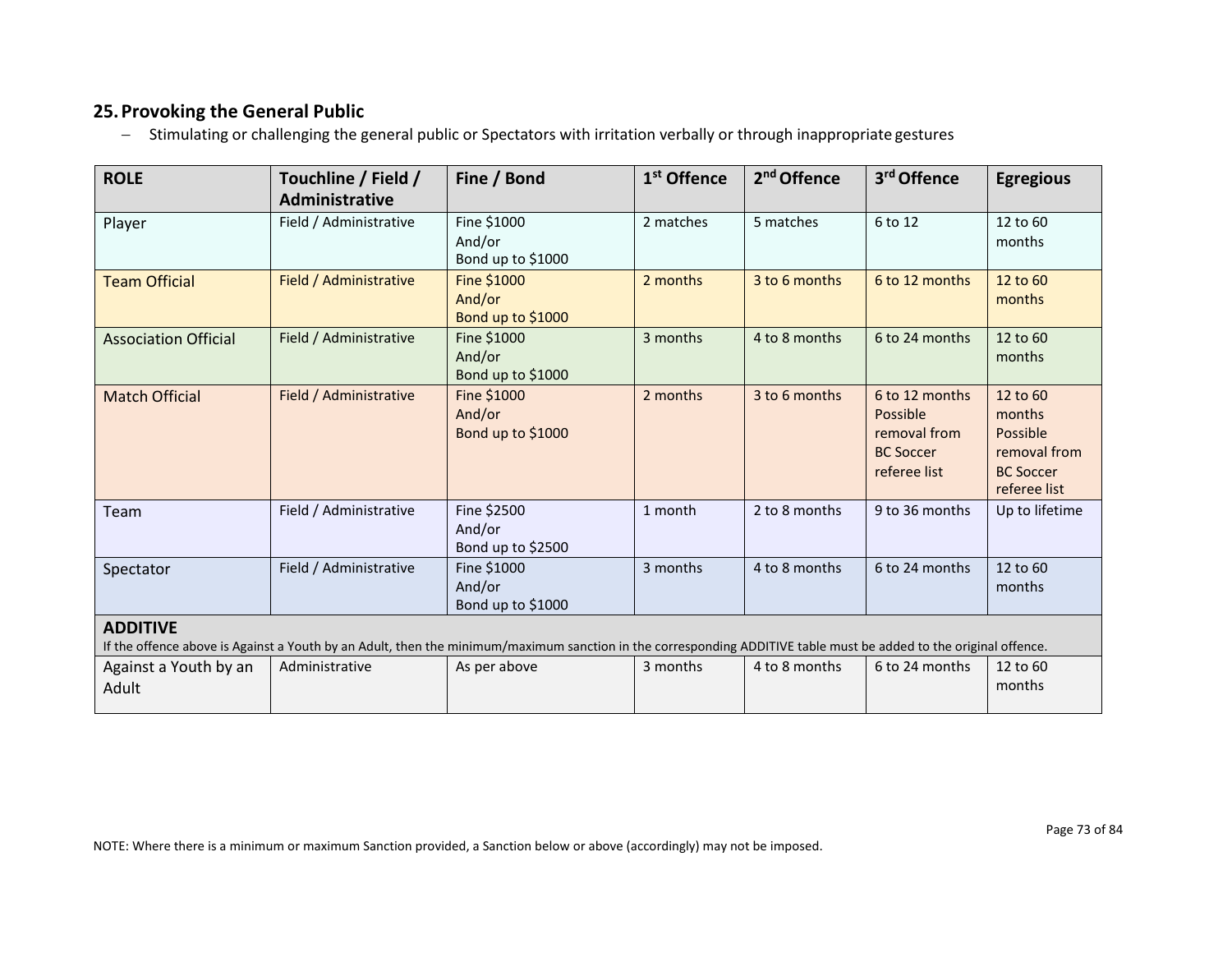# **26.Inciting Hatred and/or Violence**

− Instigating hatred and/or violence directed at another person or group, including using mass and/or social media or if it takes place on a match day in or around a stadium.

| <b>ROLE</b>                                       | Touchline / Field /<br>Administrative | Fine / Bond                                                                                                                                                        | 1 <sup>st</sup> Offence | 2 <sup>nd</sup> Offence | 3 <sup>rd</sup> Offence | <b>Egregious</b> |
|---------------------------------------------------|---------------------------------------|--------------------------------------------------------------------------------------------------------------------------------------------------------------------|-------------------------|-------------------------|-------------------------|------------------|
| Player                                            | Administrative                        | Fine \$2,500<br>And/or<br>Bond up to \$2500                                                                                                                        | 12 matches              | 12 to 24 months         | 24 to 36 months         | Up to lifetime   |
| <b>Team Official</b>                              | Administrative                        | Fine \$2,500<br>And/or<br>Bond up to \$2500                                                                                                                        | 6 months                | 12 to 24 months         | 24 to 36 months         | Up to lifetime   |
| <b>Association Official</b>                       | Administrative                        | Fine \$2,500<br>And/or<br>Bond up to \$2500                                                                                                                        | 12 months               | 12 to 24 months         | 24 to 36 months         | Up to lifetime   |
| <b>Match Official</b>                             | Administrative                        | Fine \$2,500<br>And/or<br>Bond up to \$2500                                                                                                                        | 6 months                | 12 to 24 months         | 24 to 36 months         | Up to lifetime   |
| Team                                              | Administrative                        | Fine \$2,500<br>And/or<br>Bond up to \$2500                                                                                                                        | 6 months                | 12 to 24 months         | 24 to 36 months         | Up to lifetime   |
| Spectator                                         | Administrative                        | Fine \$2,500<br>And/or<br>Bond up to \$2500                                                                                                                        | 3 months                | 6 to 12 months          | 12 to 24 months         | Up to lifetime   |
| <b>ADDITIVE</b><br>added to the original offence. |                                       | If the offence above is Against a Match Official and/or Against a Youth by an Adult, then the minimum/maximum sanction in the corresponding ADDITIVE table must be |                         |                         |                         |                  |

| Against a Match<br>Official    | Administrative | As per above | 6 months  |           | 12 to 24 months 24 to 36 months Up to lifetime |  |
|--------------------------------|----------------|--------------|-----------|-----------|------------------------------------------------|--|
| Against a Youth by an<br>Adult | Administrative | As per above | 12 months | 24 months | 24 to 60 months   Up to lifetime               |  |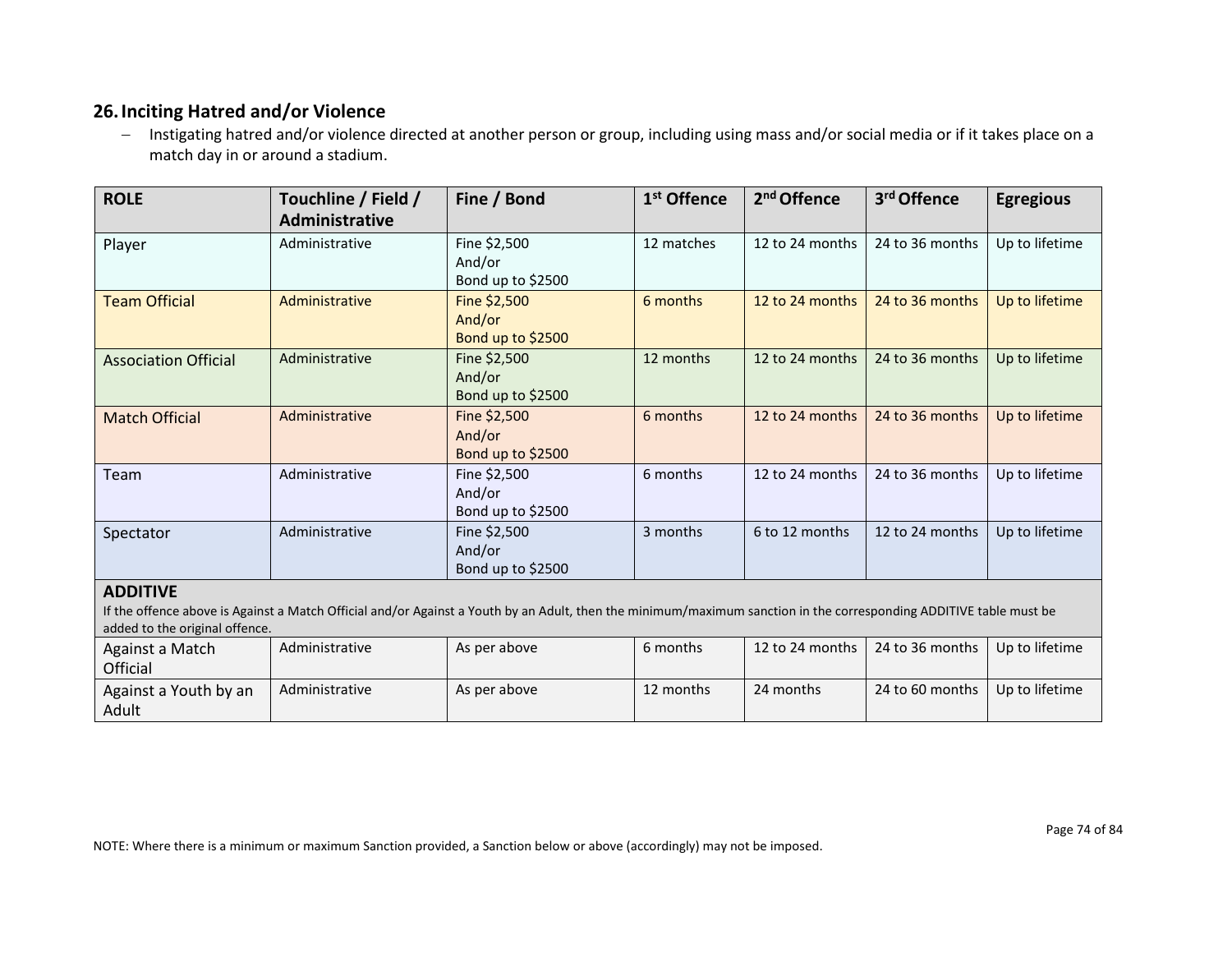# **27. Lack of Safe Practices and/or Intentions**

- − Behaving in a way that puts any player in danger or encouraging foul or dangerous play
- − Failure to ensure the safety of players

| <b>ROLE</b>                                                                                                                                                                                                             | Touchline / Field /<br>Administrative | Fine / Bond                                   | 1 <sup>st</sup> Offence                       | 2 <sup>nd</sup> Offence | 3rd Offence     | <b>Egregious</b> |  |
|-------------------------------------------------------------------------------------------------------------------------------------------------------------------------------------------------------------------------|---------------------------------------|-----------------------------------------------|-----------------------------------------------|-------------------------|-----------------|------------------|--|
| Player                                                                                                                                                                                                                  | Touchline / Field /<br>Administrative | None                                          | 2 matches                                     | 3 to 6 matches          | 6 to 10 matches | 12 months        |  |
| <b>Team Official</b>                                                                                                                                                                                                    | Touchline / Field /<br>Administrative | <b>Associated Match fee if</b><br>officiating | <b>Reprimand to</b><br>6 months<br>Suspension | 12 to 60 months         | 12 to 60 months | N/A              |  |
| <b>Association Official</b>                                                                                                                                                                                             | Administrative                        | Fine \$500<br>And/or<br>Bond up to \$1000     | 1 to 12<br>months                             | 3 to 24 months          | 6 to 60 months  | Up to lifetime   |  |
| <b>Match Official</b>                                                                                                                                                                                                   | Administrative                        | Fine \$500<br>And/or<br>Bond up to \$1000     | 1 to 12<br>months                             | 3 to 24 months          | 6 to 60 months  | Up to lifetime   |  |
| Team                                                                                                                                                                                                                    | Administrative                        | Fine \$500<br>And/or<br>Bond up to \$1000     | 1 to 12<br>months                             | 3 to 24 months          | 6 to 60 months  | Up to lifetime   |  |
| Spectator                                                                                                                                                                                                               | Administrative                        | Fine \$500<br>And/or<br>Bond up to \$1000     | 1 to 12<br>months                             | 3 to 24 months          | 6 to 60 months  | Up to lifetime   |  |
| <b>ADDITIVE</b><br>If the offence above is Against a Match Official and/or Against a Youth by an Adult, then the minimum/maximum sanction in the corresponding ADDITIVE table must be<br>added to the original offence. |                                       |                                               |                                               |                         |                 |                  |  |

| Against a Match<br>Official    | Administrative | As per above | 6 months  | 6 to 12 months    | 12 to 60 months 1 | Up to lifetime |
|--------------------------------|----------------|--------------|-----------|-------------------|-------------------|----------------|
| Against a Youth by an<br>Adult | Administrative | As per above | 12 months | 12 to 36 months I | $36$ to 60 months | Up to lifetime |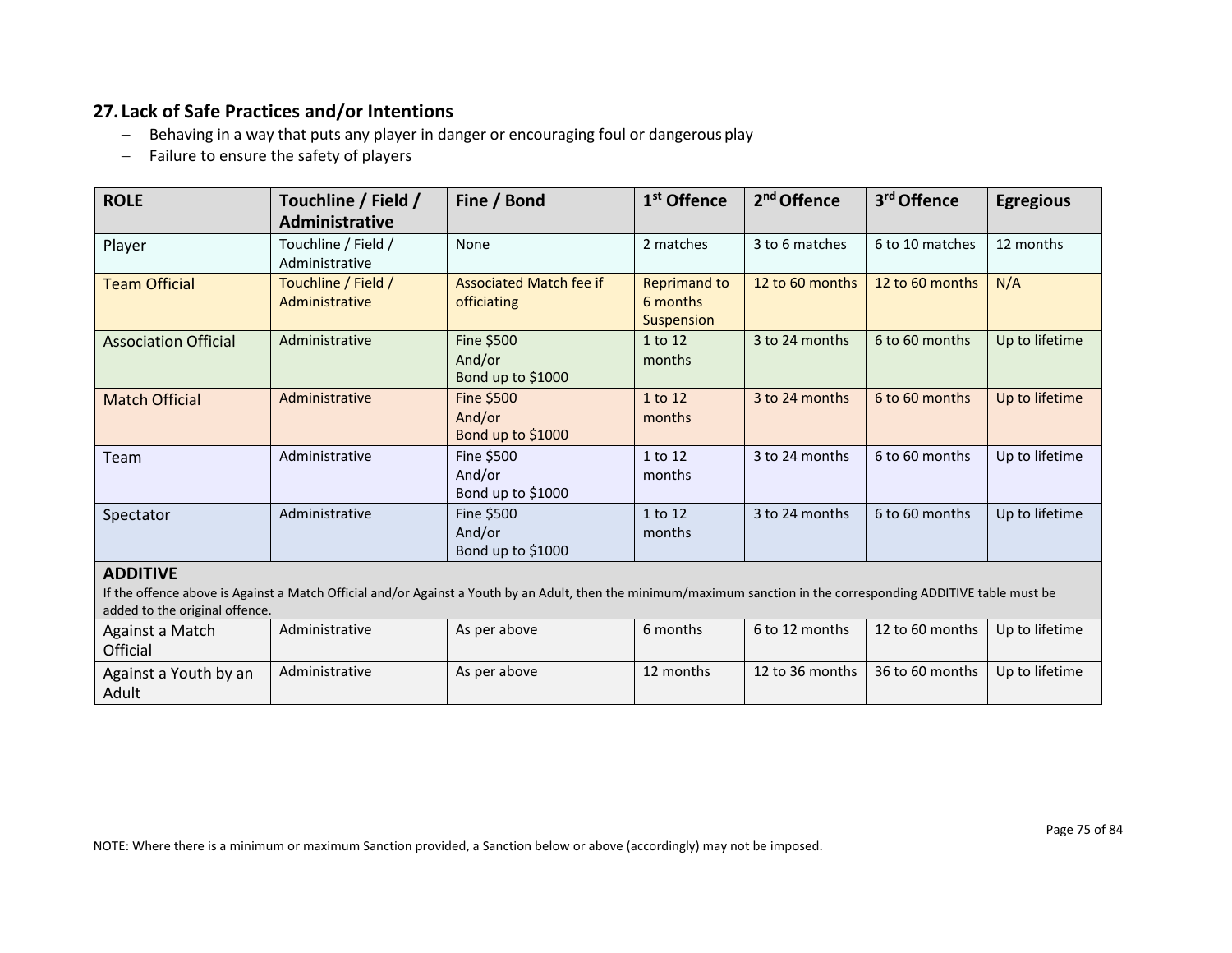### **28. Failure to Control**

- − Failing to control players or Spectators after request by the referee
- − Failure to address harassment by team or Spectators
- − Failure to address foul, abusive, insulting or offensive language and/or behaviour to players or Spectators
- − Failure to identify a Spectator or other individual responsible for misconduct towards a Match Official

| <b>ROLE</b>                 | Touchline / Field /<br>Administrative | Fine / Bond                               | 1 <sup>st</sup> Offence | 2 <sup>nd</sup> Offence | 3 <sup>rd</sup> Offence | <b>Egregious</b> |
|-----------------------------|---------------------------------------|-------------------------------------------|-------------------------|-------------------------|-------------------------|------------------|
| <b>Team Official</b>        | Touchline / Field /<br>Administrative | Fine \$300<br>And/or<br>Bond up to \$1000 | 2 to 8 weeks            | 4 to 12 weeks           | 3 to 12 months          | 6 to 24 months   |
| <b>Association Official</b> | Touchline / Field /<br>Administrative | Fine \$300<br>And/or<br>Bond up to \$1000 | 4 to 8 weeks            | 8 to 12 weeks           | 6 to 12 months          | 6 to 24 months   |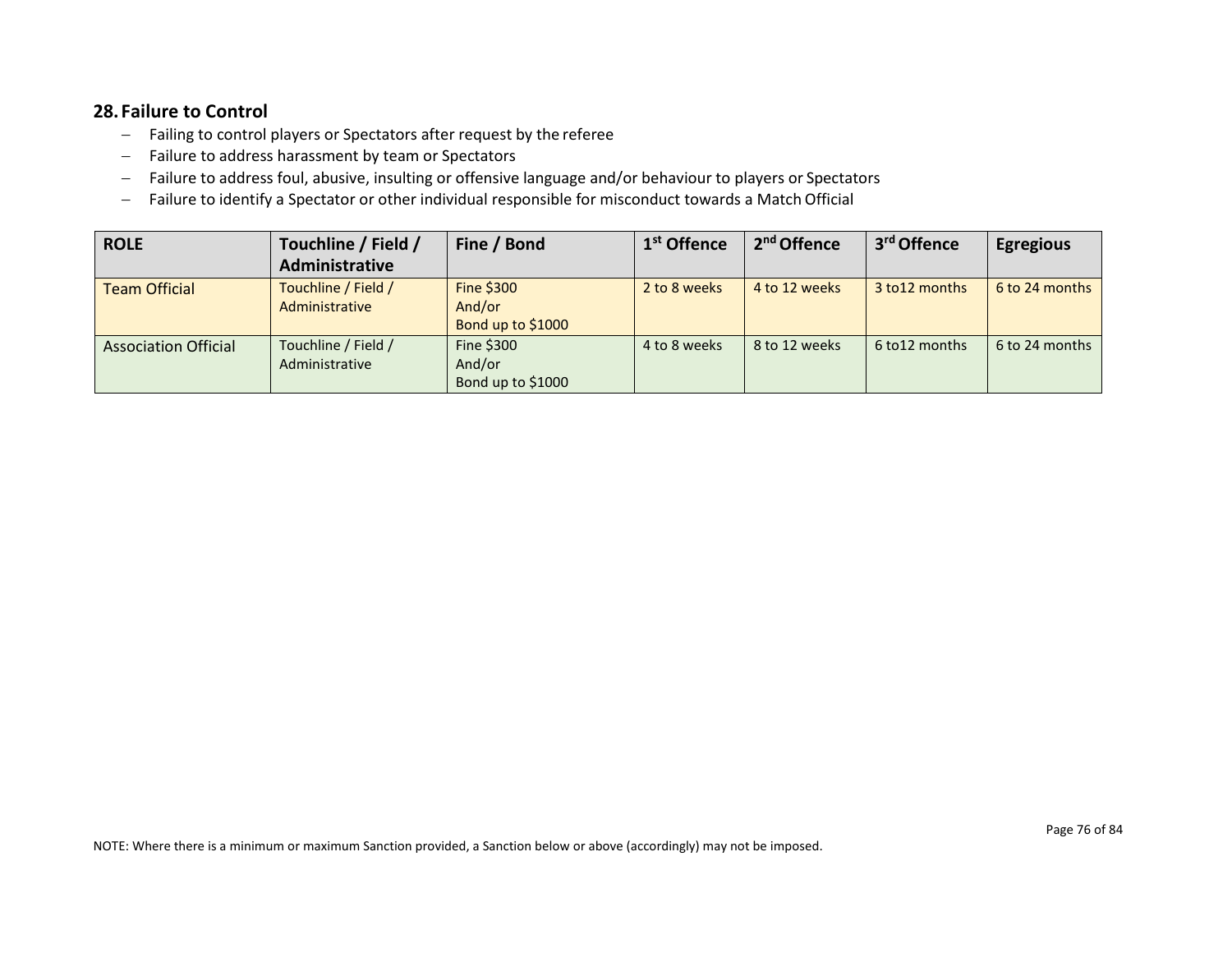#### **29. Failure to Report a Serious Incident**

− Failed to report a serious incident or offence (match-related or not) to the organization in which the individual is directly affiliated to (or assigned by, in cases of match officials)

| <b>ROLE</b>                 | Touchline / Field /<br>Administrative | Fine / Bond | 1 <sup>st</sup> Offence | 2 <sup>nd</sup> Offence | 3 <sup>rd</sup> Offence | <b>Egregious</b> |
|-----------------------------|---------------------------------------|-------------|-------------------------|-------------------------|-------------------------|------------------|
| <b>Team Official</b>        | Administrative                        | <b>None</b> | 3 to 12<br>months       | 12 to 60 months         | 12 to 60 months         | Up to lifetime   |
| <b>Association Official</b> | Administrative                        | <b>None</b> | 3 to 12<br>months       | 12 to 60 months         | 12 to 60 months         | Up to lifetime   |
| <b>Match Official</b>       | Administrative                        | <b>None</b> | 3 to 12<br>months       | 12 to 60 months         | 12 to 60 months         | Up to lifetime   |

#### **ADDITIVE**

If the offence above is Against a Match Official and/or Against a Youth by an Adult, then the minimum/maximum sanction in the corresponding ADDITIVE table must be added to the original offence.

| Against a Match<br>Official    | Administrative | None | 6 months          | 6 to 24 months | 24 to 60 months   Up to lifetime                   |  |
|--------------------------------|----------------|------|-------------------|----------------|----------------------------------------------------|--|
| Against a Youth by an<br>Adult | Administrative | None | 6 to 12<br>months |                | 12 to 60 months   12 to 60 months   Up to lifetime |  |

# **30.Inducement and/or Poaching**

− Induced, poached or attempted to induce or poach a registered player to leave their team before the end of that team's current playing season

| <b>ROLE</b>                 | Touchline / Field / | Fine / Bond                               | 1 <sup>st</sup> Offence | 2 <sup>nd</sup> Offence | 3 <sup>rd</sup> Offence | <b>Egregious</b> |
|-----------------------------|---------------------|-------------------------------------------|-------------------------|-------------------------|-------------------------|------------------|
|                             | Administrative      |                                           |                         |                         |                         |                  |
| <b>Team Official</b>        | Administrative      | Fine \$300<br>And/or<br>Bond up to \$1000 | 1 to 6 months           | 6 to 60 months          | Up to Lifetime          | Up to lifetime   |
| <b>Association Official</b> | Administrative      | Fine \$300<br>And/or<br>Bond up to \$1000 | 3 to 12<br>months       | 6 to 60 months          | Up to Lifetime          | Up to lifetime   |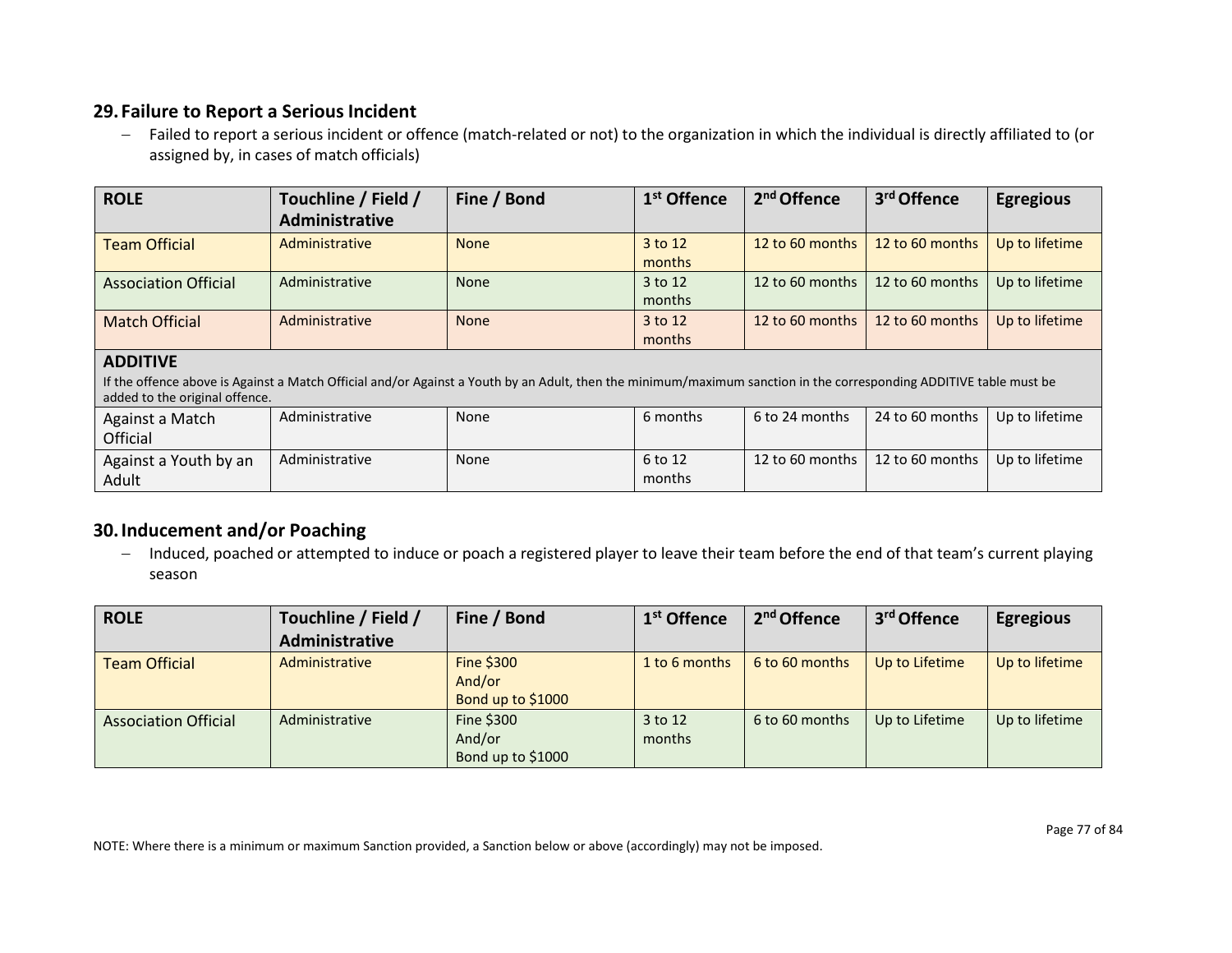### **31.Gamesmanship**

- − Attempting or using unethical ploys or tactics to gain an advantage
- − Delaying the restart of play by the opposing team (ex. Holding onto the ball, kicking the ball away, obstructing the movement of a player, etc.)

| <b>ROLE</b>                 | Touchline / Field /<br>Administrative | Fine / Bond                                        | 1 <sup>st</sup> Offence    | 2 <sup>nd</sup> Offence | 3rd Offence                         | <b>Egregious</b> |
|-----------------------------|---------------------------------------|----------------------------------------------------|----------------------------|-------------------------|-------------------------------------|------------------|
| Player                      | Touchline/Field                       | Fine up to \$500<br>And/or<br>Bond up to \$1000    | $2$ to 4<br><b>Matches</b> | 2 to 5 matches          | Balance of<br>season or 6<br>months | 6 to 12 months   |
| <b>Team Official</b>        | Touchline / Field /<br>Administrative | Fine up to $$1,000$<br>And/or<br>Bond up to \$1000 | $2$ to 4<br><b>Matches</b> | 2 to 5 matches          | Balance of<br>season or 6<br>months | 6 to 12 months   |
| <b>Association Official</b> | Administrative                        | Fine \$1000<br>And/or<br>Bond up to \$1000         | 1 to 12<br>months          | 3 to 24 months          | 6 to 60 months                      | Up to lifetime   |

# **32.Ineligible Participation**

- − Played an ineligible or suspended player in a Sanctioned game
- − Permitted a suspended player Plays on a team the player knows they are not registered on (without a permit) -Plays on a team the player knows they are not registered on (without a permit)

| <b>ROLE</b>                 | Touchline / Field /<br><b>Administrative</b> | Fine / Bond                                      | 1 <sup>st</sup> Offence | 2 <sup>nd</sup> Offence | 3rd Offence     | <b>Egregious</b>             |
|-----------------------------|----------------------------------------------|--------------------------------------------------|-------------------------|-------------------------|-----------------|------------------------------|
| Player                      | Touchline / Field /<br>Administrative        | Fine \$300<br>And/or<br>Bond up to \$1000        | 6 months                | 24 months               | 60 months       | Up to lifetime               |
| <b>Team Official</b>        | Administrative                               | <b>Fine \$300</b><br>And/or<br>Bond up to \$1000 | 1 to 12<br>months       | 3 to 24 months          | 24 to 60 months | Up to lifetime<br>Suspension |
| <b>Association Official</b> | Administrative                               | Fine<br>\$1000<br>And/or<br>Bond up to \$1000    | 3 to 12<br>months       | 6 to 60 months          | Up to Lifetime  | Up to lifetime               |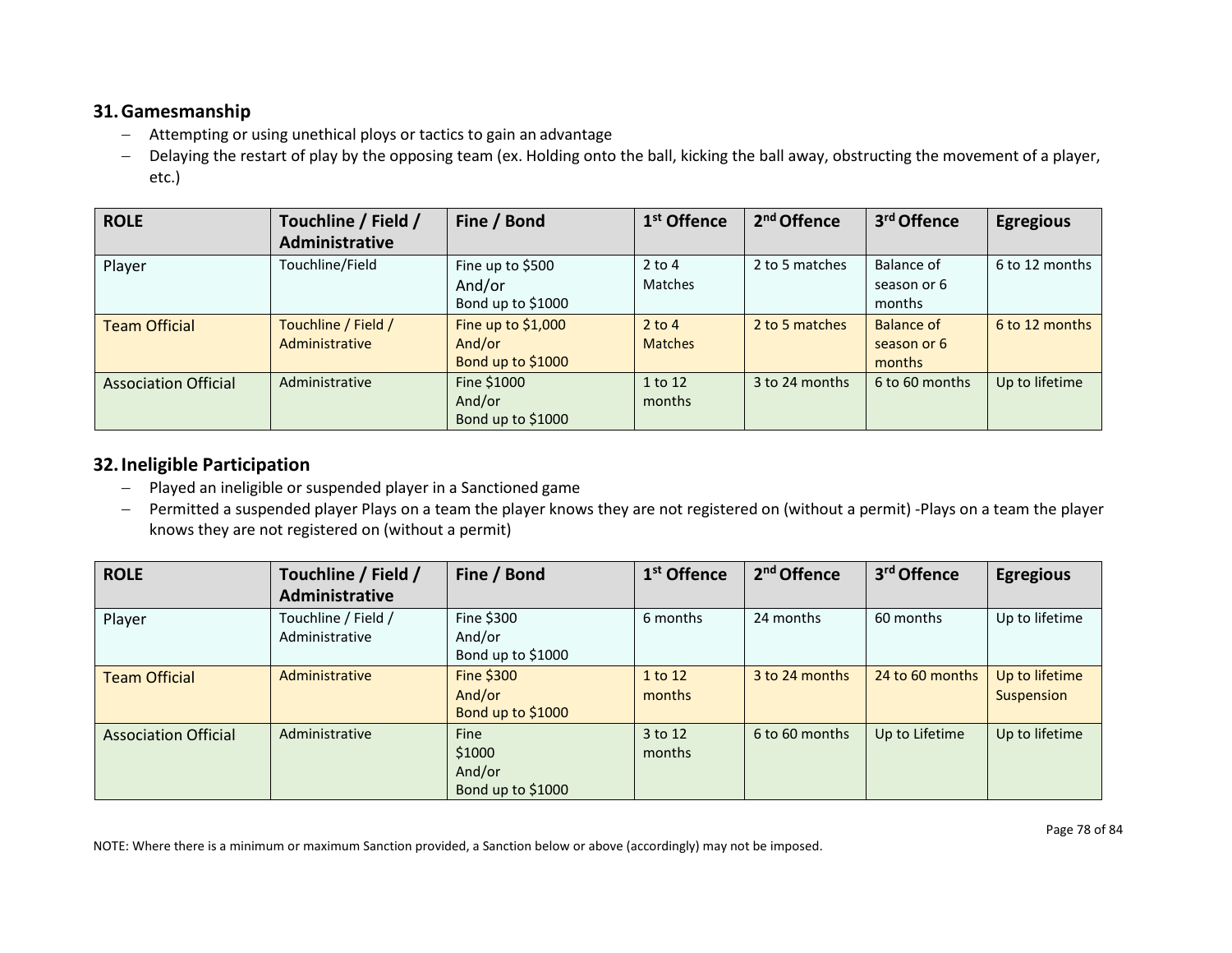# **33. Forgery and/or Falsification**

- − Changed any information on a registration form without the consent of the person being registered on suchform.
- − Provided false or inaccurate information on a registration form.
- − Knowingly registered with more than one team in a playing season without officially transferring.
- − Falsified a signature on a registration form.
- − Knowingly provided an invalid photograph of a person for the purpose of registering that person.
- − Any falsification of a Match or referee report
- − Changed any information on a registration form without the consent of the person being registered on suchform.
- − Provided false or inaccurate information on a registration form.

| <b>ROLE</b>                 | Touchline / Field / | Fine / Bond                                          | 1 <sup>st</sup> Offence | 2 <sup>nd</sup> Offence | 3rd Offence              | <b>Egregious</b> |
|-----------------------------|---------------------|------------------------------------------------------|-------------------------|-------------------------|--------------------------|------------------|
|                             | Administrative      |                                                      |                         |                         |                          |                  |
| Player                      | Administrative      | Fine \$250 to \$2,000<br>And/or<br>Bond up to \$1000 | 6 months                | Up to 36<br>months      | Up to 60<br>months       | Up to lifetime   |
| <b>Team Official</b>        | Administrative      | <b>Fine \$500</b><br>And/or<br>Bond up to \$1000     | 12 months               | 12 to 60 months         | 60 months to<br>lifetime | Up to lifetime   |
| <b>Association Official</b> | Administrative      | Fine \$250 to \$2500<br>And/or<br>Bond up to \$2500  | 12 months               | 24 to 60 months         | 60 months to<br>lifetime | Up to lifetime   |
| <b>Match Official</b>       | Administrative      | Fine \$500 to \$2000<br>And/or<br>Bond up to \$2000  | 12 months               | Up to $36$<br>months    | Up to 60<br>months       | Up to lifetime   |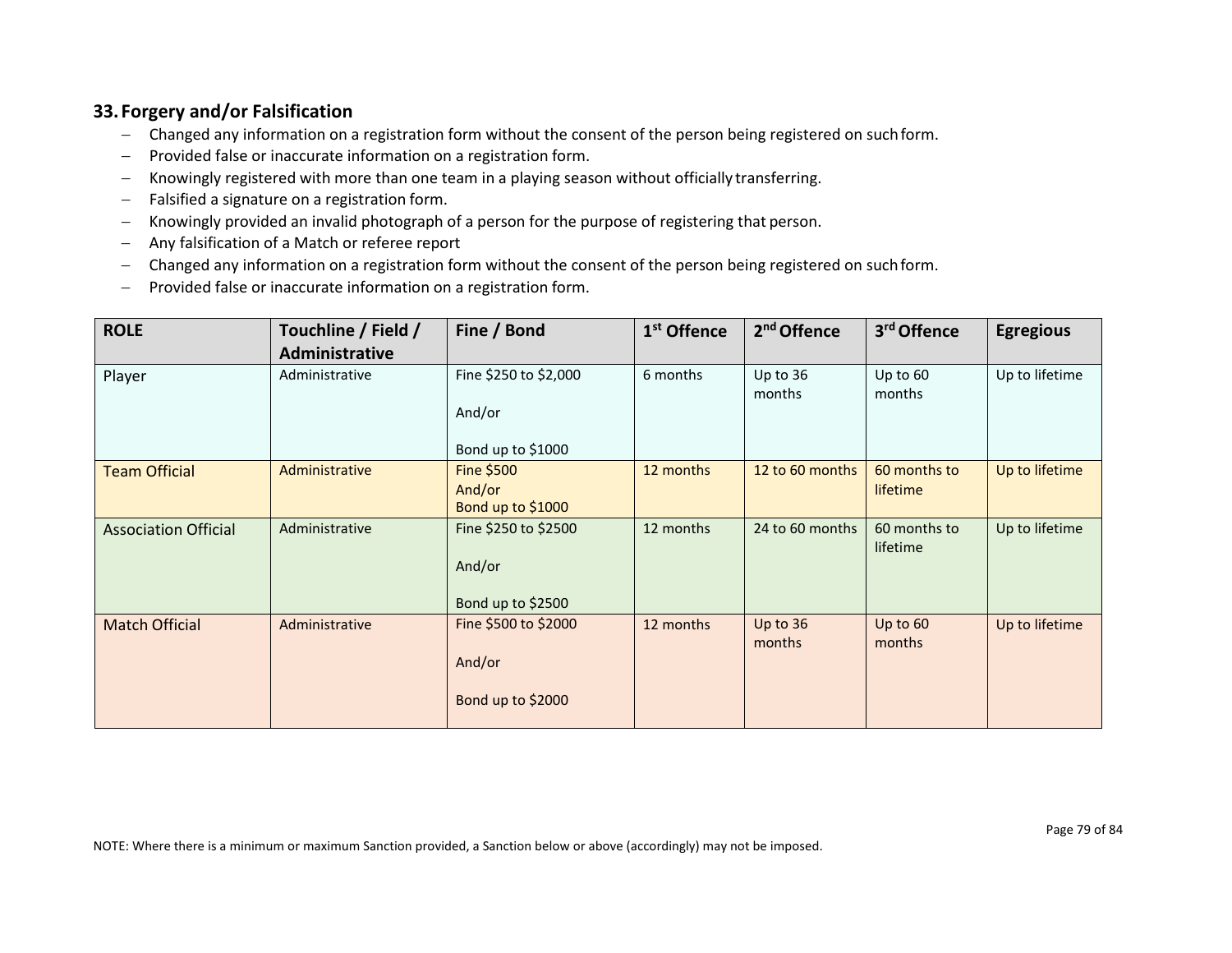#### **34.Doping**

− As defined in accordance with the CCES Anti-Doping Regulations

| <b>ROLE</b>                 | Touchline / Field /<br>Administrative | Fine / Bond                                                                 | 1 <sup>st</sup> Offence                                                                  | 2 <sup>nd</sup> Offence                                                                   | 3rd Offence                                                                               | <b>Egregious</b>                                                                         |
|-----------------------------|---------------------------------------|-----------------------------------------------------------------------------|------------------------------------------------------------------------------------------|-------------------------------------------------------------------------------------------|-------------------------------------------------------------------------------------------|------------------------------------------------------------------------------------------|
| Player                      | Field / Administrative                | As defined in accordance<br>with the CCES Anti-Doping<br>Regulations        | As defined in<br>accordance<br>with the CCES<br>Anti-Doping<br>Regulations               | As defined in<br>accordance with<br>the CCES Anti-<br>Doping<br>Regulations               | As defined in<br>accordance with<br>the CCES Anti-<br>Doping<br>Regulations               | As defined in<br>accordance<br>with the CCES<br>Anti-Doping<br>Regulations               |
| <b>Team Official</b>        | Field / Administrative                | As defined in accordance<br>with the CCES Anti-Doping<br><b>Regulations</b> | As defined in<br>accordance<br>with the CCES<br><b>Anti-Doping</b><br><b>Regulations</b> | As defined in<br>accordance with<br>the CCES Anti-<br><b>Doping</b><br><b>Regulations</b> | As defined in<br>accordance with<br>the CCES Anti-<br><b>Doping</b><br><b>Regulations</b> | As defined in<br>accordance<br>with the CCES<br><b>Anti-Doping</b><br><b>Regulations</b> |
| <b>Association Official</b> | Field / Administrative                | As defined in accordance<br>with the CCES Anti-Doping<br><b>Regulations</b> | As defined in<br>accordance<br>with the CCES<br>Anti-Doping<br>Regulations               | As defined in<br>accordance with<br>the CCES Anti-<br>Doping<br>Regulations               | As defined in<br>accordance with<br>the CCES Anti-<br><b>Doping</b><br><b>Regulations</b> | As defined in<br>accordance<br>with the CCES<br>Anti-Doping<br>Regulations               |
| <b>Match Official</b>       | Field / Administrative                | As defined in accordance<br>with the CCES Anti-Doping<br><b>Regulations</b> | As defined in<br>accordance<br>with the CCES<br>Anti-Doping<br><b>Regulations</b>        | As defined in<br>accordance with<br>the CCES Anti-<br><b>Doping</b><br>Regulations        | As defined in<br>accordance with<br>the CCES Anti-<br>Doping<br><b>Regulations</b>        | As defined in<br>accordance<br>with the CCES<br>Anti-Doping<br><b>Regulations</b>        |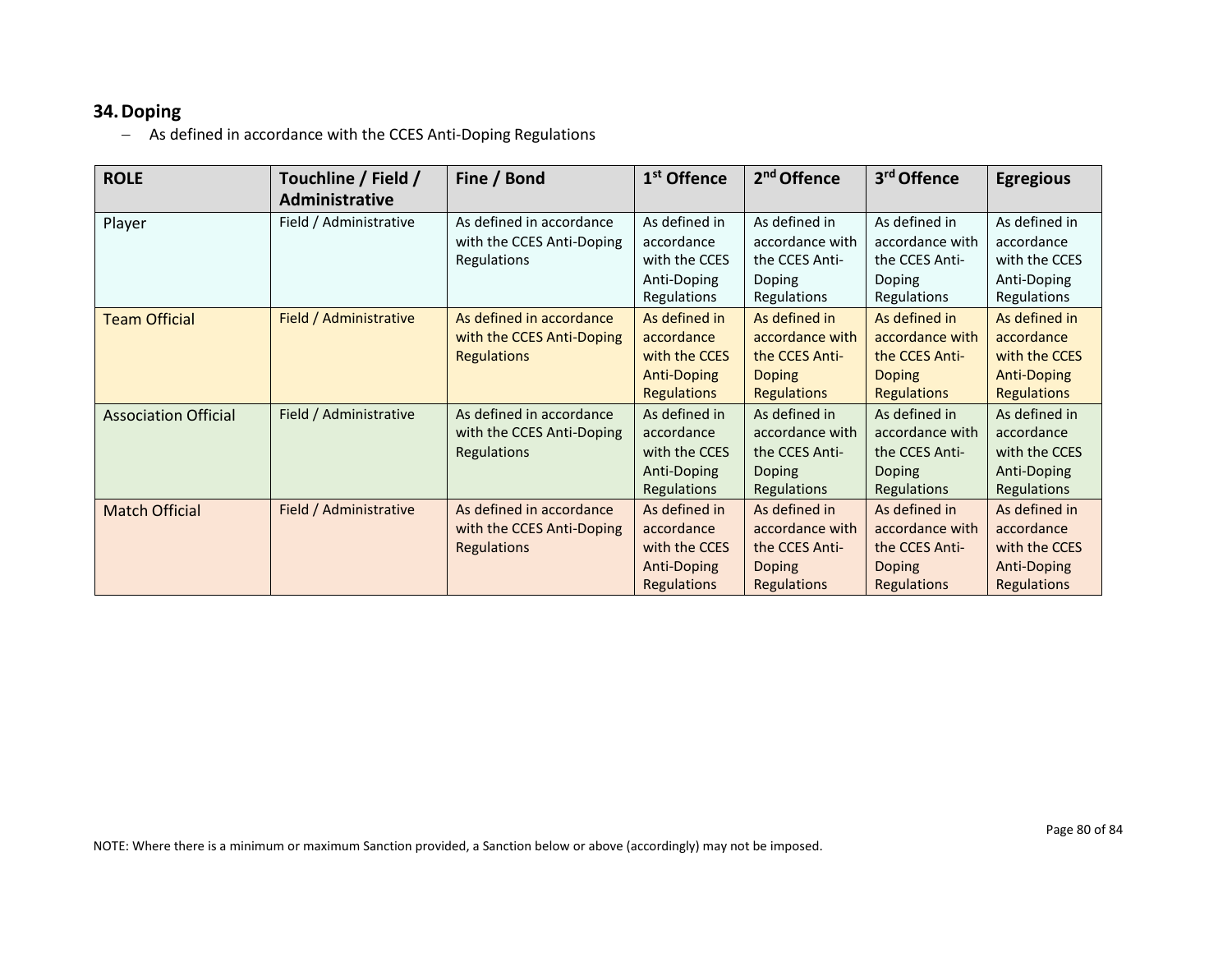#### **35.Participation in Unaffiliated Soccer**

− Participation in unaffiliated leagues, clubs, cup competitions or tournaments, without permission from BC Soccer

| <b>ROLE</b>                 | Touchline / Field /<br>Administrative | Fine / Bond                                               | 1 <sup>st</sup> Offence                                                                                                      | 2 <sup>nd</sup> Offence                                                                                              | 3rd Offence                                                                                                                              | <b>Egregious</b>                                                               |
|-----------------------------|---------------------------------------|-----------------------------------------------------------|------------------------------------------------------------------------------------------------------------------------------|----------------------------------------------------------------------------------------------------------------------|------------------------------------------------------------------------------------------------------------------------------------------|--------------------------------------------------------------------------------|
| <b>Association Official</b> | Administrative                        | Fine \$2,000 to \$10,000<br>And/or<br>Bond up to \$10,000 | Reprimand to<br>2 years                                                                                                      | Up to 5 years                                                                                                        | Up to a lifetime                                                                                                                         | Up to lifetime                                                                 |
| <b>Match Official</b>       | Administrative                        | <b>None</b>                                               | Up to 6<br>months<br><b>Possible</b><br>removal from<br><b>BC Soccer</b><br>referee list                                     | Up to 18<br>months<br>Possible<br>removal from<br><b>BC Soccer</b><br>referee list                                   | Up to $36$<br>months<br>Possible<br>removal from<br><b>BC Soccer</b><br>referee list                                                     | Up to lifetime<br>Possible<br>removal from<br><b>BC Soccer</b><br>referee list |
| Team                        | Administrative                        | Fine \$2,000 to \$10,000<br>And/or<br>Bond up to \$10,000 | Up to \$1,000<br>fine and may<br>be prohibited<br>from having<br>events<br>Sanction by<br><b>BC</b> Soccer in<br>the future. | Fine and up to 1<br>year; may be<br>prohibited from<br>having events<br>Sanctioned by<br>BC Soccer in the<br>future. | Fine and up to 5<br>years;<br>Suspension and<br>may be<br>prohibited from<br>having events<br>Sanction by BC<br>Soccer in the<br>future. | Up to a<br>lifetime                                                            |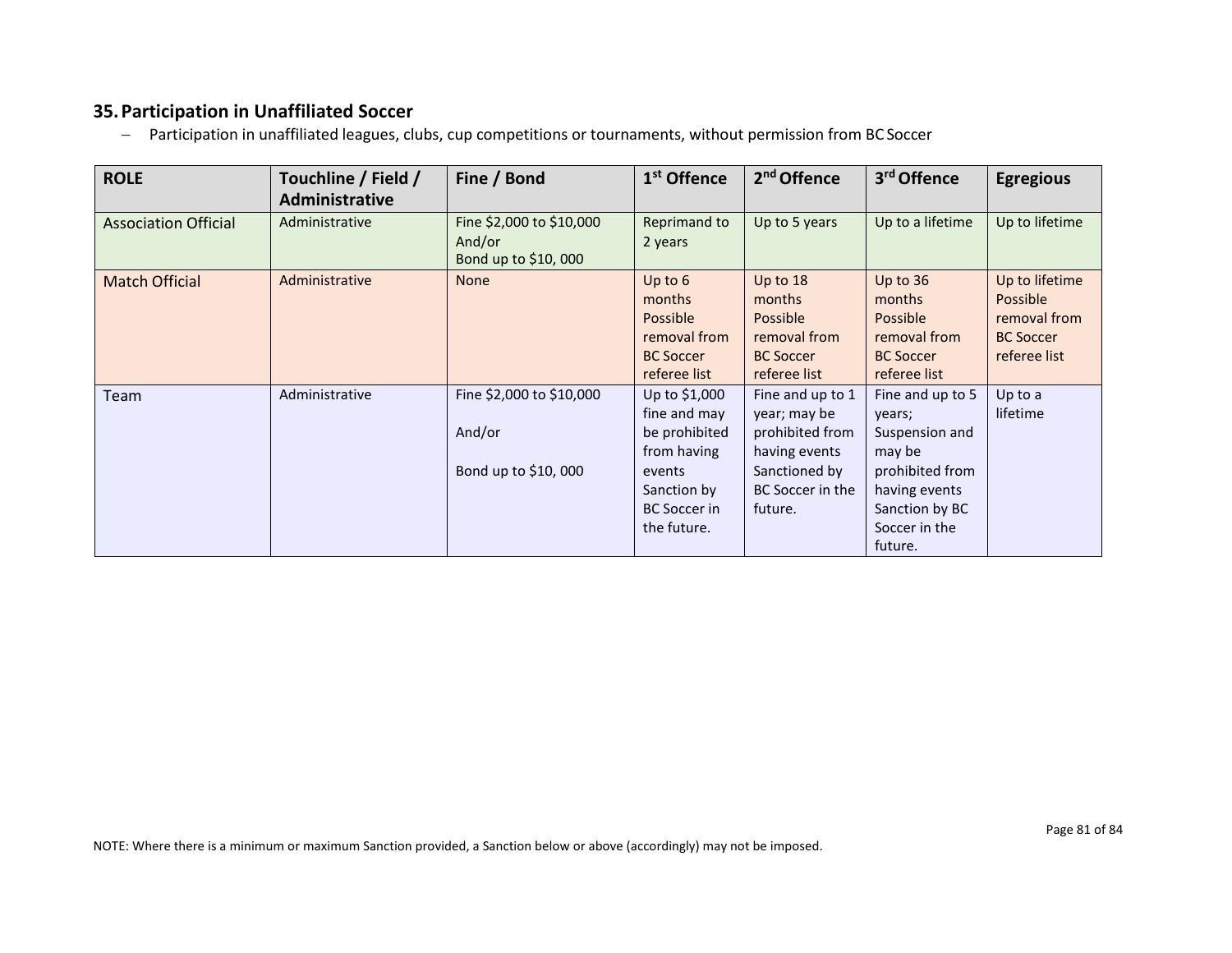## **36.Promotion of Unaffiliated Soccer**

− Partnering with or promoting the interest of unaffiliated soccer

| <b>ROLE</b>                 | Touchline / Field /<br>Administrative | Fine / Bond                                               | 1 <sup>st</sup> Offence | 2 <sup>nd</sup> Offence | 3 <sup>rd</sup> Offence | <b>Egregious</b> |
|-----------------------------|---------------------------------------|-----------------------------------------------------------|-------------------------|-------------------------|-------------------------|------------------|
| <b>Association Official</b> | Administrative                        | Fine \$2,000 to \$10,000<br>And/or<br>Bond up to \$10,000 | Reprimand to<br>2 years | Up to 5 years           | Up to a lifetime        | Up to lifetime   |

# **37.Gambling**

− Bet on any soccer match

| <b>ROLE</b>                 | Touchline / Field /<br>Administrative | Fine / Bond                                | 1 <sup>st</sup> Offence | 2 <sup>nd</sup> Offence | 3rd Offence    | <b>Egregious</b> |
|-----------------------------|---------------------------------------|--------------------------------------------|-------------------------|-------------------------|----------------|------------------|
| Player                      | Administrative                        | Up to \$500<br>And/or<br>Bond up to \$1000 | Up to 12<br>months      | Up to $60$<br>months    | Up to lifetime | Up to lifetime   |
| <b>Team Official</b>        | Administrative                        | Up to \$500<br>And/or<br>Bond up to \$1000 | 12 months               | Up to 60<br>months      | Up to lifetime | Up to lifetime   |
| <b>Association Official</b> | Administrative                        | Up to \$500<br>And/or<br>Bond up to \$1000 | 12 months               | Up to 60<br>months      | Up to lifetime | Up to lifetime   |
| <b>Match Official</b>       | Administrative                        | Up to \$500<br>And/or<br>Bond up to \$1000 | 12 months               | Up to 60<br>months      | Up to lifetime | Up to lifetime   |
| Spectator                   | Administrative                        | Up to \$500<br>And/or<br>Bond up to \$1000 | Up to 12<br>months      | Up to 60<br>months      | Up to lifetime | Up to lifetime   |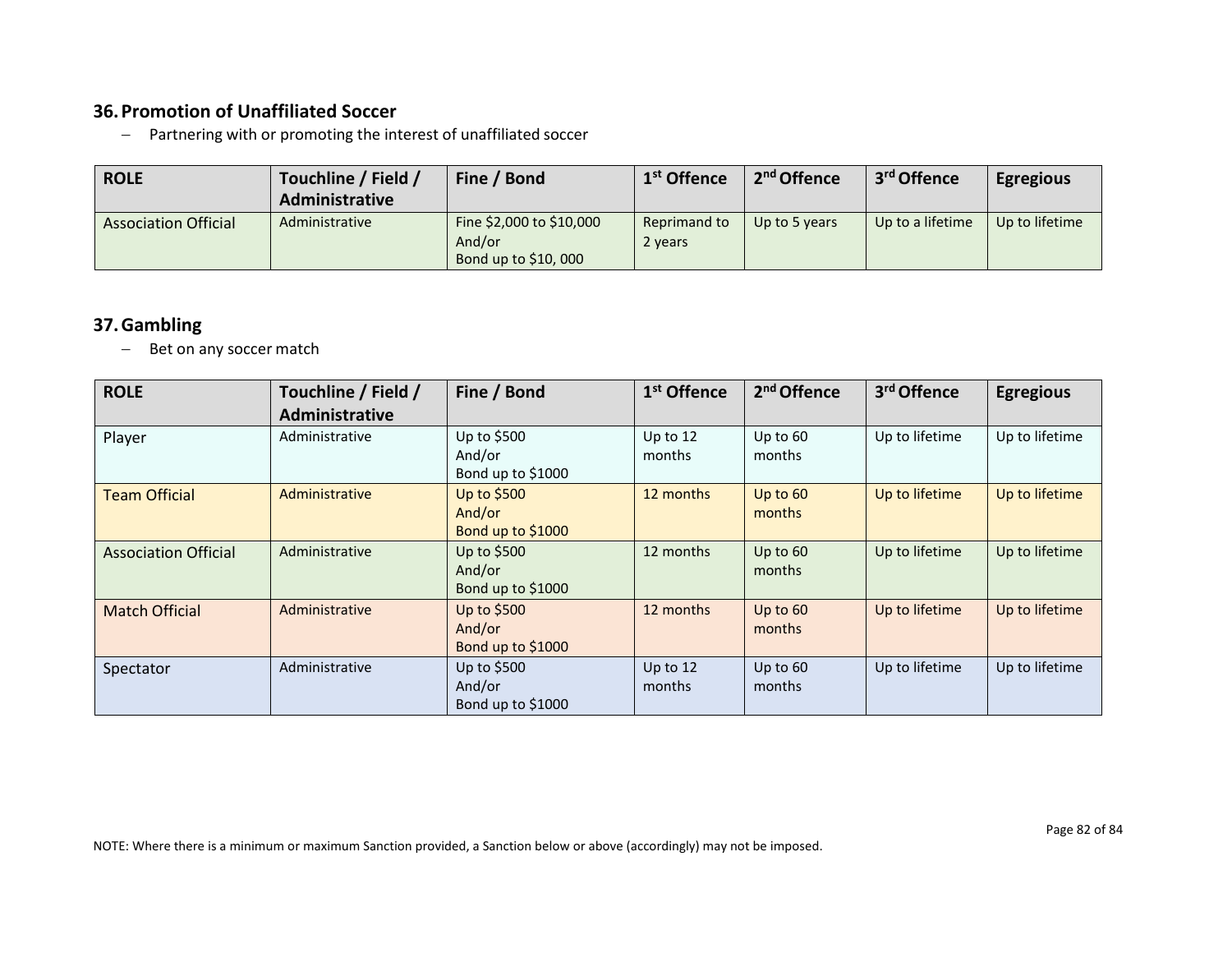#### **38.Corruption**

- − Dishonest or fraudulent conduct
- − Bribery
- − Embezzlement
- − Acting in an official capacity for personal gain
- − Attempted to offer or accepted any offer, either directly or indirectly, any consideration whatsoever to another team, player or players of any other team, with a view to influence the result of the Match

| <b>ROLE</b>                 | Touchline / Field /<br>Administrative | Fine / Bond   | 1 <sup>st</sup> Offence | 2 <sup>nd</sup> Offence | 3rd Offence | <b>Egregious</b> |
|-----------------------------|---------------------------------------|---------------|-------------------------|-------------------------|-------------|------------------|
| Player                      | Administrative                        | Fine \$10,000 | Lifetime<br>Suspension  | N/A                     | N/A         | N/A              |
| <b>Team Official</b>        | Administrative                        | Fine \$10,000 | Lifetime<br>Suspension  | N/A                     | N/A         | N/A              |
| <b>Association Official</b> | Administrative                        | Fine \$10,000 | Lifetime<br>Suspension  | N/A                     | N/A         | N/A              |
| <b>Match Official</b>       | Administrative                        | Fine \$10,000 | Lifetime<br>Suspension  | N/A                     | N/A         | N/A              |
| Team                        | Administrative                        | Fine \$10,000 | Lifetime<br>Suspension  | N/A                     | N/A         | N/A              |
| Spectator                   | Administrative                        | Fine \$10,000 | Lifetime<br>Suspension  | N/A                     | N/A         | N/A              |